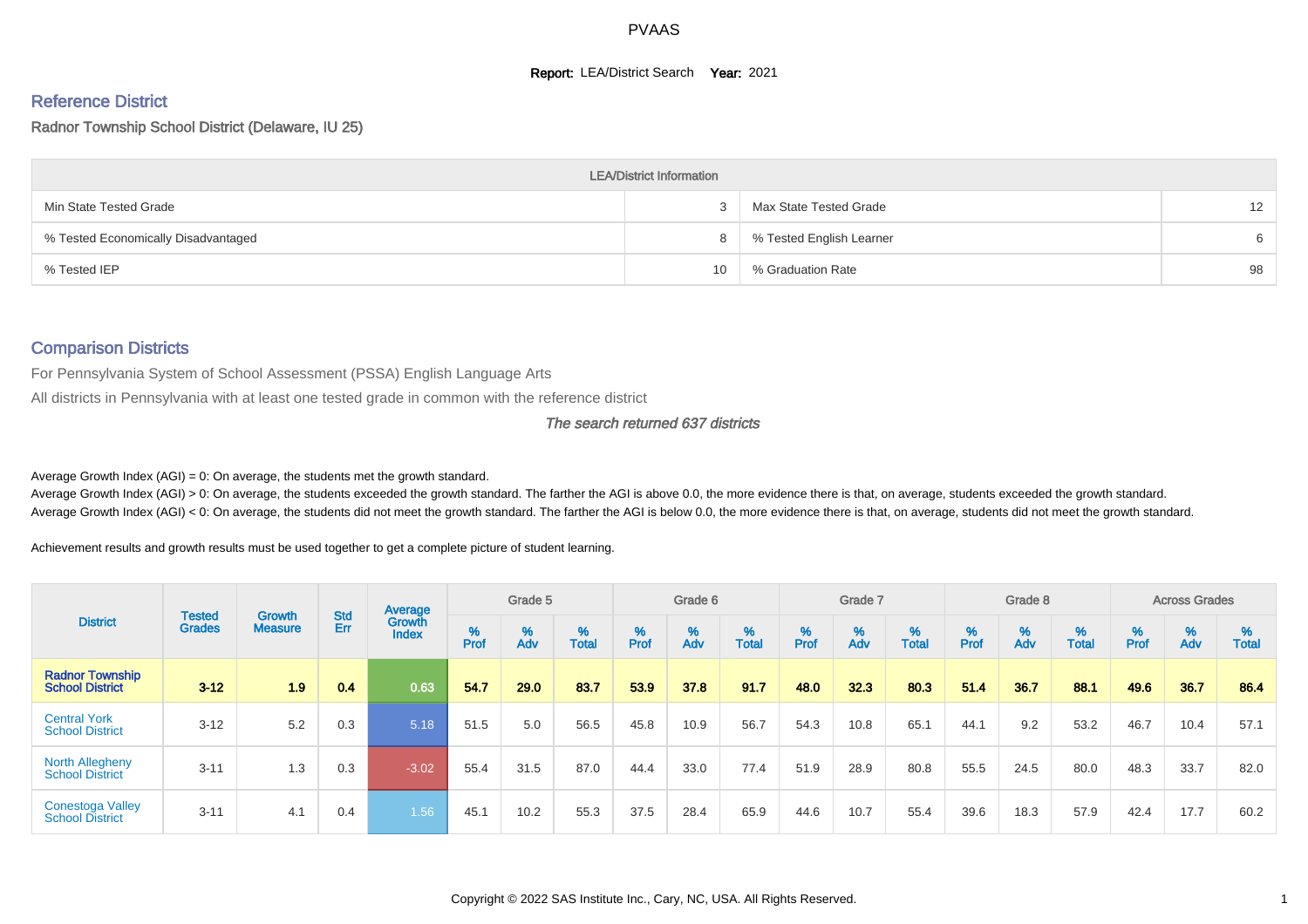|                                                                         |                         |                                 | <b>Std</b> | <b>Average</b>                |           | Grade 5  |                   |                  | Grade 6  |                   |           | Grade 7  |                   |           | Grade 8  |                   |                  | <b>Across Grades</b> |                   |
|-------------------------------------------------------------------------|-------------------------|---------------------------------|------------|-------------------------------|-----------|----------|-------------------|------------------|----------|-------------------|-----------|----------|-------------------|-----------|----------|-------------------|------------------|----------------------|-------------------|
| <b>District</b>                                                         | <b>Tested</b><br>Grades | <b>Growth</b><br><b>Measure</b> | Err        | <b>Growth</b><br><b>Index</b> | %<br>Prof | %<br>Adv | %<br><b>Total</b> | %<br><b>Prof</b> | %<br>Adv | %<br><b>Total</b> | %<br>Prof | %<br>Adv | %<br><b>Total</b> | %<br>Prof | %<br>Adv | %<br><b>Total</b> | %<br><b>Prof</b> | %<br>Adv             | %<br><b>Total</b> |
| <b>Radnor Township</b><br><b>School District</b>                        | $3 - 12$                | 1.9                             | 0.4        | 0.63                          | 54.7      | 29.0     | 83.7              | 53.9             | 37.8     | 91.7              | 48.0      | 32.3     | 80.3              | 51.4      | 36.7     | 88.1              | 49.6             | 36.7                 | 86.4              |
| <b>Spring-Ford Area</b><br><b>School District</b>                       | $3 - 11$                | 2.9                             | 0.3        | 4.35                          | 62.0      | 13.4     | 75.4              | 51.9             | 27.2     | 79.1              | 52.7      | 21.3     | 74.0              | 52.4      | 21.8     | 74.2              | 51.9             | 24.7                 | 76.6              |
| <b>South Western</b><br><b>School District</b>                          | $3 - 12$                | 0.9                             | 0.4        | $-4.30$                       | 49.8      | 9.7      | 59.5              | 38.7             | 21.6     | 60.3              | 37.1      | 5.7      | 42.8              | 46.5      | 7.4      | 53.9              | 43.5             | 12.7                 | 56.2              |
| <b>Souderton Area</b><br><b>School District</b>                         | $3 - 11$                | $-0.1$                          | 0.3        | $-5.82$                       | 56.4      | 17.7     | 74.1              | 48.0             | 16.2     | 64.2              | 56.6      | 10.1     | 66.8              | 47.3      | 11.1     | 58.4              | 50.2             | 17.4                 | 67.7              |
| <b>North Penn School</b><br><b>District</b>                             | $3 - 11$                | 1.5                             | 0.2        | $-4.25$                       | 53.0      | 12.7     | 65.7              | 41.4             | 33.0     | 74.4              | 53.7      | 13.2     | 66.9              | 48.2      | 18.4     | 66.7              | 47.4             | 19.9                 | 67.3              |
| <b>Lower Merion</b><br><b>School District</b>                           | $3 - 11$                | 1.5                             | 0.3        | $-0.93$                       | 56.1      | 29.4     | 85.5              | 43.9             | 40.6     | 84.5              | 54.5      | 29.1     | 83.6              | 49.4      | 29.4     | 78.8              | 47.8             | 36.9                 | 84.6              |
| <b>Armstrong School</b><br><b>District</b>                              | $3 - 11$                | 3.2                             | 0.3        | 2.49                          | 46.0      | 6.3      | 52.3              | 44.4             | 17.4     | 61.8              | 48.7      | 8.8      | 57.5              | 45.3      | 11.5     | 56.8              | 45.4             | 12.6                 | 58.0              |
| <b>Upper Saint Clair</b><br><b>School District</b>                      | $3 - 11$                | 2.6                             | 0.4        | $-1.04$                       | 49.8      | 35.9     | 85.7              | 47.4             | 39.0     | 86.5              | 58.5      | 31.1     | 89.6              | 48.7      | 42.2     | 90.9              | 46.0             | 42.0                 | 88.0              |
| <b>Mifflin County</b><br><b>School District</b>                         | $3 - 11$                | 2.7                             | 0.4        | 1.34                          | 49.5      | 8.0      | 57.4              | 35.1             | 15.2     | 50.3              | 45.2      | 7.3      | 52.5              | 40.4      | 4.9      | 45.3              | 40.4             | 9.0                  | 49.4              |
| <b>Circle Of Seasons</b><br><b>Charter School</b>                       | $3 - 8$                 | 11.4                            | 1.3        | 3.16                          | 65.7      | 11.4     | 77.1              | 50.0             | 20.0     | 70.0              | 44.4      | 19.4     | 63.9              |           |          |                   | 50.8             | 18.6                 | 69.5              |
| <b>Millcreek Township</b><br><b>School District</b>                     | $3 - 11$                | 2.0                             | 0.3        | $-0.09$                       | 49.1      | 17.2     | 66.3              | 43.6             | 22.3     | 66.0              | 46.9      | 17.3     | 64.2              | 44.9      | 17.2     | 62.1              | 45.8             | 19.9                 | 65.8              |
| <b>Saucon Valley</b><br><b>School District</b>                          | $3 - 11$                | 3.7                             | 0.6        | $-0.12$                       | 50.8      | 21.0     | 71.8              | 43.6             | 21.5     | 65.1              | 42.4      | 18.0     | 60.4              | 50.0      | 20.2     | 70.2              | 42.6             | 23.9                 | 66.5              |
| <b>Bedford Area</b><br><b>School District</b>                           | $3 - 11$                | 5.0                             | 0.6        | 3.94                          | 54.2      | 3.4      | 57.6              | 37.1             | 16.4     | 53.4              | 44.8      | 13.8     | 58.6              | 42.8      | 12.2     | 55.0              | 46.2             | 12.2                 | 58.4              |
| Wissahickon<br><b>School District</b>                                   | $3 - 10$                | 2.9                             | 0.3        | 1.29                          | 58.6      | 18.8     | 77.4              | 42.2             | 37.2     | 79.4              | 56.8      | 19.3     | 76.1              | 49.3      | 28.5     | 77.8              | 49.2             | 28.7                 | 77.9              |
| <b>Memphis Street</b><br><b>Academy Charter</b><br>School @ JP<br>Jones | $5 - 8$                 | 4.3                             | 0.8        | $-0.02$                       | 13.3      | 0.0      | 13.3              | 12.9             | 0.0      | 12.9              | 21.3      | 1.6      | 23.0              | 18.0      | 0.0      | 18.0              | 16.6             | 0.6                  | 17.2              |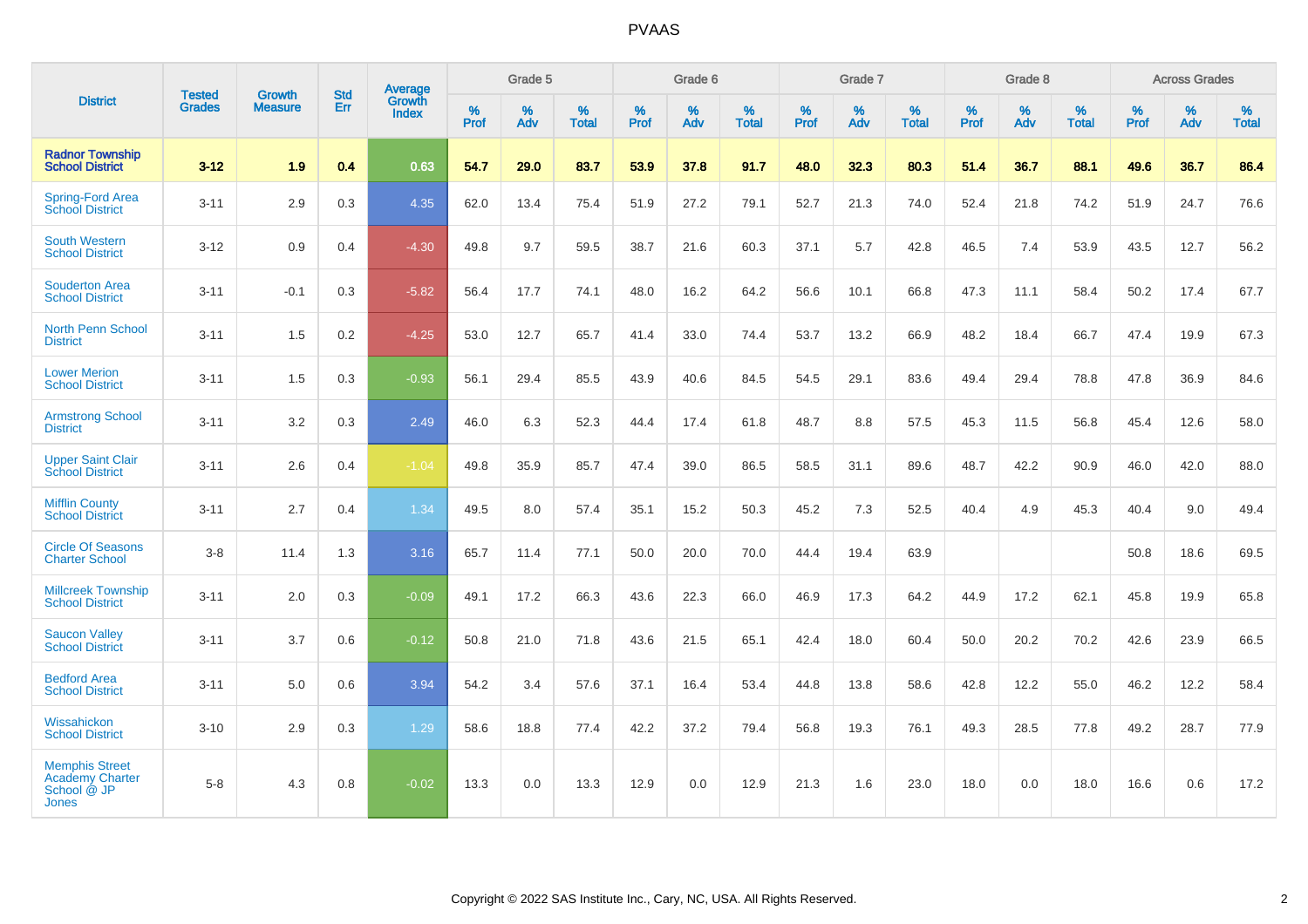|                                                                        |                                |                                 | <b>Std</b> | Average                       |           | Grade 5  |                   |           | Grade 6  |                   |           | Grade 7  |                   |           | Grade 8  |                   |           | <b>Across Grades</b> |                   |
|------------------------------------------------------------------------|--------------------------------|---------------------------------|------------|-------------------------------|-----------|----------|-------------------|-----------|----------|-------------------|-----------|----------|-------------------|-----------|----------|-------------------|-----------|----------------------|-------------------|
| <b>District</b>                                                        | <b>Tested</b><br><b>Grades</b> | <b>Growth</b><br><b>Measure</b> | Err        | <b>Growth</b><br><b>Index</b> | %<br>Prof | %<br>Adv | %<br><b>Total</b> | %<br>Prof | %<br>Adv | %<br><b>Total</b> | %<br>Prof | %<br>Adv | %<br><b>Total</b> | %<br>Prof | %<br>Adv | %<br><b>Total</b> | %<br>Prof | %<br>Adv             | %<br><b>Total</b> |
| <b>Radnor Township</b><br><b>School District</b>                       | $3 - 12$                       | 1.9                             | 0.4        | 0.63                          | 54.7      | 29.0     | 83.7              | 53.9      | 37.8     | 91.7              | 48.0      | 32.3     | 80.3              | 51.4      | 36.7     | 88.1              | 49.6      | 36.7                 | 86.4              |
| <b>South Fayette</b><br><b>Township School</b><br><b>District</b>      | $3 - 11$                       | 1.9                             | 0.4        | $-1.71$                       | 60.2      | 23.2     | 83.4              | 44.7      | 39.0     | 83.7              | 56.4      | 27.0     | 83.4              | 46.8      | 40.6     | 87.4              | 49.6      | 35.9                 | 85.4              |
| Canon-Mcmillan<br><b>School District</b>                               | $3 - 11$                       | 2.0                             | 0.3        | $-0.84$                       | 60.2      | 11.0     | 71.3              | 41.6      | 31.2     | 72.8              | 51.6      | 18.2     | 69.7              | 56.9      | 17.7     | 74.6              | 50.9      | 21.6                 | 72.5              |
| <b>Line Mountain</b><br><b>School District</b>                         | $3 - 11$                       | 5.9                             | 0.7        | 1.90                          | 43.9      | 13.6     | 57.6              | 43.1      | 23.6     | 66.7              | 48.0      | 21.4     | 69.4              | 43.7      | 11.3     | 54.9              | 43.0      | 17.5                 | 60.5              |
| <b>Littlestown Area</b><br><b>School District</b>                      | $3 - 11$                       | 4.6                             | 0.6        | 1.56                          | 49.6      | 3.5      | 53.1              | 50.8      | 15.6     | 66.4              | 37.0      | 7.4      | 44.4              | 55.6      | 6.4      | 61.9              | 45.7      | 9.8                  | 55.5              |
| <b>Bradford Area</b><br><b>School District</b>                         | $3 - 12$                       | 3.9                             | 0.5        | 2.51                          | 53.6      | 11.3     | 64.9              | 40.7      | 19.2     | 59.9              | 47.0      | 11.6     | 58.6              | 46.2      | 16.0     | 62.2              | 45.7      | 15.1                 | 60.8              |
| <b>Eastern York</b><br><b>School District</b>                          | $3 - 11$                       | 3.8                             | 0.5        | 0.25                          | 50.9      | 9.2      | 60.1              | 49.3      | 23.0     | 72.3              | 49.4      | 23.9     | 73.3              | 50.0      | 16.1     | 66.1              | 48.6      | 16.2                 | 64.8              |
| <b>South Eastern</b><br><b>School District</b>                         | $3 - 11$                       | 2.3                             | 0.5        | $-2.60$                       | 55.2      | 6.3      | 61.5              | 42.2      | 16.2     | 58.4              | 48.3      | 12.9     | 61.2              | 43.6      | 10.5     | 54.1              | 46.7      | 14.1                 | 60.8              |
| <b>Crawford Central</b><br><b>School District</b>                      | $3 - 11$                       | 3.3                             | 0.4        | 1.65                          | 48.1      | 4.2      | 52.3              | 37.2      | 13.2     | 50.4              | 40.0      | 13.1     | 53.1              | 42.5      | 12.0     | 54.5              | 40.4      | 10.5                 | 50.9              |
| <b>Folk Arts-Cultural</b><br><b>Treasures Charter</b><br><b>School</b> | $3 - 7$                        | 7.1                             | 1.0        | $-1.67$                       | 50.0      | 6.8      | 56.8              | 42.2      | 37.8     | 80.0              | 52.3      | 11.4     | 63.6              |           |          |                   | 46.5      | 14.6                 | 61.1              |
| <b>Upper Merion Area</b><br><b>School District</b>                     | $3 - 11$                       | 3.6                             | 0.5        | 0.70                          | 55.7      | 7.0      | 62.7              | 45.2      | 26.4     | 71.6              | 53.5      | 10.8     | 64.3              | 43.3      | 14.0     | 57.3              | 47.7      | 19.3                 | 67.0              |
| <b>Homer-Center</b><br><b>School District</b>                          | $3 - 11$                       | 6.3                             | 0.8        | 0.67                          | 57.1      | 1.6      | 58.7              | 47.7      | 13.6     | 61.4              | 48.0      | 8.2      | 56.2              | 50.8      | 14.9     | 65.7              | 45.3      | 11.7                 | 56.9              |
| <b>Exeter Township</b><br><b>School District</b>                       | $3 - 11$                       | 3.1                             | 0.4        | $-0.09$                       | 49.8      | 11.2     | 61.0              | 44.2      | 26.3     | 70.5              | 49.4      | 9.5      | 58.9              | 44.3      | 14.6     | 59.0              | 46.4      | 15.0                 | 61.4              |
| <b>Northern York</b><br><b>County School</b><br><b>District</b>        | $3 - 11$                       | 0.6                             | 0.4        | $-4.14$                       | 53.3      | 9.4      | 62.7              | 39.4      | 14.4     | 53.8              | 44.9      | 8.2      | 53.1              | 39.9      | 7.2      | 47.1              | 44.2      | 12.9                 | 57.1              |
| <b>Curwensville Area</b><br><b>School District</b>                     | $3 - 11$                       | 4.2                             | 0.8        | $-2.07$                       | 46.3      | 19.5     | 65.8              | 40.0      | 30.0     | 70.0              | 43.7      | 18.3     | 62.0              | 62.0      | 8.4      | 70.4              | 48.5      | 17.9                 | 66.4              |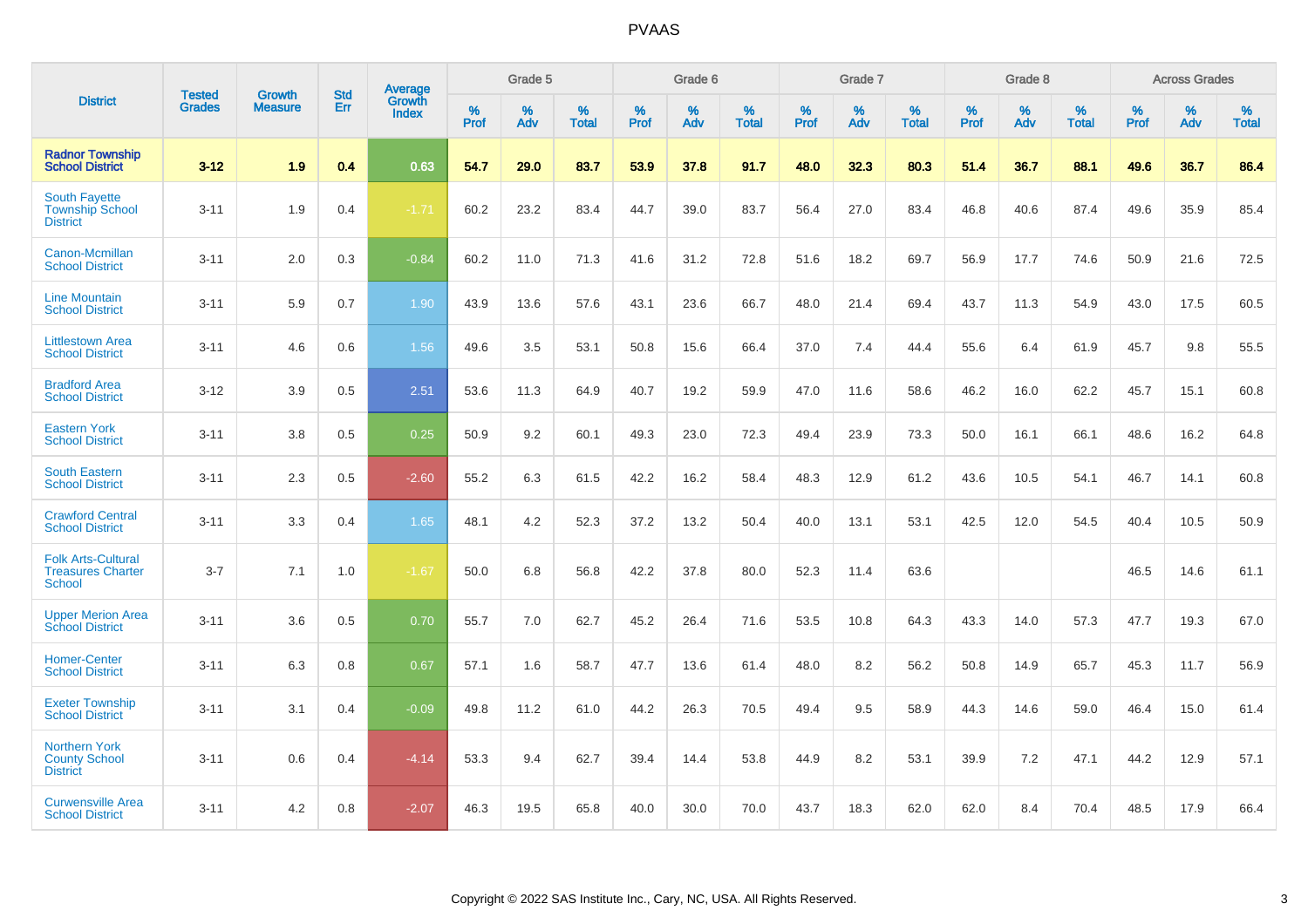|                                                              | <b>Tested</b> | <b>Growth</b>  | <b>Std</b> | Average                |           | Grade 5  |                   |           | Grade 6  |                   |                  | Grade 7  |                   |           | Grade 8  |                   |                  | <b>Across Grades</b> |                   |
|--------------------------------------------------------------|---------------|----------------|------------|------------------------|-----------|----------|-------------------|-----------|----------|-------------------|------------------|----------|-------------------|-----------|----------|-------------------|------------------|----------------------|-------------------|
| <b>District</b>                                              | <b>Grades</b> | <b>Measure</b> | <b>Err</b> | Growth<br><b>Index</b> | %<br>Prof | %<br>Adv | %<br><b>Total</b> | %<br>Prof | %<br>Adv | %<br><b>Total</b> | %<br><b>Prof</b> | %<br>Adv | %<br><b>Total</b> | %<br>Prof | %<br>Adv | %<br><b>Total</b> | %<br><b>Prof</b> | %<br>Adv             | %<br><b>Total</b> |
| <b>Radnor Township</b><br><b>School District</b>             | $3 - 12$      | 1.9            | 0.4        | 0.63                   | 54.7      | 29.0     | 83.7              | 53.9      | 37.8     | 91.7              | 48.0             | 32.3     | 80.3              | 51.4      | 36.7     | 88.1              | 49.6             | 36.7                 | 86.4              |
| <b>Glendale School</b><br><b>District</b>                    | $3 - 10$      | 3.8            | 0.9        | $-1.43$                | 50.0      | 12.5     | 62.5              | 40.7      | 24.1     | 64.8              | 44.6             | 20.0     | 64.6              | 44.9      | 14.3     | 59.2              | 47.2             | 15.2                 | 62.4              |
| <b>West Perry School</b><br><b>District</b>                  | $3 - 11$      | 3.7            | 0.5        | 1.36                   | 45.0      | 8.7      | 53.7              | 41.7      | 21.8     | 63.5              | 44.2             | 7.9      | 52.1              | 53.3      | 13.3     | 66.7              | 44.0             | 14.2                 | 58.2              |
| <b>Smethport Area</b><br>School District                     | $3 - 12$      | 6.2            | 0.8        | 2.05                   | 54.0      | 8.0      | 62.0              | 43.3      | 21.7     | 65.0              | 33.8             | 9.2      | 43.1              | 46.9      | 12.5     | 59.4              | 41.6             | 15.0                 | 56.6              |
| Downingtown Area<br><b>School District</b>                   | $3 - 11$      | $-0.3$         | 0.4        | $-6.66$                | 56.2      | 27.7     | 83.8              | 42.9      | 39.9     | 82.8              | 53.8             | 24.3     | 78.0              | 49.8      | 32.5     | 82.3              | 49.4             | 33.5                 | 82.9              |
| <b>State College Area</b><br><b>School District</b>          | $3 - 11$      | 1.7            | 0.4        | $-0.30$                | 58.6      | 18.2     | 76.8              | 47.1      | 26.1     | 73.2              | 62.2             | 15.2     | 77.4              | 47.5      | 16.5     | 64.0              | 50.8             | 22.8                 | 73.6              |
| New Hope-<br><b>Solebury School</b><br><b>District</b>       | $3 - 11$      | 2.7            | 0.6        | $-0.64$                | 63.4      | 11.8     | 75.3              | 46.1      | 25.5     | 71.6              | 50.0             | 22.9     | 72.9              | 60.2      | 25.9     | 86.1              | 51.8             | 23.2                 | 75.0              |
| <b>Montour School</b><br><b>District</b>                     | $3 - 11$      | 2.4            | 0.5        | $-2.17$                | 61.9      | 17.1     | 79.0              | 49.0      | 25.0     | 74.0              | 46.2             | 29.7     | 75.9              | 51.0      | 22.5     | 73.5              | 49.5             | 25.4                 | 74.9              |
| <b>Harrisburg City</b><br><b>School District</b>             | $3 - 11$      | 1.6            | 0.4        | $-3.71$                | 6.5       | 0.3      | 6.7               | 14.5      | 1.7      | 16.2              | 15.4             | 1.9      | 17.3              | 20.3      | 2.1      | 22.4              | 12.6             | 1.0                  | 13.6              |
| <b>Penncrest School</b><br><b>District</b>                   | $3 - 11$      | 2.8            | 0.5        | $-2.07$                | 37.4      | 10.6     | 48.0              | 39.5      | 19.2     | 58.7              | 38.5             | 6.5      | 45.0              | 35.0      | 10.2     | 45.2              | 39.6             | 11.2                 | 50.7              |
| <b>Central Dauphin</b><br><b>School District</b>             | $3 - 11$      | 1.6            | 0.2        | 0.79                   | 46.1      | 7.7      | 53.8              | 40.5      | 15.0     | 55.5              | 41.1             | 7.5      | 48.6              | 39.4      | 10.3     | 49.7              | 41.3             | 11.4                 | 52.8              |
| <b>Lewisburg Area</b><br><b>School District</b>              | $3 - 11$      | 4.0            | 0.6        | 2.23                   | 53.1      | 21.2     | 74.3              | 38.8      | 38.8     | 77.7              | 42.6             | 30.9     | 73.5              | 43.0      | 31.1     | 74.1              | 44.8             | 30.1                 | 74.9              |
| <b>Hempfield School</b><br><b>District</b>                   | $3 - 11$      | 2.2            | 0.3        | 1.72                   | 52.4      | 9.3      | 61.6              | 44.6      | 23.5     | 68.1              | 43.1             | 21.1     | 64.2              | 46.0      | 20.1     | 66.1              | 45.8             | 20.4                 | 66.2              |
| <b>Richard Allen</b><br>Preparatory<br><b>Charter School</b> | $5 - 8$       | 4.8            | 0.7        | 0.43                   | 9.3       | $0.0\,$  | 9.3               | 16.1      | 0.0      | 16.1              | 16.7             | 1.8      | 18.5              | 19.1      | 1.8      | 20.9              | 16.4             | 1.1                  | 17.5              |
| <b>Radnor Township</b><br><b>School District</b>             | $3 - 12$      | 1.9            | 0.4        | 0.63                   | 54.7      | 29.0     | 83.7              | 53.9      | 37.8     | 91.7              | 48.0             | 32.3     | 80.3              | 51.4      | 36.7     | 88.1              | 49.6             | 36.7                 | 86.4              |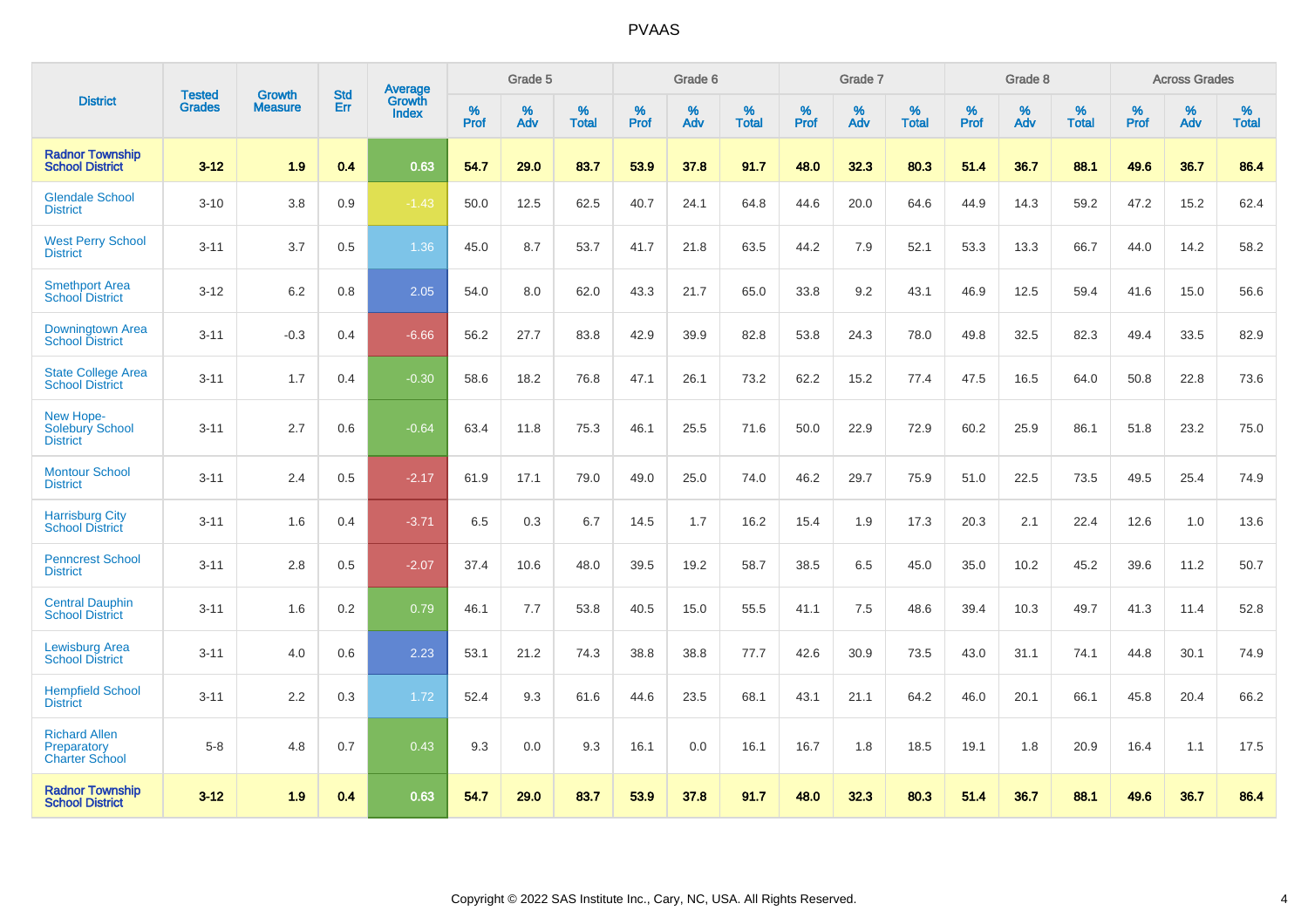|                                                                   |                                |                                 |                   | Average                |                  | Grade 5  |                   |                  | Grade 6  |                   |                  | Grade 7  |                   |           | Grade 8  |                   |                  | <b>Across Grades</b> |                   |
|-------------------------------------------------------------------|--------------------------------|---------------------------------|-------------------|------------------------|------------------|----------|-------------------|------------------|----------|-------------------|------------------|----------|-------------------|-----------|----------|-------------------|------------------|----------------------|-------------------|
| <b>District</b>                                                   | <b>Tested</b><br><b>Grades</b> | <b>Growth</b><br><b>Measure</b> | <b>Std</b><br>Err | Growth<br><b>Index</b> | %<br><b>Prof</b> | %<br>Adv | %<br><b>Total</b> | %<br><b>Prof</b> | %<br>Adv | %<br><b>Total</b> | %<br><b>Prof</b> | %<br>Adv | %<br><b>Total</b> | %<br>Prof | %<br>Adv | %<br><b>Total</b> | %<br><b>Prof</b> | %<br>Adv             | %<br><b>Total</b> |
| <b>Radnor Township</b><br><b>School District</b>                  | $3 - 12$                       | 1.9                             | 0.4               | 0.63                   | 54.7             | 29.0     | 83.7              | 53.9             | 37.8     | 91.7              | 48.0             | 32.3     | 80.3              | 51.4      | 36.7     | 88.1              | 49.6             | 36.7                 | 86.4              |
| <b>Unionville-Chadds</b><br><b>Ford School</b><br><b>District</b> | $3 - 11$                       | 0.8                             | 0.4               | $-2.11$                | 61.2             | 24.6     | 85.8              | 48.8             | 36.0     | 84.8              | 54.4             | 26.8     | 81.2              | 45.3      | 38.9     | 84.2              | 48.0             | 37.1                 | 85.2              |
| <b>Universal Alcorn</b><br><b>Charter School</b>                  | $3-8$                          | 6.0                             | 0.9               | 1.47                   | 32.1             | 9.4      | 41.5              | 34.0             | 6.0      | 40.0              | 37.5             | 3.6      | 41.1              | 28.2      | 0.0      | 28.2              | 29.2             | 4.4                  | 33.6              |
| <b>Penns Valley Area</b><br><b>School District</b>                | $3 - 12$                       | 2.5                             | 0.6               | $-1.18$                | 56.1             | 8.2      | 64.3              | 41.8             | 33.0     | 74.8              | 45.7             | 1.9      | 47.6              | 35.8      | 8.5      | 44.3              | 44.5             | 13.0                 | 57.5              |
| Southern Columbia<br><b>Area School</b><br><b>District</b>        | $3 - 11$                       | 1.6                             | 0.7               | $-4.85$                | 56.2             | 5.5      | 61.6              | 46.9             | 25.0     | 71.9              | 51.5             | 14.8     | 66.3              | 39.4      | 11.7     | 51.1              | 47.9             | 16.1                 | 64.0              |
| <b>Southern Lehigh</b><br><b>School District</b>                  | $3 - 11$                       | 0.9                             | 0.5               | $-4.48$                | 57.9             | 13.1     | 71.0              | 37.4             | 44.8     | 82.2              | 55.9             | 17.4     | 73.2              | 56.4      | 16.7     | 73.1              | 51.9             | 24.2                 | 76.1              |
| <b>Ephrata Area</b><br><b>School District</b>                     | $3 - 11$                       | $-0.2$                          | 0.4               | $-2.91$                | 50.5             | 10.3     | 60.8              | 47.6             | 12.7     | 60.4              | 40.8             | 5.2      | 46.0              | 39.2      | 7.3      | 46.5              | 45.1             | 12.6                 | 57.6              |
| <b>Moshannon Valley</b><br><b>School District</b>                 | $3 - 10$                       | 5.6                             | 0.8               | 2.17                   | 51.1             | 2.1      | 53.2              | 24.1             | 22.2     | 46.3              | 45.2             | 1.6      | 46.8              | 41.8      | 6.0      | 47.8              | 39.6             | 7.8                  | 47.4              |
| Philadelphia<br><b>Academy Charter</b><br><b>School</b>           | $3 - 11$                       | 1.9                             | 0.8               | $-1.74$                | 42.3             | 9.0      | 51.3              | 48.0             | 28.6     | 76.6              | 51.5             | 19.1     | 70.6              | 42.6      | 16.7     | 59.3              | 45.5             | 14.9                 | 60.4              |
| <b>Bangor Area</b><br><b>School District</b>                      | $3 - 12$                       | 3.3                             | 0.5               | 1.42                   | 38.6             | 14.4     | 52.9              | 45.3             | 16.7     | 62.0              | 47.3             | 9.5      | 56.8              | 43.3      | 8.0      | 51.3              | 44.8             | 13.6                 | 58.4              |
| <b>Solanco School</b><br><b>District</b>                          | $3 - 11$                       | 2.8                             | 0.4               | 2.25                   | 47.3             | 9.0      | 56.2              | 52.1             | 16.9     | 69.0              | 37.0             | 14.8     | 51.7              | 40.8      | 15.0     | 55.9              | 43.0             | 14.5                 | 57.5              |
| <b>Mifflinburg Area</b><br><b>School District</b>                 | $3 - 11$                       | 1.9                             | 0.6               | $-2.04$                | 60.8             | 8.0      | 68.8              | 47.8             | 20.7     | 68.5              | 47.1             | 5.8      | 52.9              | 53.8      | 8.6      | 62.5              | 49.7             | 13.0                 | 62.7              |
| <b>Bear Creek</b><br>Community<br><b>Charter School</b>           | $3-8$                          | 5.5                             | 0.9               | 2.26                   | 51.9             | 7.7      | 59.6              | 47.1             | 19.6     | 66.7              | 42.3             | 7.7      | 50.0              | 34.7      | 10.2     | 44.9              | 45.2             | 12.1                 | 57.4              |
| <b>Fox Chapel Area</b><br><b>School District</b>                  | $3 - 11$                       | 1.0                             | 0.4               | $-5.04$                | 54.0             | 36.5     | 90.5              | 34.8             | 51.8     | 86.6              | 50.0             | 27.0     | 77.0              | 52.9      | 31.4     | 84.3              | 42.6             | 42.9                 | 85.5              |
| Philadelphia<br><b>Performing Arts</b><br><b>Charter School</b>   | $3-9$                          | 4.0                             | 0.8               | $-1.81$                | 42.9             | 9.1      | 52.0              | 54.6             | 18.2     | 72.7              | 52.9             | 20.7     | 73.6              | 58.8      | 11.8     | 70.6              | 50.6             | 15.6                 | 66.2              |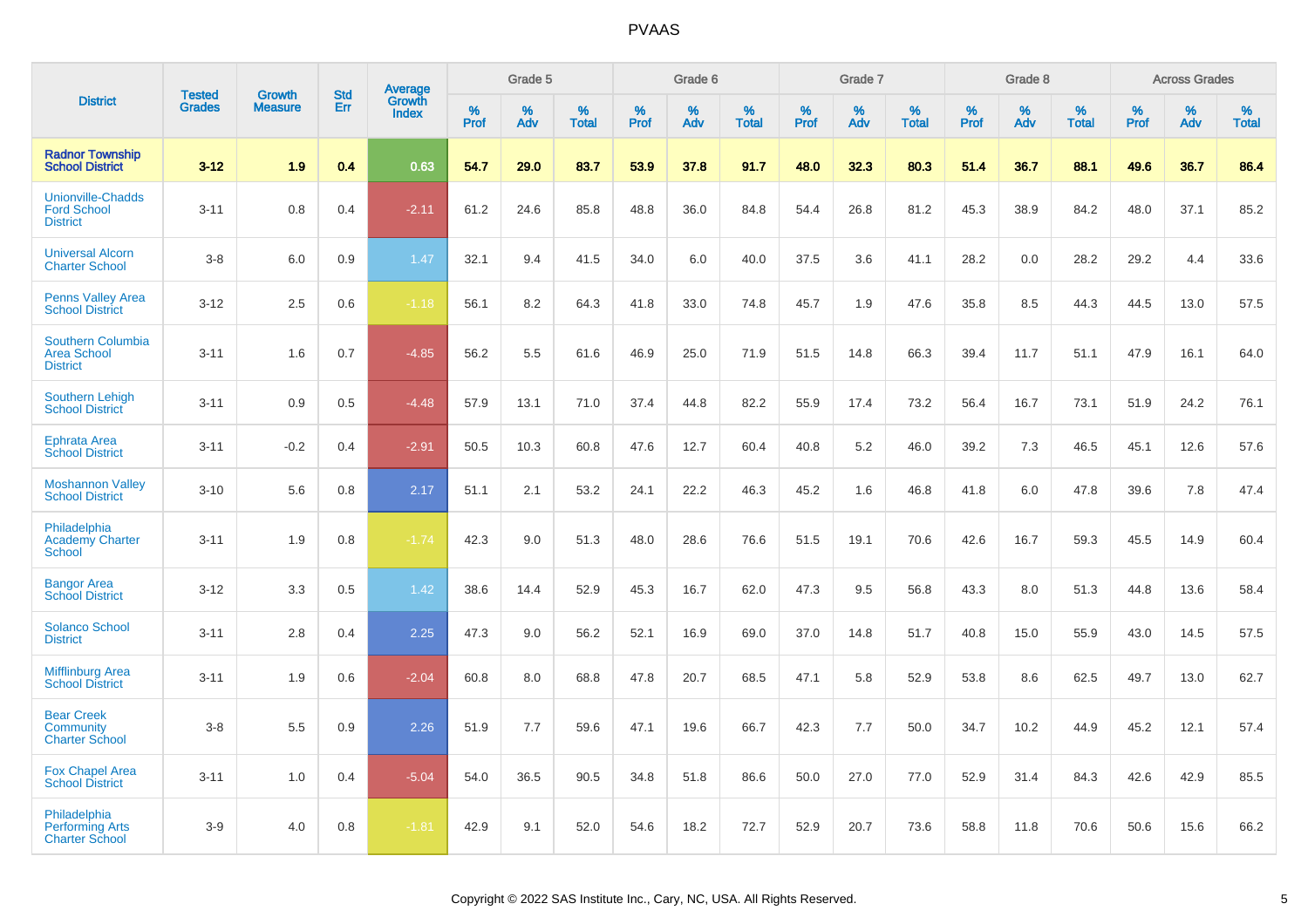|                                                      |                         | <b>Growth</b>  | <b>Std</b> | Average                |              | Grade 5     |                      |                     | Grade 6     |                      |              | Grade 7     |                      |              | Grade 8     |                   |                     | <b>Across Grades</b> |                      |
|------------------------------------------------------|-------------------------|----------------|------------|------------------------|--------------|-------------|----------------------|---------------------|-------------|----------------------|--------------|-------------|----------------------|--------------|-------------|-------------------|---------------------|----------------------|----------------------|
| <b>District</b>                                      | Tested<br><b>Grades</b> | <b>Measure</b> | Err        | Growth<br><b>Index</b> | $\%$<br>Prof | $\%$<br>Adv | $\%$<br><b>Total</b> | $\%$<br><b>Prof</b> | $\%$<br>Adv | $\%$<br><b>Total</b> | $\%$<br>Prof | $\%$<br>Adv | $\%$<br><b>Total</b> | $\%$<br>Prof | $\%$<br>Adv | %<br><b>Total</b> | $\%$<br><b>Prof</b> | $\%$<br>Adv          | $\%$<br><b>Total</b> |
| <b>Radnor Township</b><br><b>School District</b>     | $3 - 12$                | 1.9            | 0.4        | 0.63                   | 54.7         | 29.0        | 83.7                 | 53.9                | 37.8        | 91.7                 | 48.0         | 32.3        | 80.3                 | 51.4         | 36.7        | 88.1              | 49.6                | 36.7                 | 86.4                 |
| <b>Universal Institute</b><br><b>Charter School</b>  | $3 - 8$                 | 2.4            | 0.7        | $-1.60$                | 20.3         | 0.0         | 20.3                 | 21.9                | 1.4         | 23.3                 | 28.6         | 0.0         | 28.6                 | 35.2         | 3.4         | 38.6              | 26.8                | 1.5                  | 28.3                 |
| <b>Warwick School</b><br><b>District</b>             | $3 - 11$                | 0.0            | 0.4        | $-4.21$                | 49.6         | 5.9         | 55.6                 | 39.4                | 26.3        | 65.7                 | 46.2         | 8.0         | 54.2                 | 50.3         | 9.6         | 59.9              | 45.6                | 12.6                 | 58.2                 |
| <b>Central Columbia</b><br><b>School District</b>    | $3 - 12$                | 3.0            | 0.5        | 0.57                   | 58.7         | 17.3        | 76.0                 | 32.1                | 33.6        | 65.7                 | 56.3         | 16.9        | 73.2                 | 53.8         | 24.1        | 77.9              | 48.9                | 24.7                 | 73.6                 |
| <b>Dubois Area</b><br><b>School District</b>         | $3 - 11$                | $-0.6$         | 0.4        | $-4.44$                | 47.0         | 5.7         | 52.6                 | 39.4                | 17.4        | 56.8                 | 43.4         | 8.5         | 51.8                 | 36.6         | 8.8         | 45.4              | 42.2                | 13.1                 | 55.3                 |
| <b>Hermitage School</b><br><b>District</b>           | $3 - 12$                | 2.9            | 0.5        | 0.15                   | 52.9         | 7.9         | 60.7                 | 33.3                | 40.3        | 73.6                 | 50.4         | 24.5        | 74.8                 | 51.0         | 19.3        | 70.3              | 47.0                | 22.0                 | 69.0                 |
| <b>Chester</b><br>Community<br><b>Charter School</b> | $3 - 8$                 | 3.8            | 0.6        | 1.83                   | 15.7         | 0.8         | 16.4                 | 11.9                | 1.8         | 13.8                 | 15.2         | 1.0         | 16.2                 | 14.8         | 0.0         | 14.8              | 13.2                | 0.7                  | 13.9                 |
| <b>Ad Prima Charter</b><br><b>School</b>             | $3 - 8$                 | 2.7            | 0.8        | $-2.46$                | 25.9         | 1.8         | 27.8                 | 34.7                | 16.3        | 51.0                 | 36.1         | 3.3         | 39.3                 | 27.4         | 4.8         | 32.3              | 33.2                | 4.8                  | 38.1                 |
| <b>Juniata County</b><br><b>School District</b>      | $3 - 12$                | 2.7            | 0.5        | 1.00                   | 42.6         | 3.0         | 45.6                 | 31.9                | 6.2         | 38.1                 | 36.6         | 5.5         | 42.1                 | 36.5         | 8.4         | 44.9              | 36.0                | 7.7                  | 43.7                 |
| Greencastle-Antrim<br><b>School District</b>         | $3 - 11$                | 2.7            | 0.4        | 1.86                   | 46.3         | 16.4        | 62.7                 | 41.0                | 28.2        | 69.2                 | 45.4         | 20.7        | 66.1                 | 51.7         | 14.7        | 66.4              | 44.6                | 20.8                 | 65.4                 |
| <b>Athens Area</b><br><b>School District</b>         | $3 - 11$                | 3.5            | 0.6        | 0.71                   | 57.1         | 10.7        | 67.9                 | 39.6                | 18.7        | 58.2                 | 56.9         | 5.1         | 62.0                 | 45.3         | 7.2         | 52.5              | 45.8                | 12.8                 | 58.6                 |
| <b>Jersey Shore Area</b><br><b>School District</b>   | $3 - 11$                | 1.7            | 0.5        | $-5.21$                | 47.6         | 8.3         | 56.0                 | 45.6                | 24.8        | 70.4                 | 46.3         | 8.0         | 54.3                 | 39.6         | 7.7         | 47.2              | 45.3                | 13.4                 | 58.7                 |
| <b>Penn Manor</b><br><b>School District</b>          | $3 - 11$                | 2.1            | 0.3        | 0.82                   | 53.4         | 10.5        | 63.8                 | 46.5                | 23.0        | 69.5                 | 48.2         | 16.2        | 64.4                 | 43.7         | 15.4        | 59.1              | 46.8                | 18.7                 | 65.6                 |
| <b>Brockway Area</b><br><b>School District</b>       | $3 - 11$                | 4.2            | 0.7        | 1.96                   | 61.5         | 14.1        | 75.6                 | 40.6                | 34.8        | 75.4                 | 44.4         | 9.9         | 54.3                 | 50.0         | 9.7         | 59.7              | 46.6                | 17.4                 | 64.0                 |
| <b>Warrior Run</b><br><b>School District</b>         | $3 - 11$                | 2.6            | 0.6        | $-2.96$                | 48.0         | 6.5         | 54.6                 | 42.2                | 19.3        | 61.5                 | 46.3         | 15.7        | 62.0                 | 42.2         | 10.0        | 52.2              | 43.0                | 12.6                 | 55.6                 |
| <b>Richland School</b><br><b>District</b>            | $3 - 11$                | 3.6            | 0.6        | $-0.07$                | 51.5         | 18.4        | 69.9                 | 54.7                | 20.0        | 74.7                 | 51.6         | 14.1        | 65.6                 | 53.8         | 15.1        | 68.9              | 51.0                | 18.8                 | 69.8                 |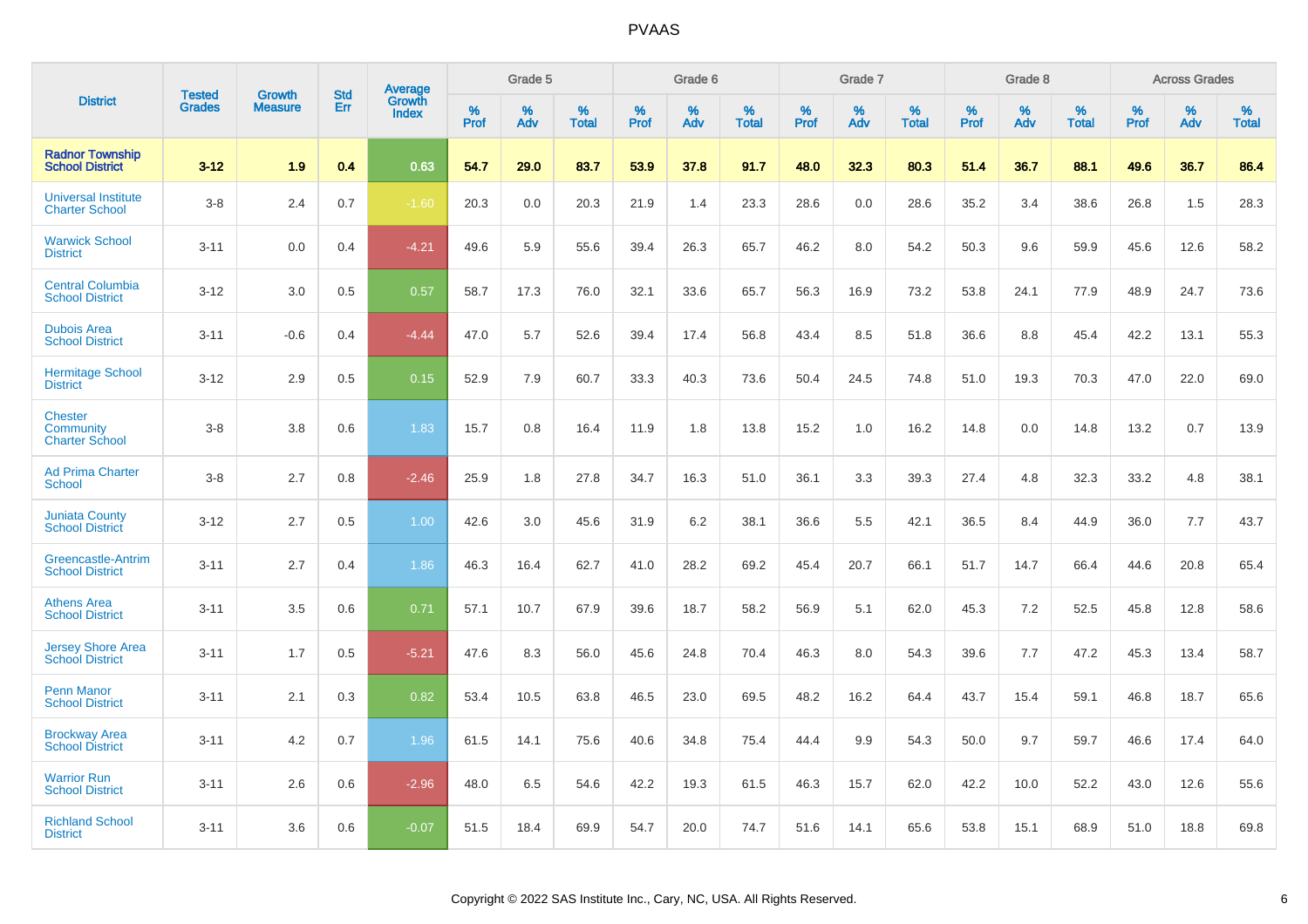|                                                  |                                |                                 | <b>Std</b> | Average                |           | Grade 5  |                   |           | Grade 6  |                   |           | Grade 7  |                   |              | Grade 8  |                   |              | <b>Across Grades</b> |                   |
|--------------------------------------------------|--------------------------------|---------------------------------|------------|------------------------|-----------|----------|-------------------|-----------|----------|-------------------|-----------|----------|-------------------|--------------|----------|-------------------|--------------|----------------------|-------------------|
| <b>District</b>                                  | <b>Tested</b><br><b>Grades</b> | <b>Growth</b><br><b>Measure</b> | Err        | Growth<br><b>Index</b> | %<br>Prof | %<br>Adv | %<br><b>Total</b> | %<br>Prof | %<br>Adv | %<br><b>Total</b> | %<br>Prof | %<br>Adv | %<br><b>Total</b> | $\%$<br>Prof | %<br>Adv | %<br><b>Total</b> | $\%$<br>Prof | %<br>Adv             | %<br><b>Total</b> |
| <b>Radnor Township</b><br><b>School District</b> | $3 - 12$                       | 1.9                             | 0.4        | 0.63                   | 54.7      | 29.0     | 83.7              | 53.9      | 37.8     | 91.7              | 48.0      | 32.3     | 80.3              | 51.4         | 36.7     | 88.1              | 49.6         | 36.7                 | 86.4              |
| <b>Sayre Area School</b><br><b>District</b>      | $3 - 11$                       | 4.2                             | 0.8        | $-2.23$                | 32.8      | 4.9      | 37.7              | 51.8      | 19.8     | 71.6              | 47.6      | 8.3      | 56.0              | 39.0         | 4.9      | 43.9              | 44.6         | 10.7                 | 55.4              |
| <b>Derry Township</b><br><b>School District</b>  | $3 - 10$                       | $-1.3$                          | 1.3        | $-4.40$                | 57.1      | 20.9     | 78.0              | 38.2      | 44.1     | 82.4              | 66.7      | 20.8     | 87.5              | 46.7         | 53.3     | 100.0             | 49.1         | 29.0                 | 78.2              |
| <b>Huntingdon Area</b><br><b>School District</b> | $3 - 11$                       | 1.8                             | 0.6        | $-3.99$                | 41.6      | 3.5      | 45.1              | 33.0      | 11.9     | 44.9              | 34.5      | 7.9      | 42.4              | 34.9         | 7.1      | 42.1              | 37.2         | 10.0                 | 47.2              |
| <b>Gettysburg Area</b><br><b>School District</b> | $3 - 11$                       | 2.5                             | 0.4        | 1.99                   | 52.6      | 9.8      | 62.3              | 42.6      | 22.5     | 65.1              | 48.1      | 11.6     | 59.7              | 44.9         | 10.3     | 55.1              | 45.0         | 16.0                 | 61.0              |
| <b>Carlisle Area</b><br><b>School District</b>   | $3 - 11$                       | 1.8                             | 0.4        | $-1.81$                | 40.6      | 13.9     | 54.4              | 38.1      | 20.2     | 58.2              | 42.0      | 13.0     | 55.0              | 42.1         | 10.7     | 52.8              | 40.4         | 15.3                 | 55.7              |
| <b>Wayne Highlands</b><br><b>School District</b> | $3 - 11$                       | 2.9                             | 0.5        | 1.22                   | 54.3      | 11.4     | 65.7              | 49.3      | 20.3     | 69.6              | 46.4      | 19.6     | 66.1              | 49.7         | 14.1     | 63.8              | 47.2         | 17.9                 | 65.1              |
| <b>Milton Area School</b><br><b>District</b>     | $3 - 11$                       | 3.2                             | 0.6        | 0.69                   | 51.7      | 5.8      | 57.5              | 40.3      | 12.4     | 52.7              | 48.9      | 13.3     | 62.2              | 40.9         | 16.5     | 57.5              | 42.3         | 13.0                 | 55.3              |
| <b>Northern Tioga</b><br><b>School District</b>  | $3 - 12$                       | 3.0                             | 0.5        | 1.88                   | 45.2      | 2.6      | 47.7              | 48.2      | 9.8      | 58.0              | 41.7      | 7.0      | 48.7              | 51.2         | 8.4      | 59.5              | 44.8         | 9.6                  | 54.4              |
| <b>Greenwood School</b><br><b>District</b>       | $3 - 11$                       | 4.5                             | 0.8        | $-0.83$                | 51.5      | 3.0      | 54.6              | 45.3      | 28.3     | 73.6              | 43.6      | 9.1      | 52.7              | 51.8         | 31.5     | 83.3              | 47.9         | 19.4                 | 67.3              |
| John B. Stetson<br><b>Charter School</b>         | $5 - 8$                        | 3.5                             | 0.6        | 1.73                   | 4.5       | 0.0      | 4.5               | 6.4       | 0.0      | 6.4               | 10.2      | 0.0      | 10.2              | 10.5         | 1.6      | 12.1              | 8.5          | 0.5                  | 8.9               |
| <b>Beaver Area</b><br><b>School District</b>     | $3 - 10$                       | $-1.0$                          | 0.6        | $-4.92$                | 56.2      | 21.5     | 77.7              | 40.0      | 48.3     | 88.3              | 65.5      | 12.9     | 78.4              | 53.6         | 16.1     | 69.6              | 50.4         | 29.6                 | 79.9              |
| <b>Upper Dublin</b><br><b>School District</b>    | $3 - 12$                       | 2.0                             | 0.4        | $-0.38$                | 62.0      | 16.3     | 78.3              | 45.4      | 34.4     | 79.8              | 59.5      | 20.0     | 79.5              | 55.3         | 21.9     | 77.2              | 51.4         | 27.8                 | 79.3              |
| <b>Red Lion Area</b><br><b>School District</b>   | $3 - 11$                       | 0.6                             | 0.4        | $-3.42$                | 46.1      | 2.7      | 48.8              | 38.1      | 15.8     | 54.0              | 41.4      | 10.4     | 51.9              | 38.8         | 7.5      | 46.3              | 40.6         | 9.4                  | 50.0              |
| <b>Twin Valley School</b><br><b>District</b>     | $3 - 12$                       | 2.3                             | 0.5        | $-1.85$                | 50.9      | 8.9      | 59.8              | 41.4      | 26.0     | 67.3              | 39.6      | 19.3     | 58.9              | 54.2         | 16.1     | 70.2              | 45.6         | 20.6                 | 66.2              |
| <b>Midd-West School</b><br><b>District</b>       | $3 - 11$                       | 1.2                             | 0.6        | $-2.83$                | 52.2      | 3.0      | 55.2              | 42.5      | 9.7      | 52.2              | 51.0      | 5.1      | 56.1              | 48.8         | 8.0      | 56.8              | 46.3         | 8.6                  | 55.0              |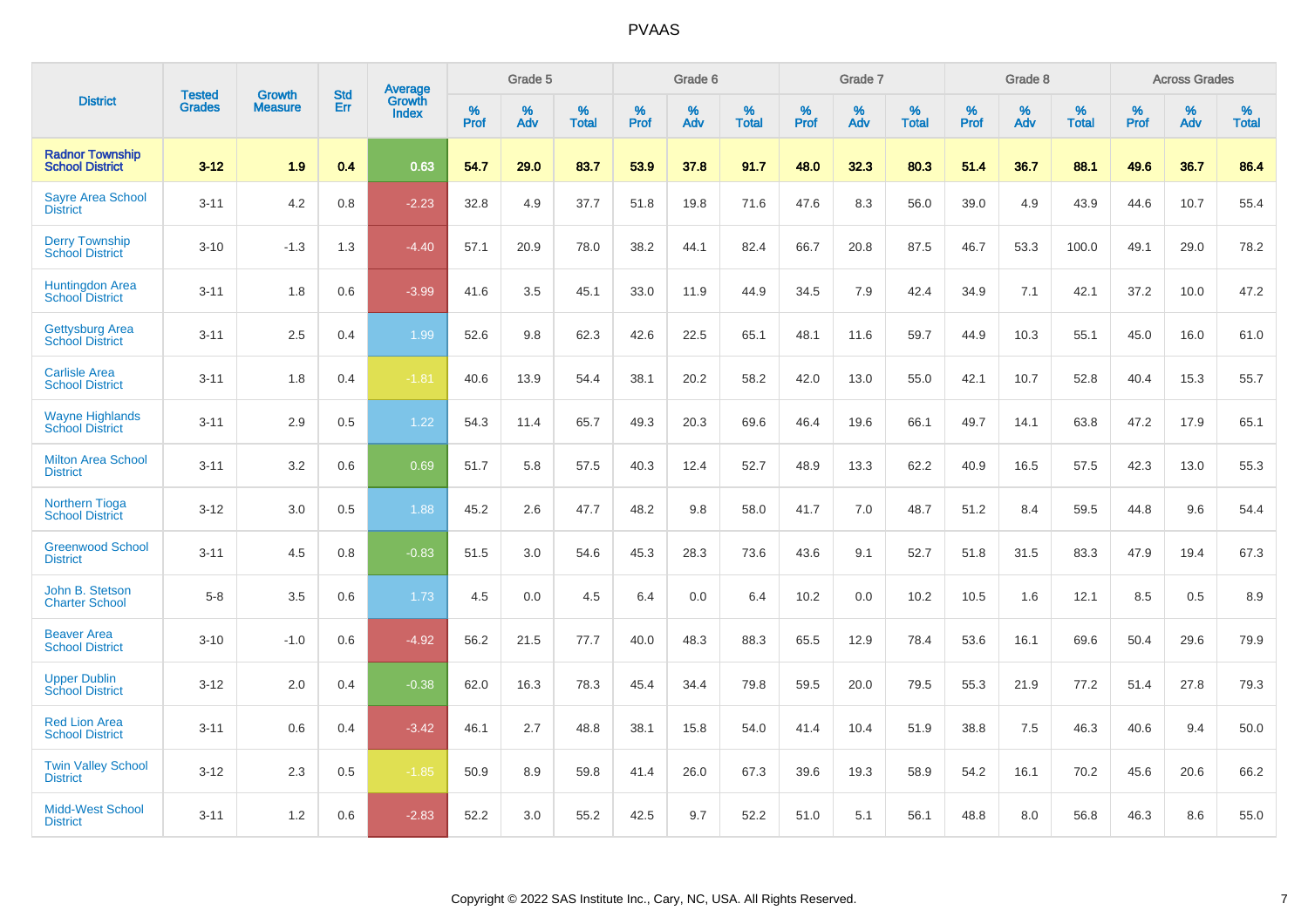|                                                                 | <b>Tested</b> | <b>Growth</b>  | <b>Std</b> | <b>Average</b>         |              | Grade 5  |                   |              | Grade 6  |                   |              | Grade 7  |                   |              | Grade 8  |                   |              | <b>Across Grades</b> |                   |
|-----------------------------------------------------------------|---------------|----------------|------------|------------------------|--------------|----------|-------------------|--------------|----------|-------------------|--------------|----------|-------------------|--------------|----------|-------------------|--------------|----------------------|-------------------|
| <b>District</b>                                                 | <b>Grades</b> | <b>Measure</b> | Err        | Growth<br><b>Index</b> | $\%$<br>Prof | %<br>Adv | %<br><b>Total</b> | $\%$<br>Prof | %<br>Adv | %<br><b>Total</b> | $\%$<br>Prof | %<br>Adv | %<br><b>Total</b> | $\%$<br>Prof | %<br>Adv | %<br><b>Total</b> | $\%$<br>Prof | %<br>Adv             | %<br><b>Total</b> |
| <b>Radnor Township</b><br><b>School District</b>                | $3 - 12$      | 1.9            | 0.4        | 0.63                   | 54.7         | 29.0     | 83.7              | 53.9         | 37.8     | 91.7              | 48.0         | 32.3     | 80.3              | 51.4         | 36.7     | 88.1              | 49.6         | 36.7                 | 86.4              |
| <b>Upper Perkiomen</b><br><b>School District</b>                | $3 - 11$      | 0.7            | 0.4        | $-1.43$                | 50.2         | 3.0      | 53.2              | 45.7         | 12.0     | 57.7              | 48.7         | 11.5     | 60.2              | 46.0         | 12.4     | 58.4              | 45.9         | 9.5                  | 55.3              |
| <b>Butler Area School</b><br><b>District</b>                    | $3 - 11$      | 0.3            | 0.3        | $-4.92$                | 49.8         | 12.2     | 61.9              | 43.8         | 18.2     | 62.0              | 44.4         | 9.3      | 53.8              | 47.9         | 8.0      | 55.9              | 46.0         | 14.0                 | 60.0              |
| <b>West Allegheny</b><br><b>School District</b>                 | $3 - 12$      | 0.3            | 0.4        | $-4.74$                | 60.9         | 19.8     | 80.6              | 44.4         | 28.3     | 72.6              | 56.6         | 17.0     | 73.6              | 50.7         | 12.1     | 62.8              | 50.7         | 26.1                 | 76.8              |
| <b>Bucks County</b><br><b>Montessori Charter</b><br>School      | $3-6$         | 10.3           | 1.9        | 3.15                   | 64.5         | 19.4     | 83.9              | 35.7         | 57.1     | 92.9              |              |          |                   |              |          |                   | 51.1         | 35.1                 | 86.2              |
| <b>Wyalusing Area</b><br><b>School District</b>                 | $3 - 12$      | 1.0            | 0.7        | $-4.53$                | 36.1         | 2.4      | 38.6              | 43.1         | 13.7     | 56.9              | 43.5         | 12.0     | 55.4              | 36.8         | 3.8      | 40.6              | 39.8         | 9.9                  | 49.6              |
| <b>Millville Area</b><br><b>School District</b>                 | $3 - 12$      | 5.0            | 1.0        | 0.14                   | 63.8         | 2.1      | 66.0              | 43.4         | 22.6     | 66.0              | 44.4         | 13.3     | 57.8              | 52.6         | 10.5     | 63.2              | 50.2         | 13.2                 | 63.4              |
| <b>Delaware Valley</b><br><b>School District</b>                | $3 - 11$      | 1.2            | 0.4        | $-1.72$                | 55.0         | 9.2      | 64.3              | 46.5         | 15.6     | 62.1              | 50.6         | 14.8     | 65.4              | 44.7         | 16.5     | 61.2              | 48.8         | 17.1                 | 65.9              |
| <b>Belmont Charter</b><br><b>School</b>                         | $3 - 10$      | 2.8            | 0.9        | $-2.19$                | 10.2         | 0.0      | 10.2              | 25.5         | 2.0      | 27.4              | 22.9         | 0.0      | 22.9              | 28.0         | 0.0      | 28.0              | 18.0         | 1.9                  | 19.9              |
| <b>Otto-Eldred School</b><br><b>District</b>                    | $3 - 11$      | 5.1            | 1.0        | 1.12                   | 57.1         | 9.5      | 66.7              | 47.5         | 15.0     | 62.5              | 42.2         | 11.1     | 53.3              | 35.4         | 12.5     | 47.9              | 43.8         | 11.1                 | 54.9              |
| <b>Towanda Area</b><br><b>School District</b>                   | $3 - 11$      | 0.7            | 0.6        | $-2.19$                | 40.8         | 6.7      | 47.5              | 36.4         | 19.6     | 56.1              | 37.3         | 5.9      | 43.2              | 40.5         | 7.8      | 48.3              | 36.0         | 10.8                 | 46.7              |
| <b>Pennsbury School</b><br><b>District</b>                      | $3 - 11$      | 0.6            | 0.3        | $-2.67$                | 56.7         | 12.6     | 69.3              | 48.5         | 21.9     | 70.3              | 52.0         | 14.7     | 66.7              | 49.3         | 18.0     | 67.3              | 49.0         | 20.2                 | 69.1              |
| <b>Southern York</b><br><b>County School</b><br><b>District</b> | $3 - 11$      | $-0.7$         | 0.5        | $-5.06$                | 44.0         | 5.1      | 49.0              | 50.6         | 24.4     | 75.0              | 42.2         | 9.2      | 51.5              | 49.2         | 8.5      | 57.7              | 44.9         | 13.5                 | 58.4              |
| <b>Mercer Area</b><br><b>School District</b>                    | $3 - 11$      | 1.5            | 0.8        | $-2.57$                | 56.9         | 1.7      | 58.6              | 31.3         | 35.8     | 67.2              | 46.8         | 14.3     | 61.0              | 61.3         | 8.0      | 69.3              | 46.7         | 16.6                 | 63.3              |
| <b>Hollidaysburg Area</b><br><b>School District</b>             | $3 - 11$      | 1.1            | 0.4        | $-5.69$                | 54.2         | 10.2     | 64.4              | 40.4         | 26.5     | 67.0              | 47.0         | 17.2     | 64.2              | 45.4         | 11.8     | 57.2              | 45.9         | 17.3                 | 63.2              |
| <b>Penn-Delco School</b><br><b>District</b>                     | $3 - 11$      | 1.3            | 0.4        | $-2.22$                | 51.9         | 12.9     | 64.7              | 40.8         | 17.9     | 58.7              | 48.7         | 16.8     | 65.4              | 45.6         | 6.2      | 51.8              | 46.1         | 12.9                 | 59.0              |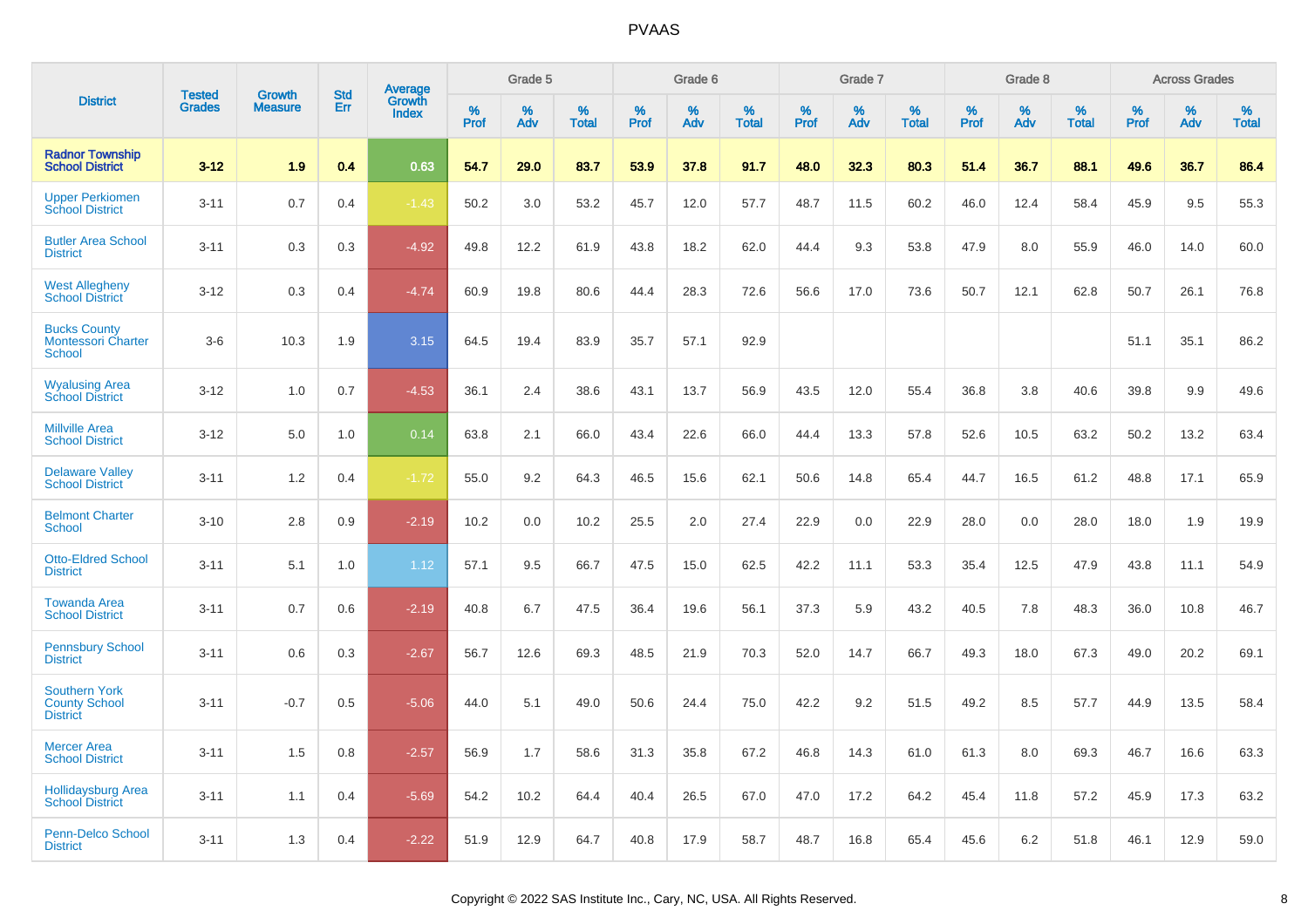|                                                             |                                |                                 | <b>Std</b> | Average                       |           | Grade 5  |                   |           | Grade 6  |                   |           | Grade 7  |                   |           | Grade 8  |                   |           | <b>Across Grades</b> |                   |
|-------------------------------------------------------------|--------------------------------|---------------------------------|------------|-------------------------------|-----------|----------|-------------------|-----------|----------|-------------------|-----------|----------|-------------------|-----------|----------|-------------------|-----------|----------------------|-------------------|
| <b>District</b>                                             | <b>Tested</b><br><b>Grades</b> | <b>Growth</b><br><b>Measure</b> | Err        | <b>Growth</b><br><b>Index</b> | %<br>Prof | %<br>Adv | %<br><b>Total</b> | %<br>Prof | %<br>Adv | %<br><b>Total</b> | %<br>Prof | %<br>Adv | %<br><b>Total</b> | %<br>Prof | %<br>Adv | %<br><b>Total</b> | %<br>Prof | %<br>Adv             | %<br><b>Total</b> |
| <b>Radnor Township</b><br><b>School District</b>            | $3 - 12$                       | 1.9                             | 0.4        | 0.63                          | 54.7      | 29.0     | 83.7              | 53.9      | 37.8     | 91.7              | 48.0      | 32.3     | 80.3              | 51.4      | 36.7     | 88.1              | 49.6      | 36.7                 | 86.4              |
| <b>Universal Vare</b><br><b>Charter School</b>              | $6 - 8$                        | 6.8                             | 1.3        | 2.67                          |           |          |                   | 11.8      | 17.6     | 29.4              | 16.7      | 0.0      | 16.7              | 28.6      | 1.6      | 30.2              | 22.7      | 3.6                  | 26.4              |
| <b>Universal Daroff</b><br><b>Charter School</b>            | $3-8$                          | 4.3                             | 0.8        | 1.13                          | 14.5      | 0.0      | 14.5              | 20.4      | 1.8      | 22.2              | 12.5      | 2.1      | 14.6              | 21.8      | 0.0      | 21.8              | 15.2      | 1.3                  | 16.5              |
| <b>Kennett</b><br>Consolidated<br><b>School District</b>    | $3 - 11$                       | 1.3                             | 0.4        | $-1.36$                       | 47.8      | 15.1     | 62.9              | 35.8      | 24.1     | 59.9              | 44.2      | 15.1     | 59.4              | 45.0      | 5.7      | 50.7              | 40.9      | 17.5                 | 58.4              |
| <b>Cambria Heights</b><br><b>School District</b>            | $3 - 10$                       | 1.6                             | 0.6        | $-2.34$                       | 62.9      | 5.6      | 68.5              | 42.6      | 24.8     | 67.3              | 51.0      | 5.2      | 56.2              | 48.2      | 13.4     | 61.6              | 49.1      | 11.7                 | 60.8              |
| Elizabethtown<br><b>Area School</b><br><b>District</b>      | $3 - 12$                       | $-0.8$                          | 0.4        | $-6.77$                       | 51.7      | 12.8     | 64.5              | 38.8      | 26.9     | 65.8              | 46.4      | 4.7      | 51.2              | 44.1      | 10.0     | 54.2              | 44.6      | 17.9                 | 62.5              |
| <b>Reading School</b><br><b>District</b>                    | $3 - 11$                       | 1.5                             | 0.4        | $-2.28$                       | 14.9      | 0.5      | 15.4              | 15.2      | 2.2      | 17.4              | 16.6      | 1.3      | 17.9              | 16.7      | 0.4      | 17.0              | 16.0      | 1.2                  | 17.2              |
| <b>Moon Area School</b><br><b>District</b>                  | $3 - 11$                       | $-0.1$                          | 0.4        | $-6.46$                       | 57.7      | 16.7     | 74.4              | 49.6      | 19.3     | 68.9              | 51.6      | 10.8     | 62.4              | 52.0      | 17.4     | 69.4              | 51.5      | 19.8                 | 71.3              |
| <b>Discovery Charter</b><br><b>School</b>                   | $3 - 8$                        | 4.6                             | 0.9        | 0.34                          | 36.4      | 2.3      | 38.6              | 27.3      | 9.1      | 36.4              | 35.6      | 3.4      | 39.0              | 45.7      | 5.7      | 51.4              | 29.8      | 3.4                  | 33.2              |
| <b>Franklin Regional</b><br><b>School District</b>          | $3 - 11$                       | 1.8                             | 0.4        | $-0.30$                       | 51.5      | 28.2     | 79.7              | 36.5      | 42.3     | 78.8              | 55.2      | 18.9     | 74.1              | 46.1      | 16.8     | 62.8              | 47.8      | 29.9                 | 77.6              |
| <b>Quaker Valley</b><br><b>School District</b>              | $3 - 11$                       | 2.7                             | 0.6        | 1.67                          | 56.0      | 24.1     | 80.1              | 33.6      | 45.4     | 79.0              | 53.5      | 25.7     | 79.2              | 57.6      | 23.5     | 81.1              | 47.9      | 33.9                 | 81.8              |
| <b>Keystone Central</b><br><b>School District</b>           | $3 - 11$                       | 1.9                             | 0.4        | 0.62                          | 36.0      | 3.6      | 39.7              | 38.1      | 13.8     | 52.0              | 33.4      | 4.4      | 37.8              | 37.3      | 3.6      | 40.9              | 36.9      | 7.7                  | 44.6              |
| Lake-Lehman<br><b>School District</b>                       | $3 - 11$                       | 2.0                             | 0.6        | $-1.92$                       | 46.8      | 4.5      | 51.4              | 42.9      | 10.5     | 53.3              | 53.0      | 9.6      | 62.6              | 52.2      | 8.7      | 60.9              | 48.7      | 10.4                 | 59.1              |
| <b>Danville Area</b><br><b>School District</b>              | $3 - 11$                       | 2.1                             | $0.5\,$    | $-1.17$                       | 56.7      | 16.6     | 73.2              | 41.0      | 27.1     | 68.1              | 52.9      | 20.3     | 73.2              | 43.3      | 21.7     | 65.0              | 46.6      | 21.7                 | 68.3              |
| <b>Esperanza</b><br><b>Academy Charter</b><br><b>School</b> | $4 - 11$                       | 1.2                             | 0.5        | $-2.91$                       |           |          |                   | 17.4      | 0.5      | 17.9              | 22.3      | 1.4      | 23.6              | 18.9      | 0.5      | 19.4              | 19.0      | 0.9                  | 19.9              |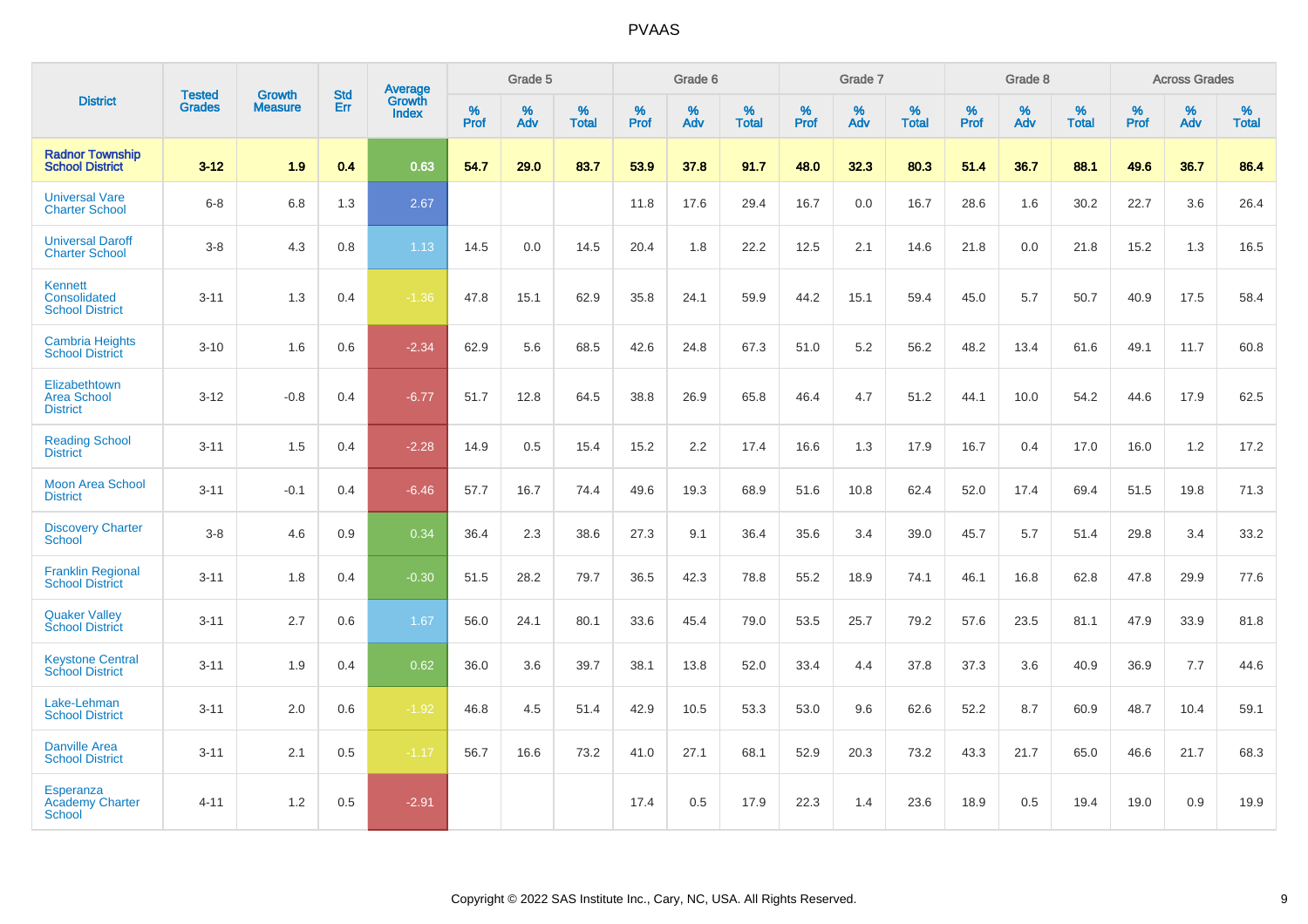|                                                                   |                                |                                 | <b>Std</b> | Average                |              | Grade 5  |                   |              | Grade 6  |                   |              | Grade 7  |                   |              | Grade 8  |                   |              | <b>Across Grades</b> |                   |
|-------------------------------------------------------------------|--------------------------------|---------------------------------|------------|------------------------|--------------|----------|-------------------|--------------|----------|-------------------|--------------|----------|-------------------|--------------|----------|-------------------|--------------|----------------------|-------------------|
| <b>District</b>                                                   | <b>Tested</b><br><b>Grades</b> | <b>Growth</b><br><b>Measure</b> | Err        | Growth<br><b>Index</b> | $\%$<br>Prof | %<br>Adv | %<br><b>Total</b> | $\%$<br>Prof | %<br>Adv | %<br><b>Total</b> | $\%$<br>Prof | %<br>Adv | %<br><b>Total</b> | $\%$<br>Prof | %<br>Adv | %<br><b>Total</b> | $\%$<br>Prof | $\%$<br>Adv          | %<br><b>Total</b> |
| <b>Radnor Township</b><br><b>School District</b>                  | $3 - 12$                       | 1.9                             | 0.4        | 0.63                   | 54.7         | 29.0     | 83.7              | 53.9         | 37.8     | 91.7              | 48.0         | 32.3     | 80.3              | 51.4         | 36.7     | 88.1              | 49.6         | 36.7                 | 86.4              |
| <b>Oxford Area</b><br><b>School District</b>                      | $3 - 11$                       | $-1.2$                          | 0.4        | $-9.53$                | 43.9         | 6.1      | 50.0              | 41.5         | 17.6     | 59.0              | 44.6         | 7.0      | 51.6              | 30.2         | 3.9      | 34.2              | 39.6         | 10.3                 | 49.9              |
| <b>Wattsburg Area</b><br><b>School District</b>                   | $3 - 11$                       | 3.0                             | 0.6        | 0.15                   | 48.9         | 9.1      | 58.0              | 52.1         | 18.1     | 70.2              | 46.2         | 13.2     | 59.3              | 60.8         | 5.9      | 66.7              | 48.4         | 12.4                 | 60.8              |
| <b>Williamsport Area</b><br><b>School District</b>                | $3 - 11$                       | $-1.3$                          | 0.4        | $-6.70$                | 46.8         | 4.8      | 51.6              | 43.8         | 8.8      | 52.5              | 34.6         | 4.8      | 39.4              | 26.0         | 5.8      | 31.8              | 37.7         | 8.5                  | 46.2              |
| Mt Lebanon<br><b>School District</b>                              | $3 - 11$                       | 0.4                             | 0.4        | $-1.43$                | 60.1         | 27.2     | 87.2              | 39.7         | 50.2     | 89.8              | 46.8         | 35.3     | 82.2              | 52.4         | 35.7     | 88.1              | 48.2         | 38.9                 | 87.0              |
| <b>Somerset Area</b><br><b>School District</b>                    | $3 - 11$                       | 0.7                             | 0.6        | $-3.09$                | 48.3         | 5.8      | 54.2              | 42.4         | 28.8     | 71.2              | 46.7         | 17.5     | 64.2              | 52.5         | 12.8     | 65.2              | 45.3         | 16.7                 | 62.0              |
| <b>Hanover Public</b><br><b>School District</b>                   | $3 - 11$                       | 1.6                             | 0.6        | $-3.85$                | 40.6         | 3.0      | 43.6              | 42.4         | 9.4      | 51.8              | 45.4         | 6.2      | 51.5              | 38.7         | 7.3      | 46.0              | 42.0         | 12.7                 | 54.7              |
| <b>Keystone School</b><br><b>District</b>                         | $3 - 11$                       | 0.8                             | 0.8        | $-2.41$                | 49.2         | 26.9     | 76.1              | 50.0         | 17.3     | 67.3              | 50.0         | 16.2     | 66.2              | 46.8         | 9.7      | 56.4              | 46.5         | 21.0                 | 67.5              |
| <b>Oil City Area</b><br><b>School District</b>                    | $3 - 11$                       | 2.6                             | 0.6        | 0.83                   | 47.2         | 2.8      | 50.0              | 41.1         | 9.7      | 50.8              | 32.8         | 4.7      | 37.5              | 42.0         | 7.6      | 49.6              | 39.2         | 7.8                  | 47.0              |
| <b>Avella Area School</b><br><b>District</b>                      | $3 - 12$                       | 2.7                             | 1.1        | $-3.10$                | 42.5         | 2.5      | 45.0              | 42.4         | 18.2     | 60.6              | 60.0         | 5.7      | 65.7              | 63.0         | 18.5     | 81.5              | 46.7         | 12.6                 | 59.3              |
| <b>Colonial School</b><br><b>District</b>                         | $3 - 11$                       | 0.7                             | 0.4        | $-2.40$                | 55.2         | 20.3     | 75.4              | 43.0         | 38.9     | 81.8              | 49.7         | 19.2     | 68.9              | 52.2         | 17.0     | 69.2              | 47.2         | 26.2                 | 73.5              |
| Pennsylvania<br><b>Distance Learning</b><br><b>Charter School</b> | $3 - 12$                       | 0.0                             | 0.7        | $-3.71$                | 30.3         | 0.0      | 30.3              | 16.2         | 4.0      | 20.3              | 25.6         | 1.2      | 26.7              | 33.3         | 2.3      | 35.6              | 25.8         | 3.0                  | 28.8              |
| <b>Universal</b><br><b>Creighton Charter</b><br>School            | $3 - 8$                        | $-0.0$                          | 0.7        | $-3.71$                | 31.0         | 2.4      | 33.3              | 25.6         | 2.3      | 27.9              | 15.4         | 4.6      | 20.0              | 34.9         | 5.8      | 40.7              | 28.8         | 4.7                  | 33.5              |
| <b>Freire Charter</b><br><b>School</b>                            | $5 - 11$                       | 1.6                             | 0.7        | $-0.46$                | 17.5         | 0.0      | 17.5              | 31.4         | 1.4      | 32.9              | 28.3         | 2.0      | 30.3              | 33.6         | 3.7      | 37.4              | 27.6         | 1.9                  | 29.5              |
| <b>Tussey Mountain</b><br><b>School District</b>                  | $3 - 12$                       | 1.8                             | 0.8        | $-0.68$                | 44.8         | 3.4      | 48.3              | 46.3         | 8.5      | 54.9              | 45.2         | 0.0      | 45.2              | 47.2         | 2.8      | 50.0              | 40.7         | 6.3                  | 47.0              |
| <b>Kane Area School</b><br><b>District</b>                        | $3 - 10$                       | 3.4                             | 0.7        | 0.64                   | 40.8         | 19.7     | 60.6              | 40.6         | 15.6     | 56.2              | 50.8         | 6.0      | 56.7              | 50.0         | 9.8      | 59.8              | 44.4         | 10.2                 | 54.6              |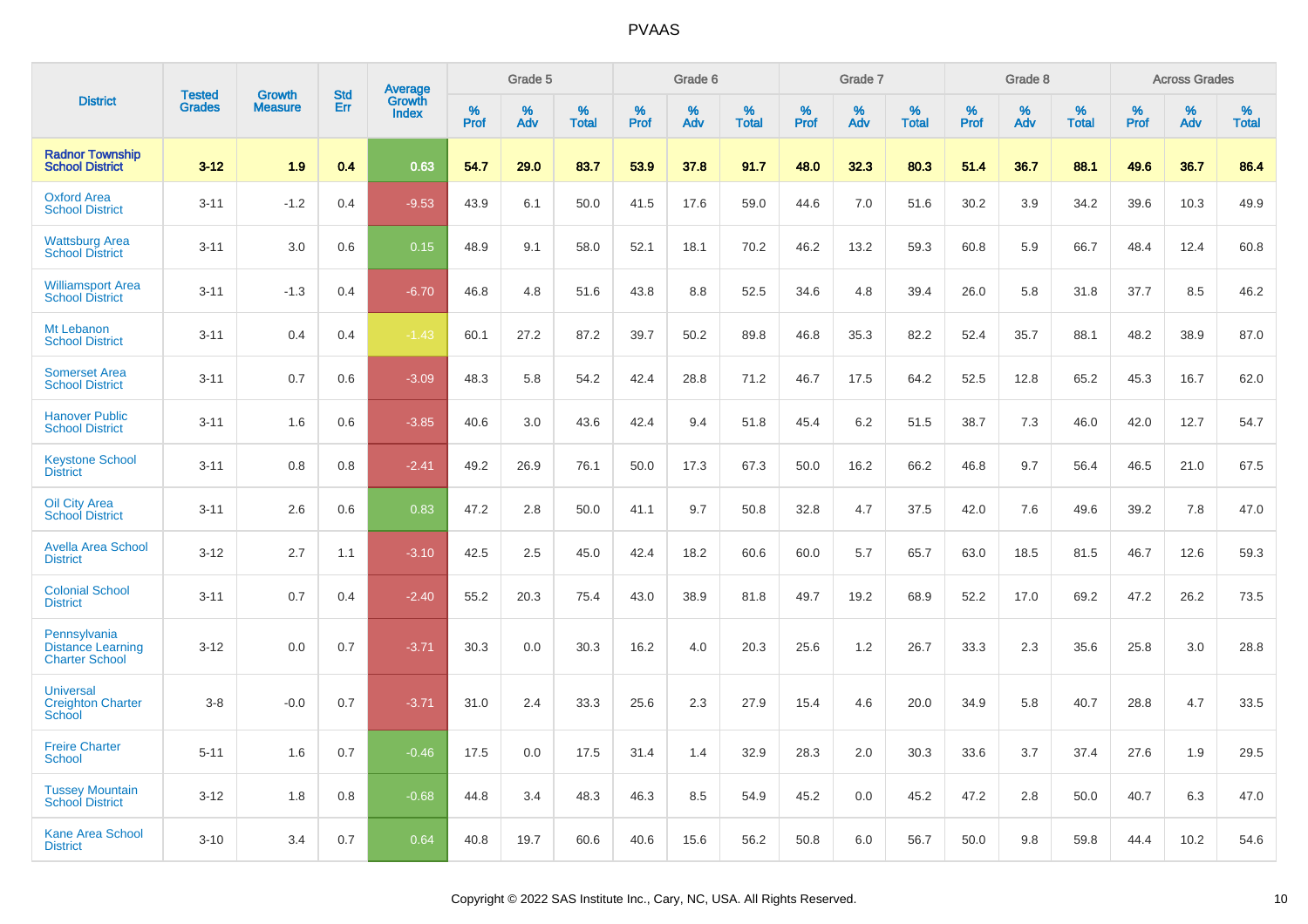|                                                            | <b>Tested</b> | <b>Growth</b>  | <b>Std</b> | Average                |              | Grade 5  |                   |              | Grade 6  |                   |              | Grade 7  |                   |              | Grade 8  |                   |              | <b>Across Grades</b> |                   |
|------------------------------------------------------------|---------------|----------------|------------|------------------------|--------------|----------|-------------------|--------------|----------|-------------------|--------------|----------|-------------------|--------------|----------|-------------------|--------------|----------------------|-------------------|
| <b>District</b>                                            | <b>Grades</b> | <b>Measure</b> | Err        | Growth<br><b>Index</b> | $\%$<br>Prof | %<br>Adv | %<br><b>Total</b> | $\%$<br>Prof | %<br>Adv | %<br><b>Total</b> | $\%$<br>Prof | %<br>Adv | %<br><b>Total</b> | $\%$<br>Prof | %<br>Adv | %<br><b>Total</b> | $\%$<br>Prof | %<br>Adv             | %<br><b>Total</b> |
| <b>Radnor Township</b><br><b>School District</b>           | $3 - 12$      | 1.9            | 0.4        | 0.63                   | 54.7         | 29.0     | 83.7              | 53.9         | 37.8     | 91.7              | 48.0         | 32.3     | 80.3              | 51.4         | 36.7     | 88.1              | 49.6         | 36.7                 | 86.4              |
| <b>Riverside School</b><br><b>District</b>                 | $3 - 11$      | 2.8            | 0.6        | 0.20                   | 44.6         | 4.0      | 48.5              | 45.4         | 13.1     | 58.6              | 43.7         | 11.6     | 55.3              | 45.0         | 8.3      | 53.2              | 44.3         | 10.7                 | 55.0              |
| <b>Tacony Academy</b><br><b>Charter School</b>             | $3 - 11$      | $-3.1$         | 0.8        | $-5.48$                | 26.5         | 1.5      | 27.9              | 21.7         | 4.4      | 26.1              | 48.0         | 1.4      | 49.3              | 17.1         | 5.7      | 22.9              | 25.6         | 2.4                  | 28.0              |
| Williamsburg<br><b>Community School</b><br><b>District</b> | $3 - 11$      | 3.1            | 1.1        | $-3.37$                | 53.1         | 3.1      | 56.2              | 51.4         | 17.1     | 68.6              | 47.6         | 9.5      | 57.1              | 43.8         | 12.5     | 56.2              | 43.4         | 15.8                 | 59.1              |
| <b>Spring Cove</b><br>School District                      | $3 - 11$      | 0.1            | 0.6        | $-1.56$                | 41.7         | 5.0      | 46.7              | 42.1         | 13.5     | 55.6              | 48.8         | 6.3      | 55.1              | 34.6         | 11.8     | 46.5              | 40.5         | 10.8                 | 51.3              |
| <b>Bellefonte Area</b><br><b>School District</b>           | $3 - 11$      | $-0.0$         | 0.5        | $-4.22$                | 56.6         | 10.2     | 66.9              | 40.3         | 19.3     | 59.7              | 50.6         | 6.0      | 56.6              | 32.2         | 8.8      | 41.0              | 44.8         | 12.3                 | 57.1              |
| <b>East Penn School</b><br><b>District</b>                 | $3 - 11$      | 1.0            | 0.3        | $-0.16$                | 59.9         | 7.4      | 67.3              | 45.2         | 18.0     | 63.2              | 52.5         | 15.0     | 67.5              | 53.3         | 14.4     | 67.7              | 49.9         | 15.8                 | 65.7              |
| <b>Annville-Cleona</b><br><b>School District</b>           | $3 - 12$      | $-0.3$         | 0.6        | $-3.96$                | 47.5         | 11.2     | 58.8              | 39.6         | 21.9     | 61.5              | 54.0         | 12.6     | 66.7              | 32.4         | 17.6     | 50.0              | 44.0         | 15.5                 | 59.5              |
| <b>Old Forge School</b><br><b>District</b>                 | $3 - 12$      | 0.5            | 0.8        | $-3.24$                | 39.1         | 0.0      | 39.1              | 41.1         | 17.9     | 58.9              | 33.3         | 24.2     | 57.6              | 44.1         | 6.8      | 50.8              | 40.1         | 9.2                  | 49.3              |
| <b>Daniel Boone Area</b><br><b>School District</b>         | $3 - 12$      | 0.9            | 0.5        | $-2.03$                | 54.5         | 3.9      | 58.4              | 31.7         | 16.1     | 47.8              | 46.1         | 7.4      | 53.4              | 42.8         | 9.2      | 52.0              | 42.6         | 10.0                 | 52.6              |
| Jefferson-Morgan<br><b>School District</b>                 | $3 - 10$      | 2.7            | 0.9        | $-0.58$                | 45.1         | 2.8      | 47.9              | 40.0         | 7.3      | 47.3              | 41.8         | 5.4      | 47.3              | 44.4         | 6.7      | 51.1              | 41.7         | 6.6                  | 48.2              |
| <b>Jeannette City</b><br><b>School District</b>            | $3 - 11$      | 3.5            | 0.8        | $-0.39$                | 41.7         | 1.4      | 43.1              | 33.3         | 18.5     | 51.8              | 44.6         | 9.2      | 53.8              | 48.1         | 7.7      | 55.8              | 40.4         | 8.2                  | 48.6              |
| <b>Provident Charter</b><br><b>School</b>                  | $3 - 8$       | 4.1            | 1.1        | $-1.11$                | 19.6         | 0.0      | 19.6              | 15.8         | 5.3      | 21.0              | 13.6         | 0.0      | 13.6              | 17.2         | 3.4      | 20.7              | 16.4         | 2.9                  | 19.3              |
| Pennsylvania<br><b>Cyber Charter</b><br>School             | $3 - 11$      | 2.1            | 0.5        | $-0.33$                | 41.0         | 4.9      | 45.8              | 39.5         | 11.2     | 50.7              | 42.9         | 3.4      | 46.4              | 39.5         | 2.6      | 42.0              | 40.1         | 7.4                  | 47.5              |
| <b>Corry Area School</b><br><b>District</b>                | $3 - 11$      | 2.4            | 0.6        | 0.99                   | 50.0         | 4.7      | 54.7              | 40.5         | 16.2     | 56.8              | 42.0         | 6.5      | 48.6              | 33.8         | 9.5      | 43.2              | 40.3         | 11.8                 | 52.1              |
| <b>Elk Lake School</b><br><b>District</b>                  | $3 - 11$      | 2.6            | 0.7        | $-0.65$                | 43.8         | 3.8      | 47.5              | 35.8         | 21.0     | 56.8              | 39.8         | 11.4     | 51.1              | 35.8         | 6.2      | 42.0              | 38.3         | 11.7                 | 50.0              |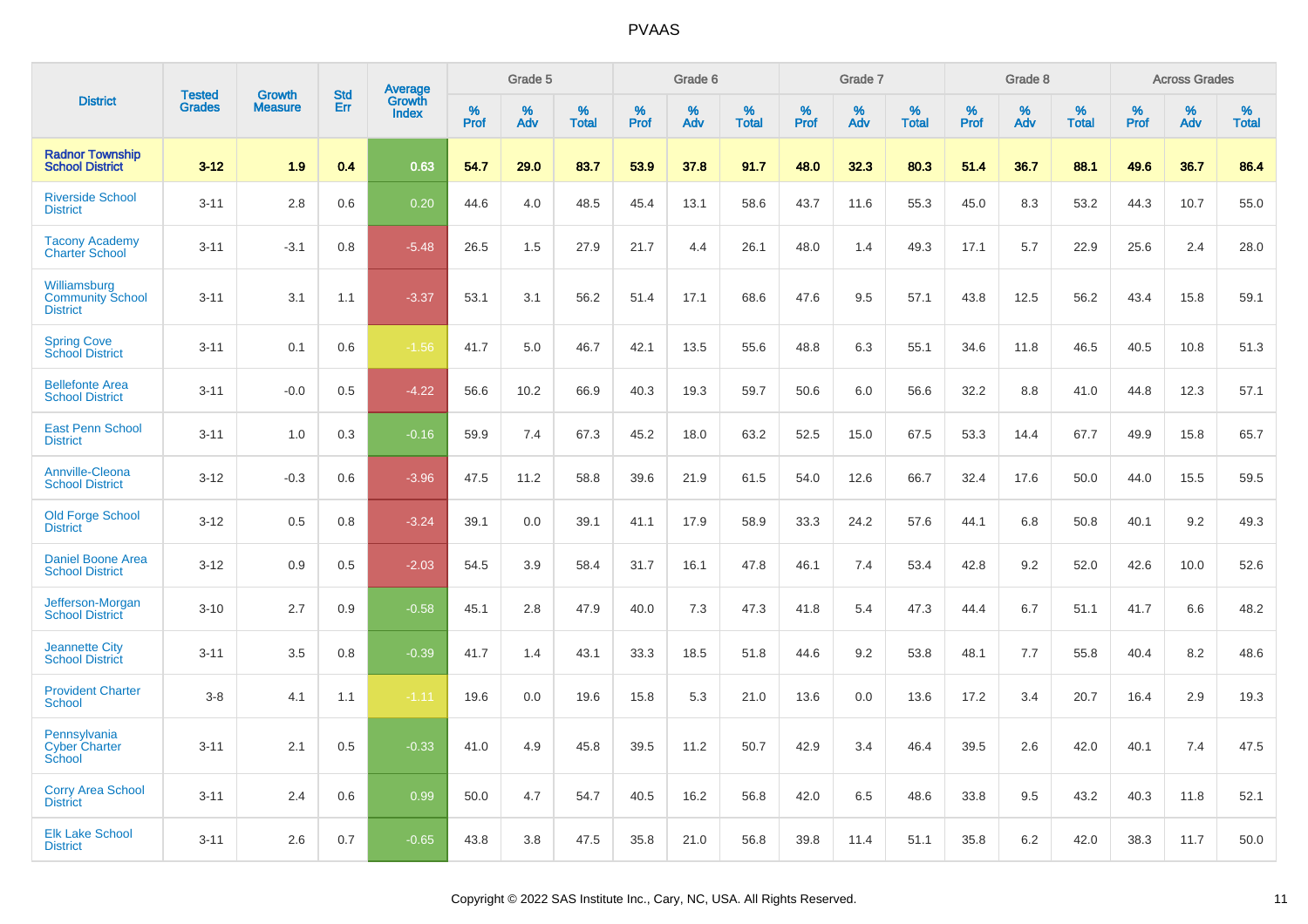|                                                                           | <b>Tested</b> | <b>Growth</b>  | <b>Std</b> | Average         |              | Grade 5  |                   |              | Grade 6  |                   |              | Grade 7  |                   |              | Grade 8  |                   |              | <b>Across Grades</b> |                   |
|---------------------------------------------------------------------------|---------------|----------------|------------|-----------------|--------------|----------|-------------------|--------------|----------|-------------------|--------------|----------|-------------------|--------------|----------|-------------------|--------------|----------------------|-------------------|
| <b>District</b>                                                           | <b>Grades</b> | <b>Measure</b> | Err        | Growth<br>Index | $\%$<br>Prof | %<br>Adv | %<br><b>Total</b> | $\%$<br>Prof | %<br>Adv | %<br><b>Total</b> | $\%$<br>Prof | %<br>Adv | %<br><b>Total</b> | $\%$<br>Prof | %<br>Adv | %<br><b>Total</b> | $\%$<br>Prof | $\%$<br>Adv          | %<br><b>Total</b> |
| <b>Radnor Township</b><br><b>School District</b>                          | $3 - 12$      | 1.9            | 0.4        | 0.63            | 54.7         | 29.0     | 83.7              | 53.9         | 37.8     | 91.7              | 48.0         | 32.3     | 80.3              | 51.4         | 36.7     | 88.1              | 49.6         | 36.7                 | 86.4              |
| <b>Pine Grove Area</b><br><b>School District</b>                          | $3 - 11$      | 0.9            | 0.6        | $-3.29$         | 55.8         | 1.0      | 56.8              | 41.0         | 14.5     | 55.6              | 44.7         | 0.8      | 45.5              | 45.5         | 6.2      | 51.8              | 46.5         | 10.4                 | 56.9              |
| <b>East Lycoming</b><br><b>School District</b>                            | $3 - 11$      | $-0.6$         | 0.6        | $-4.76$         | 63.9         | 6.7      | 70.6              | 45.3         | 24.5     | 69.8              | 57.8         | 10.7     | 68.6              | 43.0         | 12.4     | 55.4              | 47.7         | 14.9                 | 62.6              |
| <b>Muncy School</b><br><b>District</b>                                    | $3 - 11$      | 0.3            | 0.7        | $-3.30$         | 49.2         | 11.5     | 60.7              | 48.7         | 30.8     | 79.5              | 58.0         | 8.7      | 66.7              | 44.4         | 12.2     | 56.7              | 49.3         | 16.0                 | 65.3              |
| Shenandoah<br><b>Valley School</b><br><b>District</b>                     | $3 - 11$      | 1.7            | 0.9        | $-3.50$         | 37.3         | 3.0      | 40.3              | 31.4         | 9.8      | 41.2              | 36.2         | 1.7      | 37.9              | 26.3         | 0.0      | 26.3              | 34.3         | 5.0                  | 39.4              |
| <b>Palmerton Area</b><br><b>School District</b>                           | $3 - 11$      | 1.6            | 0.6        | $-0.73$         | 54.9         | 3.7      | 58.5              | 47.3         | 14.6     | 61.8              | 42.6         | 11.6     | 54.3              | 38.3         | 11.2     | 49.5              | 45.2         | 11.6                 | 56.8              |
| <b>Pottsgrove School</b><br><b>District</b>                               | $3 - 11$      | $-0.4$         | 0.5        | $-2.94$         | 39.7         | 5.4      | 45.1              | 42.3         | 6.4      | 48.7              | 53.1         | 9.1      | 62.3              | 40.4         | 3.7      | 44.2              | 43.1         | 7.6                  | 50.7              |
| <b>Pleasant Valley</b><br><b>School District</b>                          | $3 - 11$      | 1.4            | 0.5        | $-2.68$         | 52.2         | 0.9      | 53.1              | 50.0         | 8.3      | 58.3              | 47.0         | 10.5     | 57.5              | 51.9         | 7.6      | 59.5              | 48.1         | 6.4                  | 54.6              |
| <b>Rose Tree Media</b><br><b>School District</b>                          | $3 - 10$      | 0.1            | 0.4        | $-2.51$         | 62.5         | 14.0     | 76.5              | 41.0         | 44.4     | 85.4              | 51.8         | 27.0     | 78.8              | 56.2         | 22.8     | 79.0              | 51.9         | 27.9                 | 79.8              |
| <b>Abington School</b><br><b>District</b>                                 | $3 - 10$      | $-2.8$         | 0.3        | $-9.26$         | 49.8         | 10.0     | 59.7              | 44.9         | 27.5     | 72.5              | 49.5         | 11.6     | 61.1              | 41.4         | 10.4     | 51.8              | 44.9         | 18.8                 | 63.8              |
| <b>Wellsboro Area</b><br><b>School District</b>                           | $3 - 11$      | $-0.6$         | 0.6        | $-4.07$         | 62.1         | 6.9      | 69.0              | 41.8         | 15.3     | 57.1              | 46.6         | 15.2     | 61.9              | 44.3         | 15.5     | 59.8              | 45.8         | 12.9                 | 58.7              |
| <b>Hampton Township</b><br><b>School District</b>                         | $3 - 11$      | 1.7            | 0.5        | $-3.34$         | 50.3         | 30.7     | 81.0              | 35.6         | 44.2     | 79.8              | 54.6         | 26.3     | 81.0              | 46.9         | 34.3     | 81.1              | 44.1         | 38.5                 | 82.7              |
| <b>Mohawk Area</b><br><b>School District</b>                              | $3 - 11$      | 0.9            | 0.6        | $-2.08$         | 43.7         | 6.8      | 50.5              | 44.7         | 21.3     | 66.0              | 56.9         | 7.8      | 64.7              | 55.9         | 8.6      | 64.5              | 46.4         | 17.1                 | 63.5              |
| <b>Robert Benjamin</b><br><b>Wiley Community</b><br><b>Charter School</b> | $3 - 8$       | 3.6            | 0.9        | $-1.43$         | 20.9         | 0.0      | 20.9              | 23.4         | 4.3      | 27.7              | 28.1         | 1.8      | 29.8              | 31.1         | 0.0      | 31.1              | 24.2         | 2.4                  | 26.5              |
| <b>Rockwood Area</b><br><b>School District</b>                            | $3 - 11$      | 1.8            | 0.9        | $-0.76$         | 65.8         | 2.4      | 68.3              | 38.1         | 31.0     | 69.0              | 63.0         | 6.5      | 69.6              | 50.8         | 19.0     | 69.8              | 52.2         | 13.4                 | 65.7              |
| <b>Laboratory Charter</b><br><b>School</b>                                | $3 - 8$       | 3.4            | 1.2        | $-4.40$         | 17.2         | 0.0      | 17.2              | 26.2         | 7.1      | 33.3              | 52.0         | 0.0      | 52.0              | 33.3         | 4.8      | 38.1              | 27.2         | 2.4                  | 29.6              |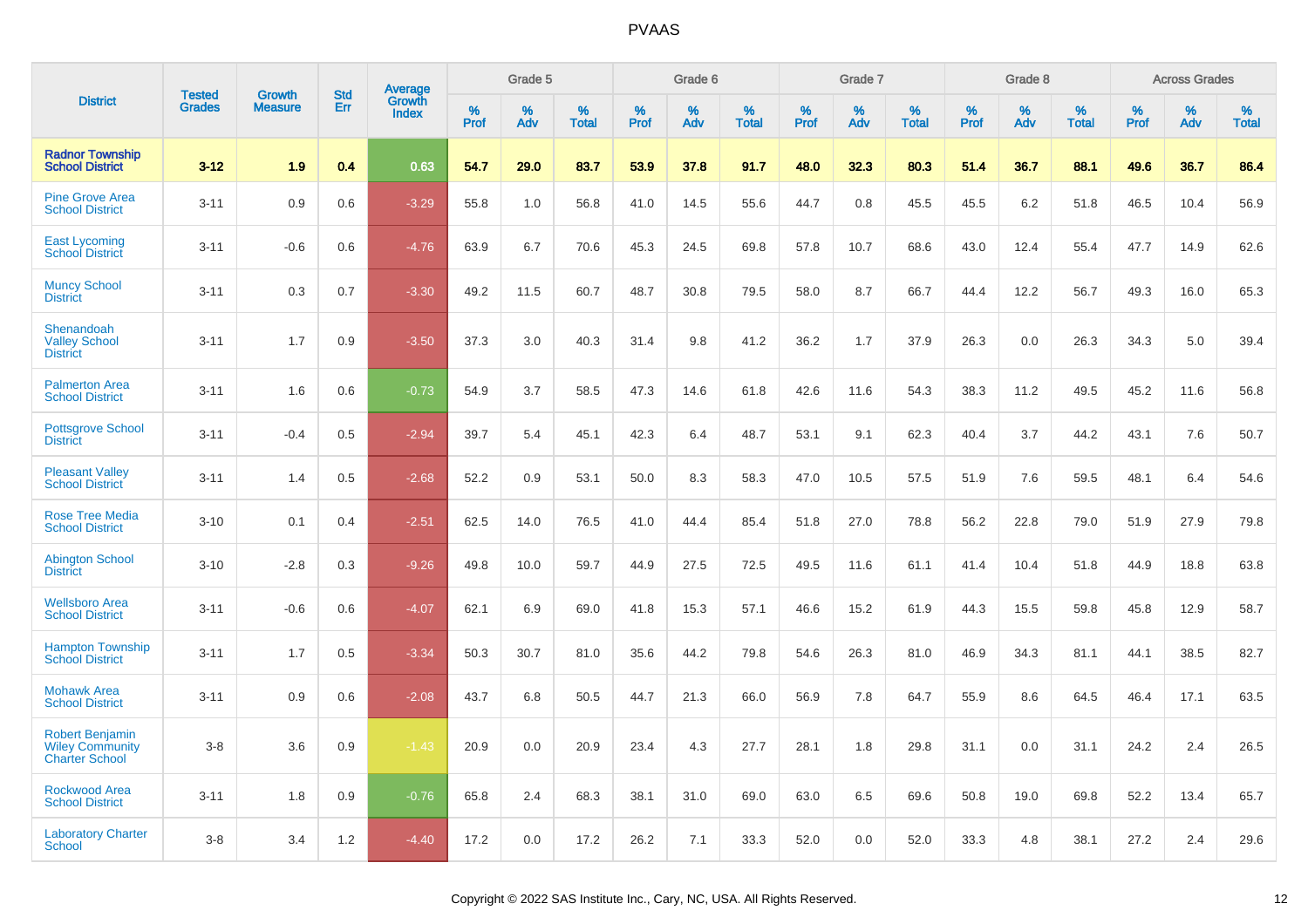|                                                                     | <b>Tested</b> | <b>Growth</b>  | <b>Std</b> | Average                |           | Grade 5  |                   |           | Grade 6  |                   |           | Grade 7  |                   |           | Grade 8  |                   |                  | <b>Across Grades</b> |                   |
|---------------------------------------------------------------------|---------------|----------------|------------|------------------------|-----------|----------|-------------------|-----------|----------|-------------------|-----------|----------|-------------------|-----------|----------|-------------------|------------------|----------------------|-------------------|
| <b>District</b>                                                     | <b>Grades</b> | <b>Measure</b> | Err        | Growth<br><b>Index</b> | %<br>Prof | %<br>Adv | %<br><b>Total</b> | %<br>Prof | %<br>Adv | %<br><b>Total</b> | %<br>Prof | %<br>Adv | %<br><b>Total</b> | %<br>Prof | %<br>Adv | %<br><b>Total</b> | %<br><b>Prof</b> | %<br>Adv             | %<br><b>Total</b> |
| <b>Radnor Township</b><br><b>School District</b>                    | $3 - 12$      | 1.9            | 0.4        | 0.63                   | 54.7      | 29.0     | 83.7              | 53.9      | 37.8     | 91.7              | 48.0      | 32.3     | 80.3              | 51.4      | 36.7     | 88.1              | 49.6             | 36.7                 | 86.4              |
| <b>California Area</b><br><b>School District</b>                    | $3 - 10$      | 1.5            | 0.8        | $-1.20$                | 51.8      | 3.7      | 55.6              | 39.4      | 9.1      | 48.5              | 46.4      | 17.9     | 64.3              | 50.0      | 18.5     | 68.5              | 45.7             | 14.1                 | 59.8              |
| <b>Mid Valley School</b><br><b>District</b>                         | $3 - 10$      | $-0.4$         | 0.6        | $-5.84$                | 41.6      | 5.0      | 46.5              | 48.8      | 10.4     | 59.2              | 38.6      | 2.4      | 40.9              | 26.2      | 2.7      | 28.9              | 38.8             | 7.4                  | 46.2              |
| <b>Union School</b><br><b>District</b>                              | $3 - 12$      | 2.7            | 1.0        | $-0.02$                | 21.2      | 6.1      | 27.3              | 40.9      | 20.4     | 61.4              | 40.5      | 0.0      | 40.5              | 40.0      | 6.7      | 46.7              | 37.0             | 8.4                  | 45.4              |
| <b>Bethel Park School</b><br><b>District</b>                        | $3 - 11$      | 0.5            | 0.4        | $-3.33$                | 59.3      | 14.8     | 74.2              | 44.6      | 30.2     | 74.9              | 57.6      | 17.0     | 74.5              | 54.5      | 19.6     | 74.1              | 52.1             | 24.5                 | 76.6              |
| Loyalsock<br><b>Township School</b><br><b>District</b>              | $3 - 12$      | 1.2            | 0.6        | $-1.86$                | 48.3      | 12.9     | 61.2              | 43.9      | 17.4     | 61.2              | 50.8      | 7.0      | 57.8              | 51.0      | 5.0      | 56.0              | 45.5             | 13.2                 | 58.7              |
| <b>Eastern Lancaster</b><br><b>County School</b><br><b>District</b> | $3 - 12$      | 1.1            | 0.5        | $-1.40$                | 48.1      | 3.9      | 51.9              | 38.7      | 12.0     | 50.8              | 35.4      | 4.6      | 39.9              | 38.0      | 15.5     | 53.5              | 39.2             | 9.3                  | 48.5              |
| <b>Chestnut Ridge</b><br><b>School District</b>                     | $3 - 12$      | 1.2            | 0.7        | $-2.28$                | 53.8      | 4.4      | 58.2              | 42.0      | 19.8     | 61.7              | 57.9      | 3.2      | 61.0              | 50.5      | 6.2      | 56.7              | 47.9             | 11.6                 | 59.5              |
| Conemaugh<br><b>Township Area</b><br><b>School District</b>         | $3 - 12$      | 2.5            | 0.8        | $-1.19$                | 53.2      | 22.6     | 75.8              | 36.1      | 36.1     | 72.1              | 62.5      | 18.1     | 80.6              | 50.7      | 16.4     | 67.1              | 50.9             | 24.8                 | 75.7              |
| <b>East Pennsboro</b><br><b>Area School</b><br><b>District</b>      | $3 - 11$      | 1.2            | 0.5        | $-1.85$                | 47.0      | 4.8      | 51.8              | 35.0      | 18.1     | 53.1              | 50.6      | 10.0     | 60.6              | 47.1      | 8.2      | 55.3              | 44.2             | 11.4                 | 55.5              |
| <b>Riverside Beaver</b><br><b>County School</b><br><b>District</b>  | $3 - 11$      | 2.3            | 0.6        | $-2.61$                | 53.1      | 9.4      | 62.5              | 37.0      | 36.0     | 73.0              | 48.8      | 12.5     | 61.2              | 51.6      | 15.8     | 67.4              | 45.6             | 22.4                 | 68.1              |
| <b>Big Spring School</b><br><b>District</b>                         | $3 - 11$      | $-0.3$         | 0.5        | $-3.93$                | 50.0      | 14.6     | 64.6              | 45.6      | 12.0     | 57.6              | 52.2      | 8.8      | 61.0              | 49.7      | 9.2      | 58.9              | 47.8             | 15.2                 | 63.0              |
| <b>KIPP Philadelphia</b><br><b>Charter School</b>                   | $3-8$         | 2.8            | 0.9        | 0.52                   | 13.5      | 0.0      | 13.5              | 28.0      | 0.0      | 28.0              | 29.0      | 0.0      | 29.0              | 25.6      | 0.0      | 25.6              | 21.5             | 0.4                  | 21.9              |
| <b>People For People</b><br><b>Charter School</b>                   | $3 - 12$      | 3.5            | 1.0        | $-0.65$                | 12.9      | 3.2      | 16.1              | 19.4      | 0.0      | 19.4              | 23.1      | 0.0      | 23.1              | 6.8       | 0.0      | 6.8               | 13.2             | 0.4                  | 13.6              |
| <b>Grove City Area</b><br><b>School District</b>                    | $3 - 12$      | 1.6            | 0.6        | $-1.18$                | 45.0      | 21.0     | 66.0              | 36.9      | 23.8     | 60.7              | 58.9      | 16.1     | 75.0              | 47.1      | 12.6     | 59.7              | 45.7             | 20.1                 | 65.8              |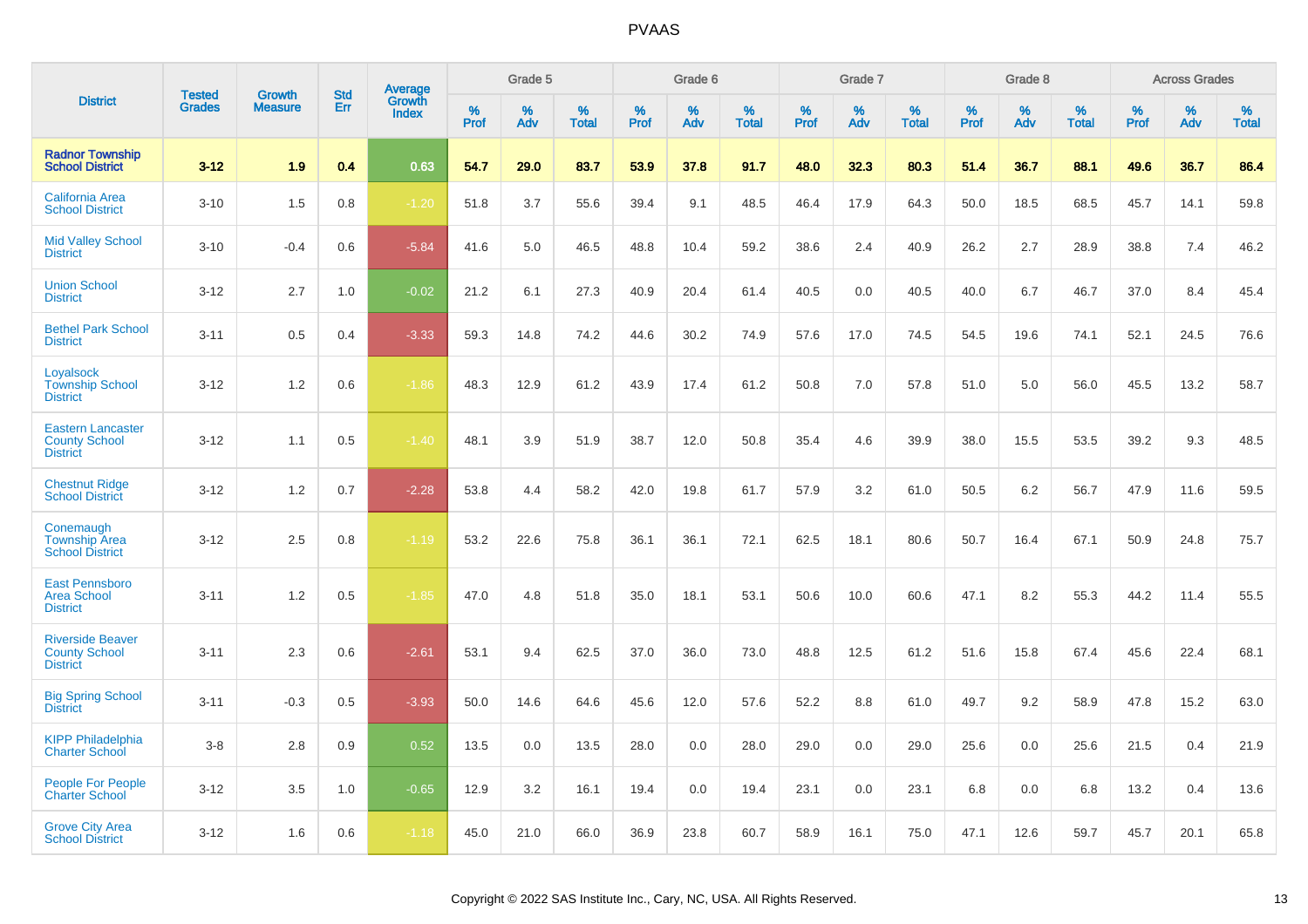|                                                                | <b>Tested</b> | <b>Growth</b>  | <b>Std</b> | Average                |              | Grade 5  |                   |                     | Grade 6  |                   |              | Grade 7  |                   |                     | Grade 8  |                   |                     | <b>Across Grades</b> |                   |
|----------------------------------------------------------------|---------------|----------------|------------|------------------------|--------------|----------|-------------------|---------------------|----------|-------------------|--------------|----------|-------------------|---------------------|----------|-------------------|---------------------|----------------------|-------------------|
| <b>District</b>                                                | <b>Grades</b> | <b>Measure</b> | Err        | Growth<br><b>Index</b> | $\%$<br>Prof | %<br>Adv | %<br><b>Total</b> | $\%$<br><b>Prof</b> | %<br>Adv | %<br><b>Total</b> | $\%$<br>Prof | %<br>Adv | %<br><b>Total</b> | $\%$<br><b>Prof</b> | %<br>Adv | %<br><b>Total</b> | $\%$<br><b>Prof</b> | $\%$<br>Adv          | %<br><b>Total</b> |
| <b>Radnor Township</b><br><b>School District</b>               | $3 - 12$      | 1.9            | 0.4        | 0.63                   | 54.7         | 29.0     | 83.7              | 53.9                | 37.8     | 91.7              | 48.0         | 32.3     | 80.3              | 51.4                | 36.7     | 88.1              | 49.6                | 36.7                 | 86.4              |
| <b>West Jefferson</b><br><b>Hills School District</b>          | $3 - 11$      | 0.0            | 0.4        | $-3.98$                | 58.9         | 14.8     | 73.8              | 50.5                | 19.9     | 70.4              | 60.2         | 13.1     | 73.3              | 57.6                | 17.7     | 75.4              | 53.0                | 20.4                 | 73.4              |
| <b>Russell Byers</b><br><b>Charter School</b>                  | $3 - 8$       | 1.4            | 0.9        | $-1.06$                | 18.2         | 1.8      | 20.0              | 36.8                | 0.0      | 36.8              | 28.1         | 0.0      | 28.1              | 14.3                | 2.0      | 16.3              | 22.4                | 3.0                  | 25.3              |
| <b>Wyoming Valley</b><br><b>West School</b><br><b>District</b> | $3 - 11$      | 0.9            | 0.5        | $-1.24$                | 41.0         | 4.2      | 45.2              | 32.6                | 7.6      | 40.3              | 40.5         | 4.2      | 44.6              | 30.1                | 12.1     | 42.2              | 35.8                | 6.9                  | 42.7              |
| Wilkinsburg<br><b>Borough School</b><br><b>District</b>        | $3-6$         | 4.8            | 1.4        | 0.90                   | 41.5         | 0.0      | 41.5              | 25.6                | 2.3      | 27.9              |              |          |                   |                     |          |                   | 23.5                | 1.0                  | 24.5              |
| Altoona Area<br><b>School District</b>                         | $3 - 12$      | 1.1            | 0.3        | $-1.92$                | 43.5         | 4.0      | 47.5              | 30.6                | 11.2     | 41.8              | 38.3         | 4.3      | 42.6              | 43.8                | 7.2      | 51.0              | 37.4                | 6.8                  | 44.1              |
| <b>Southern Fulton</b><br><b>School District</b>               | $3 - 11$      | 0.0            | 0.9        | $-1.64$                | 53.2         | 6.4      | 59.6              | 41.4                | 15.5     | 56.9              | 40.4         | 0.0      | 40.4              | 32.0                | 8.0      | 40.0              | 43.4                | 7.9                  | 51.3              |
| Pen Argyl Area<br><b>School District</b>                       | $3 - 12$      | 2.2            | 0.6        | $-0.55$                | 50.0         | 10.0     | 60.0              | 43.9                | 13.4     | 57.3              | 44.6         | 9.1      | 53.6              | 44.7                | 4.8      | 49.5              | 46.0                | 11.3                 | 57.2              |
| <b>Derry Area School</b><br><b>District</b>                    | $3 - 11$      | 2.2            | 0.6        | $-0.34$                | 44.6         | 8.3      | 52.9              | 44.4                | 29.1     | 73.5              | 49.6         | 17.1     | 66.7              | 43.1                | 12.9     | 56.0              | 44.1                | 17.4                 | 61.5              |
| <b>Mastery Charter</b><br>School - Gratz<br>Campus             | $7 - 10$      | 5.0            | 1.4        | 1.26                   |              |          |                   |                     |          |                   | 19.4         | 0.0      | 19.4              | 7.3                 | 0.0      | 7.3               | 13.0                | 0.0                  | 13.0              |
| Wallenpaupack<br>Area School<br><b>District</b>                | $3 - 11$      | 1.8            | 0.5        | $-0.06$                | 54.8         | 4.2      | 59.0              | 52.1                | 8.5      | 60.6              | 49.3         | 12.8     | 62.2              | 40.4                | 6.8      | 47.3              | 47.2                | 10.0                 | 57.2              |
| <b>Bald Eagle Area</b><br><b>School District</b>               | $3 - 11$      | 0.1            | 0.6        | $-2.50$                | 54.7         | 4.7      | 59.4              | 41.6                | 7.9      | 49.5              | 32.2         | 2.5      | 34.8              | 34.2                | 14.0     | 48.2              | 39.5                | 10.5                 | 50.0              |
| <b>Cumberland Valley</b><br><b>School District</b>             | $3 - 12$      | $0.2\,$        | 0.2        | $-3.90$                | 59.3         | 12.9     | 72.1              | 45.0                | 24.7     | 69.7              | 53.8         | 17.0     | 70.9              | 51.0                | 16.9     | 67.8              | 49.2                | 22.4                 | 71.6              |
| <b>Souderton Charter</b><br>School<br>Collaborative            | $3 - 8$       | 4.3            | 1.3        | $-0.07$                | 74.1         | 25.9     | 100.0             | 48.0                | 48.0     | 96.0              | 33.3         | 61.9     | 95.2              | 47.1                | 41.2     | 88.2              | 50.7                | 40.8                 | 91.6              |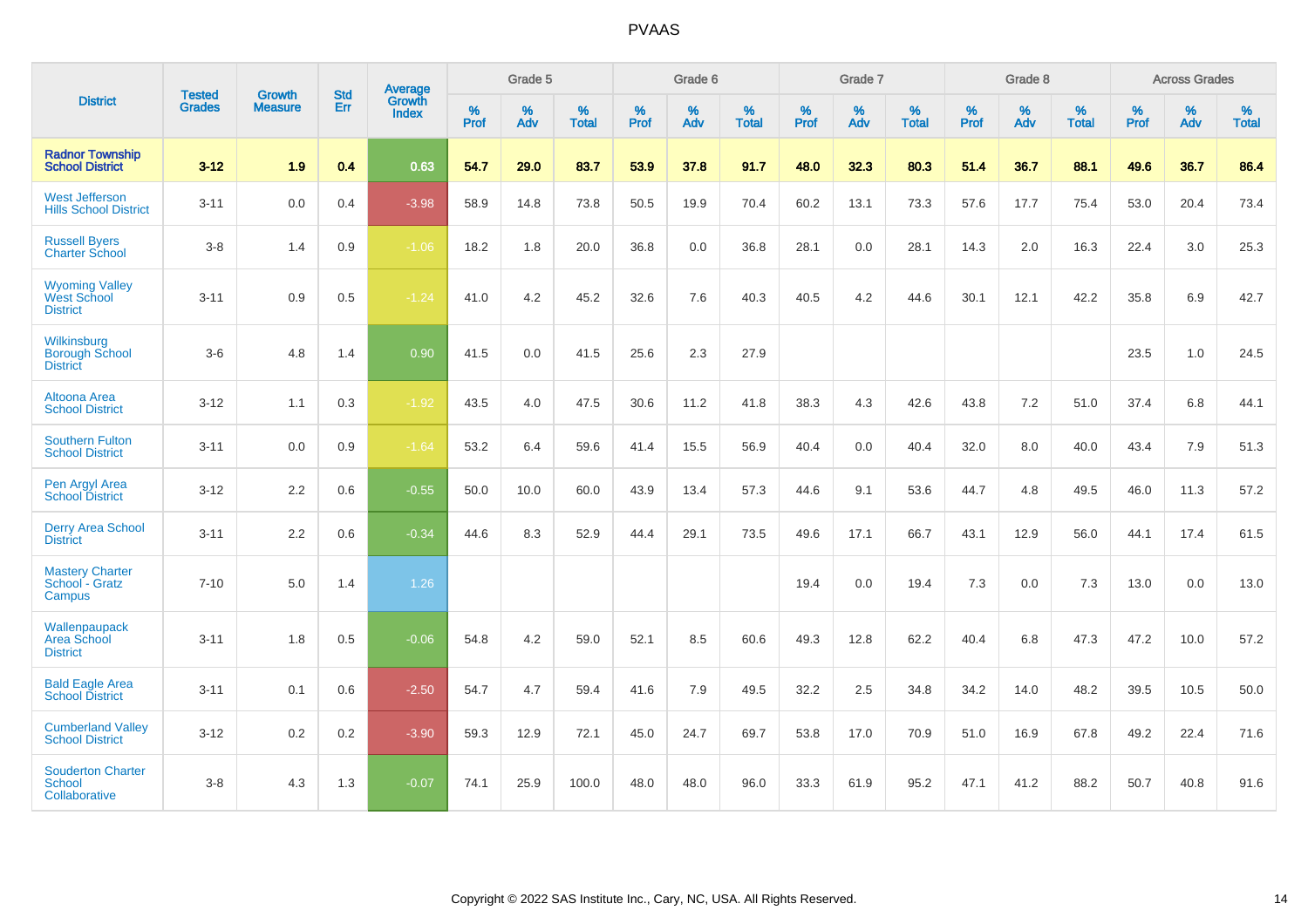|                                                                   | <b>Tested</b> | <b>Growth</b>  | <b>Std</b> | Average                |              | Grade 5  |                   |              | Grade 6  |                   |              | Grade 7  |                   |              | Grade 8  |                   |              | <b>Across Grades</b> |                   |
|-------------------------------------------------------------------|---------------|----------------|------------|------------------------|--------------|----------|-------------------|--------------|----------|-------------------|--------------|----------|-------------------|--------------|----------|-------------------|--------------|----------------------|-------------------|
| <b>District</b>                                                   | <b>Grades</b> | <b>Measure</b> | Err        | Growth<br><b>Index</b> | $\%$<br>Prof | %<br>Adv | %<br><b>Total</b> | $\%$<br>Prof | %<br>Adv | %<br><b>Total</b> | $\%$<br>Prof | %<br>Adv | %<br><b>Total</b> | $\%$<br>Prof | %<br>Adv | %<br><b>Total</b> | $\%$<br>Prof | %<br>Adv             | %<br><b>Total</b> |
| <b>Radnor Township</b><br><b>School District</b>                  | $3 - 12$      | 1.9            | 0.4        | 0.63                   | 54.7         | 29.0     | 83.7              | 53.9         | 37.8     | 91.7              | 48.0         | 32.3     | 80.3              | 51.4         | 36.7     | 88.1              | 49.6         | 36.7                 | 86.4              |
| <b>Clarion-Limestone</b><br><b>Area School</b><br><b>District</b> | $3 - 12$      | 1.8            | 0.9        | $-0.57$                | 54.6         | 29.1     | 83.6              | 57.7         | 26.9     | 84.6              | 41.7         | 16.7     | 58.3              | 44.7         | 12.8     | 57.4              | 47.0         | 20.8                 | 67.7              |
| <b>Ridgway Area</b><br><b>School District</b>                     | $3 - 11$      | 2.8            | 0.8        | $-0.56$                | 57.4         | 6.6      | 63.9              | 45.9         | 32.8     | 78.7              | 48.3         | 8.3      | 56.7              | 57.4         | 8.2      | 65.6              | 51.0         | 16.6                 | 67.6              |
| Hatboro-Horsham<br><b>School District</b>                         | $3 - 11$      | 1.3            | 0.4        | $-0.67$                | 55.0         | 7.8      | 62.7              | 49.0         | 19.5     | 68.5              | 52.9         | 10.9     | 63.8              | 51.3         | 9.1      | 60.5              | 49.9         | 13.8                 | 63.7              |
| <b>Sharon City School</b><br><b>District</b>                      | $3 - 11$      | 1.0            | 0.6        | $-2.38$                | 36.8         | 3.5      | 40.3              | 30.8         | 15.0     | 45.8              | 33.3         | 1.8      | 35.2              | 42.1         | 6.4      | 48.4              | 34.2         | 6.1                  | 40.2              |
| <b>Riverview School</b><br><b>District</b>                        | $3 - 11$      | $-2.8$         | 0.8        | $-4.29$                | 71.2         | 9.6      | 80.8              | 39.7         | 29.5     | 69.2              | 54.8         | 1.6      | 56.4              | 38.0         | 10.1     | 48.1              | 48.9         | 19.2                 | 68.1              |
| <b>Portage Area</b><br><b>School District</b>                     | $3 - 10$      | 1.0            | 0.9        | $-2.55$                | 50.0         | 9.5      | 59.5              | 52.0         | 28.0     | 80.0              | 54.0         | 3.2      | 57.1              | 49.1         | 7.6      | 56.6              | 51.5         | 15.6                 | 67.2              |
| Susquehanna<br><b>Township School</b><br><b>District</b>          | $3 - 12$      | $-0.5$         | 0.5        | $-2.27$                | 42.6         | 1.2      | 43.8              | 30.8         | 2.0      | 32.8              | 27.1         | 2.8      | 29.9              | 33.8         | 6.1      | 39.9              | 34.8         | 4.8                  | 39.6              |
| <b>Clairton City</b><br><b>School District</b>                    | $3 - 11$      | 0.7            | 0.8        | $-1.61$                | 12.5         | 2.1      | 14.6              | 22.1         | 5.9      | 27.9              | 17.7         | 0.0      | 17.7              | 25.5         | 0.0      | 25.5              | 19.3         | 1.5                  | 20.8              |
| <b>Wyomissing Area</b><br><b>School District</b>                  | $3 - 12$      | $-1.6$         | 0.6        | $-4.87$                | 47.3         | 14.7     | 62.0              | 50.5         | 21.8     | 72.3              | 47.3         | 11.6     | 58.9              | 46.4         | 13.6     | 60.0              | 46.4         | 19.4                 | 65.8              |
| <b>Sto-Rox School</b><br><b>District</b>                          | $3 - 10$      | $-0.0$         | 0.9        | $-1.18$                | 16.1         | 2.2      | 18.3              | 27.9         | 1.2      | 29.1              | 0.0          | 0.0      | 0.0               | 2.9          | 0.0      | 2.9               | 16.8         | 1.0                  | 17.9              |
| <b>Centennial School</b><br><b>District</b>                       | $3 - 10$      | 1.2            | 0.3        | 0.36                   | 49.0         | 5.4      | 54.4              | 41.7         | 11.3     | 53.0              | 46.4         | 7.1      | 53.6              | 43.6         | 5.1      | 48.7              | 44.3         | 10.2                 | 54.4              |
| <b>Vida Charter</b><br><b>School</b>                              | $3-6$         | 3.8            | 1.9        | $-0.39$                | 56.0         | 16.0     | 72.0              | 27.8         | 27.8     | 55.6              |              |          |                   |              |          |                   | 33.7         | 19.8                 | 53.5              |
| <b>Avon Grove</b><br><b>School District</b>                       | $3 - 10$      | $-1.5$         | 0.4        | $-5.53$                | 48.2         | 14.6     | 62.9              | 44.6         | 18.7     | 63.3              | 59.8         | 14.8     | 74.6              | 46.8         | 16.7     | 63.5              | 46.7         | 15.4                 | 62.1              |
| <b>Owen J Roberts</b><br><b>School District</b>                   | $3 - 11$      | $-2.3$         | 0.3        | $-11.48$               | 59.8         | 15.0     | 74.8              | 41.4         | 38.7     | 80.1              | 56.3         | 10.6     | 67.0              | 51.6         | 11.0     | 62.6              | 50.6         | 21.3                 | 71.8              |
| <b>West Chester Area</b><br><b>School District</b>                | $3 - 11$      | $-1.6$         | 0.3        | $-7.85$                | 58.7         | 13.5     | 72.2              | 51.5         | 23.7     | 75.1              | 53.1         | 14.1     | 67.2              | 57.3         | 13.9     | 71.2              | 52.6         | 21.5                 | 74.0              |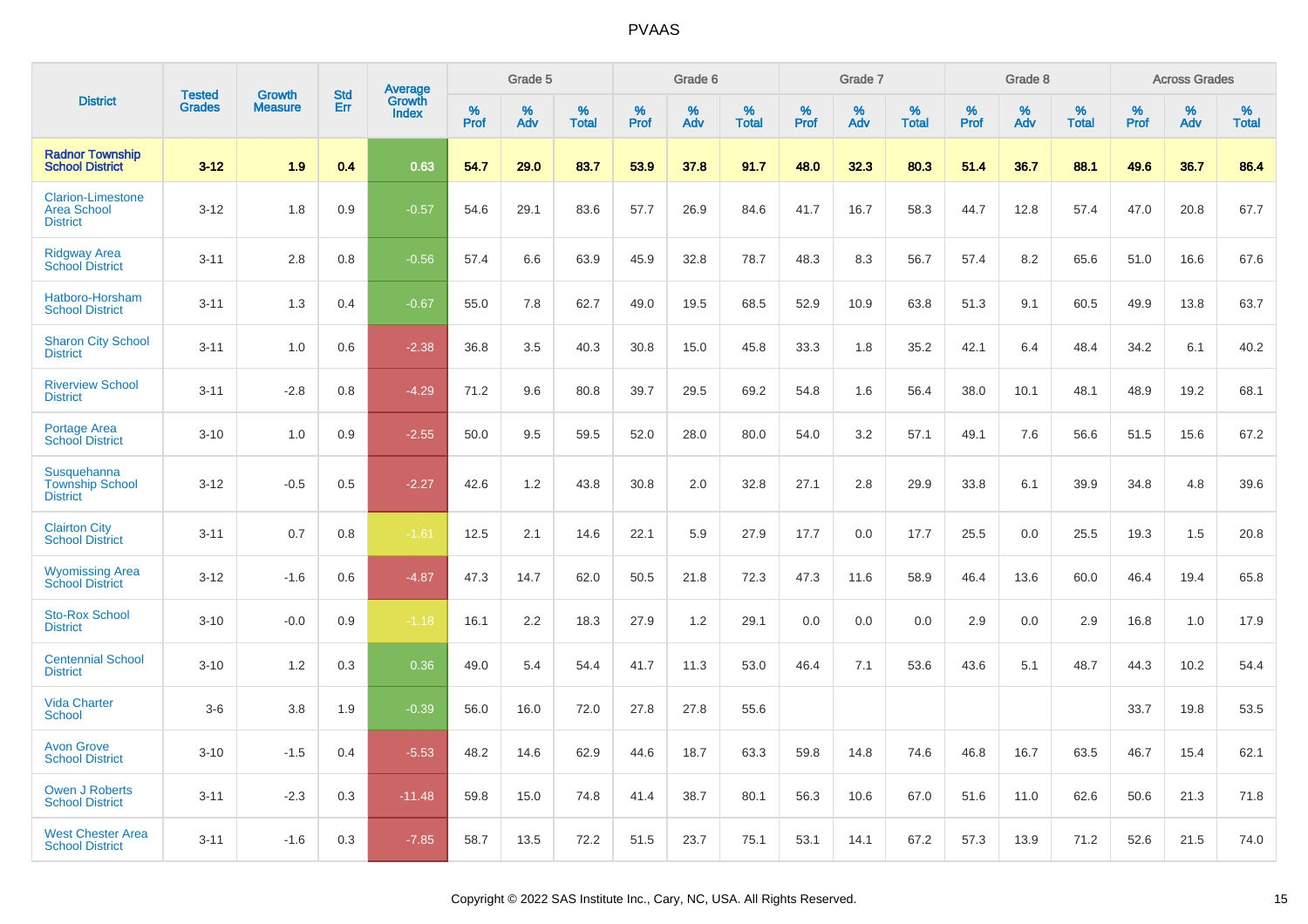|                                                           |                                |                                 | <b>Std</b> | Average                       |           | Grade 5  |                   |           | Grade 6  |                   |           | Grade 7  |                   |           | Grade 8  |                   |           | <b>Across Grades</b> |                   |
|-----------------------------------------------------------|--------------------------------|---------------------------------|------------|-------------------------------|-----------|----------|-------------------|-----------|----------|-------------------|-----------|----------|-------------------|-----------|----------|-------------------|-----------|----------------------|-------------------|
| <b>District</b>                                           | <b>Tested</b><br><b>Grades</b> | <b>Growth</b><br><b>Measure</b> | Err        | <b>Growth</b><br><b>Index</b> | %<br>Prof | %<br>Adv | %<br><b>Total</b> | %<br>Prof | %<br>Adv | %<br><b>Total</b> | %<br>Prof | %<br>Adv | %<br><b>Total</b> | %<br>Prof | %<br>Adv | %<br><b>Total</b> | %<br>Prof | %<br>Adv             | %<br><b>Total</b> |
| <b>Radnor Township</b><br><b>School District</b>          | $3 - 12$                       | 1.9                             | 0.4        | 0.63                          | 54.7      | 29.0     | 83.7              | 53.9      | 37.8     | 91.7              | 48.0      | 32.3     | 80.3              | 51.4      | 36.7     | 88.1              | 49.6      | 36.7                 | 86.4              |
| <b>Pottsville Area</b><br><b>School District</b>          | $3 - 12$                       | $-1.5$                          | 0.5        | $-5.24$                       | 43.0      | 3.7      | 46.7              | 39.2      | 7.7      | 46.8              | 34.4      | 4.9      | 39.3              | 40.4      | 4.1      | 44.4              | 39.7      | 6.1                  | 45.8              |
| <b>Easton Area</b><br><b>School District</b>              | $3 - 12$                       | 0.1                             | 0.4        | $-1.51$                       | 43.5      | 2.4      | 45.9              | 33.8      | 7.9      | 41.8              | 40.1      | 7.2      | 47.2              | 35.4      | 6.0      | 41.4              | 36.9      | 7.9                  | 44.8              |
| <b>Jamestown Area</b><br><b>School District</b>           | $3 - 11$                       | 2.7                             | 1.2        | $-1.24$                       | 47.4      | 0.0      | 47.4              | 30.6      | 19.4     | 50.0              | 41.4      | 6.9      | 48.3              | 54.6      | 0.0      | 54.6              | 41.2      | 7.9                  | 49.1              |
| <b>Girard School</b><br><b>District</b>                   | $3 - 11$                       | 1.9                             | 0.6        | $-2.29$                       | 54.5      | 12.5     | 67.0              | 38.1      | 22.9     | 61.0              | 47.8      | 16.2     | 64.0              | 54.1      | 7.3      | 61.5              | 45.5      | 17.8                 | 63.3              |
| <b>Mastery Charter</b><br>School -<br>Shoemaker<br>Campus | $7 - 10$                       | 5.8                             | 1.6        | 1.55                          |           |          |                   |           |          |                   | 26.7      | 6.7      | 33.3              | 25.9      | 0.0      | 25.9              | 26.3      | 3.5                  | 29.8              |
| <b>Northeastern York</b><br><b>School District</b>        | $3 - 11$                       | 1.5                             | 0.4        | $-0.02$                       | 51.8      | 13.3     | 65.0              | 45.0      | 21.5     | 66.5              | 48.5      | 11.0     | 59.5              | 43.2      | 18.2     | 61.5              | 46.8      | 17.3                 | 64.1              |
| <b>Troy Area School</b><br><b>District</b>                | $3 - 10$                       | 0.2                             | 0.6        | $-2.82$                       | 45.0      | 1.0      | 46.0              | 25.5      | 5.9      | 31.4              | 45.6      | 6.5      | 52.2              | 42.4      | 10.2     | 52.5              | 39.4      | 6.6                  | 46.0              |
| Claysburg-Kimmel<br><b>School District</b>                | $3 - 11$                       | 2.9                             | 0.8        | $-0.45$                       | 52.3      | 3.1      | 55.4              | 34.6      | 15.4     | 50.0              | 35.1      | 8.8      | 43.9              | 43.9      | 7.0      | 50.9              | 43.5      | 8.7                  | 52.2              |
| <b>Stroudsburg Area</b><br><b>School District</b>         | $3 - 11$                       | 1.1                             | 0.4        | $-2.29$                       | 39.1      | 4.0      | 43.1              | 39.0      | 11.2     | 50.2              | 46.4      | 8.5      | 54.9              | 48.9      | 7.8      | 56.7              | 40.7      | 9.2                  | 49.9              |
| Tredyffrin-<br><b>Easttown School</b><br><b>District</b>  | $3 - 10$                       | 0.5                             | 0.4        | $-3.06$                       | 65.0      | 22.0     | 87.0              | 47.7      | 39.5     | 87.2              | 56.5      | 29.3     | 85.8              | 48.6      | 39.7     | 88.4              | 52.0      | 36.6                 | 88.6              |
| <b>Avon Grove</b><br><b>Charter School</b>                | $3 - 11$                       | 1.7                             | 0.6        | 0.18                          | 53.3      | 4.9      | 58.2              | 47.4      | 18.2     | 65.7              | 51.1      | 16.3     | 67.4              | 38.6      | 9.9      | 48.5              | 42.6      | 14.8                 | 57.4              |
| <b>Peters Township</b><br><b>School District</b>          | $3 - 11$                       | $-0.2$                          | 0.4        | $-4.46$                       | 62.9      | 24.3     | 87.3              | 48.1      | 33.6     | 81.7              | 57.8      | 25.7     | 83.5              | 63.8      | 20.1     | 83.9              | 52.4      | 33.7                 | 86.1              |
| <b>Millersburg Area</b><br><b>School District</b>         | $3 - 11$                       | $-0.2$                          | 0.8        | $-2.79$                       | 47.1      | 3.9      | 51.0              | 41.5      | 0.0      | 41.5              | 51.6      | 3.1      | 54.7              | 40.3      | 3.2      | 43.6              | 44.2      | 7.4                  | 51.5              |
| <b>Central Fulton</b><br><b>School District</b>           | $3 - 11$                       | 0.7                             | 0.8        | $-1.60$                       | 43.4      | 7.9      | 51.3              | 36.2      | 8.7      | 44.9              | 42.7      | 2.7      | 45.3              | 53.6      | 16.1     | 69.6              | 45.7      | 8.1                  | 53.8              |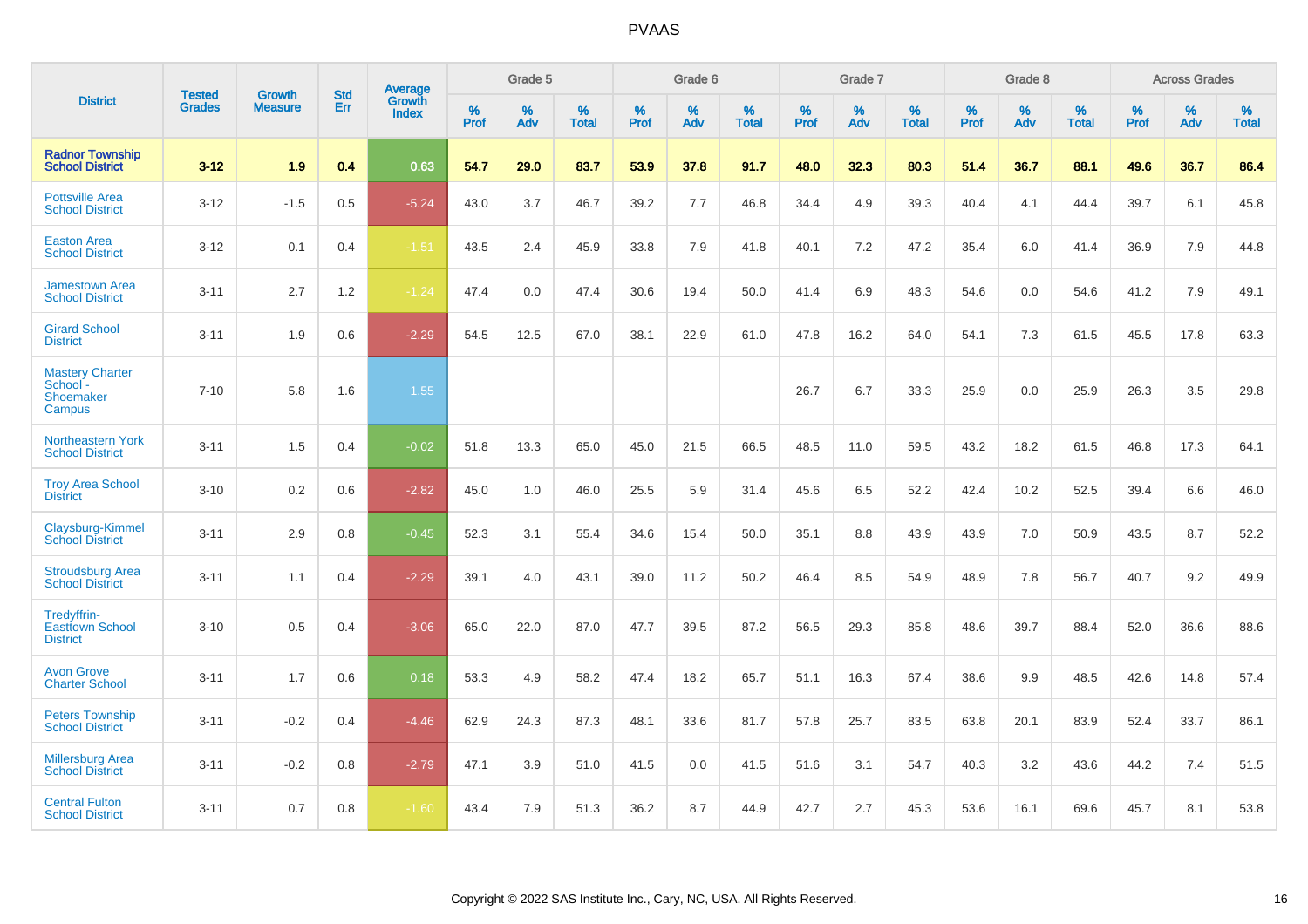|                                                                        |                                |                          | <b>Std</b> | <b>Average</b>         |           | Grade 5  |                   |           | Grade 6  |                   |           | Grade 7  |                   |           | Grade 8  |                   |           | <b>Across Grades</b> |                   |
|------------------------------------------------------------------------|--------------------------------|--------------------------|------------|------------------------|-----------|----------|-------------------|-----------|----------|-------------------|-----------|----------|-------------------|-----------|----------|-------------------|-----------|----------------------|-------------------|
| <b>District</b>                                                        | <b>Tested</b><br><b>Grades</b> | Growth<br><b>Measure</b> | Err        | Growth<br><b>Index</b> | %<br>Prof | %<br>Adv | %<br><b>Total</b> | %<br>Prof | %<br>Adv | %<br><b>Total</b> | %<br>Prof | %<br>Adv | %<br><b>Total</b> | %<br>Prof | %<br>Adv | %<br><b>Total</b> | %<br>Prof | %<br>Adv             | %<br><b>Total</b> |
| <b>Radnor Township</b><br><b>School District</b>                       | $3 - 12$                       | 1.9                      | 0.4        | 0.63                   | 54.7      | 29.0     | 83.7              | 53.9      | 37.8     | 91.7              | 48.0      | 32.3     | 80.3              | 51.4      | 36.7     | 88.1              | 49.6      | 36.7                 | 86.4              |
| <b>Susquenita School</b><br><b>District</b>                            | $3 - 11$                       | 0.7                      | 0.6        | $-1.50$                | 46.7      | 9.2      | 55.8              | 45.3      | 8.5      | 53.8              | 38.0      | 7.4      | 45.4              | 42.1      | 6.5      | 48.6              | 43.0      | 11.2                 | 54.2              |
| <b>Ellwood City Area</b><br><b>School District</b>                     | $3 - 11$                       | 0.6                      | 0.6        | $-2.25$                | 53.8      | 11.5     | 65.4              | 47.0      | 14.8     | 61.7              | 43.0      | 10.7     | 53.7              | 41.3      | 8.3      | 49.5              | 45.3      | 10.3                 | 55.6              |
| <b>Greater Johnstown</b><br><b>School District</b>                     | $3 - 11$                       | $-0.2$                   | 0.5        | $-3.14$                | 21.9      | 0.0      | 21.9              | 21.0      | 2.7      | 23.6              | 26.7      | 0.6      | 27.3              | 23.4      | 0.6      | 24.0              | 21.6      | 1.8                  | 23.4              |
| Punxsutawney<br><b>Area School</b><br><b>District</b>                  | $3 - 11$                       | 1.1                      | 0.6        | $-0.16$                | 52.2      | 9.4      | 61.6              | 54.9      | 13.3     | 68.1              | 36.8      | 5.6      | 42.4              | 40.0      | 5.4      | 45.4              | 41.5      | 12.4                 | 53.8              |
| <b>Northern Bedford</b><br><b>County School</b><br><b>District</b>     | $3 - 11$                       | $-0.1$                   | 0.8        | $-2.76$                | 46.9      | 14.3     | 61.2              | 57.6      | 28.8     | 86.4              | 43.1      | 17.2     | 60.3              | 50.0      | 15.6     | 65.6              | 46.8      | 20.5                 | 67.3              |
| <b>Karns City Area</b><br><b>School District</b>                       | $3 - 11$                       | $-0.9$                   | 0.6        | $-3.82$                | 56.2      | 9.0      | 65.2              | 46.6      | 14.8     | 61.4              | 47.4      | 1.7      | 49.1              | 40.7      | 1.8      | 42.6              | 44.7      | 6.8                  | 51.5              |
| Palmyra Area<br><b>School District</b>                                 | $3 - 11$                       | $-0.7$                   | 0.4        | $-2.98$                | 54.6      | 19.4     | 74.0              | 44.9      | 24.2     | 69.1              | 58.9      | 12.6     | 71.5              | 53.4      | 10.9     | 64.3              | 49.8      | 21.3                 | 71.1              |
| <b>Boys Latin Of</b><br>Philadelphia<br><b>Charter School</b>          | $6 - 12$                       | 2.7                      | 0.8        | 1.58                   |           |          |                   | 9.0       | 1.5      | 10.4              | 18.1      | 1.2      | 19.3              | 22.6      | 1.1      | 23.7              | 17.3      | 1.2                  | 18.5              |
| <b>York City School</b><br><b>District</b>                             | $3 - 12$                       | 1.0                      | 0.3        | 0.06                   | 13.6      | 0.5      | 14.1              | 17.2      | 1.8      | 19.1              | 14.9      | 0.0      | 14.9              | 16.0      | 0.2      | 16.2              | 15.3      | 0.7                  | 15.9              |
| Pennsylvania<br>Virtual Charter<br><b>School</b>                       | $3 - 11$                       | 2.2                      | 0.7        | $-0.98$                | 51.9      | 4.7      | 56.6              | 41.9      | 14.0     | 55.9              | 38.4      | 13.1     | 51.5              | 43.8      | 9.0      | 52.8              | 42.3      | 11.6                 | 53.9              |
| <b>Northeast Bradford</b><br><b>School District</b>                    | $3 - 10$                       | 3.0                      | 0.9        | 0.26                   | 57.5      | 2.5      | 60.0              | 37.8      | 11.1     | 48.9              | 39.6      | 11.3     | 50.9              | 40.4      | 7.0      | 47.4              | 45.2      | 9.9                  | 55.1              |
| <b>Western Beaver</b><br><b>County School</b><br><b>District</b>       | $3 - 11$                       | $-1.5$                   | 1.2        | $-3.15$                | 37.5      | 12.5     | 50.0              | 57.1      | 31.0     | 88.1              | 52.1      | 8.3      | 60.4              | 52.8      | 5.6      | 58.3              | 50.0      | 17.8                 | 67.8              |
| <b>Young Scholars Of</b><br><b>Central PA Charter</b><br><b>School</b> | $3 - 8$                        | 3.9                      | 1.2        | $-0.71$                | 35.6      | 13.3     | 48.9              | 28.0      | 12.0     | 40.0              | 50.0      | 14.3     | 64.3              | 43.8      | 0.0      | 43.8              | 42.6      | 11.6                 | 54.2              |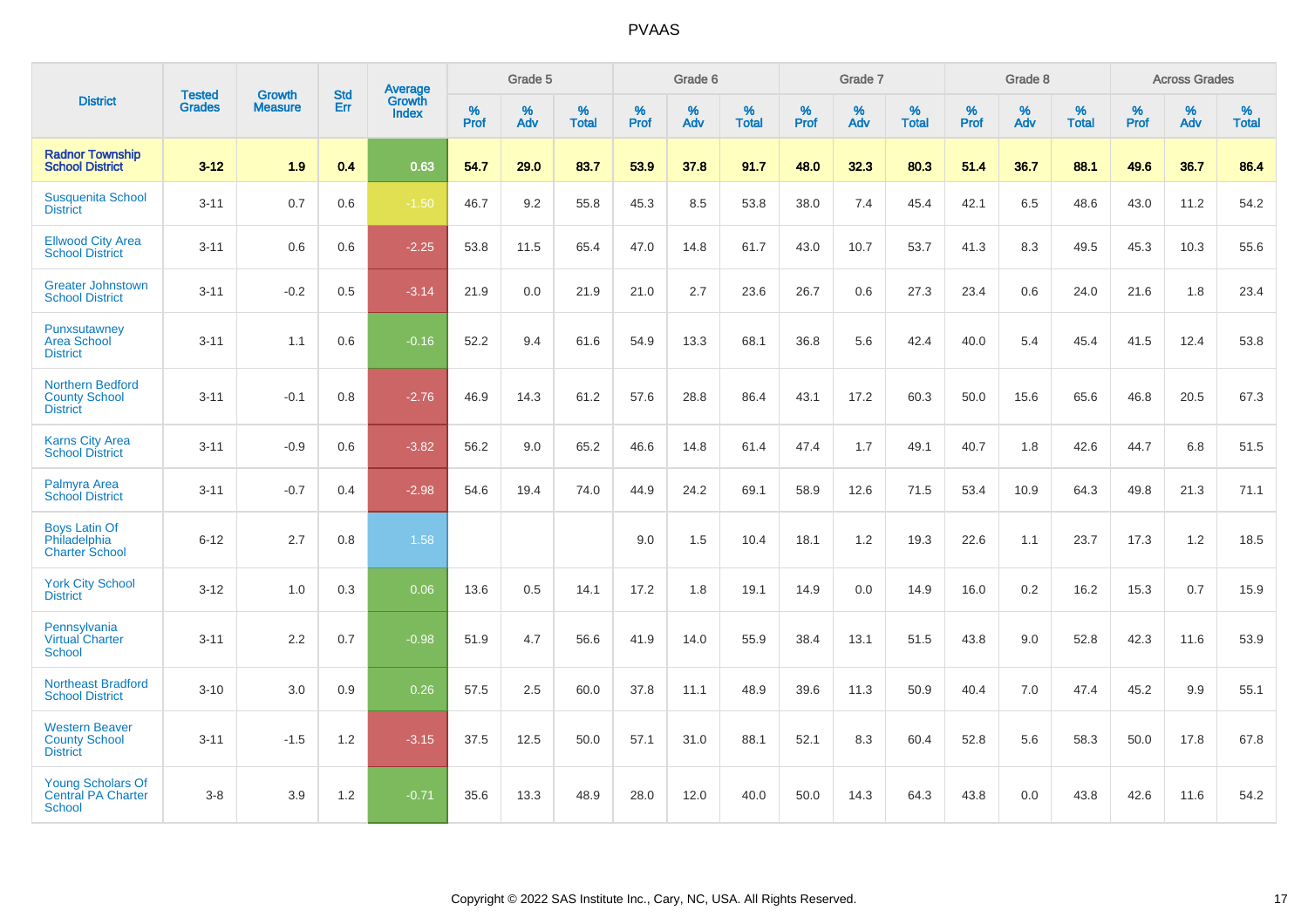|                                                                      |                                |                                 | <b>Std</b> | Average         |           | Grade 5  |                   |           | Grade 6  |                   |           | Grade 7  |                   |           | Grade 8  |                   |           | <b>Across Grades</b> |                   |
|----------------------------------------------------------------------|--------------------------------|---------------------------------|------------|-----------------|-----------|----------|-------------------|-----------|----------|-------------------|-----------|----------|-------------------|-----------|----------|-------------------|-----------|----------------------|-------------------|
| <b>District</b>                                                      | <b>Tested</b><br><b>Grades</b> | <b>Growth</b><br><b>Measure</b> | Err        | Growth<br>Index | %<br>Prof | %<br>Adv | %<br><b>Total</b> | %<br>Prof | %<br>Adv | %<br><b>Total</b> | %<br>Prof | %<br>Adv | %<br><b>Total</b> | %<br>Prof | %<br>Adv | %<br><b>Total</b> | %<br>Prof | %<br>Adv             | %<br><b>Total</b> |
| <b>Radnor Township</b><br><b>School District</b>                     | $3 - 12$                       | 1.9                             | 0.4        | 0.63            | 54.7      | 29.0     | 83.7              | 53.9      | 37.8     | 91.7              | 48.0      | 32.3     | 80.3              | 51.4      | 36.7     | 88.1              | 49.6      | 36.7                 | 86.4              |
| <b>Weatherly Area</b><br><b>School District</b>                      | $3 - 11$                       | 0.6                             | 1.1        | $-1.95$         | 53.8      | 0.0      | 53.8              | 48.5      | 15.2     | 63.6              | 53.3      | 3.3      | 56.7              | 29.7      | 13.5     | 43.2              | 41.9      | 6.9                  | 48.8              |
| <b>Redbank Valley</b><br><b>School District</b>                      | $3 - 11$                       | 2.3                             | 0.7        | $-0.29$         | 64.3      | 4.3      | 68.6              | 38.8      | 13.8     | 52.5              | 54.6      | 12.5     | 67.0              | 55.4      | 15.4     | 70.8              | 50.6      | 13.7                 | 64.4              |
| <b>West Middlesex</b><br><b>Area School</b><br><b>District</b>       | $3 - 10$                       | $-1.3$                          | 0.9        | $-5.66$         | 52.2      | 17.4     | 69.6              | 41.0      | 26.2     | 67.2              | 44.4      | 5.6      | 50.0              | 35.7      | 4.8      | 40.5              | 42.5      | 12.1                 | 54.6              |
| <b>Pan American</b><br><b>Academy Charter</b><br><b>School</b>       | $3 - 8$                        | 0.9                             | 0.8        | $-2.78$         | 19.3      | 1.8      | 21.0              | 17.1      | 0.0      | 17.1              | 28.1      | 1.8      | 29.8              | 21.3      | 1.6      | 23.0              | 19.6      | 2.0                  | 21.5              |
| <b>Pequea Valley</b><br><b>School District</b>                       | $3 - 11$                       | 1.3                             | 0.6        | $-1.96$         | 46.4      | 1.8      | 48.2              | 36.6      | 7.5      | 44.1              | 43.0      | 4.7      | 47.7              | 37.9      | 6.8      | 44.7              | 37.7      | 6.5                  | 44.2              |
| <b>United School</b><br><b>District</b>                              | $3 - 11$                       | 0.7                             | 0.8        | $-2.04$         | 52.4      | 0.0      | 52.4              | 54.0      | 14.3     | 68.2              | 52.3      | 7.7      | 60.0              | 35.8      | 16.4     | 52.2              | 47.1      | 12.4                 | 59.5              |
| <b>Donegal School</b><br><b>District</b>                             | $3 - 12$                       | 1.3                             | 0.5        | 0.56            | 42.0      | 11.6     | 53.6              | 40.9      | 18.8     | 59.7              | 44.4      | 12.4     | 56.8              | 32.4      | 16.2     | 48.6              | 39.5      | 16.0                 | 55.5              |
| <b>Slippery Rock Area</b><br><b>School District</b>                  | $3 - 11$                       | 0.3                             | 0.6        | $-2.10$         | 61.1      | 15.1     | 76.2              | 42.1      | 32.3     | 74.4              | 51.6      | 6.6      | 58.2              | 47.2      | 18.1     | 65.4              | 47.2      | 24.9                 | 72.1              |
| <b>Bellwood-Antis</b><br><b>School District</b>                      | $3 - 10$                       | 1.5                             | 0.7        | $-1.63$         | 46.1      | 3.4      | 49.4              | 34.4      | 16.7     | 51.1              | 44.0      | 10.7     | 54.8              | 41.3      | 26.1     | 67.4              | 41.8      | 16.7                 | 58.6              |
| <b>Lincoln Leadership</b><br><b>Academy Charter</b><br><b>School</b> | $3 - 12$                       | 1.6                             | 0.9        | $-0.39$         | 29.6      | 0.0      | 29.6              | 25.0      | 12.5     | 37.5              | 24.5      | 5.7      | 30.2              | 22.0      | 2.4      | 24.4              | 28.4      | 5.4                  | 33.8              |
| <b>Hopewell Area</b><br><b>School District</b>                       | $3 - 11$                       | $-0.3$                          | 0.6        | $-3.20$         | 53.8      | 3.0      | 56.8              | 50.4      | 19.0     | 69.4              | 48.3      | 10.7     | 59.1              | 42.6      | 6.6      | 49.2              | 48.2      | 11.9                 | 60.1              |
| <b>Spring Grove Area</b><br><b>School District</b>                   | $3 - 11$                       | $-0.1$                          | 0.4        | $-4.54$         | 49.1      | 16.7     | 65.7              | 40.9      | 25.0     | 65.9              | 47.4      | 15.5     | 63.0              | 50.4      | 6.8      | 57.2              | 46.5      | 19.3                 | 65.8              |
| <b>Upper Darby</b><br><b>School District</b>                         | $3 - 12$                       | 0.7                             | 0.3        | $-1.00$         | 30.9      | 2.9      | 33.8              | 29.8      | 6.5      | 36.3              | 26.4      | 1.4      | 27.7              | 29.9      | 3.6      | 33.4              | 30.4      | 5.0                  | 35.4              |
| <b>Big Beaver Falls</b><br>Area School<br><b>District</b>            | $3 - 11$                       | $-0.7$                          | 0.6        | $-3.07$         | 44.1      | 2.9      | 47.1              | 30.8      | 1.9      | 32.7              | 29.7      | 5.0      | 34.6              | 27.8      | 2.1      | 29.9              | 33.1      | 3.7                  | 36.8              |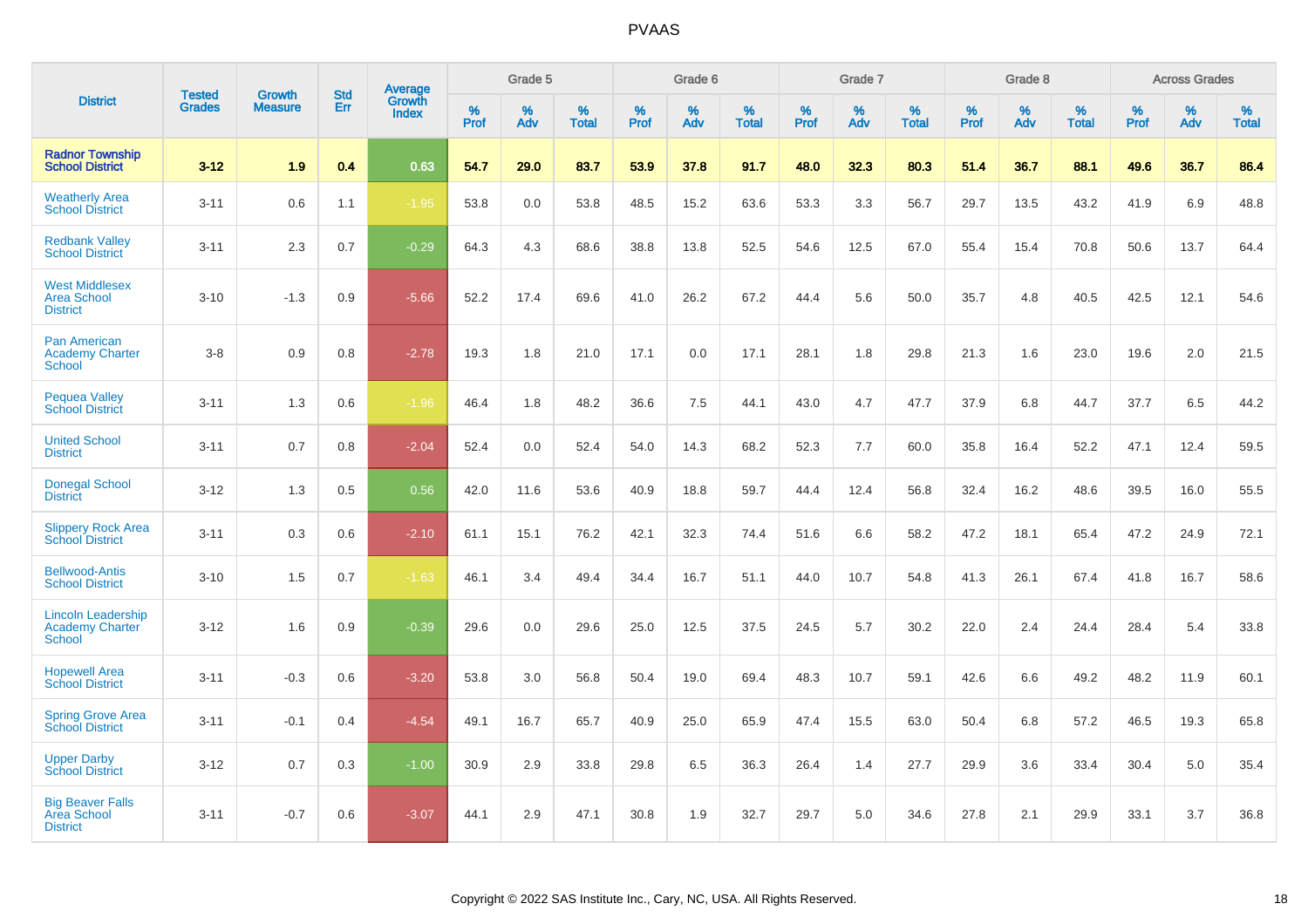|                                                               |                                | <b>Growth</b>  | <b>Std</b> | Average<br>Growth |              | Grade 5  |                   |           | Grade 6  |                   |              | Grade 7  |                   |              | Grade 8  |                   |              | <b>Across Grades</b> |                   |
|---------------------------------------------------------------|--------------------------------|----------------|------------|-------------------|--------------|----------|-------------------|-----------|----------|-------------------|--------------|----------|-------------------|--------------|----------|-------------------|--------------|----------------------|-------------------|
| <b>District</b>                                               | <b>Tested</b><br><b>Grades</b> | <b>Measure</b> | <b>Err</b> | Index             | $\%$<br>Prof | %<br>Adv | %<br><b>Total</b> | %<br>Prof | %<br>Adv | %<br><b>Total</b> | $\%$<br>Prof | %<br>Adv | %<br><b>Total</b> | $\%$<br>Prof | %<br>Adv | %<br><b>Total</b> | $\%$<br>Prof | %<br>Adv             | %<br><b>Total</b> |
| <b>Radnor Township</b><br><b>School District</b>              | $3 - 12$                       | 1.9            | 0.4        | 0.63              | 54.7         | 29.0     | 83.7              | 53.9      | 37.8     | 91.7              | 48.0         | 32.3     | 80.3              | 51.4         | 36.7     | 88.1              | 49.6         | 36.7                 | 86.4              |
| Mechanicsburg<br><b>Area School</b><br><b>District</b>        | $3 - 11$                       | 0.3            | 0.4        | $-2.81$           | 48.1         | 12.0     | 60.1              | 45.6      | 16.3     | 61.9              | 46.2         | 12.4     | 58.6              | 52.3         | 8.7      | 61.0              | 46.4         | 13.9                 | 60.2              |
| <b>William Penn</b><br><b>School District</b>                 | $3 - 12$                       | 1.4            | 0.5        | 0.26              | 24.0         | 0.5      | 24.5              | 31.6      | 2.8      | 34.5              | 30.8         | 0.6      | 31.4              | 21.8         | 2.4      | 24.2              | 26.1         | 2.5                  | 28.6              |
| <b>North Pocono</b><br><b>School District</b>                 | $3 - 11$                       | 0.3            | 0.6        | $-2.05$           | 55.8         | 8.5      | 64.3              | 57.8      | 12.1     | 69.8              | 61.3         | 16.0     | 77.3              | 48.7         | 12.4     | 61.1              | 54.2         | 17.4                 | 71.6              |
| <b>Bentworth School</b><br><b>District</b>                    | $3 - 11$                       | 2.1            | 0.7        | 1.13              | 60.3         | 15.4     | 75.6              | 46.1      | 6.7      | 52.8              | 52.5         | 20.0     | 72.5              | 43.3         | 11.9     | 55.2              | 52.1         | 16.1                 | 68.2              |
| <b>Marion Center</b><br><b>Area School</b><br><b>District</b> | $3 - 10$                       | 2.0            | 0.7        | 0.03              | 52.6         | 10.3     | 62.8              | 45.6      | 22.3     | 68.0              | 52.9         | 5.9      | 58.8              | 49.5         | 7.4      | 56.8              | 49.1         | 13.2                 | 62.3              |
| Selinsgrove Area<br><b>School District</b>                    | $3 - 12$                       | $-1.5$         | 0.5        | $-3.62$           | 51.9         | 4.4      | 56.4              | 46.4      | 19.0     | 65.4              | 39.7         | 16.7     | 56.4              | 47.6         | 12.6     | 60.2              | 44.8         | 15.2                 | 60.0              |
| <b>Montrose Area</b><br><b>School District</b>                | $3 - 10$                       | 1.0            | 0.7        | $-0.88$           | 50.0         | 16.2     | 66.2              | 40.2      | 28.3     | 68.5              | 38.2         | 13.2     | 51.5              | 45.0         | 10.0     | 55.0              | 43.8         | 18.3                 | 62.0              |
| <b>Manchester</b><br><b>Academic Charter</b><br>School        | $3 - 8$                        | 2.1            | 1.1        | $-2.61$           | 12.0         | 0.0      | 12.0              | 35.7      | 3.6      | 39.3              | 46.2         | 0.0      | 46.2              | 31.4         | 0.0      | 31.4              | 30.7         | 1.7                  | 32.4              |
| <b>Blue Ridge School</b><br><b>District</b>                   | $3 - 11$                       | 2.2            | 0.8        | $-0.09$           | 42.5         | 8.2      | 50.7              | 46.0      | 8.1      | 54.0              | 50.0         | 16.1     | 66.1              | 47.1         | 8.6      | 55.7              | 45.4         | 10.7                 | 56.1              |
| <b>Northern Cambria</b><br><b>School District</b>             | $3 - 11$                       | 1.6            | 0.8        | $-0.85$           | 40.0         | 5.4      | 45.4              | 33.3      | 7.4      | 40.7              | 53.7         | 5.6      | 59.3              | 47.7         | 4.6      | 52.3              | 42.9         | 6.6                  | 49.4              |
| <b>Scranton School</b><br><b>District</b>                     | $3 - 12$                       | $-0.8$         | 0.5        | $-3.18$           | 35.9         | 1.7      | 37.6              | 29.4      | 4.2      | 33.6              | 24.9         | 2.8      | 27.7              | 26.3         | 5.8      | 32.2              | 29.5         | 4.0                  | 33.5              |
| <b>Mastery Charter</b><br>School - Hardy<br><b>Williams</b>   | $3 - 11$                       | 0.9            | 1.2        | $-1.53$           | 10.3         | 0.0      | 10.3              | 37.8      | 13.5     | 51.4              | 29.2         | 0.0      | 29.2              |              |          |                   | 21.1         | 3.6                  | 24.7              |
| <b>Meyersdale Area</b><br><b>School District</b>              | $3 - 11$                       | 2.0            | 0.8        | $-1.63$           | 51.8         | 13.0     | 64.8              | 55.4      | 12.3     | 67.7              | 62.3         | 1.9      | 64.2              | 54.2         | 5.1      | 59.3              | 52.4         | 10.9                 | 63.3              |
| <b>Cornell School</b><br><b>District</b>                      | $3 - 11$                       | $-0.8$         | 1.1        | $-2.17$           | 36.7         | 0.0      | 36.7              | 34.9      | 7.0      | 41.9              | 35.9         | 0.0      | 35.9              | 24.3         | 2.7      | 27.0              | 32.9         | 6.1                  | 39.0              |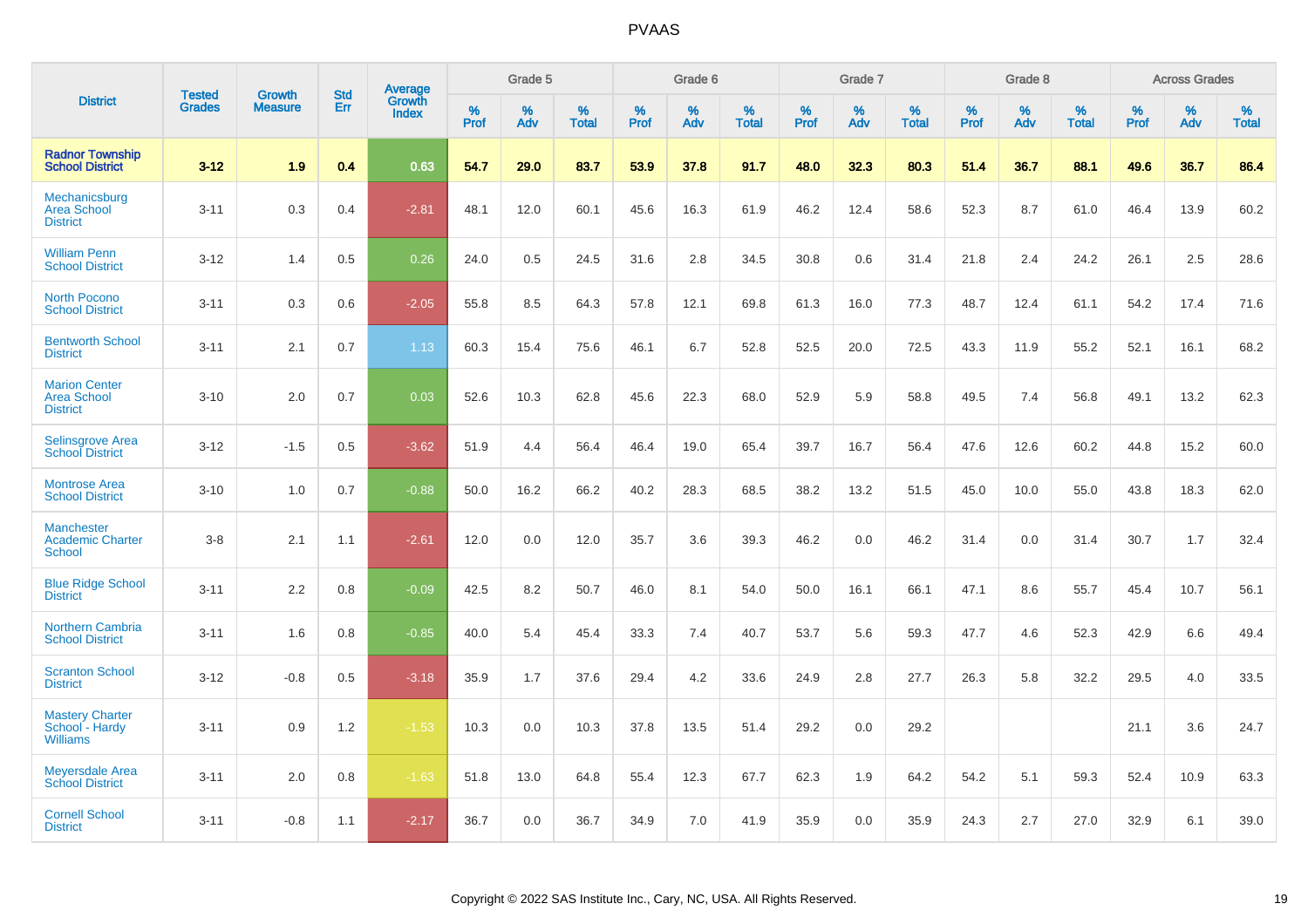|                                                                       |                                |                                 | <b>Std</b> | Average                |              | Grade 5  |                   |           | Grade 6  |                   |           | Grade 7  |                   |           | Grade 8  |                   |              | <b>Across Grades</b> |                   |
|-----------------------------------------------------------------------|--------------------------------|---------------------------------|------------|------------------------|--------------|----------|-------------------|-----------|----------|-------------------|-----------|----------|-------------------|-----------|----------|-------------------|--------------|----------------------|-------------------|
| <b>District</b>                                                       | <b>Tested</b><br><b>Grades</b> | <b>Growth</b><br><b>Measure</b> | Err        | Growth<br><b>Index</b> | $\%$<br>Prof | %<br>Adv | %<br><b>Total</b> | %<br>Prof | %<br>Adv | %<br><b>Total</b> | %<br>Prof | %<br>Adv | %<br><b>Total</b> | %<br>Prof | %<br>Adv | %<br><b>Total</b> | $\%$<br>Prof | %<br>Adv             | %<br><b>Total</b> |
| <b>Radnor Township</b><br><b>School District</b>                      | $3 - 12$                       | 1.9                             | 0.4        | 0.63                   | 54.7         | 29.0     | 83.7              | 53.9      | 37.8     | 91.7              | 48.0      | 32.3     | 80.3              | 51.4      | 36.7     | 88.1              | 49.6         | 36.7                 | 86.4              |
| <b>Tidioute</b><br>Community<br><b>Charter School</b>                 | $3 - 11$                       | 2.0                             | 1.5        | $-0.21$                | 69.2         | 0.0      | 69.2              | 61.1      | 5.6      | 66.7              | 26.3      | 0.0      | 26.3              | 37.0      | 0.0      | 37.0              | 43.2         | 4.0                  | 47.2              |
| <b>Minersville Area</b><br><b>School District</b>                     | $3 - 11$                       | $-1.1$                          | 0.7        | $-2.58$                | 42.5         | 2.7      | 45.2              | 38.7      | 24.0     | 62.7              | 40.0      | 4.0      | 44.0              | 46.6      | 1.4      | 48.0              | 42.2         | 10.0                 | 52.2              |
| <b>York Academy</b><br><b>Regional Charter</b><br>School              | $3 - 11$                       | 0.3                             | 0.8        | $-2.68$                | 33.3         | 5.0      | 38.3              | 55.9      | 11.9     | 67.8              | 47.3      | 7.3      | 54.6              | 35.1      | 12.3     | 47.4              | 40.8         | 14.1                 | 54.9              |
| <b>MaST Community</b><br><b>Charter School</b>                        | $3 - 10$                       | $-4.3$                          | 0.6        | $-7.34$                | 56.4         | 9.9      | 66.3              | 45.3      | 21.7     | 67.0              | 59.8      | 12.8     | 72.6              | 54.4      | 12.6     | 67.0              | 51.0         | 14.1                 | 65.2              |
| Apollo-Ridge<br><b>School District</b>                                | $3 - 12$                       | $-2.9$                          | 0.7        | $-4.42$                | 45.6         | 1.5      | 47.1              | 25.3      | 9.6      | 34.9              | 34.6      | 0.0      | 34.6              | 42.1      | 5.3      | 47.4              | 38.1         | 6.5                  | 44.6              |
| <b>North Clarion</b><br><b>County School</b><br><b>District</b>       | $3 - 12$                       | 2.6                             | 1.0        | $-0.17$                | 51.1         | 8.9      | 60.0              | 46.3      | 19.5     | 65.8              | 45.2      | 4.8      | 50.0              | 54.6      | 11.4     | 65.9              | 45.1         | 12.2                 | 57.3              |
| <b>Jenkintown School</b><br><b>District</b>                           | $3 - 11$                       | 1.5                             | 1.0        | $-1.16$                | 68.0         | 8.0      | 76.0              | 54.0      | 18.9     | 73.0              | 42.9      | 35.7     | 78.6              | 60.6      | 21.2     | 81.8              | 53.1         | 25.8                 | 78.9              |
| <b>South Middleton</b><br><b>School District</b>                      | $3 - 11$                       | 0.8                             | 0.5        | $-3.53$                | 48.5         | 12.1     | 60.6              | 45.2      | 21.0     | 66.1              | 44.4      | 12.9     | 57.3              | 42.1      | 12.0     | 54.1              | 45.4         | 16.9                 | 62.3              |
| <b>North East School</b><br><b>District</b>                           | $3 - 11$                       | 0.8                             | 0.6        | $-0.63$                | 61.2         | 9.5      | 70.7              | 44.8      | 21.6     | 66.4              | 50.0      | 9.3      | 59.3              | 56.9      | 16.8     | 73.7              | 52.6         | 15.4                 | 68.0              |
| <b>Shenango Area</b><br><b>School District</b>                        | $3 - 11$                       | 1.9                             | 0.7        | $-0.12$                | 46.4         | 19.0     | 65.5              | 37.5      | 25.0     | 62.5              | 45.7      | 9.6      | 55.3              | 41.1      | 18.9     | 60.0              | 42.3         | 18.7                 | 61.1              |
| <b>Indiana Area</b><br><b>School District</b>                         | $3 - 11$                       | 1.1                             | 0.5        | $-0.73$                | 57.2         | 12.8     | 70.0              | 37.5      | 22.5     | 60.0              | 53.6      | 16.6     | 70.2              | 52.0      | 16.3     | 68.4              | 49.3         | 18.5                 | 67.7              |
| <b>Southern Tioga</b><br><b>School District</b>                       | $3 - 11$                       | 1.4                             | 0.6        | $-0.62$                | 38.5         | 4.2      | 42.7              | 39.6      | 14.2     | 53.8              | 44.9      | 3.6      | 48.6              | 37.2      | 8.3      | 45.4              | 38.5         | 7.0                  | 45.6              |
| <b>New Foundations</b><br><b>Charter School</b>                       | $3 - 11$                       | $-0.9$                          | 0.8        | $-1.98$                | 37.0         | 9.3      | 46.3              | 38.1      | 9.5      | 47.6              | 50.8      | 3.3      | 54.1              | 36.1      | 6.0      | 42.2              | 41.1         | 6.7                  | 47.8              |
| <b>Southern</b><br><b>Huntingdon County</b><br><b>School District</b> | $3 - 11$                       | 1.1                             | 0.7        | $-0.83$                | 47.1         | 2.9      | 50.0              | 26.6      | 7.6      | 34.2              | 43.2      | 4.6      | 47.7              | 41.5      | 3.7      | 45.1              | 39.6         | 5.6                  | 45.2              |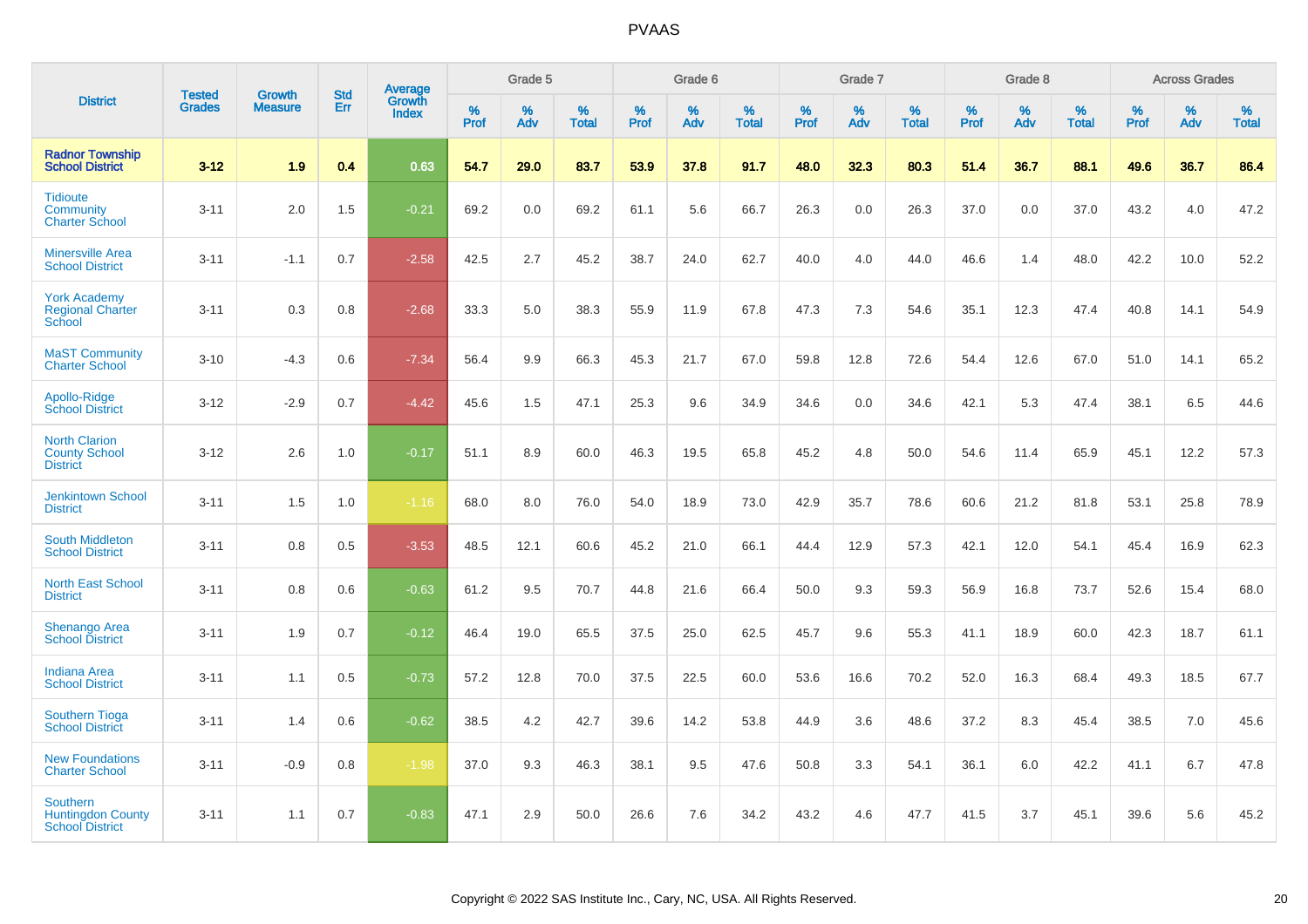|                                                                       |                                |                                 | <b>Std</b> | <b>Average</b>         |           | Grade 5  |                   |           | Grade 6  |                   |           | Grade 7  |                   |           | Grade 8  |                   |           | <b>Across Grades</b> |                   |
|-----------------------------------------------------------------------|--------------------------------|---------------------------------|------------|------------------------|-----------|----------|-------------------|-----------|----------|-------------------|-----------|----------|-------------------|-----------|----------|-------------------|-----------|----------------------|-------------------|
| <b>District</b>                                                       | <b>Tested</b><br><b>Grades</b> | <b>Growth</b><br><b>Measure</b> | Err        | Growth<br><b>Index</b> | %<br>Prof | %<br>Adv | %<br><b>Total</b> | %<br>Prof | %<br>Adv | %<br><b>Total</b> | %<br>Prof | %<br>Adv | %<br><b>Total</b> | %<br>Prof | %<br>Adv | %<br><b>Total</b> | %<br>Prof | %<br>Adv             | %<br><b>Total</b> |
| <b>Radnor Township</b><br><b>School District</b>                      | $3 - 12$                       | 1.9                             | 0.4        | 0.63                   | 54.7      | 29.0     | 83.7              | 53.9      | 37.8     | 91.7              | 48.0      | 32.3     | 80.3              | 51.4      | 36.7     | 88.1              | 49.6      | 36.7                 | 86.4              |
| <b>Mckeesport Area</b><br><b>School District</b>                      | $3 - 12$                       | 0.3                             | 0.5        | $-3.77$                | 30.5      | 0.6      | 31.1              | 29.1      | 1.3      | 30.4              | 24.1      | 0.0      | 24.1              | 22.6      | 1.0      | 23.7              | 25.9      | 2.4                  | 28.3              |
| <b>Everett Area</b><br><b>School District</b>                         | $3 - 11$                       | $-0.2$                          | 0.7        | $-3.44$                | 41.4      | 9.2      | 50.6              | 34.9      | 11.6     | 46.5              | 47.5      | 5.9      | 53.5              | 37.3      | 9.3      | 46.7              | 40.8      | 11.4                 | 52.2              |
| Young Scholars Of<br>Western<br>Pennsylvania<br><b>Charter School</b> | $3 - 8$                        | 2.0                             | 1.1        | 0.04                   | 27.3      | 9.1      | 36.4              | 40.6      | 6.2      | 46.9              | 32.1      | 3.6      | 35.7              | 43.5      | 8.7      | 52.2              | 31.2      | 9.1                  | 40.3              |
| <b>Propel Charter</b><br>School - East                                | $3 - 8$                        | 1.1                             | 1.0        | $-2.14$                | 32.5      | 0.0      | 32.5              | 34.3      | 11.4     | 45.7              | 33.3      | 9.1      | 42.4              | 29.4      | 0.0      | 29.4              | 31.6      | 4.7                  | 36.3              |
| <b>Blue Mountain</b><br><b>School District</b>                        | $3 - 10$                       | 0.0                             | 0.5        | $-2.39$                | 60.1      | 12.0     | 72.2              | 50.9      | 12.4     | 63.3              | 52.0      | 10.1     | 62.0              | 47.3      | 11.5     | 58.8              | 52.0      | 15.0                 | 67.0              |
| <b>Port Allegany</b><br><b>School District</b>                        | $3 - 11$                       | $-1.8$                          | 0.8        | $-3.92$                | 34.3      | 2.9      | 37.1              | 31.9      | 2.9      | 34.8              | 32.9      | 5.7      | 38.6              | 40.3      | 3.2      | 43.6              | 35.0      | 5.9                  | 40.8              |
| <b>Valley View School</b><br><b>District</b>                          | $3 - 11$                       | 1.0                             | 0.8        | $-2.65$                | 62.4      | 1.8      | 64.2              | 41.4      | 10.3     | 51.7              | 53.7      | 4.9      | 58.5              | 42.6      | 4.9      | 47.5              | 49.9      | 7.2                  | 57.1              |
| <b>Aspira Bilingual</b><br><b>Cyber Charter</b><br>School             | $3 - 11$                       | 2.8                             | 1.6        | $-0.41$                |           |          |                   | 12.9      | 0.0      | 12.9              | 0.0       | 0.0      | 0.0               | 0.0       | 0.0      | 0.0               | 5.9       | 0.0                  | 5.9               |
| <b>Duquesne City</b><br><b>School District</b>                        | $3 - 8$                        | 3.1                             | 1.4        | 0.73                   | 11.3      | $0.0\,$  | 11.3              | 10.8      | 2.7      | 13.5              |           |          |                   |           |          |                   | 14.8      | 0.6                  | 15.3              |
| North Star School<br><b>District</b>                                  | $3 - 11$                       | $-0.3$                          | 0.7        | $-4.18$                | 44.3      | 3.8      | 48.1              | 35.9      | 17.2     | 53.1              | 44.4      | 8.3      | 52.8              | 49.5      | 17.2     | 66.7              | 44.5      | 15.3                 | 59.8              |
| <b>South Butler</b><br><b>County School</b><br><b>District</b>        | $3 - 10$                       | 1.0                             | 0.5        | $-0.14$                | 59.9      | 14.3     | 74.2              | 50.7      | 14.5     | 65.2              | 44.7      | 11.4     | 56.1              | 53.7      | 13.0     | 66.7              | 50.5      | 17.8                 | 68.3              |
| <b>Albert Gallatin</b><br><b>Area School</b><br><b>District</b>       | $3 - 11$                       | 0.4                             | 0.5        | $-1.30$                | 45.8      | 5.4      | 51.2              | 34.0      | 8.4      | 42.4              | 39.7      | 2.2      | 41.8              | 37.8      | 5.3      | 43.0              | 38.7      | 7.6                  | 46.2              |
| <b>Upper Moreland</b><br><b>Township School</b><br><b>District</b>    | $3 - 11$                       | $-0.3$                          | 0.4        | $-3.84$                | 54.1      | 10.5     | 64.6              | 42.4      | 21.0     | 63.4              | 53.7      | 8.4      | 62.1              | 41.0      | 14.2     | 55.1              | 46.0      | 16.1                 | 62.1              |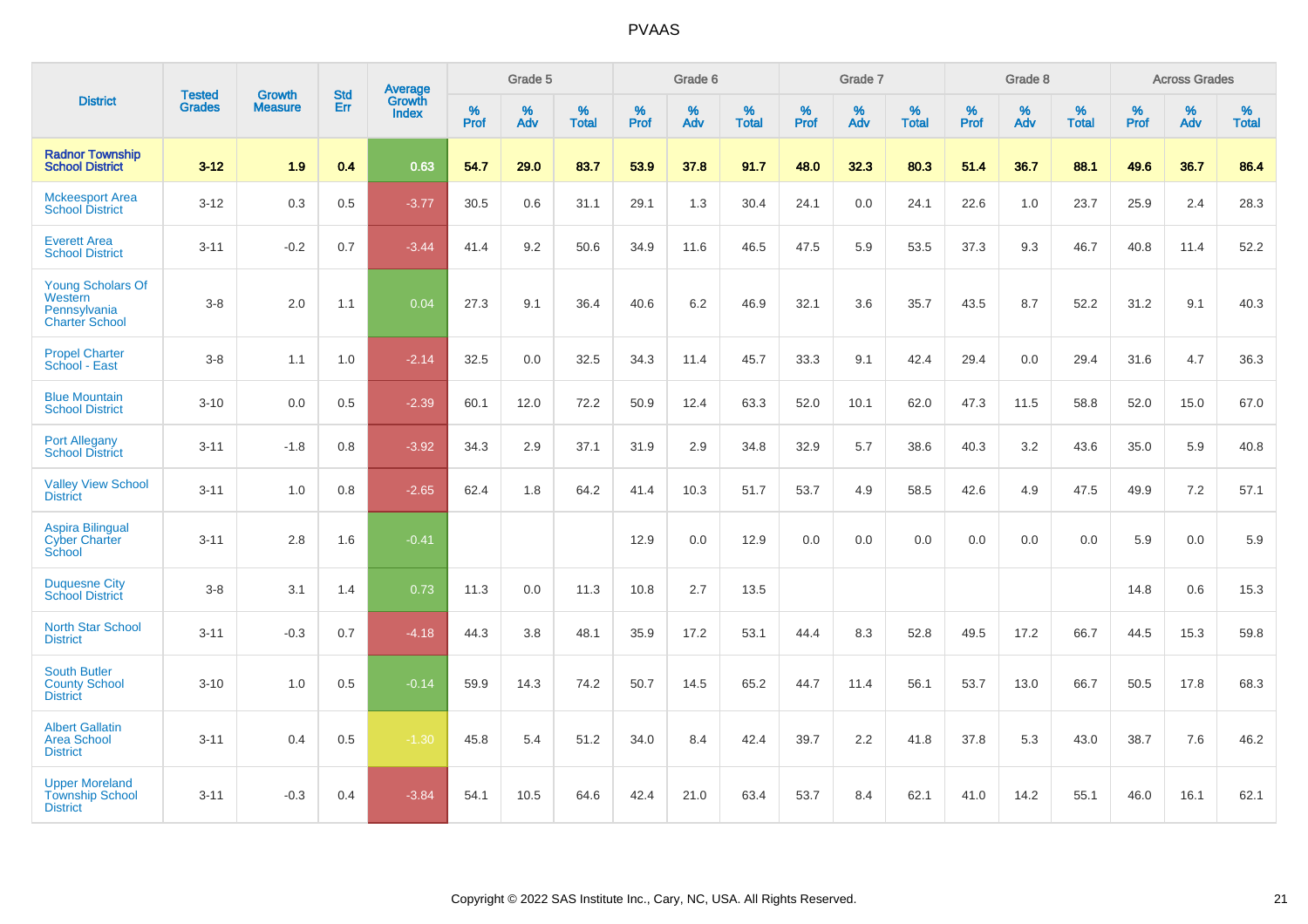|                                                                           |                                |                                 | <b>Std</b> | <b>Average</b>                |           | Grade 5  |                   |           | Grade 6  |                   |           | Grade 7  |                   |           | Grade 8  |                   |           | <b>Across Grades</b> |                   |
|---------------------------------------------------------------------------|--------------------------------|---------------------------------|------------|-------------------------------|-----------|----------|-------------------|-----------|----------|-------------------|-----------|----------|-------------------|-----------|----------|-------------------|-----------|----------------------|-------------------|
| <b>District</b>                                                           | <b>Tested</b><br><b>Grades</b> | <b>Growth</b><br><b>Measure</b> | Err        | <b>Growth</b><br><b>Index</b> | %<br>Prof | %<br>Adv | %<br><b>Total</b> | %<br>Prof | %<br>Adv | %<br><b>Total</b> | %<br>Prof | %<br>Adv | %<br><b>Total</b> | %<br>Prof | %<br>Adv | %<br><b>Total</b> | %<br>Prof | %<br>Adv             | %<br><b>Total</b> |
| <b>Radnor Township</b><br><b>School District</b>                          | $3 - 12$                       | 1.9                             | 0.4        | 0.63                          | 54.7      | 29.0     | 83.7              | 53.9      | 37.8     | 91.7              | 48.0      | 32.3     | 80.3              | 51.4      | 36.7     | 88.1              | 49.6      | 36.7                 | 86.4              |
| <b>Clarion Area</b><br><b>School District</b>                             | $3 - 11$                       | 1.1                             | 0.9        | $-1.14$                       | 58.3      | 2.1      | 60.4              | 46.4      | 7.1      | 53.6              | 44.8      | 4.5      | 49.2              | 39.0      | 11.9     | 50.8              | 45.1      | 10.1                 | 55.2              |
| <b>Warren County</b><br><b>School District</b>                            | $3 - 11$                       | $0.2\,$                         | 0.4        | $-1.64$                       | 38.6      | 4.0      | 42.5              | 41.0      | 8.0      | 49.0              | 33.4      | 4.1      | 37.5              | 43.1      | 4.7      | 47.8              | 38.0      | 6.9                  | 44.8              |
| <b>Palisades School</b><br><b>District</b>                                | $3 - 11$                       | 0.4                             | 0.6        | $-3.48$                       | 53.1      | 13.5     | 66.7              | 48.5      | 19.2     | 67.7              | 60.2      | 10.7     | 70.9              | 43.2      | 9.1      | 52.3              | 48.5      | 17.4                 | 65.9              |
| <b>Premier Arts And</b><br><b>Science Charter</b><br><b>School</b>        | $3-5$                          | 5.2                             | 2.1        | 2.52                          | 16.7      | 0.0      | 16.7              |           |          |                   |           |          |                   |           |          |                   | 14.2      | 1.9                  | 16.0              |
| <b>Interboro School</b><br><b>District</b>                                | $3 - 12$                       | 0.3                             | 0.4        | $-2.03$                       | 42.9      | 4.5      | 47.3              | 40.0      | 11.7     | 51.7              | 44.0      | 8.7      | 52.7              | 44.2      | 7.4      | 51.6              | 41.8      | 8.7                  | 50.4              |
| <b>Gateway School</b><br><b>District</b>                                  | $3 - 11$                       | $-1.0$                          | 0.4        | $-5.60$                       | 48.9      | 5.6      | 54.5              | 42.7      | 10.8     | 53.5              | 49.3      | 10.8     | 60.1              | 43.7      | 14.0     | 57.7              | 45.5      | 12.1                 | 57.7              |
| <b>Dallastown Area</b><br><b>School District</b>                          | $3 - 11$                       | $-2.2$                          | 0.3        | $-6.90$                       | 53.1      | 7.2      | 60.3              | 44.3      | 30.9     | 75.1              | 45.3      | 9.3      | 54.7              | 43.8      | 11.1     | 54.9              | 44.8      | 19.1                 | 63.9              |
| <b>Saint Marys Area</b><br><b>School District</b>                         | $3 - 11$                       | $-1.5$                          | 0.6        | $-3.55$                       | 48.7      | 2.6      | 51.3              | 42.7      | 13.7     | 56.4              | 40.8      | 7.7      | 48.5              | 46.4      | 8.0      | 54.3              | 44.6      | 11.0                 | 55.6              |
| <b>Lebanon School</b><br><b>District</b>                                  | $3 - 11$                       | $-0.4$                          | 0.4        | $-2.17$                       | 29.4      | 2.5      | 31.9              | 21.7      | 5.5      | 27.2              | 20.0      | 2.5      | 22.5              | 21.9      | 1.2      | 23.0              | 25.5      | 3.4                  | 28.8              |
| <b>Southwest</b><br>Leadership<br><b>Academy Charter</b><br><b>School</b> | $3 - 8$                        | 0.2                             | 1.1        | $-5.76$                       | 9.1       | 0.0      | 9.1               | 16.1      | 6.4      | 22.6              | 15.8      | 2.6      | 18.4              | 20.8      | 0.0      | 20.8              | 19.0      | 3.3                  | 22.3              |
| <b>Chester-Upland</b><br><b>School District</b>                           | $3 - 11$                       | 0.8                             | 0.8        | $-1.40$                       | 15.4      | 0.0      | 15.4              | 18.2      | 2.6      | 20.8              | 12.4      | 0.0      | 12.4              | 9.8       | 0.0      | 9.8               | 15.6      | 1.0                  | 16.6              |
| Penn Cambria<br><b>School District</b>                                    | $3 - 11$                       | $-0.4$                          | 0.6        | $-3.40$                       | 56.8      | 0.9      | 57.7              | 46.5      | 7.1      | 53.5              | 58.1      | 7.7      | 65.8              | 52.3      | 7.8      | 60.2              | 48.8      | 9.2                  | 58.0              |
| <b>Farrell Area School</b><br><b>District</b>                             | $3 - 11$                       | 1.3                             | 1.0        | $-0.92$                       | 26.7      | 0.0      | 26.7              | 31.7      | 2.4      | 34.2              | 20.4      | 0.0      | 20.4              | 28.2      | 0.0      | 28.2              | 25.9      | 2.3                  | 28.2              |
| <b>Greater Latrobe</b><br><b>School District</b>                          | $3 - 11$                       | $-3.1$                          | 0.4        | $-8.08$                       | 55.6      | 5.8      | 61.4              | 42.2      | 21.1     | 63.2              | 49.0      | 10.1     | 59.1              | 46.2      | 20.0     | 66.2              | 46.9      | 15.6                 | 62.5              |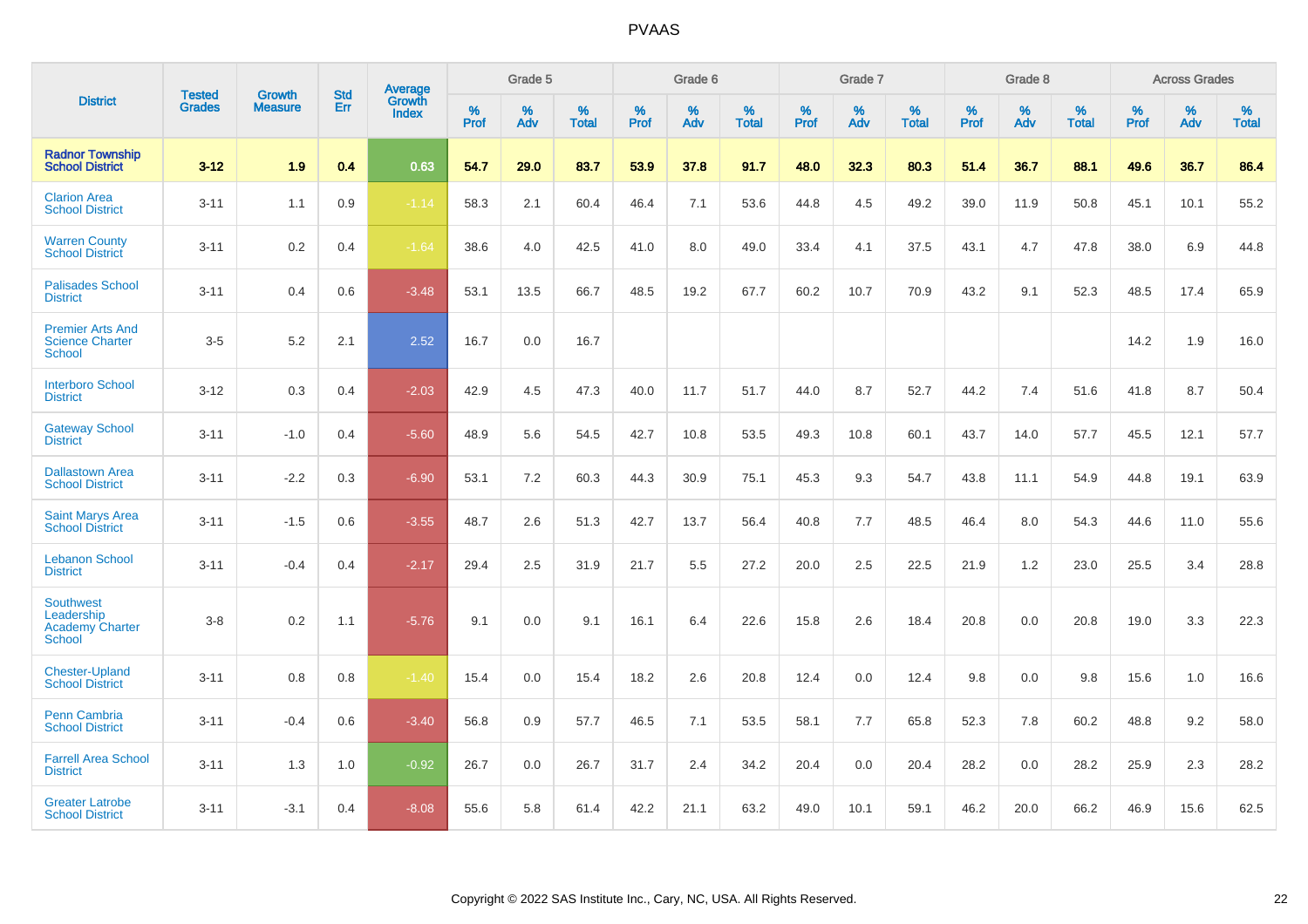|                                                                                |                                |                                 | <b>Std</b> | Average                |              | Grade 5  |                      |              | Grade 6  |                   |              | Grade 7  |                   |              | Grade 8  |                   |              | <b>Across Grades</b> |            |
|--------------------------------------------------------------------------------|--------------------------------|---------------------------------|------------|------------------------|--------------|----------|----------------------|--------------|----------|-------------------|--------------|----------|-------------------|--------------|----------|-------------------|--------------|----------------------|------------|
| <b>District</b>                                                                | <b>Tested</b><br><b>Grades</b> | <b>Growth</b><br><b>Measure</b> | Err        | Growth<br><b>Index</b> | $\%$<br>Prof | %<br>Adv | $\%$<br><b>Total</b> | $\%$<br>Prof | %<br>Adv | %<br><b>Total</b> | $\%$<br>Prof | %<br>Adv | %<br><b>Total</b> | $\%$<br>Prof | %<br>Adv | %<br><b>Total</b> | $\%$<br>Prof | $\%$<br>Adv          | %<br>Total |
| <b>Radnor Township</b><br><b>School District</b>                               | $3 - 12$                       | 1.9                             | 0.4        | 0.63                   | 54.7         | 29.0     | 83.7                 | 53.9         | 37.8     | 91.7              | 48.0         | 32.3     | 80.3              | 51.4         | 36.7     | 88.1              | 49.6         | 36.7                 | 86.4       |
| <b>Seven Generations</b><br><b>Charter School</b>                              | $3-5$                          | 5.1                             | 2.1        | 2.46                   | 62.2         | 2.7      | 64.9                 |              |          |                   |              |          |                   |              |          |                   | 48.0         | $8.8\,$              | 56.8       |
| Northwood<br><b>Academy Charter</b><br>School                                  | $3 - 8$                        | $-0.1$                          | 0.7        | $-3.80$                | 23.4         | 1.3      | 24.7                 | 44.2         | 6.5      | 50.6              | 37.5         | 5.6      | 43.1              | 29.6         | 13.0     | 42.6              | 31.0         | 5.4                  | 36.4       |
| Philadelphia City<br><b>School District</b>                                    | $3 - 12$                       | $-0.0$                          | 0.2        | $-2.50$                | 24.2         | 3.5      | 27.7                 | 22.9         | 8.1      | 31.0              | 26.8         | 6.5      | 33.4              | 22.4         | 4.6      | 27.1              | 23.1         | 6.3                  | 29.4       |
| <b>Mastery Charter</b><br>School - Harrity<br>Campus                           | $3 - 8$                        | 0.5                             | 1.2        | $-2.57$                | 13.6         | 0.0      | 13.6                 | 12.8         | 2.1      | 14.9              | 26.5         | 0.0      | 26.5              | 11.1         | 7.4      | 18.5              | 18.2         | 2.0                  | 20.2       |
| <b>Middletown Area</b><br><b>School District</b>                               | $3 - 11$                       | $-0.3$                          | 0.6        | $-2.50$                | 40.9         | 6.3      | 47.2                 | 28.7         | 7.0      | 35.7              | 43.8         | 5.6      | 49.3              | 38.5         | 3.8      | 42.3              | 37.8         | 8.2                  | 46.0       |
| <b>Allegheny-Clarion</b><br><b>Valley School</b><br><b>District</b>            | $3 - 10$                       | 2.1                             | 1.0        | 0.11                   | 42.5         | 5.0      | 47.5                 | 42.1         | 15.8     | 57.9              | 43.9         | 2.4      | 46.3              | 40.0         | 0.0      | 40.0              | 40.9         | 9.1                  | 50.0       |
| <b>Eastern Lebanon</b><br><b>County School</b><br><b>District</b>              | $3 - 11$                       | $-0.3$                          | 0.5        | $-4.72$                | 48.9         | 2.8      | 51.7                 | 42.0         | 9.1      | 51.1              | 45.1         | 8.0      | 53.1              | 29.8         | 7.0      | 36.8              | 42.0         | 9.1                  | 51.0       |
| <b>West Philadelphia</b><br>Achievement<br>Charter<br><b>Elementary School</b> | $3-5$                          | 3.8                             | 1.6        | 2.40                   | 21.0         | 0.0      | 21.0                 |              |          |                   |              |          |                   |              |          |                   | 18.1         | 1.5                  | 19.6       |
| <b>Southeast Delco</b><br><b>School District</b>                               | $3 - 10$                       | $-0.6$                          | 0.6        | $-3.13$                | 28.6         | 0.0      | 28.6                 | 30.4         | 1.8      | 32.1              | 29.2         | 1.5      | 30.8              | 34.4         | 3.8      | 38.2              | 28.9         | 2.4                  | 31.3       |
| <b>Union City Area</b><br><b>School District</b>                               | $3 - 12$                       | 0.2                             | 0.7        | $-1.85$                | 34.8         | 1.4      | 36.2                 | 35.5         | 16.1     | 51.6              | 44.7         | 10.5     | 55.3              | 42.2         | 8.9      | 51.1              | 39.0         | 12.5                 | 51.5       |
| <b>Conewago Valley</b><br><b>School District</b>                               | $3 - 12$                       | 0.7                             | 0.4        | $-2.40$                | 52.1         | 3.4      | 55.5                 | 44.7         | 14.0     | 58.7              | 46.4         | 8.8      | 55.2              | 46.8         | $5.7\,$  | 52.5              | 46.9         | 10.0                 | 56.9       |
| <b>Haverford</b><br><b>Township School</b><br><b>District</b>                  | $3 - 11$                       | 0.2                             | 0.3        | $-2.60$                | 55.4         | 23.8     | 79.2                 | 51.1         | 27.6     | 78.7              | 55.0         | 18.3     | 73.3              | 44.5         | 32.3     | 76.7              | 49.2         | 29.5                 | 78.6       |
| <b>Mastery Charter</b><br>School - Pickett<br>Campus                           | $6 - 10$                       | 1.6                             | 1.1        | $-0.80$                |              |          |                      | 4.9          | 0.0      | 4.9               | 15.4         | 0.0      | 15.4              | 8.8          | 2.9      | 11.8              | 9.6          | 0.9                  | 10.5       |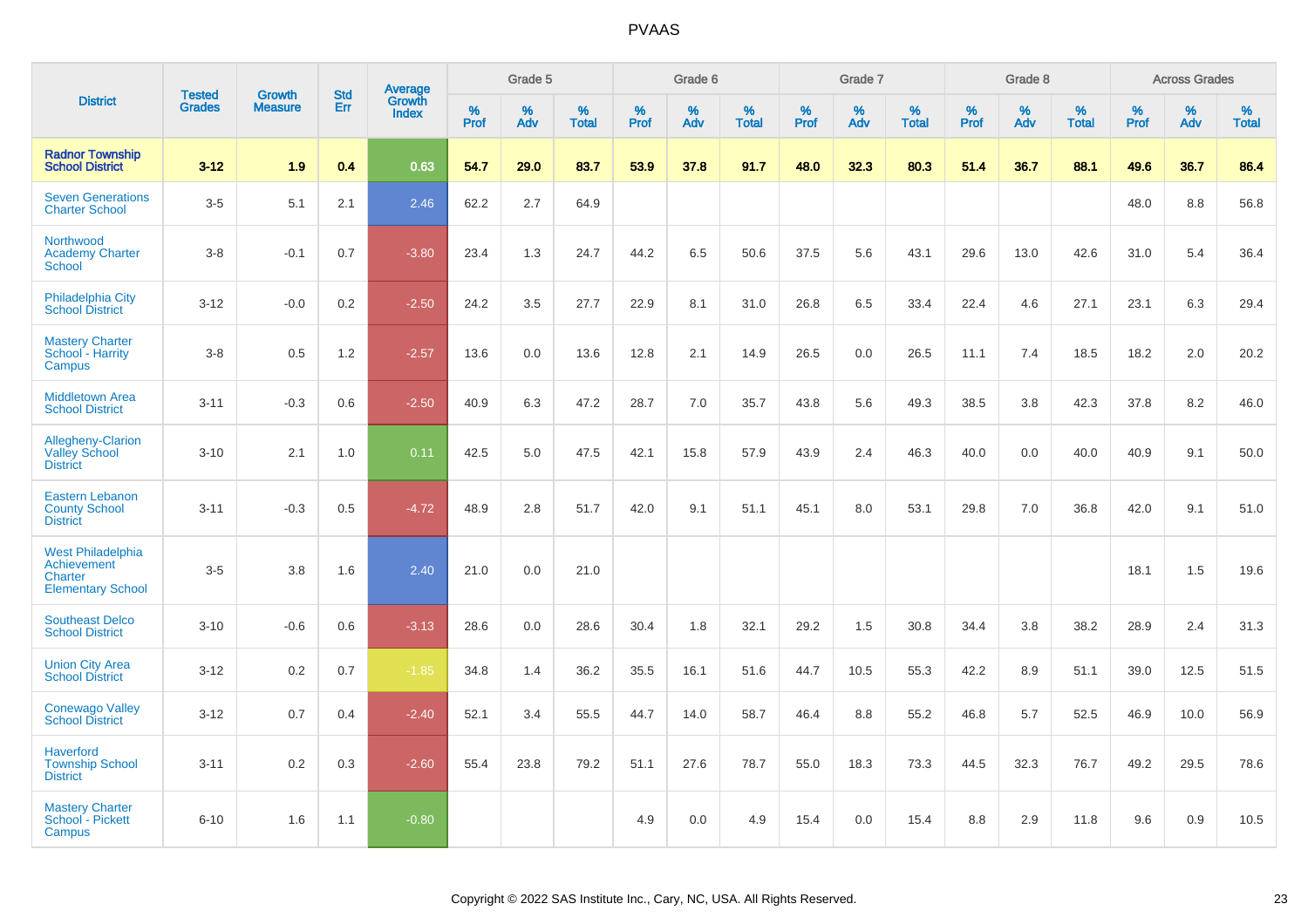|                                                                     |                                |                                 | <b>Std</b> | Average                       |           | Grade 5  |                   |           | Grade 6  |                   |           | Grade 7  |                   |           | Grade 8  |                   |           | <b>Across Grades</b> |                   |
|---------------------------------------------------------------------|--------------------------------|---------------------------------|------------|-------------------------------|-----------|----------|-------------------|-----------|----------|-------------------|-----------|----------|-------------------|-----------|----------|-------------------|-----------|----------------------|-------------------|
| <b>District</b>                                                     | <b>Tested</b><br><b>Grades</b> | <b>Growth</b><br><b>Measure</b> | Err        | <b>Growth</b><br><b>Index</b> | %<br>Prof | %<br>Adv | %<br><b>Total</b> | %<br>Prof | %<br>Adv | %<br><b>Total</b> | %<br>Prof | %<br>Adv | %<br><b>Total</b> | %<br>Prof | %<br>Adv | %<br><b>Total</b> | %<br>Prof | %<br>Adv             | %<br><b>Total</b> |
| <b>Radnor Township</b><br><b>School District</b>                    | $3 - 12$                       | 1.9                             | 0.4        | 0.63                          | 54.7      | 29.0     | 83.7              | 53.9      | 37.8     | 91.7              | 48.0      | 32.3     | 80.3              | 51.4      | 36.7     | 88.1              | 49.6      | 36.7                 | 86.4              |
| <b>Fort Leboeuf</b><br><b>School District</b>                       | $3 - 11$                       | 0.0                             | 0.5        | $-2.79$                       | 47.7      | 21.9     | 69.7              | 39.4      | 26.8     | 66.2              | 49.2      | 15.1     | 64.2              | 42.1      | 16.6     | 58.6              | 45.4      | 23.3                 | 68.7              |
| <b>Methacton School</b><br><b>District</b>                          | $3 - 11$                       | 0.4                             | 0.4        | $-4.06$                       | 64.7      | 8.3      | 73.0              | 54.9      | 21.0     | 75.9              | 56.6      | 11.2     | 67.8              | 49.7      | 21.0     | 70.7              | 55.3      | 17.3                 | 72.6              |
| <b>Conemaugh Valley</b><br><b>School District</b>                   | $3 - 12$                       | 0.5                             | 0.9        | $-1.99$                       | 52.9      | 3.9      | 56.9              | 30.0      | 30.0     | 60.0              | 44.2      | 5.8      | 50.0              | 49.1      | 9.4      | 58.5              | 43.3      | 12.5                 | 55.8              |
| <b>Shamokin Area</b><br><b>School District</b>                      | $3 - 11$                       | 1.2                             | 0.5        | $-1.27$                       | 42.9      | 2.1      | 45.0              | 32.6      | 9.4      | 42.0              | 44.0      | 1.5      | 45.5              | 31.3      | 5.5      | 36.8              | 34.3      | 5.8                  | 40.1              |
| Penn-Trafford<br><b>School District</b>                             | $3 - 11$                       | 0.1                             | 0.4        | $-2.24$                       | 59.8      | 20.9     | 80.7              | 45.7      | 34.7     | 80.4              | 56.2      | 23.2     | 79.4              | 54.3      | 14.9     | 69.1              | 51.0      | 27.6                 | 78.6              |
| Aliquippa School<br><b>District</b>                                 | $3 - 11$                       | $-0.6$                          | 0.8        | $-1.85$                       | 14.7      | 0.0      | 14.7              | 12.5      | 3.1      | 15.6              | 27.4      | 2.7      | 30.1              | 14.1      | 0.0      | 14.1              | 16.7      | 1.0                  | 17.7              |
| <b>Mastery Charter</b><br>School-Cleveland<br>Elementary            | $3 - 8$                        | 2.7                             | 1.3        | 0.20                          | 25.0      | 7.1      | 32.1              | 23.5      | 0.0      | 23.5              | 24.1      | 3.4      | 27.6              | 21.7      | 0.0      | 21.7              | 18.8      | 1.9                  | 20.6              |
| <b>Newport School</b><br><b>District</b>                            | $3 - 12$                       | $-0.1$                          | 0.8        | $-1.60$                       | 42.2      | 11.1     | 53.3              | 44.4      | 11.1     | 55.6              | 41.3      | 1.6      | 42.9              | 43.8      | 7.8      | 51.6              | 40.2      | 8.8                  | 48.9              |
| <b>Central Bucks</b><br><b>School District</b>                      | $3 - 11$                       | $-1.3$                          | 0.2        | $-11.77$                      | 57.2      | 12.0     | 69.2              | 48.3      | 28.7     | 76.9              | 54.3      | 16.8     | 71.0              | 51.5      | 17.5     | 69.0              | 51.5      | 19.8                 | 71.4              |
| <b>General Mclane</b><br><b>School District</b>                     | $3 - 11$                       | 0.2                             | 0.5        | $-1.05$                       | 57.7      | 8.0      | 65.8              | 45.4      | 23.3     | 68.7              | 50.3      | 15.6     | 66.0              | 44.9      | 12.2     | 57.0              | 49.9      | 16.3                 | 66.2              |
| <b>Deer Lakes School</b><br><b>District</b>                         | $3 - 11$                       | $-0.4$                          | 0.6        | $-2.21$                       | 52.0      | 5.5      | 57.5              | 47.2      | 22.0     | 69.1              | 42.4      | 10.6     | 53.0              | 44.7      | 10.7     | 55.3              | 45.1      | 14.9                 | 60.0              |
| <b>Lindley Academy</b><br><b>Charter School At</b><br><b>Birney</b> | $3 - 8$                        | 1.0                             | 0.7        | $-1.02$                       | 8.9       | 0.0      | 8.9               | 24.0      | 2.5      | 26.6              | 20.6      | 3.2      | 23.8              | 19.4      | 4.8      | 24.2              | 19.6      | 2.3                  | 21.9              |
| <b>West Oak Lane</b><br><b>Charter School</b>                       | $3 - 8$                        | 0.8                             | 0.7        | $-1.30$                       | 29.9      | 0.0      | 29.9              | 26.5      | 2.9      | 29.4              | 35.1      | 6.8      | 41.9              | 41.5      | 4.6      | 46.2              | 31.4      | 4.3                  | 35.8              |
| Antonia Pantoja<br>Community<br><b>Charter School</b>               | $3 - 8$                        | 0.5                             | 0.9        | $-2.57$                       | 20.9      | 1.5      | 22.4              | 32.3      | 6.4      | 38.7              | 37.0      | 2.2      | 39.1              | 35.1      | 8.1      | 43.2              | 25.4      | 3.3                  | 28.7              |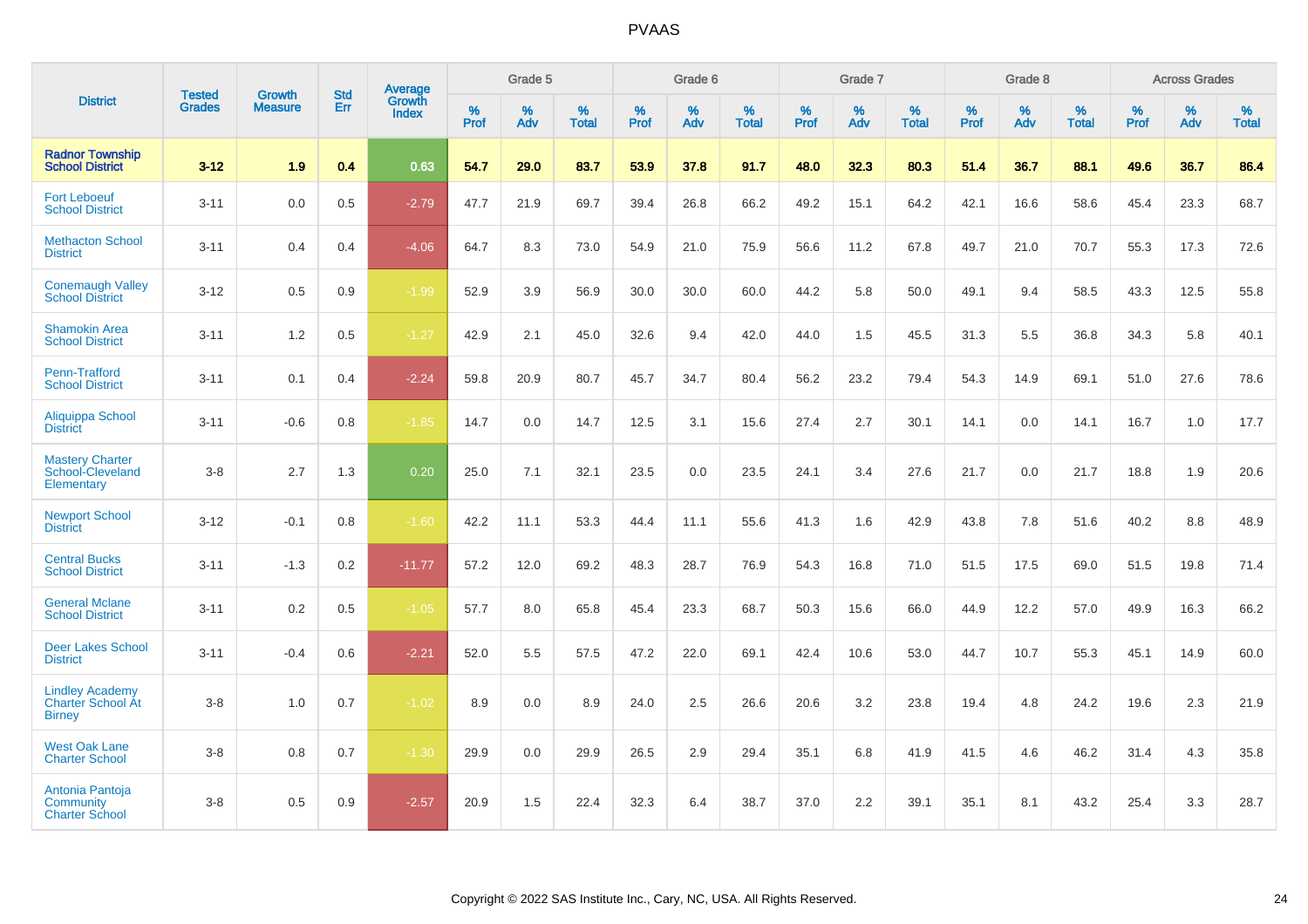|                                                               | <b>Tested</b> | <b>Growth</b>  | <b>Std</b> | Average                |              | Grade 5  |                   |                     | Grade 6  |                   |              | Grade 7  |                   |                     | Grade 8  |                   |                     | <b>Across Grades</b> |                   |
|---------------------------------------------------------------|---------------|----------------|------------|------------------------|--------------|----------|-------------------|---------------------|----------|-------------------|--------------|----------|-------------------|---------------------|----------|-------------------|---------------------|----------------------|-------------------|
| <b>District</b>                                               | <b>Grades</b> | <b>Measure</b> | Err        | Growth<br><b>Index</b> | $\%$<br>Prof | %<br>Adv | %<br><b>Total</b> | $\%$<br><b>Prof</b> | %<br>Adv | %<br><b>Total</b> | $\%$<br>Prof | %<br>Adv | %<br><b>Total</b> | $\%$<br><b>Prof</b> | %<br>Adv | %<br><b>Total</b> | $\%$<br><b>Prof</b> | $\%$<br>Adv          | %<br><b>Total</b> |
| <b>Radnor Township</b><br><b>School District</b>              | $3-12$        | 1.9            | 0.4        | 0.63                   | 54.7         | 29.0     | 83.7              | 53.9                | 37.8     | 91.7              | 48.0         | 32.3     | 80.3              | 51.4                | 36.7     | 88.1              | 49.6                | 36.7                 | 86.4              |
| <b>Franklin Area</b><br><b>School District</b>                | $3 - 11$      | 0.3            | 0.6        | $-3.37$                | 47.7         | 1.5      | 49.2              | 41.7                | 12.6     | 54.3              | 36.6         | 4.9      | 41.5              | 43.0                | 5.9      | 48.9              | 40.2                | 6.2                  | 46.4              |
| <b>Conrad Weiser</b><br><b>Area School</b><br><b>District</b> | $3 - 11$      | $-2.3$         | 0.5        | $-7.32$                | 44.8         | 0.6      | 45.4              | 40.0                | 8.7      | 48.7              | 26.2         | 2.7      | 28.9              | 30.0                | 3.4      | 33.5              | 36.9                | 6.7                  | 43.7              |
| <b>Hope For</b><br><b>Hyndman Charter</b><br>School           | $3 - 11$      | 4.1            | 1.9        | 0.17                   |              |          |                   | 12.5                | 6.2      | 18.8              | 41.7         | 8.3      | 50.0              | 37.5                | 0.0      | 37.5              | 27.4                | 6.0                  | 33.3              |
| <b>Leechburg Area</b><br><b>School District</b>               | $3 - 11$      | $-2.3$         | 0.9        | $-3.53$                | 46.7         | 2.2      | 48.9              | 29.7                | 2.7      | 32.4              | 42.9         | 0.0      | 42.9              | 51.2                | 11.6     | 62.8              | 45.8                | 7.9                  | 53.8              |
| <b>Carlynton School</b><br><b>District</b>                    | $3 - 11$      | 0.0            | 0.7        | $-1.38$                | 50.5         | 6.4      | 57.0              | 47.1                | 18.8     | 65.9              | 30.8         | 7.5      | 38.3              | 40.8                | 7.9      | 48.7              | 41.6                | 11.0                 | 52.7              |
| Gettysburg<br><b>Montessori Charter</b><br><b>School</b>      | $3-6$         | 2.6            | 2.0        | $-0.30$                | 50.0         | 10.0     | 60.0              | 44.4                | 22.2     | 66.7              |              |          |                   |                     |          |                   | 43.0                | 14.0                 | 57.0              |
| <b>Mastery Charter</b><br>School - Thomas<br>Campus           | $3 - 10$      | 0.4            | 1.0        | $-1.24$                | 29.0         | 0.0      | 29.0              | 17.1                | 0.0      | 17.1              | 20.9         | 2.3      | 23.3              | 28.9                | 0.0      | 28.9              | 24.9                | 2.3                  | 27.2              |
| Wissahickon<br><b>Charter School</b>                          | $3 - 8$       | $-1.5$         | 0.7        | $-4.94$                | 22.2         | 0.0      | 22.2              | 20.5                | 6.0      | 26.5              | 24.1         | 1.2      | 25.3              | 22.1                | 0.0      | 22.1              | 22.4                | 2.8                  | 25.2              |
| <b>Propel Charter</b><br>School-Northside                     | $3-8$         | $-1.3$         | 1.0        | $-2.83$                | 7.0          | 0.0      | 7.0               | 14.6                | 0.0      | 14.6              | 5.0          | 0.0      | 5.0               | 10.0                | 0.0      | 10.0              | 9.0                 | 0.0                  | 9.0               |
| Pocono Mountain<br><b>School District</b>                     | $3 - 12$      | 0.1            | 0.6        | $-1.58$                | 48.0         | 5.4      | 53.5              | 41.8                | 7.9      | 49.7              | 42.1         | 1.8      | 43.9              | 35.6                | 1.9      | 37.5              | 43.4                | 7.1                  | 50.5              |
| <b>Mount Union Area</b><br><b>School District</b>             | $3 - 10$      | 1.4            | 0.7        | 0.55                   | 28.7         | 3.2      | 31.9              | 28.4                | 0.0      | 28.4              | 28.9         | 4.8      | 33.7              | 36.9                | 1.2      | 38.1              | 31.6                | 2.9                  | 34.4              |
| <b>Schuylkill Valley</b><br><b>School District</b>            | $3 - 11$      | 0.6            | 0.6        | $-1.32$                | 53.1         | 3.1      | 56.2              | 44.4                | 16.9     | 61.3              | 42.9         | 7.5      | 50.4              | 45.0                | 6.3      | 51.4              | 45.2                | 10.3                 | 55.6              |
| <b>Salisbury</b><br><b>Township School</b><br><b>District</b> | $3 - 11$      | $-1.7$         | 0.7        | $-5.01$                | 38.3         | 7.4      | 45.7              | 33.0                | 22.0     | 55.0              | 34.8         | 4.4      | 39.1              | 47.1                | 12.6     | 59.8              | 40.0                | 11.6                 | 51.7              |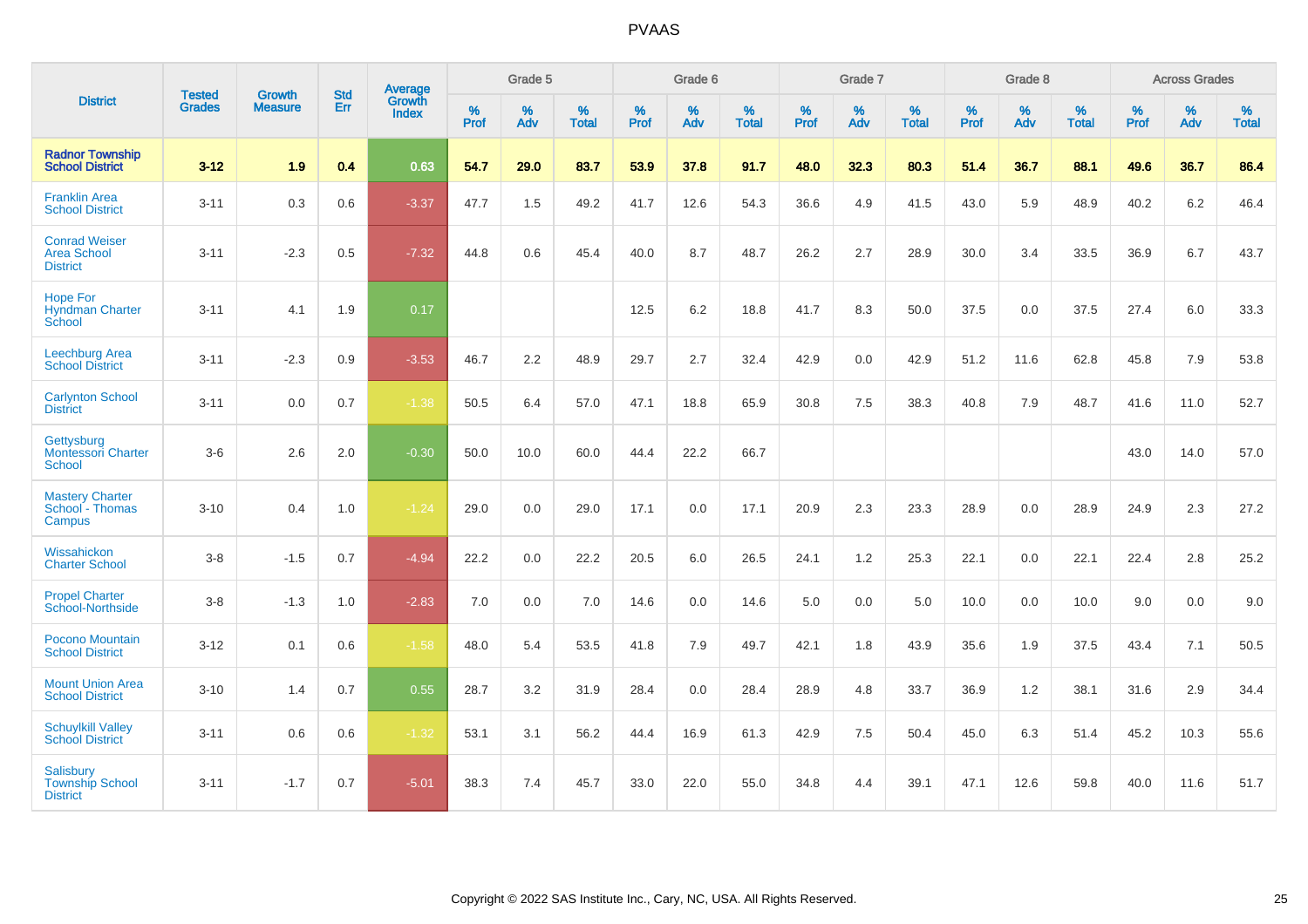|                                                                                            |                                |                                 | <b>Std</b> | Average                       |              | Grade 5  |                   |           | Grade 6  |                   |           | Grade 7  |                   |           | Grade 8  |                   |           | <b>Across Grades</b> |                   |
|--------------------------------------------------------------------------------------------|--------------------------------|---------------------------------|------------|-------------------------------|--------------|----------|-------------------|-----------|----------|-------------------|-----------|----------|-------------------|-----------|----------|-------------------|-----------|----------------------|-------------------|
| <b>District</b>                                                                            | <b>Tested</b><br><b>Grades</b> | <b>Growth</b><br><b>Measure</b> | Err        | <b>Growth</b><br><b>Index</b> | $\%$<br>Prof | %<br>Adv | %<br><b>Total</b> | %<br>Prof | %<br>Adv | %<br><b>Total</b> | %<br>Prof | %<br>Adv | %<br><b>Total</b> | %<br>Prof | %<br>Adv | %<br><b>Total</b> | %<br>Prof | %<br>Adv             | %<br><b>Total</b> |
| <b>Radnor Township</b><br><b>School District</b>                                           | $3 - 12$                       | 1.9                             | 0.4        | 0.63                          | 54.7         | 29.0     | 83.7              | 53.9      | 37.8     | 91.7              | 48.0      | 32.3     | 80.3              | 51.4      | 36.7     | 88.1              | 49.6      | 36.7                 | 86.4              |
| <b>Chester Charter</b><br><b>Scholars Academy</b><br><b>Charter School</b>                 | $3 - 12$                       | 0.0                             | 0.9        | $-3.27$                       | 17.8         | 0.0      | 17.8              | 31.9      | 4.3      | 36.2              | 37.5      | 4.2      | 41.7              | 16.0      | 0.0      | 16.0              | 23.8      | 1.8                  | 25.6              |
| <b>Green Woods</b><br><b>Charter School</b>                                                | $3-8$                          | 1.6                             | 0.8        | $-0.37$                       | 44.8         | 6.9      | 51.7              | 39.3      | 19.7     | 59.0              | 43.9      | 12.3     | 56.1              | 39.2      | 17.6     | 56.9              | 40.6      | 17.4                 | 58.0              |
| <b>Reynolds School</b><br><b>District</b>                                                  | $3 - 10$                       | $-4.3$                          | 0.8        | $-5.71$                       | 46.3         | 0.0      | 46.3              | 44.2      | 1.3      | 45.4              | 35.3      | 7.8      | 43.1              | 47.1      | 8.8      | 55.9              | 41.5      | 4.9                  | 46.4              |
| <b>Mountain View</b><br><b>School District</b>                                             | $3 - 11$                       | 1.6                             | 0.9        | 0.20                          | 45.0         | 3.3      | 48.3              | 49.0      | 6.1      | 55.1              | 47.2      | 5.7      | 52.8              | 55.0      | 10.0     | 65.0              | 45.1      | 5.6                  | 50.7              |
| <b>Penns Manor Area</b><br><b>School District</b>                                          | $3 - 12$                       | 1.6                             | 0.8        | $-1.15$                       | 49.2         | 1.6      | 50.8              | 30.9      | 3.6      | 34.6              | 38.5      | 3.8      | 42.3              | 30.5      | 11.9     | 42.4              | 40.8      | 6.9                  | 47.8              |
| <b>Schuylkill Haven</b><br>Area School<br><b>District</b>                                  | $3 - 11$                       | $-1.4$                          | 0.7        | $-4.47$                       | 44.6         | 1.2      | 45.8              | 46.9      | 6.2      | 53.1              | 49.5      | 8.6      | 58.1              | 46.0      | 3.4      | 49.4              | 46.4      | 10.0                 | 56.4              |
| <b>Ferndale Area</b><br><b>School District</b>                                             | $3 - 10$                       | 1.9                             | 1.0        | 0.06                          | 43.2         | 4.6      | 47.7              | 46.3      | 14.6     | 61.0              | 61.5      | 5.1      | 66.7              | 54.4      | 4.4      | 58.7              | 46.1      | 10.6                 | 56.6              |
| <b>Innovative Arts</b><br><b>Academy Charter</b><br>School                                 | $6 - 11$                       | $-2.2$                          | 0.9        | $-3.49$                       |              |          |                   | 15.4      | 1.9      | 17.3              | 19.1      | 0.0      | 19.1              | 15.4      | 1.1      | 16.5              | 16.6      | 1.0                  | 17.5              |
| <b>Greenville Area</b><br><b>School District</b>                                           | $3 - 11$                       | 1.0                             | 0.7        | $-0.17$                       | 46.7         | 5.6      | 52.2              | 52.5      | 11.2     | 63.8              | 43.8      | 5.7      | 49.5              | 31.2      | 12.5     | 43.8              | 42.0      | 10.1                 | 52.1              |
| <b>Tyrone Area</b><br><b>School District</b>                                               | $3 - 12$                       | $-2.0$                          | 0.6        | $-6.75$                       | 50.4         | 3.0      | 53.3              | 43.4      | 10.1     | 53.5              | 43.8      | 5.0      | 48.8              | 44.7      | 6.1      | 50.9              | 45.2      | 12.0                 | 57.2              |
| The Philadelphia<br><b>Charter School for</b><br><b>Arts and Sciences</b><br>at HR Edmunds | $3-8$                          | $-1.2$                          | 0.7        | $-2.66$                       | 11.9         | 2.4      | 14.3              | 18.6      | 0.0      | 18.6              | 17.2      | 0.0      | 17.2              | 24.4      | 0.0      | 24.4              | 16.1      | 0.6                  | 16.7              |
| <b>Oley Valley School</b><br><b>District</b>                                               | $3 - 11$                       | $-0.0$                          | 0.6        | $-2.17$                       | 53.5         | 5.0      | 58.4              | 40.0      | 19.0     | 59.0              | 50.0      | 7.8      | 57.8              | 54.8      | 5.4      | 60.2              | 49.6      | 9.0                  | 58.6              |
| Chambersburg<br><b>Area School</b><br><b>District</b>                                      | $3 - 11$                       | $-0.2$                          | 0.3        | $-2.21$                       | 44.0         | 7.0      | 51.0              | 34.1      | 16.0     | 50.1              | 38.2      | 8.2      | 46.5              | 38.7      | 11.2     | 49.9              | 37.5      | 11.0                 | 48.5              |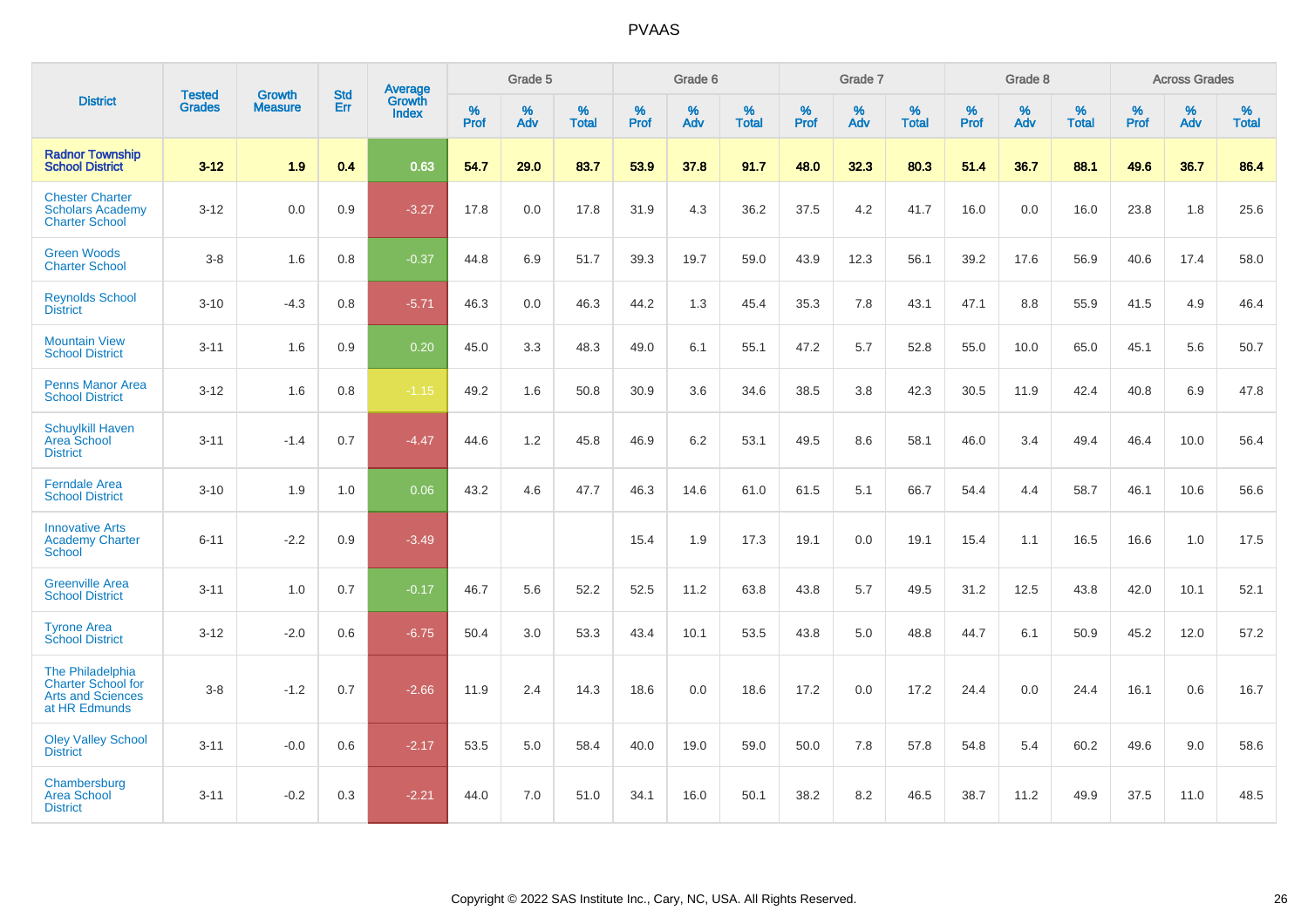|                                                            |                                |                                 | <b>Std</b> | Average                |              | Grade 5  |                      |                     | Grade 6     |                      |              | Grade 7     |                   |              | Grade 8     |                      |                     | <b>Across Grades</b> |                      |
|------------------------------------------------------------|--------------------------------|---------------------------------|------------|------------------------|--------------|----------|----------------------|---------------------|-------------|----------------------|--------------|-------------|-------------------|--------------|-------------|----------------------|---------------------|----------------------|----------------------|
| <b>District</b>                                            | <b>Tested</b><br><b>Grades</b> | <b>Growth</b><br><b>Measure</b> | Err        | Growth<br><b>Index</b> | $\%$<br>Prof | %<br>Adv | $\%$<br><b>Total</b> | $\%$<br><b>Prof</b> | $\%$<br>Adv | $\%$<br><b>Total</b> | $\%$<br>Prof | $\%$<br>Adv | %<br><b>Total</b> | $\%$<br>Prof | $\%$<br>Adv | $\%$<br><b>Total</b> | $\%$<br><b>Prof</b> | $\%$<br>Adv          | $\%$<br><b>Total</b> |
| <b>Radnor Township</b><br><b>School District</b>           | $3 - 12$                       | 1.9                             | 0.4        | 0.63                   | 54.7         | 29.0     | 83.7                 | 53.9                | 37.8        | 91.7                 | 48.0         | 32.3        | 80.3              | 51.4         | 36.7        | 88.1                 | 49.6                | 36.7                 | 86.4                 |
| <b>Phoenixville Area</b><br><b>School District</b>         | $3 - 11$                       | $-1.1$                          | 0.4        | $-4.78$                | 54.8         | 10.0     | 64.7                 | 45.9                | 27.3        | 73.2                 | 45.6         | 19.4        | 65.0              | 52.8         | 12.7        | 65.5                 | 46.9                | 19.2                 | 66.1                 |
| <b>Mahanoy Area</b><br><b>School District</b>              | $3 - 10$                       | $-3.0$                          | 0.8        | $-3.98$                | 30.4         | 0.0      | 30.4                 | 31.5                | 8.2         | 39.7                 | 19.6         | 2.0         | 21.6              | 14.9         | 1.5         | 16.4                 | 27.6                | 3.3                  | 30.9                 |
| <b>Antietam School</b><br><b>District</b>                  | $3 - 10$                       | 0.9                             | 0.8        | $-0.34$                | 29.7         | 1.6      | 31.2                 | 35.0                | 5.0         | 40.0                 | 29.1         | 0.0         | 29.1              | 34.0         | 1.9         | 35.8                 | 31.3                | 3.0                  | 34.2                 |
| <b>Johnsonburg Area</b><br><b>School District</b>          | $3 - 11$                       | $-1.6$                          | 1.0        | $-2.56$                | 42.5         | 7.5      | 50.0                 | 60.6                | 12.1        | 72.7                 | 41.9         | 9.3         | 51.2              | 44.2         | 2.3         | 46.5                 | 51.3                | 10.3                 | 61.5                 |
| <b>Fort Cherry School</b><br><b>District</b>               | $3 - 10$                       | $-2.2$                          | 0.8        | $-3.33$                | 61.4         | 8.8      | 70.2                 | 31.6                | 33.3        | 64.9                 | 45.6         | 8.8         | 54.4              | 39.5         | 26.7        | 66.3                 | 45.7                | 16.8                 | 62.5                 |
| <b>North Schuylkill</b><br><b>School District</b>          | $3 - 11$                       | 0.7                             | 0.5        | $-1.34$                | 36.8         | 2.2      | 39.0                 | 42.4                | 8.8         | 51.2                 | 41.3         | 3.9         | 45.2              | 50.0         | 5.2         | 55.2                 | 40.4                | 8.7                  | 49.1                 |
| <b>Turkeyfoot Valley</b><br>Area School<br><b>District</b> | $3 - 12$                       | 0.6                             | 1.4        | $-2.97$                | 27.3         | 4.6      | 31.8                 | 38.1                | 9.5         | 47.6                 | 30.0         | 5.0         | 35.0              | 30.4         | 0.0         | 30.4                 | 33.0                | 3.6                  | 36.6                 |
| <b>Norristown Area</b><br><b>School District</b>           | $3 - 12$                       | $-1.1$                          | 0.4        | $-5.76$                | 24.5         | 1.0      | 25.5                 | 32.9                | 5.0         | 37.8                 | 26.4         | 4.8         | 31.3              | 26.6         | 3.6         | 30.2                 | 27.8                | 4.0                  | 31.7                 |
| <b>Fairview School</b><br><b>District</b>                  | $3 - 11$                       | $-1.8$                          | 0.5        | $-5.32$                | 61.9         | 9.5      | 71.4                 | 47.8                | 30.6        | 78.4                 | 46.6         | 26.7        | 73.3              | 55.9         | 16.9        | 72.8                 | 50.8                | 23.7                 | 74.4                 |
| <b>Gillingham Charter</b><br>School                        | $3 - 11$                       | 2.2                             | 2.0        | $-0.98$                | 41.7         | 0.0      | 41.7                 | 38.5                | 0.0         | 38.5                 |              |             |                   | 30.8         | 15.4        | 46.2                 | 34.3                | 4.3                  | 38.6                 |
| <b>Western Wayne</b><br><b>School District</b>             | $3 - 11$                       | $-0.5$                          | 0.6        | $-2.08$                | 56.6         | 7.6      | 64.2                 | 43.0                | 21.5        | 64.5                 | 45.2         | 10.6        | 55.8              | 45.8         | 15.0        | 60.8                 | 45.8                | 18.1                 | 63.9                 |
| <b>Governor Mifflin</b><br><b>School District</b>          | $3 - 11$                       | $-1.0$                          | 0.4        | $-4.99$                | 38.2         | 3.2      | 41.5                 | 31.2                | 11.7        | 42.9                 | 44.4         | 8.3         | 52.8              | 45.8         | 5.5         | 51.3                 | 40.8                | 9.3                  | 50.1                 |
| <b>Hamburg Area</b><br><b>School District</b>              | $3 - 11$                       | $-0.4$                          | 0.5        | $-3.43$                | 41.1         | 5.0      | 46.1                 | 43.3                | 6.3         | 49.6                 | 33.1         | 1.9         | 35.0              | 32.4         | 3.5         | 35.9                 | 38.6                | 5.3                  | 43.9                 |
| <b>Chartiers-Houston</b><br><b>School District</b>         | $3 - 10$                       | $-1.5$                          | 0.7        | $-3.54$                | 58.4         | 10.1     | 68.5                 | 55.8                | 18.2        | 74.0                 | 52.0         | 5.5         | 57.5              | 54.9         | 7.0         | 62.0                 | 53.8                | 14.2                 | 68.0                 |
| <b>Fannett-Metal</b><br><b>School District</b>             | $3 - 11$                       | 0.5                             | 1.1        | $-1.72$                | 34.5         | 10.3     | 44.8                 | 44.8                | 6.9         | 51.7                 | 37.5         | 3.1         | 40.6              | 33.3         | 2.2         | 35.6                 | 40.2                | 9.2                  | 49.4                 |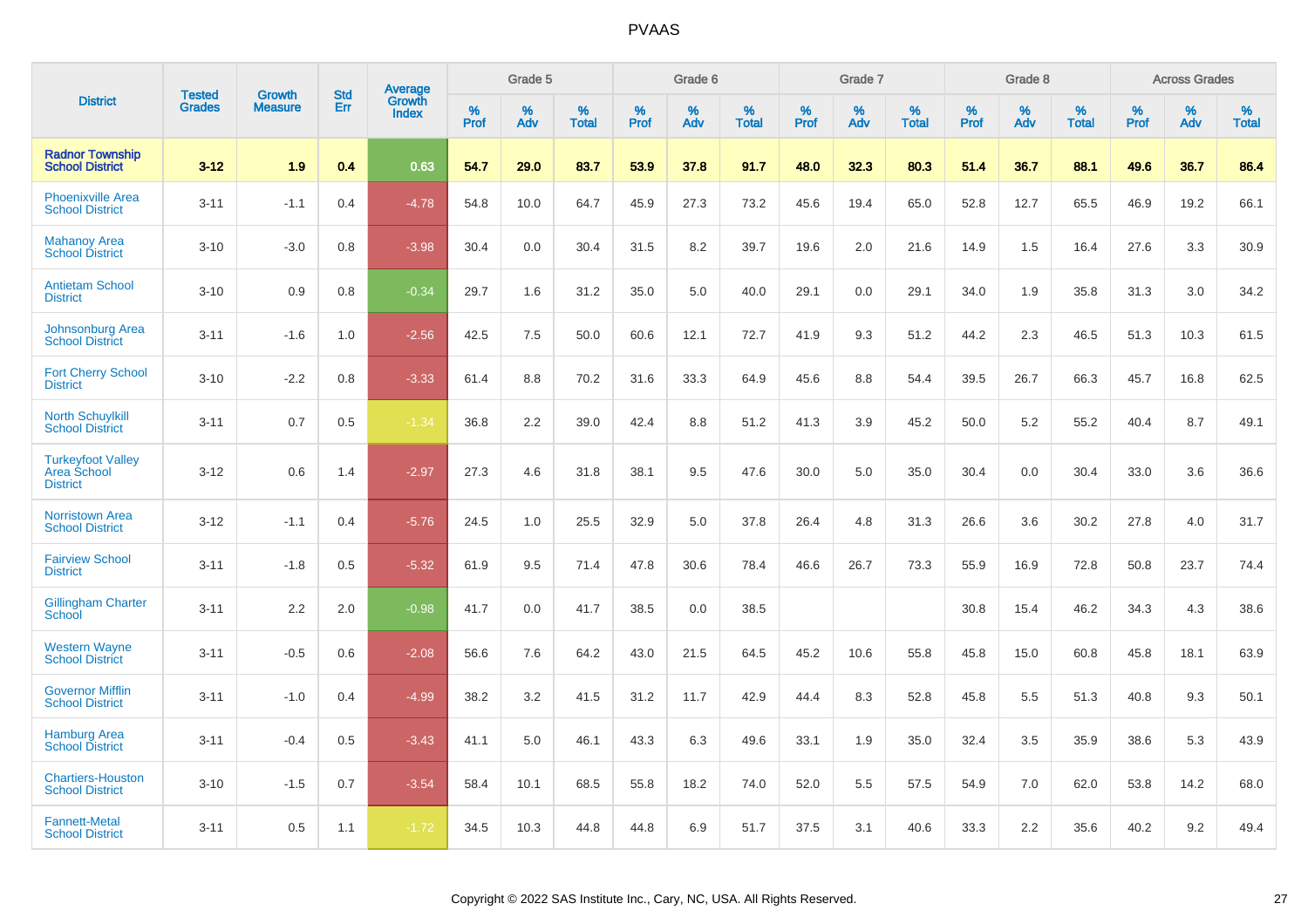|                                                        | <b>Tested</b> | <b>Growth</b>  | <b>Std</b> | Average         |              | Grade 5  |                   |              | Grade 6  |                   |              | Grade 7  |                   |              | Grade 8  |                   |              | <b>Across Grades</b> |                   |
|--------------------------------------------------------|---------------|----------------|------------|-----------------|--------------|----------|-------------------|--------------|----------|-------------------|--------------|----------|-------------------|--------------|----------|-------------------|--------------|----------------------|-------------------|
| <b>District</b>                                        | <b>Grades</b> | <b>Measure</b> | Err        | Growth<br>Index | $\%$<br>Prof | %<br>Adv | %<br><b>Total</b> | $\%$<br>Prof | %<br>Adv | %<br><b>Total</b> | $\%$<br>Prof | %<br>Adv | %<br><b>Total</b> | $\%$<br>Prof | %<br>Adv | %<br><b>Total</b> | $\%$<br>Prof | %<br>Adv             | %<br><b>Total</b> |
| <b>Radnor Township</b><br><b>School District</b>       | $3 - 12$      | 1.9            | 0.4        | 0.63            | 54.7         | 29.0     | 83.7              | 53.9         | 37.8     | 91.7              | 48.0         | 32.3     | 80.3              | 51.4         | 36.7     | 88.1              | 49.6         | 36.7                 | 86.4              |
| <b>Canton Area</b><br><b>School District</b>           | $3 - 11$      | $-2.0$         | 0.8        | $-3.71$         | 57.7         | 5.8      | 63.5              | 46.0         | 4.8      | 50.8              | 40.0         | 0.0      | 40.0              | 36.9         | 3.1      | 40.0              | 43.6         | 6.7                  | 50.3              |
| <b>School Lane</b><br><b>Charter School</b>            | $3 - 11$      | 0.1            | 0.7        | $-1.87$         | 57.4         | 5.9      | 63.2              | 40.0         | 18.3     | 58.3              | 43.8         | 6.8      | 50.7              | 40.9         | 21.2     | 62.1              | 43.3         | 14.5                 | 57.9              |
| <b>Northern Potter</b><br><b>School District</b>       | $3 - 12$      | 0.3            | 1.1        | $-1.34$         | 33.3         | 3.3      | 36.7              | 32.6         | 14.0     | 46.5              | 51.6         | 9.7      | 61.3              | 40.7         | 3.7      | 44.4              | 36.4         | 8.9                  | 45.3              |
| <b>Midland Borough</b><br><b>School District</b>       | $3 - 8$       | 0.1            | 1.3        | $-2.19$         | 58.6         | 0.0      | 58.6              | 52.4         | 9.5      | 61.9              | 42.9         | 7.1      | 50.0              | 47.6         | 0.0      | 47.6              | 49.3         | 5.7                  | 55.0              |
| <b>Brownsville Area</b><br><b>School District</b>      | $3 - 12$      | 1.2            | 0.7        | $-0.17$         | 40.5         | 0.0      | 40.5              | 24.7         | 1.2      | 25.9              | 30.0         | 3.8      | 33.8              | 37.0         | 1.4      | 38.4              | 32.0         | 2.6                  | 34.6              |
| <b>South Side Area</b><br><b>School District</b>       | $3 - 11$      | $-1.4$         | 0.8        | $-3.13$         | 50.0         | 6.7      | 56.7              | 33.9         | 8.1      | 41.9              | 57.6         | 6.1      | 63.6              | 49.3         | 8.4      | 57.8              | 43.1         | 10.2                 | 53.3              |
| <b>Allegheny Valley</b><br><b>School District</b>      | $3 - 11$      | $-2.6$         | 0.8        | $-3.45$         | 56.1         | 7.0      | 63.2              | 44.4         | 9.3      | 53.7              | 38.8         | 6.0      | 44.8              | 44.3         | 13.1     | 57.4              | 45.7         | 8.9                  | 54.6              |
| <b>Rochester Area</b><br><b>School District</b>        | $3 - 11$      | $-3.0$         | 0.9        | $-4.33$         | 50.0         | 0.0      | 50.0              | 40.4         | 13.5     | 53.8              | 24.0         | 2.0      | 26.0              | 47.2         | 1.9      | 49.1              | 43.3         | 7.5                  | 50.8              |
| <b>Berwick Area</b><br><b>School District</b>          | $3 - 11$      | $-0.6$         | 0.5        | $-3.35$         | 45.3         | 5.8      | 51.0              | 43.2         | 18.3     | 61.5              | 44.9         | 12.8     | 57.8              | 41.4         | 9.8      | 51.2              | 42.6         | 14.7                 | 57.3              |
| <b>Lakeland School</b><br><b>District</b>              | $3 - 11$      | $-0.9$         | 0.7        | $-1.85$         | 41.3         | 1.3      | 42.7              | 38.7         | 11.8     | 50.5              | 49.1         | 9.4      | 58.5              | 39.3         | 5.6      | 44.9              | 41.3         | 9.6                  | 50.8              |
| <b>Forbes Road</b><br><b>School District</b>           | $3 - 11$      | 1.3            | 1.4        | $-1.84$         | 61.3         | 3.2      | 64.5              | 40.0         | 6.7      | 46.7              | 57.9         | 0.0      | 57.9              | 27.8         | 0.0      | 27.8              | 47.4         | 7.3                  | 54.7              |
| <b>Baldwin-Whitehall</b><br><b>School District</b>     | $3 - 11$      | $-0.1$         | 0.4        | $-4.77$         | 49.1         | 6.3      | 55.4              | 48.8         | 11.8     | 60.6              | 48.6         | 8.3      | 56.8              | 45.1         | 7.0      | 52.0              | 46.4         | 12.2                 | 58.7              |
| <b>Propel Charter</b><br>School-Homestead              | $3 - 11$      | $-1.0$         | 1.0        | $-1.95$         | 21.6         | 0.0      | 21.6              | 16.7         | 5.6      | 22.2              | 11.8         | 0.0      | 11.8              | 9.5          | 2.4      | 11.9              | 15.3         | 2.2                  | 17.6              |
| Renaissance<br><b>Academy Charter</b><br><b>School</b> | $3 - 11$      | $-1.3$         | 0.7        | $-2.40$         | 36.6         | 5.6      | 42.2              | 39.7         | 16.4     | 56.2              | 50.7         | 5.3      | 56.0              | 40.6         | 18.8     | 59.4              | 41.0         | 10.8                 | 51.8              |
| <b>Coudersport Area</b><br><b>School District</b>      | $3 - 11$      | $-0.5$         | 0.9        | $-2.20$         | 58.2         | 1.8      | 60.0              | 40.5         | 4.8      | 45.2              | 35.8         | 3.8      | 39.6              | 30.2         | 0.0      | 30.2              | 40.1         | 3.2                  | 43.3              |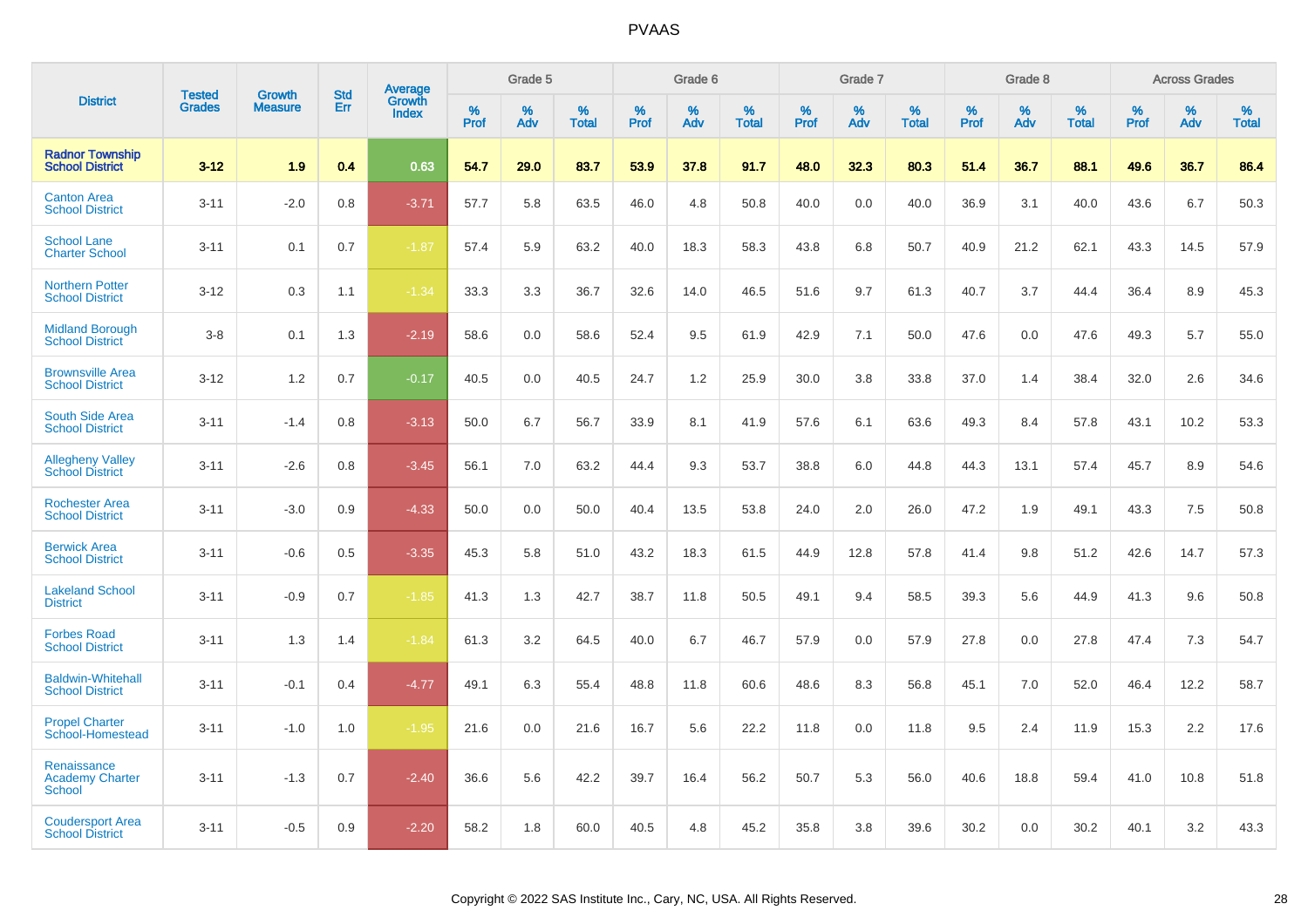|                                                                   |                                |                          | <b>Std</b> | Average                |                     | Grade 5  |                      |              | Grade 6     |                      |              | Grade 7  |                      |              | Grade 8     |                      |              | <b>Across Grades</b> |                      |
|-------------------------------------------------------------------|--------------------------------|--------------------------|------------|------------------------|---------------------|----------|----------------------|--------------|-------------|----------------------|--------------|----------|----------------------|--------------|-------------|----------------------|--------------|----------------------|----------------------|
| <b>District</b>                                                   | <b>Tested</b><br><b>Grades</b> | Growth<br><b>Measure</b> | Err        | Growth<br><b>Index</b> | $\%$<br><b>Prof</b> | %<br>Adv | $\%$<br><b>Total</b> | $\%$<br>Prof | $\%$<br>Adv | $\%$<br><b>Total</b> | $\%$<br>Prof | %<br>Adv | $\%$<br><b>Total</b> | $\%$<br>Prof | $\%$<br>Adv | $\%$<br><b>Total</b> | $\%$<br>Prof | $\%$<br>Adv          | $\%$<br><b>Total</b> |
| <b>Radnor Township</b><br><b>School District</b>                  | $3 - 12$                       | 1.9                      | 0.4        | 0.63                   | 54.7                | 29.0     | 83.7                 | 53.9         | 37.8        | 91.7                 | 48.0         | 32.3     | 80.3                 | 51.4         | 36.7        | 88.1                 | 49.6         | 36.7                 | 86.4                 |
| <b>Charleroi School</b><br><b>District</b>                        | $3 - 11$                       | $-2.5$                   | 0.6        | $-5.19$                | 45.1                | 2.0      | 47.1                 | 44.0         | 11.0        | 55.0                 | 37.7         | 11.3     | 49.1                 | 45.3         | 4.2         | 49.5                 | 43.2         | 7.7                  | 50.9                 |
| <b>Halifax Area</b><br><b>School District</b>                     | $3 - 11$                       | 0.6                      | 0.8        | $-1.23$                | 52.9                | 8.6      | 61.4                 | 51.8         | 20.4        | 72.2                 | 41.6         | 6.5      | 48.0                 | 35.5         | 2.6         | 38.2                 | 44.9         | 10.1                 | 55.1                 |
| <b>Sugar Valley Rural</b><br><b>Charter School</b>                | $3 - 11$                       | 0.5                      | 1.0        | $-1.70$                | 36.8                | 0.0      | 36.8                 | 34.2         | 7.9         | 42.1                 | 21.0         | 5.3      | 26.3                 | 8.6          | 2.9         | 11.4                 | 25.4         | 4.7                  | 30.0                 |
| <b>Juniata Valley</b><br><b>School District</b>                   | $3 - 11$                       | $-0.4$                   | 0.9        | $-4.35$                | 53.5                | 2.3      | 55.8                 | 35.7         | 8.9         | 44.6                 | 50.9         | 5.3      | 56.1                 | 33.3         | 4.2         | 37.5                 | 41.8         | 7.0                  | 48.8                 |
| <b>York Suburban</b><br><b>School District</b>                    | $3 - 11$                       | 0.5                      | 0.5        | $-0.60$                | 62.8                | 13.7     | 76.5                 | 45.3         | 23.4        | 68.7                 | 50.0         | 16.8     | 66.8                 | 36.4         | 19.8        | 56.2                 | 46.4         | 23.5                 | 70.0                 |
| <b>Galeton Area</b><br><b>School District</b>                     | $3 - 11$                       | 2.2                      | 1.4        | 0.68                   | 56.0                | 8.0      | 64.0                 | 38.1         | 14.3        | 52.4                 | 28.0         | 0.0      | 28.0                 | 35.0         | 5.0         | 40.0                 | 37.7         | 6.9                  | 44.6                 |
| <b>Sharpsville Area</b><br><b>School District</b>                 | $3 - 11$                       | $-0.5$                   | 0.8        | $-1.83$                | 54.8                | 4.8      | 59.7                 | 52.9         | 19.1        | 72.1                 | 40.0         | 10.8     | 50.8                 | 47.1         | 12.9        | 60.0                 | 48.0         | 14.5                 | 62.5                 |
| <b>Frederick Douglass</b><br><b>Mastery Charter</b><br>School     | $3 - 8$                        | 1.8                      | 1.4        | $-0.08$                | 20.8                | 0.0      | 20.8                 | 22.2         | 0.0         | 22.2                 | 14.3         | 0.0      | 14.3                 | 34.6         | 3.8         | 38.5                 | 19.1         | 0.9                  | 20.0                 |
| <b>Pittston Area</b><br><b>School District</b>                    | $3 - 11$                       | $-3.7$                   | 0.8        | $-6.99$                | 36.6                | 1.4      | 38.0                 | 36.2         | 4.3         | 40.4                 | 28.8         | 1.5      | 30.3                 | 34.5         | 3.4         | 37.9                 | 35.3         | 5.0                  | 40.3                 |
| <b>Lehigh Valley</b><br>Academy Regional<br><b>Charter School</b> | $3 - 11$                       | 0.4                      | 0.6        | $-1.72$                | 50.0                | 5.8      | 55.8                 | 38.3         | 18.8        | 57.0                 | 50.9         | 3.8      | 54.7                 | 51.8         | 4.6         | 56.4                 | 46.4         | 11.0                 | 57.4                 |
| <b>Columbia Borough</b><br><b>School District</b>                 | $3 - 12$                       | $-0.9$                   | 0.8        | $-3.70$                | 34.7                | 5.6      | 40.3                 | 31.0         | 8.4         | 39.4                 | 20.0         | 4.3      | 24.3                 | 21.6         | 1.4         | 23.0                 | 27.1         | 6.8                  | 33.9                 |
| <b>Conneaut School</b><br><b>District</b>                         | $3 - 12$                       | 0.1                      | 0.5        | $-2.08$                | 42.4                | 5.3      | 47.7                 | 44.8         | 18.4        | 63.2                 | 51.1         | 6.7      | 57.8                 | 47.6         | 5.4         | 53.1                 | 45.1         | 12.8                 | 57.9                 |
| <b>Fell Charter School</b>                                        | $3 - 8$                        | 3.1                      | 2.3        | 0.37                   | 62.5                | 0.0      | 62.5                 | 50.0         | 6.2         | 56.2                 |              |          |                      |              |             |                      | 60.5         | 4.0                  | 64.5                 |
| <b>West Greene</b><br><b>School District</b>                      | $3 - 11$                       | $-1.2$                   | 1.0        | $-2.12$                | 46.2                | 10.3     | 56.4                 | 35.9         | 15.4        | 51.3                 | 28.3         | 11.3     | 39.6                 | 35.3         | 3.9         | 39.2                 | 43.2         | 10.7                 | 53.9                 |
| <b>Bethlehem Area</b><br><b>School District</b>                   | $3 - 11$                       | 0.3                      | 0.4        | $-1.86$                | 50.4                | 5.3      | 55.6                 | 39.9         | 8.4         | 48.3                 | 40.8         | 5.2      | 46.0                 | 33.8         | 6.3         | 40.1                 | 42.3         | 9.3                  | 51.6                 |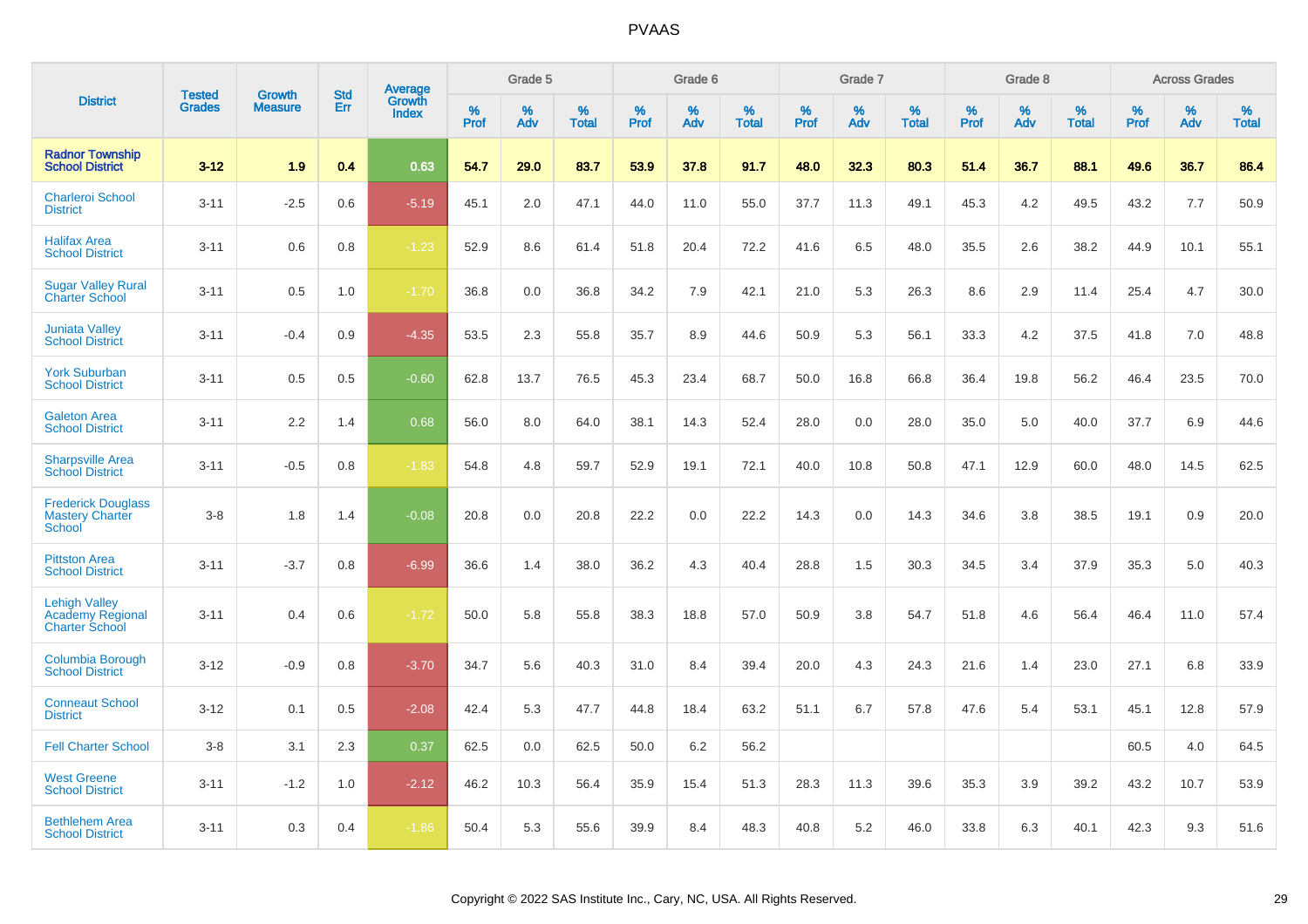|                                                                    |                                | <b>Growth</b>  | <b>Std</b> | Average                |              | Grade 5  |                   |           | Grade 6  |                   |              | Grade 7  |                   |              | Grade 8  |                   |              | <b>Across Grades</b> |                   |
|--------------------------------------------------------------------|--------------------------------|----------------|------------|------------------------|--------------|----------|-------------------|-----------|----------|-------------------|--------------|----------|-------------------|--------------|----------|-------------------|--------------|----------------------|-------------------|
| <b>District</b>                                                    | <b>Tested</b><br><b>Grades</b> | <b>Measure</b> | Err        | Growth<br><b>Index</b> | $\%$<br>Prof | %<br>Adv | %<br><b>Total</b> | %<br>Prof | %<br>Adv | %<br><b>Total</b> | $\%$<br>Prof | %<br>Adv | %<br><b>Total</b> | $\%$<br>Prof | %<br>Adv | %<br><b>Total</b> | $\%$<br>Prof | %<br>Adv             | %<br><b>Total</b> |
| <b>Radnor Township</b><br><b>School District</b>                   | $3 - 12$                       | 1.9            | 0.4        | 0.63                   | 54.7         | 29.0     | 83.7              | 53.9      | 37.8     | 91.7              | 48.0         | 32.3     | 80.3              | 51.4         | 36.7     | 88.1              | 49.6         | 36.7                 | 86.4              |
| <b>Tuscarora School</b><br><b>District</b>                         | $3 - 11$                       | $-0.1$         | 0.5        | $-1.87$                | 41.0         | 5.8      | 46.8              | 43.7      | 11.9     | 55.6              | 45.8         | 5.6      | 51.4              | 45.6         | 6.3      | 51.8              | 43.1         | 9.9                  | 53.0              |
| <b>Berlin</b><br><b>Brothersvalley</b><br><b>School District</b>   | $3 - 11$                       | $-1.0$         | 0.8        | $-3.00$                | 60.4         | 1.9      | 62.3              | 42.4      | 15.2     | 57.6              | 55.8         | 3.8      | 59.6              | 54.2         | 6.2      | 60.4              | 48.4         | 8.4                  | 56.8              |
| <b>Tulpehocken Area</b><br><b>School District</b>                  | $3 - 12$                       | $-0.2$         | 0.6        | $-1.64$                | 57.5         | 2.3      | 59.8              | 32.4      | 17.6     | 50.0              | 39.8         | 4.8      | 44.7              | 42.0         | 6.2      | 48.2              | 41.5         | 9.5                  | 51.0              |
| <b>Blairsville-</b><br><b>Saltsburg School</b><br><b>District</b>  | $3 - 11$                       | $-0.1$         | 0.7        | $-3.63$                | 46.9         | 8.2      | 55.1              | 40.4      | 22.5     | 62.9              | 38.6         | 9.9      | 48.5              | 50.6         | 14.1     | 64.7              | 41.8         | 15.1                 | 56.9              |
| <b>Highlands School</b><br><b>District</b>                         | $3 - 11$                       | $-0.6$         | 0.5        | $-2.71$                | 47.5         | 0.0      | 47.5              | 37.2      | 9.7      | 46.9              | 42.2         | 5.4      | 47.6              | 39.2         | 9.5      | 48.6              | 40.7         | 7.9                  | 48.6              |
| South Williamsport<br><b>Area School</b><br><b>District</b>        | $3 - 10$                       | 0.5            | 0.7        | $-1.08$                | 45.7         | 6.4      | 52.1              | 37.4      | 15.4     | 52.8              | 40.5         | 8.3      | 48.8              | 43.2         | 12.5     | 55.7              | 39.9         | 12.1                 | 52.0              |
| <b>Lower Moreland</b><br><b>Township School</b><br><b>District</b> | $3 - 11$                       | $-2.1$         | 0.5        | $-5.66$                | 53.0         | 10.2     | 63.2              | 50.0      | 25.9     | 75.9              | 55.2         | 14.7     | 69.9              | 48.8         | 18.8     | 67.6              | 51.2         | 19.3                 | 70.5              |
| Tamaqua Area<br><b>School District</b>                             | $3 - 12$                       | $-0.4$         | 0.6        | $-2.14$                | 60.2         | 5.6      | 65.7              | 39.1      | 7.8      | 46.9              | 37.9         | 5.2      | 43.1              | 42.2         | 7.0      | 49.3              | 44.6         | 7.7                  | 52.3              |
| <b>Elizabeth Forward</b><br><b>School District</b>                 | $3 - 11$                       | $-0.3$         | 0.5        | $-1.82$                | 55.7         | 11.4     | 67.0              | 47.5      | 18.5     | 66.0              | 56.9         | 11.1     | 68.0              | 50.9         | 6.3      | 57.1              | 51.2         | 14.0                 | 65.2              |
| <b>Bermudian Springs</b><br><b>School District</b>                 | $3 - 11$                       | $0.2\,$        | 0.6        | $-0.71$                | 50.4         | 0.0      | 50.4              | 37.5      | 10.6     | 48.1              | 44.5         | 5.9      | 50.4              | 39.8         | 6.5      | 46.3              | 42.4         | 6.9                  | 49.3              |
| <b>Laurel School</b><br><b>District</b>                            | $3 - 11$                       | $-0.0$         | 0.7        | $-1.57$                | 54.0         | 6.8      | 60.8              | 35.7      | 21.4     | 57.1              | 60.8         | 10.1     | 70.9              | 50.8         | 10.4     | 61.2              | 50.7         | 14.6                 | 65.3              |
| <b>Mcguffey School</b><br><b>District</b>                          | $3 - 11$                       | $-1.8$         | 0.6        | $-5.01$                | 43.5         | 1.8      | 45.4              | 42.7      | 12.6     | 55.3              | 34.9         | 0.9      | 35.8              | 38.0         | 4.1      | 42.2              | 41.6         | 8.2                  | 49.8              |
| <b>West Branch Area</b><br><b>School District</b>                  | $3 - 11$                       | 0.4            | 0.8        | $-0.62$                | 37.1         | 3.2      | 40.3              | 32.8      | 6.6      | 39.3              | 48.6         | 6.8      | 55.4              | 50.0         | 3.0      | 53.0              | 42.6         | 6.8                  | 49.4              |
| <b>Benton Area</b><br><b>School District</b>                       | $3 - 10$                       | $-0.4$         | 0.9        | $-1.69$                | 47.5         | 1.6      | 49.2              | 43.5      | 8.7      | 52.2              | 37.3         | 5.1      | 42.4              | 46.2         | 2.6      | 48.7              | 42.6         | 8.4                  | 51.0              |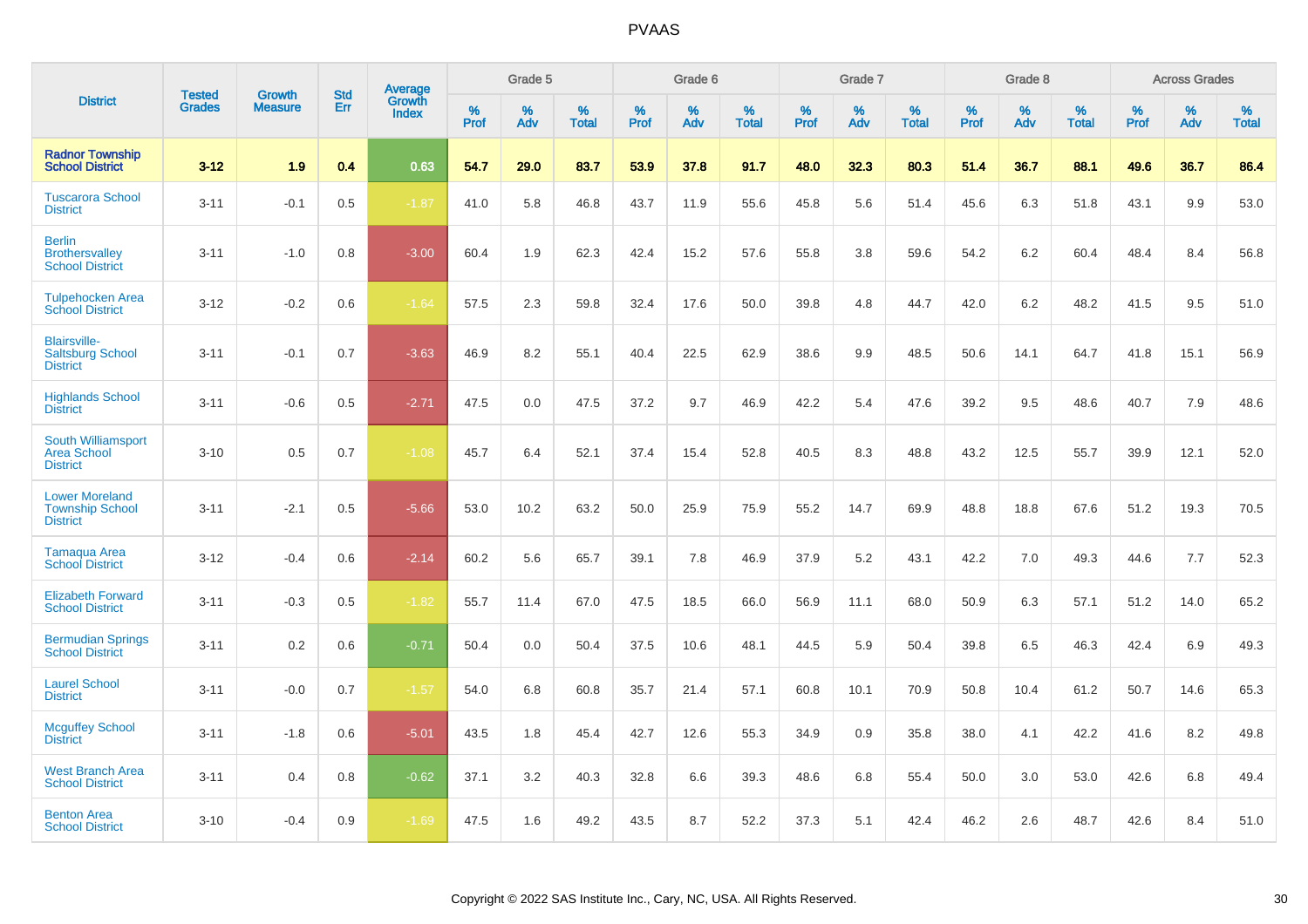|                                                                                          | <b>Tested</b> | <b>Growth</b>  | <b>Std</b> |                                   |              | Grade 5  |                   |              | Grade 6  |                   |              | Grade 7  |                   |              | Grade 8  |                   |           | <b>Across Grades</b> |                   |
|------------------------------------------------------------------------------------------|---------------|----------------|------------|-----------------------------------|--------------|----------|-------------------|--------------|----------|-------------------|--------------|----------|-------------------|--------------|----------|-------------------|-----------|----------------------|-------------------|
| <b>District</b>                                                                          | <b>Grades</b> | <b>Measure</b> | Err        | Average<br>Growth<br><b>Index</b> | $\%$<br>Prof | %<br>Adv | %<br><b>Total</b> | $\%$<br>Prof | %<br>Adv | %<br><b>Total</b> | $\%$<br>Prof | %<br>Adv | %<br><b>Total</b> | $\%$<br>Prof | %<br>Adv | %<br><b>Total</b> | %<br>Prof | %<br>Adv             | %<br><b>Total</b> |
| <b>Radnor Township</b><br><b>School District</b>                                         | $3 - 12$      | 1.9            | 0.4        | 0.63                              | 54.7         | 29.0     | 83.7              | 53.9         | 37.8     | 91.7              | 48.0         | 32.3     | 80.3              | 51.4         | 36.7     | 88.1              | 49.6      | 36.7                 | 86.4              |
| <b>Global Leadership</b><br><b>Academy Charter</b><br><b>School Southwest</b><br>at Huey | $3-8$         | $-0.4$         | 1.8        | $-1.72$                           | 0.0          | 0.0      | 0.0               | 0.0          | 0.0      | 0.0               |              |          |                   | 21.4         | 0.0      | 21.4              | 11.1      | 0.0                  | 11.1              |
| <b>Freedom Area</b><br><b>School District</b>                                            | $3 - 11$      | $-1.9$         | 0.7        | $-2.80$                           | 36.0         | 2.3      | 38.4              | 36.8         | 12.6     | 49.4              | 37.9         | 1.9      | 39.8              | 40.3         | 1.3      | 41.6              | 38.8      | 6.0                  | 44.7              |
| <b>Howard Gardner</b><br><b>Multiple</b><br>Intelligence<br><b>Charter School</b>        | $3 - 8$       | $-1.2$         | 1.2        | $-2.23$                           | 41.4         | 10.3     | 51.7              | 39.4         | 3.0      | 42.4              | 63.6         | 0.0      | 63.6              | 55.6         | 11.1     | 66.7              | 48.8      | 7.1                  | 55.9              |
| <b>Bristol Borough</b><br><b>School District</b>                                         | $3 - 12$      | 0.4            | 0.7        | $-0.78$                           | 37.3         | 1.3      | 38.7              | 28.4         | 18.2     | 46.6              | 39.5         | 7.4      | 46.9              | 27.7         | 6.0      | 33.7              | 33.3      | 8.0                  | 41.4              |
| <b>KIPP West</b><br>Philadelphia<br><b>Charter School</b>                                | $3-8$         | $-0.4$         | 1.2        | $-1.95$                           | 28.6         | 0.0      | 28.6              | 19.4         | 0.0      | 19.4              | 25.0         | 0.0      | 25.0              | 16.7         | 0.0      | 16.7              | 17.6      | 0.6                  | 18.1              |
| <b>Belle Vernon Area</b><br><b>School District</b>                                       | $3 - 11$      | $-0.1$         | 0.6        | $-1.14$                           | 52.2         | 6.3      | 58.6              | 49.6         | 14.8     | 64.4              | 47.8         | 4.4      | 52.2              | 44.1         | 6.4      | 50.5              | 47.7      | 8.9                  | 56.6              |
| <b>Keystone Oaks</b><br><b>School District</b>                                           | $3 - 11$      | $-1.4$         | 0.6        | $-5.52$                           | 54.1         | 17.2     | 71.3              | 35.4         | 25.7     | 61.1              | 45.1         | 13.3     | 58.4              | 41.1         | 12.5     | 53.6              | 44.5      | 21.3                 | 65.8              |
| <b>Bethlehem-Center</b><br><b>School District</b>                                        | $3 - 10$      | $-2.1$         | 0.8        | $-4.03$                           | 40.8         | 2.8      | 43.7              | 29.8         | 1.5      | 31.3              | 28.6         | 0.0      | 28.6              | 29.2         | 0.0      | 29.2              | 35.6      | 3.6                  | 39.2              |
| <b>Cranberry Area</b><br><b>School District</b>                                          | $3 - 12$      | $-0.0$         | 0.7        | $-1.98$                           | 48.7         | 9.2      | 57.9              | 52.1         | 9.4      | 61.5              | 41.0         | 2.1      | 43.2              | 46.7         | 9.3      | 56.0              | 44.5      | 7.7                  | 52.2              |
| <b>Greater Nanticoke</b><br>Area School<br><b>District</b>                               | $3 - 12$      | $-0.0$         | 0.6        | $-1.16$                           | 43.1         | 2.8      | 45.9              | 26.7         | 6.0      | 32.8              | 23.6         | 1.9      | 25.5              | 35.6         | 3.5      | 39.1              | 29.8      | 5.0                  | 34.8              |
| <b>Mastery Charter</b><br>School - Clymer<br>Elementary                                  | $3-6$         | 1.7            | 1.5        | 0.22                              | 13.5         | 0.0      | 13.5              | 24.1         | 3.4      | 27.6              |              |          |                   |              |          |                   | 17.5      | 0.8                  | 18.3              |
| <b>Northwestern</b><br><b>Lehigh School</b><br><b>District</b>                           | $3 - 11$      | $-1.5$         | 0.5        | $-5.90$                           | 55.9         | 5.5      | 61.4              | 46.0         | 15.3     | 61.3              | 51.0         | 7.1      | 58.1              | 40.1         | 16.6     | 56.7              | 48.0      | 12.1                 | 60.1              |
| <b>Manheim Central</b><br><b>School District</b>                                         | $3 - 11$      | $-0.3$         | 0.5        | $-2.60$                           | 35.4         | 6.2      | 41.5              | 48.3         | 9.2      | 57.5              | 37.6         | 6.2      | 43.8              | 41.9         | 11.7     | 53.6              | 42.2      | 11.1                 | 53.2              |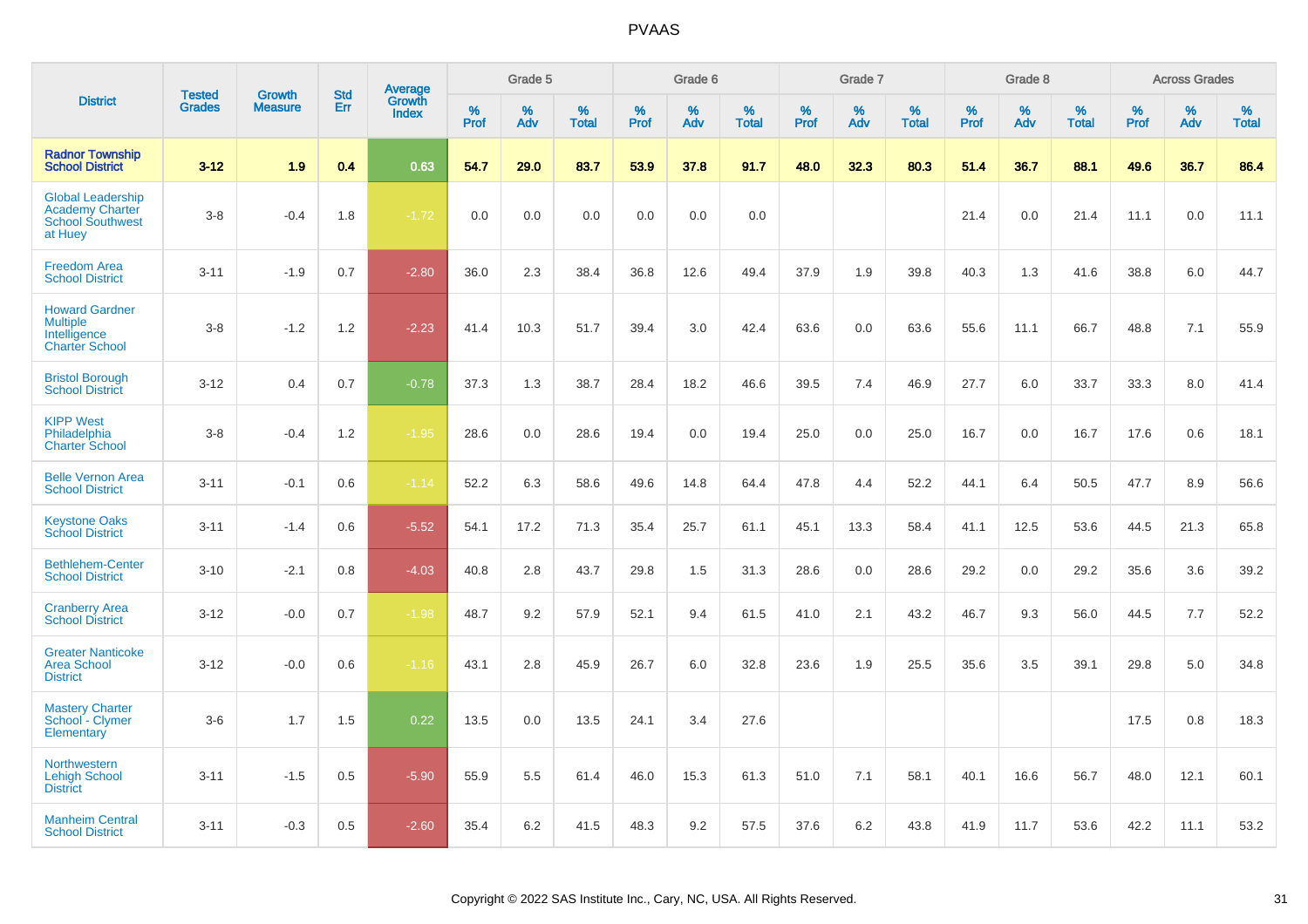|                                                                 | <b>Tested</b> | <b>Growth</b>  | <b>Std</b> |                                          |              | Grade 5  |                   |           | Grade 6  |                   |              | Grade 7  |                   |           | Grade 8  |                   |              | <b>Across Grades</b> |                   |
|-----------------------------------------------------------------|---------------|----------------|------------|------------------------------------------|--------------|----------|-------------------|-----------|----------|-------------------|--------------|----------|-------------------|-----------|----------|-------------------|--------------|----------------------|-------------------|
| <b>District</b>                                                 | <b>Grades</b> | <b>Measure</b> | <b>Err</b> | <b>Average</b><br>Growth<br><b>Index</b> | $\%$<br>Prof | %<br>Adv | %<br><b>Total</b> | %<br>Prof | %<br>Adv | %<br><b>Total</b> | $\%$<br>Prof | %<br>Adv | %<br><b>Total</b> | %<br>Prof | %<br>Adv | %<br><b>Total</b> | $\%$<br>Prof | %<br>Adv             | %<br><b>Total</b> |
| <b>Radnor Township</b><br><b>School District</b>                | $3 - 12$      | 1.9            | 0.4        | 0.63                                     | 54.7         | 29.0     | 83.7              | 53.9      | 37.8     | 91.7              | 48.0         | 32.3     | 80.3              | 51.4      | 36.7     | 88.1              | 49.6         | 36.7                 | 86.4              |
| <b>Bloomsburg Area</b><br><b>School District</b>                | $3 - 10$      | $-0.8$         | 0.7        | $-2.19$                                  | 49.4         | 4.4      | 53.8              | 43.3      | 15.6     | 58.9              | 36.3         | 7.8      | 44.1              | 50.0      | 6.0      | 56.0              | 46.3         | 11.7                 | 57.9              |
| <b>Mars Area School</b><br><b>District</b>                      | $3 - 10$      | $-1.1$         | 0.4        | $-3.43$                                  | 66.5         | 10.4     | 76.9              | 45.1      | 33.8     | 79.0              | 51.6         | 17.4     | 69.0              | 56.1      | 9.4      | 65.6              | 51.3         | 23.7                 | 75.1              |
| <b>Keystone</b><br><b>Academy Charter</b><br>School             | $3 - 8$       | 0.9            | 0.8        | $-0.53$                                  | 42.1         | 3.5      | 45.6              | 38.7      | 19.4     | 58.1              | 47.4         | 3.5      | 50.9              | 40.7      | 8.5      | 49.2              | 40.7         | 7.4                  | 48.1              |
| Shanksville-<br><b>Stonycreek School</b><br><b>District</b>     | $3 - 10$      | 0.6            | 1.4        | $-1.55$                                  | 28.6         | 0.0      | 28.6              | 41.7      | 16.7     | 58.3              | 45.0         | 5.0      | 50.0              | 44.4      | 5.6      | 50.0              | 49.2         | 8.5                  | 57.6              |
| <b>Uniontown Area</b><br><b>School District</b>                 | $3 - 11$      | 0.5            | 0.6        | $-0.49$                                  | 40.6         | 9.4      | 50.0              | 40.7      | 14.8     | 55.6              | 37.3         | 3.6      | 40.9              | 42.4      | 3.3      | 45.6              | 39.1         | 11.0                 | 50.1              |
| <b>Ligonier Valley</b><br><b>School District</b>                | $3 - 11$      | $-0.8$         | 0.7        | $-1.79$                                  | 43.8         | 7.5      | 51.2              | 46.0      | 16.0     | 62.0              | 40.5         | 2.7      | 43.2              | 45.9      | 10.2     | 56.1              | 44.7         | 12.8                 | 57.6              |
| <b>Mount Pleasant</b><br><b>Area School</b><br><b>District</b>  | $3 - 11$      | $-2.9$         | 0.6        | $-5.11$                                  | 45.9         | 0.0      | 45.9              | 41.6      | 12.0     | 53.6              | 42.2         | 2.8      | 45.1              | 38.7      | 6.4      | 45.2              | 42.0         | 8.5                  | 50.5              |
| <b>Forest City</b><br><b>Regional School</b><br><b>District</b> | $3 - 12$      | $-2.2$         | 0.9        | $-3.41$                                  | 55.6         | 4.4      | 60.0              | 36.7      | 6.1      | 42.9              | 39.5         | 5.3      | 44.7              | 52.1      | 8.3      | 60.4              | 44.0         | 8.8                  | 52.8              |
| <b>Hazleton Area</b><br><b>School District</b>                  | $3 - 11$      | 0.5            | 0.4        | 0.09                                     | 30.2         | 2.3      | 32.5              | 24.8      | 4.8      | 29.6              | 24.8         | 2.8      | 27.5              | 26.1      | 6.5      | 32.6              | 28.6         | 4.0                  | 32.6              |
| <b>Wilkes-Barre Area</b><br><b>School District</b>              | $3 - 11$      | $-1.0$         | 0.5        | $-3.12$                                  | 28.0         | 0.8      | 28.8              | 32.4      | 8.7      | 41.1              | 27.6         | 1.8      | 29.4              | 24.7      | 3.7      | 28.4              | 27.8         | 4.6                  | 32.3              |
| <b>Upper Adams</b><br><b>School District</b>                    | $3 - 11$      | 0.7            | 0.6        | $-0.01$                                  | 47.3         | 3.8      | 51.2              | 40.2      | 16.2     | 56.4              | 37.7         | 6.6      | 44.3              | 51.5      | 0.0      | 51.5              | 43.6         | 8.8                  | 52.4              |
| <b>Shippensburg Area</b><br><b>School District</b>              | $3 - 11$      | $-1.6$         | 0.4        | $-5.27$                                  | 40.8         | 9.2      | 50.0              | 30.4      | 12.9     | 43.3              | 40.6         | 5.9      | 46.5              | 47.0      | 10.1     | 57.1              | 41.0         | 11.2                 | 52.2              |
| <b>Wallingford-</b><br>Swarthmore<br><b>School District</b>     | $3 - 10$      | $-1.1$         | 0.4        | $-2.53$                                  | 52.6         | 26.1     | 78.7              | 42.2      | 32.8     | 75.0              | 46.2         | 21.9     | 68.0              | 47.0      | 22.8     | 69.8              | 44.7         | 32.4                 | 77.2              |
| <b>Pittsburgh School</b><br><b>District</b>                     | $3 - 11$      | $-1.6$         | 0.2        | $-13.03$                                 | 29.0         | 3.9      | 32.8              | 27.7      | 11.6     | 39.2              | 33.3         | 6.0      | 39.3              | 30.7      | 7.3      | 38.0              | 29.7         | 7.6                  | 37.3              |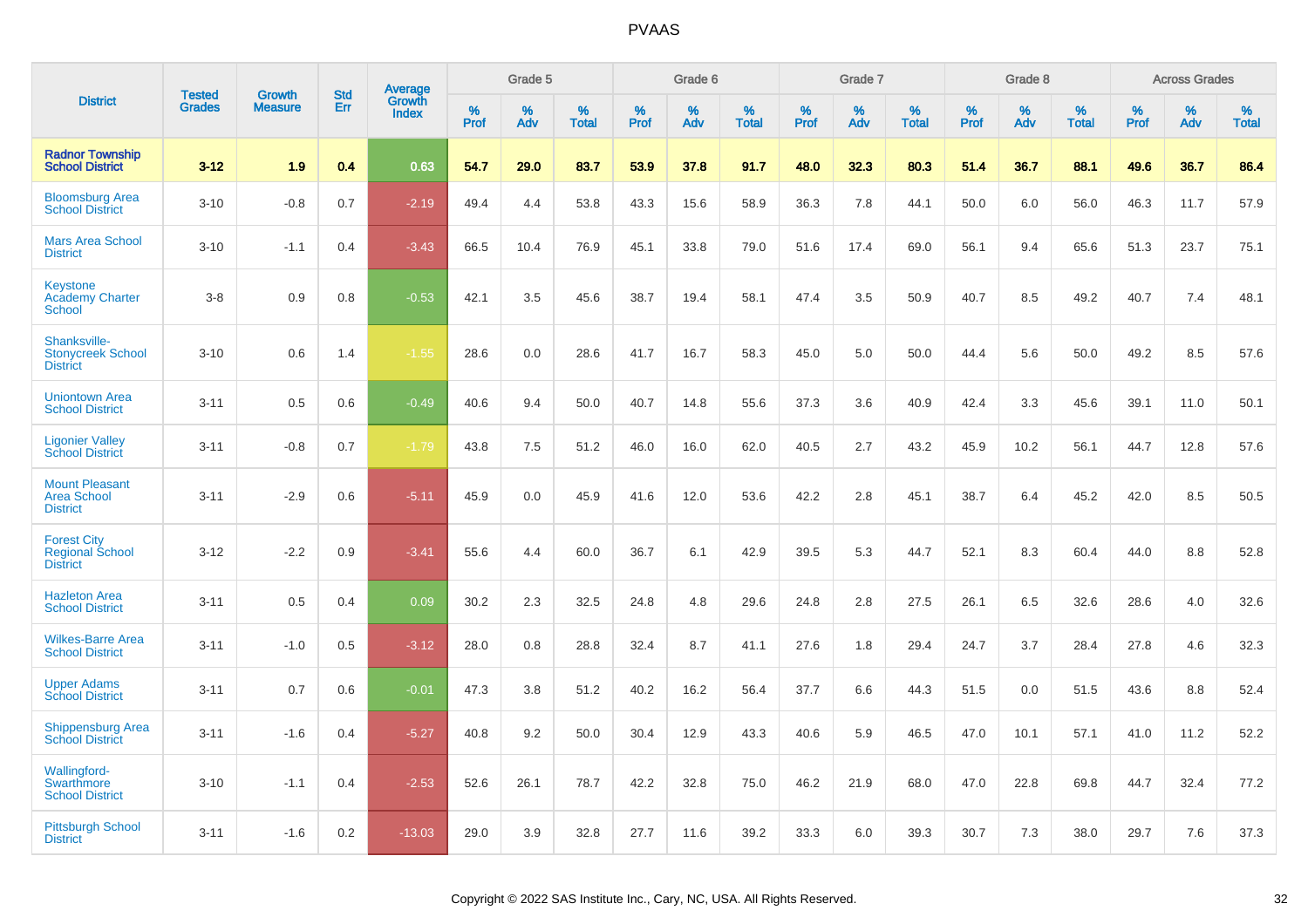|                                                                     | <b>Tested</b> | <b>Growth</b>  | <b>Std</b> | <b>Average</b>         |              | Grade 5  |                   |           | Grade 6  |                   |           | Grade 7  |                   |           | Grade 8  |                   |           | <b>Across Grades</b> |                   |
|---------------------------------------------------------------------|---------------|----------------|------------|------------------------|--------------|----------|-------------------|-----------|----------|-------------------|-----------|----------|-------------------|-----------|----------|-------------------|-----------|----------------------|-------------------|
| <b>District</b>                                                     | <b>Grades</b> | <b>Measure</b> | Err        | Growth<br><b>Index</b> | $\%$<br>Prof | %<br>Adv | %<br><b>Total</b> | %<br>Prof | %<br>Adv | %<br><b>Total</b> | %<br>Prof | %<br>Adv | %<br><b>Total</b> | %<br>Prof | %<br>Adv | %<br><b>Total</b> | %<br>Prof | %<br>Adv             | %<br><b>Total</b> |
| <b>Radnor Township</b><br><b>School District</b>                    | $3 - 12$      | 1.9            | 0.4        | 0.63                   | 54.7         | 29.0     | 83.7              | 53.9      | 37.8     | 91.7              | 48.0      | 32.3     | 80.3              | 51.4      | 36.7     | 88.1              | 49.6      | 36.7                 | 86.4              |
| <b>West Mifflin Area</b><br><b>School District</b>                  | $3 - 12$      | $-3.0$         | 0.5        | $-8.43$                | 35.9         | 4.2      | 40.1              | 37.4      | 5.4      | 42.9              | 38.9      | 1.0      | 39.8              | 35.2      | 4.4      | 39.6              | 37.4      | 4.4                  | 41.8              |
| <b>Abington Heights</b><br><b>School District</b>                   | $3 - 11$      | $-0.6$         | 0.5        | $-3.50$                | 57.0         | 8.7      | 65.6              | 50.7      | 19.1     | 69.8              | 63.6      | 10.7     | 74.3              |           |          |                   | 52.3      | 18.0                 | 70.3              |
| <b>Global Leadership</b><br><b>Academy Charter</b><br><b>School</b> | $3 - 8$       | 0.6            | 1.9        | $-0.38$                | 21.4         | 0.0      | 21.4              |           |          |                   | 14.3      | 0.0      | 14.3              | 25.0      | 0.0      | 25.0              | 13.4      | 0.0                  | 13.4              |
| <b>Infinity Charter</b><br>School                                   | $3-8$         | $-0.5$         | 1.3        | $-1.47$                | 72.7         | 22.7     | 95.4              | 50.0      | 38.5     | 88.5              | 62.5      | 25.0     | 87.5              | 68.2      | 18.2     | 86.4              | 56.6      | 31.5                 | 88.1              |
| <b>Frazier School</b><br><b>District</b>                            | $3 - 11$      | $-1.8$         | 0.8        | $-3.66$                | 49.0         | 3.9      | 52.9              | 48.8      | 17.5     | 66.2              | 43.0      | 12.8     | 55.8              | 20.4      | 3.7      | 24.1              | 40.8      | 10.9                 | 51.7              |
| <b>Shade-Central City</b><br><b>School District</b>                 | $3 - 11$      | $-2.8$         | 1.4        | $-2.71$                | 43.8         | 0.0      | 43.8              | 44.4      | 14.8     | 59.3              | 25.0      | 0.0      | 25.0              | 29.2      | 0.0      | 29.2              | 35.1      | 6.0                  | 41.0              |
| <b>Mastery Charter</b><br>School John Wister<br>Elementary          | $3-5$         | 2.7            | 2.5        | 1.08                   | 8.3          | 0.0      | 8.3               |           |          |                   |           |          |                   |           |          |                   | 10.8      | 0.0                  | 10.8              |
| <b>Carbondale Area</b><br><b>School District</b>                    | $3 - 10$      | $-1.3$         | 0.7        | $-2.95$                | 34.5         | 0.0      | 34.5              | 23.1      | 2.2      | 25.3              | 29.4      | 3.5      | 32.9              | 42.4      | 5.7      | 48.1              | 30.0      | 3.2                  | 33.3              |
| <b>Forest Area School</b><br><b>District</b>                        | $3 - 11$      | $-1.6$         | 1.2        | $-2.10$                | 45.8         | 0.0      | 45.8              | 37.5      | 4.2      | 41.7              | 24.2      | 12.1     | 36.4              | 28.1      | 3.1      | 31.2              | 40.8      | 6.6                  | 47.4              |
| <b>Burrell School</b><br><b>District</b>                            | $3 - 11$      | $-3.3$         | 0.7        | $-4.68$                | 50.0         | 0.9      | 50.9              | 46.2      | 7.7      | 53.8              | 46.8      | 6.5      | 53.2              | 41.0      | 4.9      | 45.9              | 45.9      | 7.5                  | 53.4              |
| <b>Shikellamy School</b><br><b>District</b>                         | $3 - 10$      | $-2.8$         | 0.5        | $-7.15$                | 47.9         | 5.7      | 53.6              | 29.1      | 9.8      | 38.9              | 41.5      | 8.5      | 50.0              | 35.8      | 7.4      | 43.2              | 38.2      | 9.0                  | 47.3              |
| <b>Trinity Area School</b><br><b>District</b>                       | $3 - 11$      | $-0.1$         | 0.4        | $-3.05$                | 55.8         | 12.7     | 68.5              | 43.1      | 14.7     | 57.8              | 48.7      | 9.2      | 58.0              | 48.2      | 13.5     | 61.6              | 46.8      | 15.3                 | 62.1              |
| <b>Propel Charter</b><br>School - Braddock<br><b>Hills</b>          | $3 - 11$      | $-3.7$         | 0.8        | $-5.22$                | 19.6         | 1.8      | 21.4              | 15.8      | 3.5      | 19.3              | 19.0      | 0.0      | 19.0              | 14.5      | 2.9      | 17.4              | 15.6      | 1.9                  | 17.5              |
| <b>Vision Academy</b><br><b>Charter School</b>                      | $3 - 8$       | $-0.9$         | 1.2        | $-2.67$                | 35.7         | 0.0      | 35.7              | 36.0      | 0.0      | 36.0              | 37.1      | 2.9      | 40.0              | 28.6      | 0.0      | 28.6              | 32.1      | 1.1                  | 33.2              |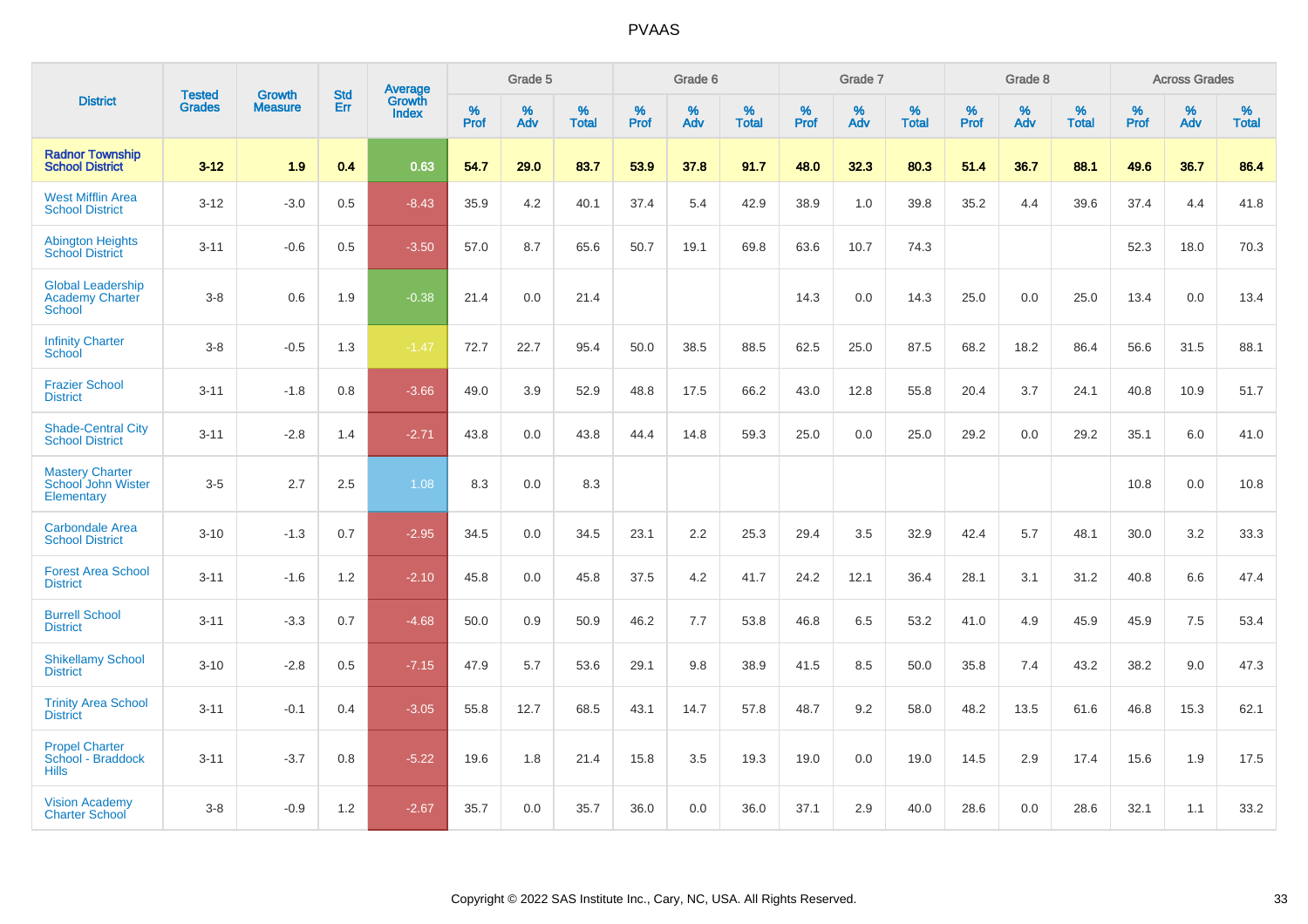|                                                           | <b>Tested</b> | <b>Growth</b>  | <b>Std</b> | Average         |              | Grade 5     |                      |                     | Grade 6     |                      |              | Grade 7     |                      |              | Grade 8     |                   |                     | <b>Across Grades</b> |                      |
|-----------------------------------------------------------|---------------|----------------|------------|-----------------|--------------|-------------|----------------------|---------------------|-------------|----------------------|--------------|-------------|----------------------|--------------|-------------|-------------------|---------------------|----------------------|----------------------|
| <b>District</b>                                           | <b>Grades</b> | <b>Measure</b> | Err        | Growth<br>Index | $\%$<br>Prof | $\%$<br>Adv | $\%$<br><b>Total</b> | $\%$<br><b>Prof</b> | $\%$<br>Adv | $\%$<br><b>Total</b> | $\%$<br>Prof | $\%$<br>Adv | $\%$<br><b>Total</b> | $\%$<br>Prof | $\%$<br>Adv | %<br><b>Total</b> | $\%$<br><b>Prof</b> | $\%$<br>Adv          | $\%$<br><b>Total</b> |
| <b>Radnor Township</b><br><b>School District</b>          | $3 - 12$      | 1.9            | 0.4        | 0.63            | 54.7         | 29.0        | 83.7                 | 53.9                | 37.8        | 91.7                 | 48.0         | 32.3        | 80.3                 | 51.4         | 36.7        | 88.1              | 49.6                | 36.7                 | 86.4                 |
| <b>Insight PA Cyber</b><br><b>Charter School</b>          | $3 - 11$      | $-1.0$         | 1.6        | $-1.68$         | 29.4         | 0.0         | 29.4                 | 31.6                | 5.3         | 36.8                 | 37.0         | 11.1        | 48.2                 | 48.2         | 11.1        | 59.3              | 41.5                | 9.2                  | 50.8                 |
| <b>Fleetwood Area</b><br><b>School District</b>           | $3 - 10$      | $-1.3$         | 0.5        | $-3.53$         | 44.8         | 6.0         | 50.8                 | 37.4                | 6.4         | 43.9                 | 37.0         | 6.2         | 43.2                 | 45.1         | 8.0         | 53.1              | 42.1                | 7.7                  | 49.9                 |
| <b>Valley Grove</b><br><b>School District</b>             | $3 - 10$      | 0.6            | 0.8        | $-0.07$         | 56.2         | 8.3         | 64.6                 | 55.9                | 8.5         | 64.4                 | 43.4         | 9.4         | 52.8                 | 53.7         | 7.4         | 61.1              | 48.3                | 9.3                  | 57.6                 |
| <b>Muhlenberg</b><br><b>School District</b>               | $3 - 10$      | $-2.8$         | 0.4        | $-7.00$         | 35.9         | 1.4         | 37.2                 | 23.8                | 0.9         | 24.7                 | 27.7         | 2.0         | 29.6                 | 26.4         | 1.4         | 27.8              | 28.8                | 3.0                  | 31.8                 |
| <b>Harmony Area</b><br><b>School District</b>             | $3 - 10$      | 0.8            | 1.8        | $-0.67$         | 43.8         | 0.0         | 43.8                 | 54.2                | 12.5        | 66.7                 | 33.3         | 0.0         | 33.3                 |              |             |                   | 43.6                | 6.4                  | 50.0                 |
| Northern Lebanon<br><b>School District</b>                | $3 - 11$      | $-3.3$         | 0.5        | $-6.34$         | 51.7         | 3.4         | 55.2                 | 43.1                | 9.2         | 52.3                 | 35.3         | 1.3         | 36.6                 | 32.3         | 2.6         | 34.8              | 41.8                | 7.5                  | 49.3                 |
| <b>Central Valley</b><br><b>School District</b>           | $3 - 10$      | $-2.0$         | 0.5        | $-4.47$         | 44.1         | 4.2         | 48.2                 | 39.3                | 25.0        | 64.3                 | 50.3         | 9.2         | 59.5                 | 41.9         | 8.8         | 50.7              | 46.3                | 13.9                 | 60.2                 |
| <b>Freeport Area</b><br><b>School District</b>            | $3 - 10$      | 0.2            | 0.6        | $-0.91$         | 65.4         | 10.0        | 75.4                 | 35.8                | 23.6        | 59.4                 | 57.0         | 14.1        | 71.1                 | 53.5         | 20.2        | 73.6              | 52.5                | 17.7                 | 70.1                 |
| <b>Oswayo Valley</b><br><b>School District</b>            | $3 - 12$      | $-0.7$         | 1.2        | $-2.92$         | 62.1         | 13.8        | 75.9                 | 40.7                | 18.5        | 59.3                 | 48.2         | 0.0         | 48.2                 | 51.6         | 6.4         | 58.1              | 54.7                | 11.8                 | 66.5                 |
| <b>Hempfield Area</b><br><b>School District</b>           | $3 - 12$      | $-0.3$         | 0.3        | $-3.43$         | 55.2         | 8.7         | 63.9                 | 41.4                | 20.3        | 61.6                 | 52.8         | 14.0        | 66.8                 | 50.0         | 12.4        | 62.4              | 48.7                | 16.2                 | 64.9                 |
| Northern Lehigh<br><b>School District</b>                 | $3 - 12$      | $-0.6$         | 0.7        | $-1.20$         | 52.1         | 2.1         | 54.2                 | 44.4                | 6.2         | 50.6                 | 36.7         | 4.2         | 40.8                 | 41.7         | 5.6         | 47.2              | 42.1                | 5.6                  | 47.7                 |
| <b>Union Area School</b><br><b>District</b>               | $3 - 11$      | $-1.4$         | 0.9        | $-1.79$         | 66.7         | 7.7         | 74.4                 | 41.4                | 15.5        | 56.9                 | 43.9         | 5.3         | 49.1                 | 55.6         | 8.9         | 64.4              | 47.6                | 12.4                 | 60.1                 |
| <b>Lower Dauphin</b><br><b>School District</b>            | $3 - 11$      | $-0.9$         | 0.4        | $-4.32$         | 52.7         | 13.3        | 66.0                 | 42.7                | 15.9        | 58.6                 | 48.9         | 8.1         | 57.0                 | 32.9         | 10.8        | 43.7              | 44.6                | 14.8                 | 59.4                 |
| Susquehanna<br><b>Community School</b><br><b>District</b> | $3 - 11$      | 0.1            | 0.9        | $-1.03$         | 47.1         | 7.8         | 54.9                 | 43.1                | 12.1        | 55.2                 | 43.5         | 6.5         | 50.0                 | 36.7         | 2.0         | 38.8              | 40.9                | 10.7                 | 51.6                 |
| <b>Crestwood School</b><br><b>District</b>                | $3 - 11$      | $-0.8$         | 0.5        | $-2.05$         | 50.0         | 6.1         | 56.1                 | 48.2                | 26.2        | 74.4                 | 51.1         | 5.0         | 56.1                 | 47.9         | 13.2        | 61.1              | 48.5                | 14.6                 | 63.2                 |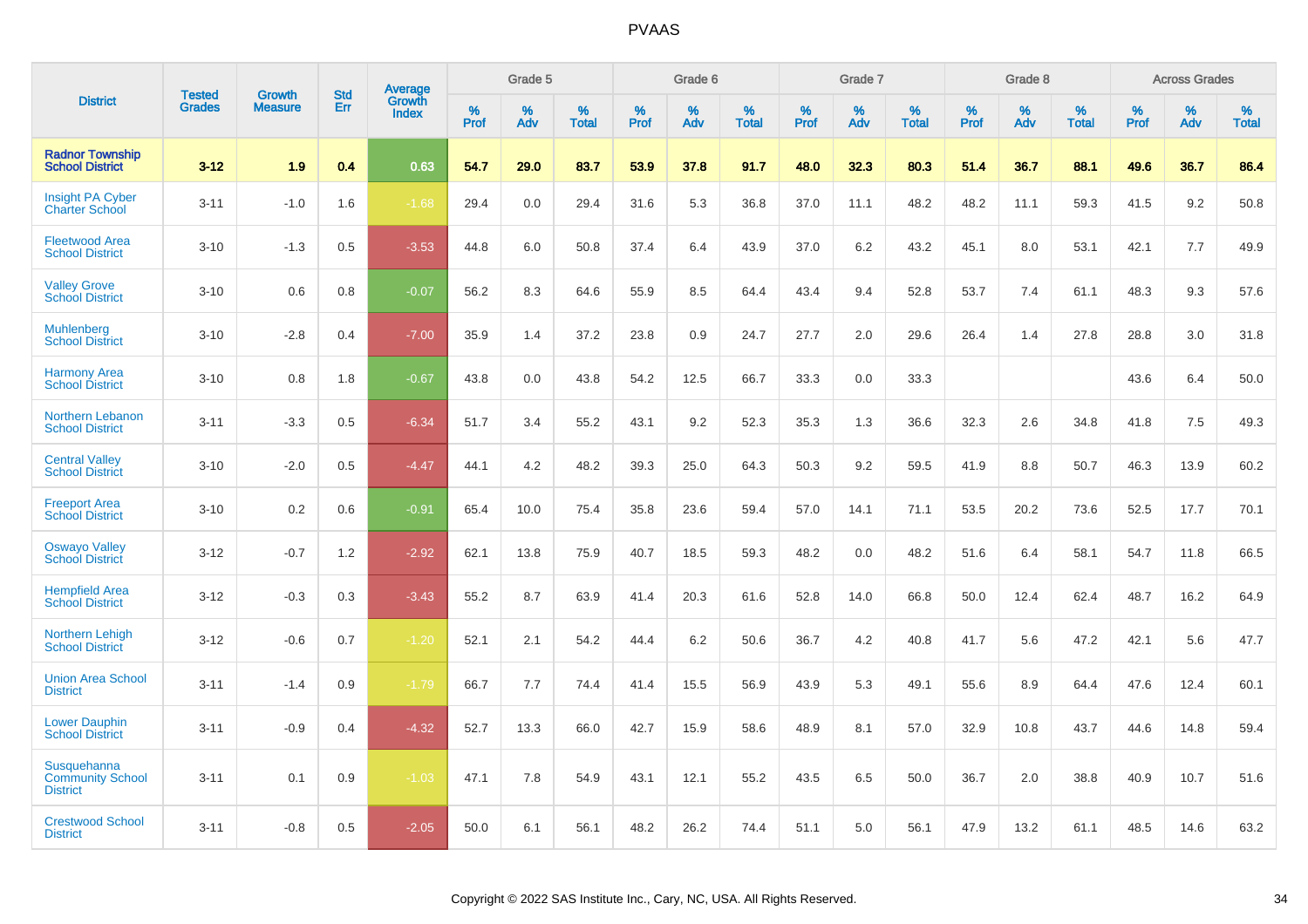|                                                                  | <b>Tested</b> | <b>Growth</b>  | <b>Std</b> | <b>Average</b>                |              | Grade 5  |                   |           | Grade 6  |                   |           | Grade 7  |                   |           | Grade 8  |                   |           | <b>Across Grades</b> |                   |
|------------------------------------------------------------------|---------------|----------------|------------|-------------------------------|--------------|----------|-------------------|-----------|----------|-------------------|-----------|----------|-------------------|-----------|----------|-------------------|-----------|----------------------|-------------------|
| <b>District</b>                                                  | <b>Grades</b> | <b>Measure</b> | Err        | <b>Growth</b><br><b>Index</b> | $\%$<br>Prof | %<br>Adv | %<br><b>Total</b> | %<br>Prof | %<br>Adv | %<br><b>Total</b> | %<br>Prof | %<br>Adv | %<br><b>Total</b> | %<br>Prof | %<br>Adv | %<br><b>Total</b> | %<br>Prof | %<br>Adv             | %<br><b>Total</b> |
| <b>Radnor Township</b><br><b>School District</b>                 | $3 - 12$      | 1.9            | 0.4        | 0.63                          | 54.7         | 29.0     | 83.7              | 53.9      | 37.8     | 91.7              | 48.0      | 32.3     | 80.3              | 51.4      | 36.7     | 88.1              | 49.6      | 36.7                 | 86.4              |
| <b>Saint Clair Area</b><br><b>School District</b>                | $3-8$         | $-1.8$         | 0.9        | $-2.93$                       | 43.4         | 1.9      | 45.3              | 58.0      | 6.0      | 64.0              | 36.5      | 7.7      | 44.2              | 41.5      | 2.4      | 43.9              | 43.9      | 4.7                  | 48.6              |
| Catasauqua Area<br><b>School District</b>                        | $3 - 12$      | $-1.3$         | 0.7        | $-4.82$                       | 30.1         | 0.0      | 30.1              | 55.4      | 9.5      | 64.9              | 33.3      | 2.9      | 36.3              | 24.4      | 7.8      | 32.2              | 36.9      | 5.3                  | 42.2              |
| <b>Young Scholars</b><br><b>Charter School</b>                   | $6 - 8$       | 0.5            | 0.9        | $-0.06$                       |              |          |                   | 23.2      | 5.4      | 28.6              | 14.3      | 5.7      | 20.0              | 13.0      | 0.0      | 13.0              | 16.3      | 3.4                  | 19.7              |
| <b>Central Greene</b><br><b>School District</b>                  | $3 - 11$      | $-1.8$         | 0.6        | $-3.71$                       | 35.0         | 0.0      | 35.0              | 40.0      | 9.5      | 49.5              | 33.3      | 5.0      | 38.3              | 31.5      | 1.8      | 33.3              | 35.2      | $5.2\,$              | 40.3              |
| <b>Lincoln Charter</b><br><b>School</b>                          | $3-5$         | 1.2            | 1.4        | 0.81                          | 17.7         | 0.0      | 17.7              |           |          |                   |           |          |                   |           |          |                   | 14.5      | $1.2$                | 15.7              |
| Community<br>Academy Of<br>Philadelphia<br><b>Charter School</b> | $3 - 11$      | $-4.1$         | 1.0        | $-4.18$                       | 22.5         | 0.0      | 22.5              | 27.3      | 0.0      | 27.3              | 33.3      | 2.8      | 36.1              | 12.2      | 0.0      | 12.2              | 24.9      | 1.4                  | 26.3              |
| <b>Lehigh Valley Dual</b><br>Language Charter<br>School          | $3 - 8$       | $-0.8$         | 2.5        | $-1.32$                       | 8.3          | 0.0      | 8.3               | 58.3      | 0.0      | 58.3              |           |          |                   |           |          |                   | 34.3      | 0.0                  | 34.3              |
| <b>Montgomery Area</b><br><b>School District</b>                 | $3 - 11$      | $-2.0$         | 0.8        | $-5.29$                       | 56.8         | 6.8      | 63.5              | 43.6      | 19.4     | 62.9              | 34.7      | 4.2      | 38.9              | 50.0      | 6.9      | 56.9              | 42.9      | 11.7                 | 54.6              |
| <b>Sullivan County</b><br><b>School District</b>                 | $3 - 10$      | $-3.1$         | 1.0        | $-3.25$                       | 23.8         | 2.4      | 26.2              | 62.0      | 6.0      | 68.0              | 41.2      | 5.9      | 47.1              | 40.0      | 2.9      | 42.9              | 40.0      | 6.0                  | 46.0              |
| <b>Montoursville Area</b><br><b>School District</b>              | $3 - 12$      | $-1.3$         | 0.5        | $-4.72$                       | 54.2         | 10.7     | 64.9              | 55.2      | 16.8     | 72.0              | 51.1      | 7.5      | 58.6              | 45.4      | 10.6     | 56.0              | 48.5      | 14.2                 | 62.6              |
| <b>Harbor Creek</b><br><b>School District</b>                    | $3 - 11$      | $-2.4$         | 0.5        | $-6.75$                       | 61.7         | 20.8     | 82.5              | 37.4      | 36.3     | 73.7              | 55.9      | 13.3     | 69.2              | 45.4      | 12.3     | 57.8              | 48.7      | 24.9                 | 73.6              |
| <b>Panther Valley</b><br><b>School District</b>                  | $3 - 12$      | 0.1            | 0.6        | $-1.12$                       | 26.7         | 1.0      | 27.6              | 33.1      | 1.6      | 34.7              | 34.6      | 2.7      | 37.3              | 32.7      | 4.7      | 37.4              | 31.1      | 4.0                  | 35.1              |
| <b>West Shore School</b><br><b>District</b>                      | $3 - 12$      | $-0.2$         | 0.3        | $-2.49$                       | 46.3         | 8.2      | 54.5              | 44.4      | 15.0     | 59.4              | 44.4      | 8.2      | 52.7              | 42.8      | 11.8     | 54.6              | 42.7      | 13.2                 | 55.9              |
| <b>Norwin School</b><br><b>District</b>                          | $3 - 11$      | $-0.6$         | 0.3        | $-3.90$                       | 59.5         | 18.6     | 78.1              | 40.9      | 36.6     | 77.4              | 60.2      | 18.0     | 78.3              | 52.5      | 13.8     | 66.4              | 51.8      | 24.9                 | 76.7              |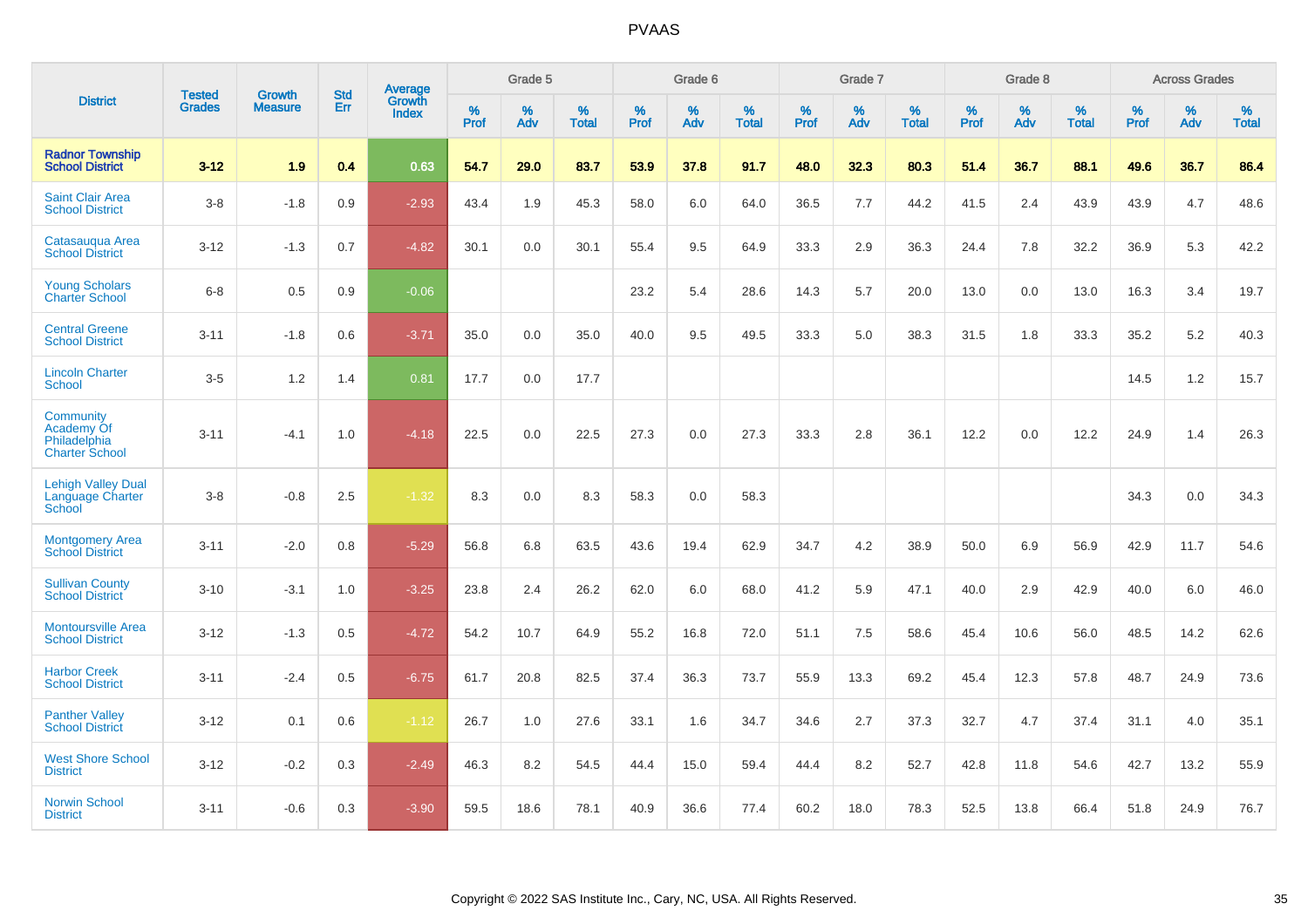|                                                                    |                                |                                 | <b>Std</b> |                                   |           | Grade 5  |                   |           | Grade 6  |                   |           | Grade 7  |                   |           | Grade 8  |                   |              | <b>Across Grades</b> |                   |
|--------------------------------------------------------------------|--------------------------------|---------------------------------|------------|-----------------------------------|-----------|----------|-------------------|-----------|----------|-------------------|-----------|----------|-------------------|-----------|----------|-------------------|--------------|----------------------|-------------------|
| <b>District</b>                                                    | <b>Tested</b><br><b>Grades</b> | <b>Growth</b><br><b>Measure</b> | Err        | Average<br>Growth<br><b>Index</b> | %<br>Prof | %<br>Adv | %<br><b>Total</b> | %<br>Prof | %<br>Adv | %<br><b>Total</b> | %<br>Prof | %<br>Adv | %<br><b>Total</b> | %<br>Prof | %<br>Adv | %<br><b>Total</b> | $\%$<br>Prof | %<br>Adv             | %<br><b>Total</b> |
| <b>Radnor Township</b><br><b>School District</b>                   | $3 - 12$                       | 1.9                             | 0.4        | 0.63                              | 54.7      | 29.0     | 83.7              | 53.9      | 37.8     | 91.7              | 48.0      | 32.3     | 80.3              | 51.4      | 36.7     | 88.1              | 49.6         | 36.7                 | 86.4              |
| <b>Erie Rise</b><br>Leadership<br><b>Academy Charter</b><br>School | $3-8$                          | 0.0                             | 1.2        | $-0.41$                           | 17.9      | 0.0      | 17.9              | 6.9       | $0.0\,$  | 6.9               | 4.8       | 2.4      | 7.1               | 0.0       | 0.0      | 0.0               | 7.8          | 0.5                  | 8.3               |
| <b>Pine-Richland</b><br><b>School District</b>                     | $3 - 11$                       | $-3.0$                          | 0.3        | $-8.46$                           | 58.0      | 19.8     | 77.8              | 55.8      | 26.4     | 82.2              | 57.0      | 18.5     | 75.6              | 56.2      | 27.0     | 83.3              | 52.7         | 28.2                 | 80.9              |
| <b>Monessen City</b><br><b>School District</b>                     | $3 - 10$                       | $-3.2$                          | 1.2        | $-2.75$                           | 20.0      | 0.0      | 20.0              | 18.0      | 2.6      | 20.5              | 13.3      | 0.0      | 13.3              | 4.8       | 0.0      | 4.8               | 15.2         | 0.6                  | 15.8              |
| Kiski Area School<br><b>District</b>                               | $3 - 11$                       | $-2.3$                          | 0.4        | $-5.07$                           | 50.9      | 4.2      | 55.2              | 41.3      | 18.4     | 59.6              | 53.8      | 7.5      | 61.3              | 45.8      | 5.0      | 50.8              | 47.0         | 13.3                 | 60.4              |
| Steelton-Highspire<br><b>School District</b>                       | $3 - 11$                       | $-1.9$                          | 0.7        | $-3.25$                           | 21.9      | 0.0      | 21.9              | 11.5      | 0.0      | 11.5              | 3.8       | 0.0      | 3.8               | 5.9       | 0.0      | 5.9               | 9.0          | 0.0                  | 9.0               |
| Quakertown<br><b>Community School</b><br><b>District</b>           | $3 - 12$                       | $-1.6$                          | 0.4        | $-7.86$                           | 50.0      | 4.9      | 54.9              | 40.2      | 19.3     | 59.5              | 40.4      | 7.5      | 47.8              | 42.6      | 17.3     | 59.9              | 42.5         | 12.6                 | 55.1              |
| <b>Propel Charter</b><br>School-Hazelwood                          | $3-8$                          | $-0.7$                          | 1.2        | $-1.40$                           | 6.7       | 0.0      | 6.7               | 14.3      | 0.0      | 14.3              | 14.3      | 4.8      | 19.0              | 16.0      | 0.0      | 16.0              | 10.2         | 0.6                  | 10.8              |
| <b>Upper Dauphin</b><br><b>Area School</b><br><b>District</b>      | $3 - 11$                       | $-1.6$                          | 0.8        | $-4.84$                           | 40.3      | 1.6      | 41.9              | 41.7      | 16.7     | 58.3              | 48.6      | 8.1      | 56.8              | 41.4      | 8.6      | 50.0              | 42.4         | 12.8                 | 55.2              |
| <b>Wilmington Area</b><br><b>School District</b>                   | $3 - 11$                       | $-0.8$                          | 0.8        | $-1.48$                           | 60.3      | 13.8     | 74.1              | 43.3      | 11.7     | 55.0              | 33.3      | 11.8     | 45.1              | 32.2      | 10.2     | 42.4              | 43.2         | 13.4                 | 56.6              |
| <b>Alliance For</b><br><b>Progress Charter</b><br>School           | $3-8$                          | $-1.1$                          | 1.2        | $-3.25$                           | 12.5      | 0.0      | 12.5              | 32.0      | 0.0      | 32.0              | 26.9      | 0.0      | 26.9              | 3.4       | 0.0      | 3.4               | 19.4         | 0.0                  | 19.4              |
| <b>Steel Valley</b><br><b>School District</b>                      | $3 - 11$                       | $-2.9$                          | 0.7        | $-6.65$                           | 38.4      | 1.2      | 39.5              | 37.1      | 14.5     | 51.6              | 26.5      | 3.6      | 30.1              | 26.7      | 6.7      | 33.3              | 35.3         | 10.2                 | 45.5              |
| <b>Austin Area School</b><br><b>District</b>                       | $3 - 11$                       | $-0.5$                          | 1.7        | $-1.08$                           | 38.5      | 7.7      | 46.2              | 61.5      | 0.0      | 61.5              | 26.7      | 0.0      | 26.7              | 56.2      | 6.2      | 62.5              | 40.5         | 4.0                  | 44.6              |
| <b>Clearfield Area</b><br><b>School District</b>                   | $3 - 10$                       | $-0.5$                          | 0.5        | $-1.87$                           | 37.9      | 3.2      | 41.1              | 35.8      | 5.8      | 41.6              | 39.0      | 1.5      | 40.4              | 32.4      | 4.1      | 36.6              | 35.2         | 5.8                  | 41.0              |
| <b>Morrisville Borough</b><br><b>School District</b>               | $3 - 11$                       | $-0.9$                          | 0.9        | $-1.54$                           | 28.3      | 3.3      | 31.7              | 19.2      | 1.9      | 21.2              | 32.7      | 0.0      | 32.7              | 27.9      | 0.0      | 27.9              | 27.6         | 1.9                  | 29.5              |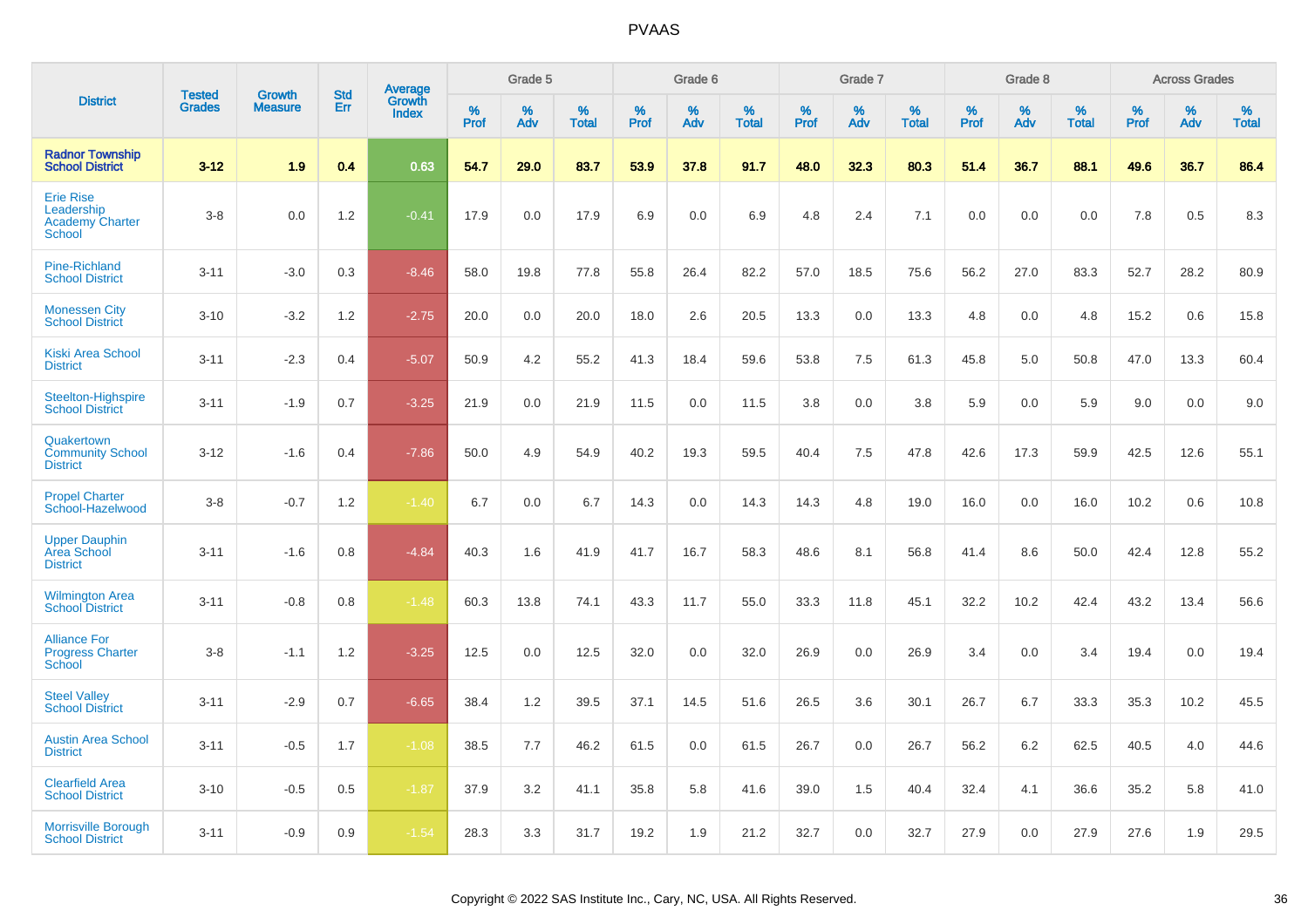|                                                                                |                                | <b>Growth</b>  | <b>Std</b> | Average         |              | Grade 5  |                   |           | Grade 6  |                   |           | Grade 7  |                   |           | Grade 8  |                   |              | <b>Across Grades</b> |                   |
|--------------------------------------------------------------------------------|--------------------------------|----------------|------------|-----------------|--------------|----------|-------------------|-----------|----------|-------------------|-----------|----------|-------------------|-----------|----------|-------------------|--------------|----------------------|-------------------|
| <b>District</b>                                                                | <b>Tested</b><br><b>Grades</b> | <b>Measure</b> | Err        | Growth<br>Index | $\%$<br>Prof | %<br>Adv | %<br><b>Total</b> | %<br>Prof | %<br>Adv | %<br><b>Total</b> | %<br>Prof | %<br>Adv | %<br><b>Total</b> | %<br>Prof | %<br>Adv | %<br><b>Total</b> | $\%$<br>Prof | %<br>Adv             | %<br><b>Total</b> |
| <b>Radnor Township</b><br><b>School District</b>                               | $3 - 12$                       | 1.9            | 0.4        | 0.63            | 54.7         | 29.0     | 83.7              | 53.9      | 37.8     | 91.7              | 48.0      | 32.3     | 80.3              | 51.4      | 36.7     | 88.1              | 49.6         | 36.7                 | 86.4              |
| Cornwall-Lebanon<br><b>School District</b>                                     | $3 - 11$                       | $-0.8$         | 0.3        | $-2.72$         | 46.8         | 6.1      | 52.9              | 45.0      | 15.9     | 60.9              | 48.6      | 7.2      | 55.8              | 49.4      | 12.2     | 61.6              | 44.4         | 12.6                 | 57.0              |
| <b>Young Scholars of</b><br><b>Greater Allegheny</b><br><b>Charter School</b>  | $3-8$                          | $-1.6$         | 1.7        | $-1.89$         | 26.3         | 0.0      | 26.3              | 40.0      | 0.0      | 40.0              | 35.0      | 0.0      | 35.0              |           |          |                   | 29.9         | 0.8                  | 30.8              |
| <b>Reach Cyber</b><br><b>Charter School</b>                                    | $3 - 11$                       | $-2.6$         | 0.9        | $-2.78$         | 52.4         | 4.8      | 57.1              | 52.2      | 8.7      | 60.9              | 38.5      | 1.9      | 40.4              | 47.5      | 5.1      | 52.5              | 46.8         | 5.5                  | 52.3              |
| <b>Mariana Bracetti</b><br><b>Academy Charter</b><br><b>School</b>             | $3 - 10$                       | 0.4            | 0.9        | $-0.00$         | 33.9         | 1.7      | 35.6              | 17.8      | 0.0      | 17.8              | 38.2      | 1.8      | 40.0              | 12.1      | 3.0      | 15.2              | 26.5         | 2.0                  | 28.5              |
| <b>North Hills School</b><br><b>District</b>                                   | $3 - 11$                       | $-1.2$         | 0.4        | $-3.31$         | 59.2         | 11.6     | 70.8              | 45.2      | 26.0     | 71.2              | 51.8      | 20.0     | 71.8              | 48.3      | 18.4     | 66.7              | 50.2         | 22.0                 | 72.3              |
| <b>Kutztown Area</b><br><b>School District</b>                                 | $3 - 12$                       | $-0.3$         | 0.8        | $-0.89$         | 59.7         | 6.0      | 65.7              | 46.0      | 17.5     | 63.5              | 37.5      | 17.5     | 55.0              | 50.0      | 10.3     | 60.3              | 48.4         | 17.0                 | 65.5              |
| <b>Iroquois School</b><br><b>District</b>                                      | $3 - 11$                       | $-0.1$         | 0.7        | $-0.86$         | 55.1         | 9.0      | 64.1              | 39.5      | 19.8     | 59.3              | 38.8      | 6.1      | 44.9              | 44.0      | 10.0     | 54.0              | 42.6         | 12.8                 | 55.4              |
| <b>Blackhawk School</b><br><b>District</b>                                     | $3 - 11$                       | $-3.2$         | 0.5        | $-6.30$         | 58.7         | 1.4      | 60.1              | 43.4      | 16.4     | 59.8              | 52.8      | 4.9      | 57.7              | 39.7      | 6.7      | 46.4              | 48.1         | 10.9                 | 59.0              |
| <b>Lehighton Area</b><br><b>School District</b>                                | $3 - 11$                       | $-1.0$         | 0.5        | $-3.70$         | 45.3         | 1.3      | 46.7              | 40.8      | 8.3      | 49.2              | 42.3      | 5.7      | 48.0              | 34.2      | 9.8      | 43.9              | 41.8         | 8.6                  | 50.4              |
| <b>Center For Student</b><br><b>Learning Charter</b><br>School At<br>Pennsbury | $6 - 12$                       | 1.9            | 3.5        | 0.54            |              |          |                   |           |          |                   |           |          |                   | 25.0      | 8.3      | 33.3              | 26.9         | 3.8                  | 30.8              |
| <b>Burgettstown Area</b><br><b>School District</b>                             | $3 - 11$                       | $-3.6$         | 0.7        | $-4.89$         | 35.1         | 6.5      | 41.6              | 58.5      | 7.7      | 66.2              | 32.9      | 2.4      | 35.4              | 35.6      | 5.5      | 41.1              | 40.5         | 8.8                  | 49.3              |
| <b>Esperanza Cyber</b><br><b>Charter School</b>                                | $3 - 11$                       | $-2.3$         | 1.3        | $-2.35$         | 11.8         | 0.0      | 11.8              | 8.7       | 0.0      | 8.7               | 12.8      | 0.0      | 12.8              | 9.1       | 0.0      | 9.1               | 9.4          | 0.8                  | 10.2              |
| <b>Williams Valley</b><br><b>School District</b>                               | $3 - 11$                       | 0.3            | 0.8        | $-0.19$         | 38.6         | 0.0      | 38.6              | 41.4      | 6.9      | 48.3              | 35.1      | 2.6      | 37.7              | 42.2      | 9.4      | 51.6              | 39.1         | 4.9                  | 44.0              |
| <b>Hanover Area</b><br><b>School District</b>                                  | $3 - 11$                       | $-2.1$         | 0.9        | $-2.93$         | 29.8         | 0.0      | 29.8              | 14.6      | 9.1      | 23.6              | 15.5      | 0.0      | 15.5              | 14.3      | 2.4      | 16.7              | 20.2         | 2.3                  | 22.5              |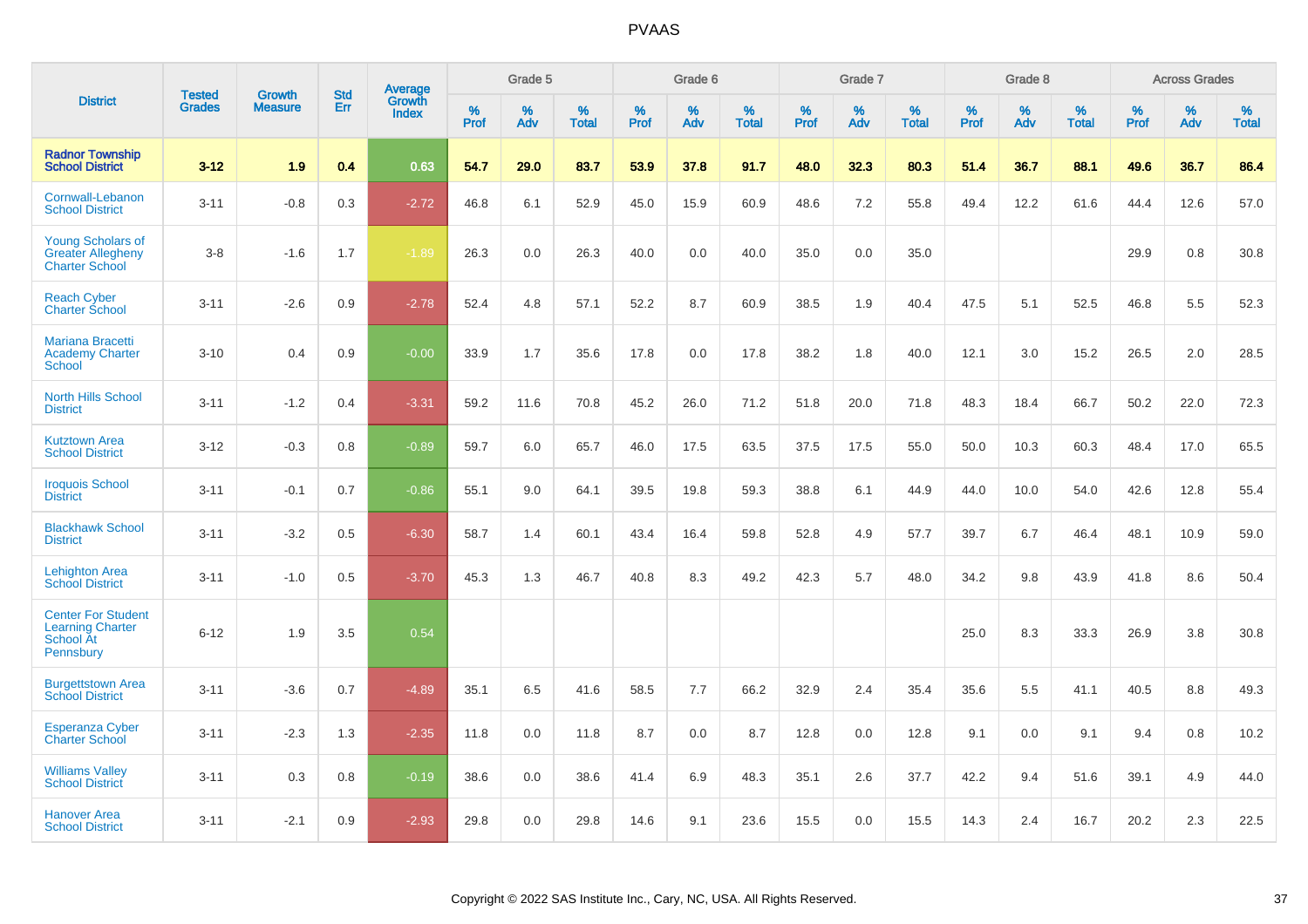|                                                              |                                |                                 | <b>Std</b> | Average         |              | Grade 5  |                   |           | Grade 6  |                   |           | Grade 7  |                   |           | Grade 8  |                   |           | <b>Across Grades</b> |                   |
|--------------------------------------------------------------|--------------------------------|---------------------------------|------------|-----------------|--------------|----------|-------------------|-----------|----------|-------------------|-----------|----------|-------------------|-----------|----------|-------------------|-----------|----------------------|-------------------|
| <b>District</b>                                              | <b>Tested</b><br><b>Grades</b> | <b>Growth</b><br><b>Measure</b> | Err        | Growth<br>Index | $\%$<br>Prof | %<br>Adv | %<br><b>Total</b> | %<br>Prof | %<br>Adv | %<br><b>Total</b> | %<br>Prof | %<br>Adv | %<br><b>Total</b> | %<br>Prof | %<br>Adv | %<br><b>Total</b> | %<br>Prof | %<br>Adv             | %<br><b>Total</b> |
| <b>Radnor Township</b><br><b>School District</b>             | $3 - 12$                       | 1.9                             | 0.4        | 0.63            | 54.7         | 29.0     | 83.7              | 53.9      | 37.8     | 91.7              | 48.0      | 32.3     | 80.3              | 51.4      | 36.7     | 88.1              | 49.6      | 36.7                 | 86.4              |
| <b>Tri-Valley School</b><br><b>District</b>                  | $3 - 10$                       | $-2.4$                          | 0.9        | $-3.85$         | 40.0         | 5.9      | 45.9              | 36.7      | 6.1      | 42.9              | 36.7      | 0.0      | 36.7              | 40.5      | 9.5      | 50.0              | 41.3      | 8.0                  | 49.3              |
| Eugenio Maria De<br><b>Hostos Charter</b><br><b>School</b>   | $3-8$                          | $-0.5$                          | 1.4        | $-1.78$         | 45.8         | 0.0      | 45.8              | 16.7      | 16.7     | 33.3              | 18.2      | 9.1      | 27.3              | 46.7      | 0.0      | 46.7              | 35.0      | 6.7                  | 41.7              |
| <b>Connellsville Area</b><br><b>School District</b>          | $3 - 11$                       | $-2.2$                          | 0.4        | $-5.74$         | 34.7         | 3.7      | 38.4              | 32.7      | 6.4      | 39.1              | 27.4      | 5.1      | 32.4              | 33.8      | 3.6      | 37.4              | 33.6      | 5.9                  | 39.6              |
| <b>Springfield School</b><br><b>District</b>                 | $3 - 11$                       | $-0.9$                          | 0.4        | $-2.85$         | 58.3         | 23.8     | 82.1              | 53.6      | 25.6     | 79.2              | 58.6      | 20.9     | 79.5              | 51.5      | 18.2     | 69.7              | 52.1      | 26.9                 | 78.9              |
| <b>Shaler Area</b><br><b>School District</b>                 | $3 - 11$                       | $-4.5$                          | 0.4        | $-13.13$        | 52.7         | 5.4      | 58.1              | 39.8      | 10.6     | 50.4              | 50.0      | 7.8      | 57.8              | 46.9      | 12.9     | 59.8              | 46.7      | 13.0                 | 59.7              |
| <b>Purchase Line</b><br><b>School District</b>               | $3 - 12$                       | $-1.5$                          | 0.8        | $-2.85$         | 37.2         | 5.9      | 43.1              | 40.9      | 6.1      | 47.0              | 39.4      | 3.0      | 42.4              | 30.9      | 3.6      | 34.6              | 39.8      | 6.3                  | 46.1              |
| <b>Franklin Towne</b><br>Charter<br><b>Elementary School</b> | $3 - 8$                        | $-3.1$                          | 1.2        | $-3.10$         | 46.4         | 7.1      | 53.6              | 48.2      | 7.4      | 55.6              | 53.6      | 7.1      | 60.7              | 59.1      | 0.0      | 59.1              | 50.6      | 6.8                  | 57.4              |
| <b>MaST Community</b><br>Charter School II                   | $3 - 10$                       | $-4.6$                          | 0.7        | $-6.45$         | 41.0         | 3.0      | 44.0              | 38.7      | 4.3      | 43.0              | 50.0      | 5.9      | 55.9              |           |          |                   | 44.5      | $7.0\,$              | 51.5              |
| Northgate School<br><b>District</b>                          | $3 - 11$                       | $-1.4$                          | 0.8        | $-4.26$         | 60.8         | 3.9      | 64.7              | 59.0      | 11.5     | 70.5              | 36.1      | 9.8      | 45.9              | 37.5      | 17.9     | 55.4              | 45.5      | 12.8                 | 58.3              |
| Washington<br><b>School District</b>                         | $3 - 11$                       | $-1.7$                          | 0.7        | $-3.97$         | 44.7         | 0.0      | 44.7              | 39.6      | 6.2      | 45.8              | 28.0      | 1.2      | 29.3              | 23.5      | 1.5      | 25.0              | 35.4      | 3.1                  | 38.6              |
| <b>Arts Academy</b><br>Elementary<br><b>Charter School</b>   | $3-5$                          | 0.9                             | 2.0        | 0.44            | 31.6         | 0.0      | 31.6              |           |          |                   |           |          |                   |           |          |                   | 31.8      | 2.3                  | 34.1              |
| <b>Laurel Highlands</b><br><b>School District</b>            | $3 - 11$                       | $-1.7$                          | 0.5        | $-3.99$         | 43.1         | 4.4      | 47.5              | 39.4      | 11.6     | 51.0              | 35.7      | 2.9      | 38.6              | 37.8      | 5.5      | 43.3              | 39.8      | 9.6                  | 49.4              |
| <b>Coatesville Area</b><br><b>School District</b>            | $3 - 11$                       | $-0.4$                          | 0.4        | $-1.48$         | 28.2         | 1.6      | 29.8              | 30.3      | 2.8      | 33.1              | 30.8      | 4.4      | 35.2              | 26.3      | 2.9      | 29.3              | 28.5      | 3.0                  | 31.5              |
| <b>Blacklick Valley</b><br><b>School District</b>            | $3 - 11$                       | $-0.1$                          | 1.0        | $-0.87$         | 29.6         | 0.0      | 29.6              | 52.6      | 7.9      | 60.5              | 35.4      | 0.0      | 35.4              | 34.2      | 0.0      | 34.2              | 43.2      | 3.7                  | 46.9              |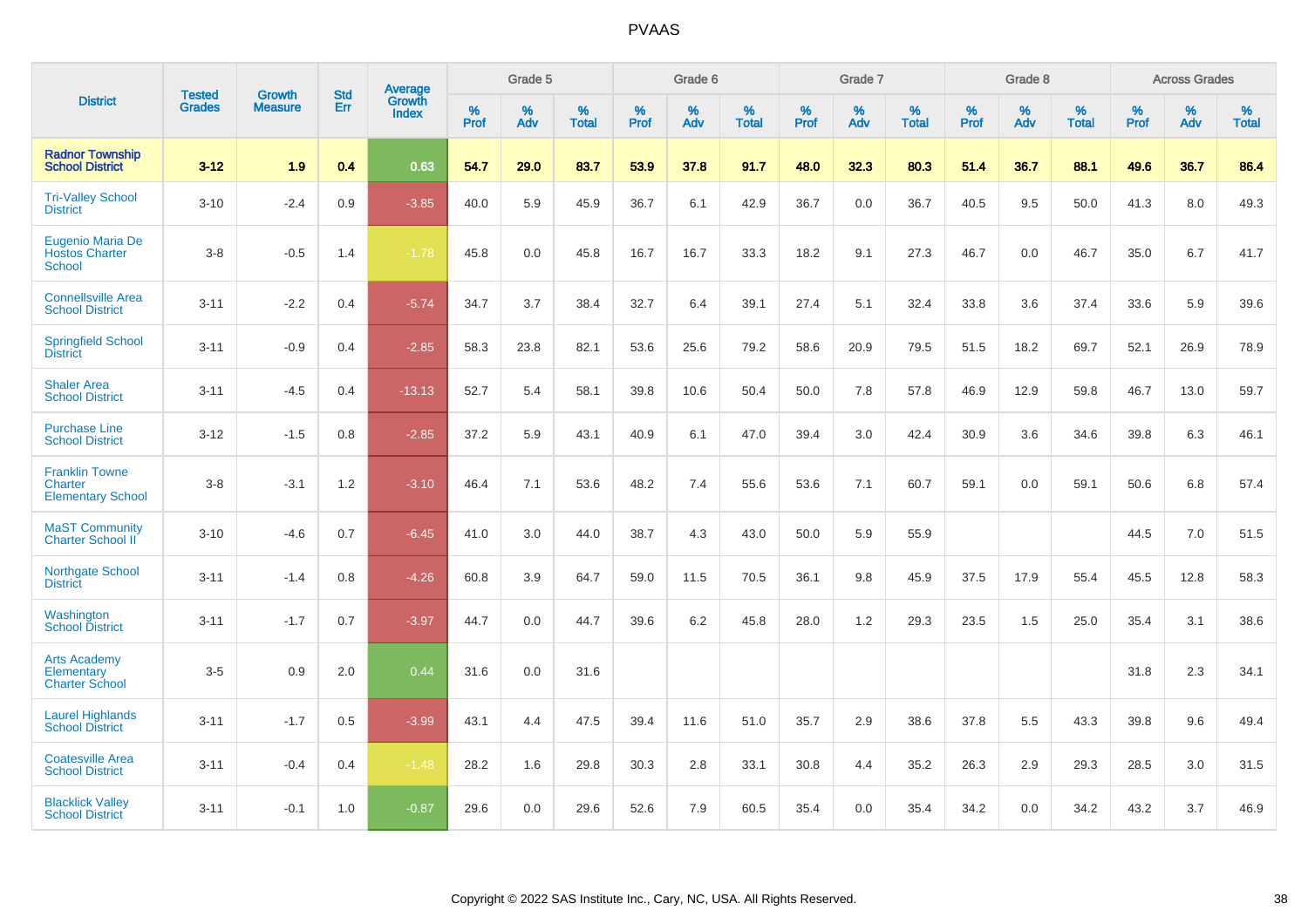|                                                                       | <b>Tested</b> | <b>Growth</b>  | <b>Std</b> | Average                |              | Grade 5  |                   |              | Grade 6  |                   |              | Grade 7  |                   |              | Grade 8  |                   |                  | <b>Across Grades</b> |                   |
|-----------------------------------------------------------------------|---------------|----------------|------------|------------------------|--------------|----------|-------------------|--------------|----------|-------------------|--------------|----------|-------------------|--------------|----------|-------------------|------------------|----------------------|-------------------|
| <b>District</b>                                                       | <b>Grades</b> | <b>Measure</b> | Err        | Growth<br><b>Index</b> | $\%$<br>Prof | %<br>Adv | %<br><b>Total</b> | $\%$<br>Prof | %<br>Adv | %<br><b>Total</b> | $\%$<br>Prof | %<br>Adv | %<br><b>Total</b> | $\%$<br>Prof | %<br>Adv | %<br><b>Total</b> | %<br><b>Prof</b> | %<br>Adv             | %<br><b>Total</b> |
| <b>Radnor Township</b><br><b>School District</b>                      | $3 - 12$      | 1.9            | 0.4        | 0.63                   | 54.7         | 29.0     | 83.7              | 53.9         | 37.8     | 91.7              | 48.0         | 32.3     | 80.3              | 51.4         | 36.7     | 88.1              | 49.6             | 36.7                 | 86.4              |
| <b>Waynesboro Area</b><br><b>School District</b>                      | $3 - 12$      | $-2.8$         | 0.4        | $-7.51$                | 42.9         | 6.1      | 49.0              | 38.4         | 14.0     | 52.4              | 37.6         | 7.1      | 44.7              | 37.5         | 12.8     | 50.3              | 41.0             | 12.0                 | 52.9              |
| <b>Perseus House</b><br><b>Charter School Of</b><br><b>Excellence</b> | $6 - 11$      | $-0.9$         | 1.2        | $-1.85$                |              |          |                   | 4.8          | 0.0      | 4.8               | 20.4         | 0.0      | 20.4              | 22.7         | 1.5      | 24.2              | 19.2             | 0.7                  | 19.9              |
| <b>Penn Hills Charter</b><br>School of<br>Entrepreneurship            | $3-8$         | $-1.5$         | 1.0        | $-3.06$                | 27.3         | 0.0      | 27.3              | 37.1         | 8.6      | 45.7              | 34.2         | 0.0      | 34.2              | 45.4         | 0.0      | 45.4              | 40.8             | 6.4                  | 47.2              |
| <b>Titusville Area</b><br><b>School District</b>                      | $3 - 11$      | $-0.4$         | 0.5        | $-0.96$                | 57.4         | 8.5      | 65.9              | 35.0         | 12.6     | 47.6              | 46.2         | 8.3      | 54.6              | 40.6         | 11.6     | 52.2              | 44.1             | 12.1                 | 56.2              |
| <b>Cameron County</b><br><b>School District</b>                       | $3 - 12$      | $-2.6$         | 1.0        | $-2.51$                | 73.3         | 3.3      | 76.7              | 48.7         | 25.6     | 74.4              | 39.0         | 0.0      | 39.0              | 43.2         | 5.4      | 48.6              | 50.4             | 14.0                 | 64.4              |
| <b>Centre Learning</b><br>Community<br><b>Charter School</b>          | $5 - 8$       | $-1.3$         | 2.1        | $-1.22$                |              |          |                   |              |          |                   | 37.5         | 12.5     | 50.0              | 47.1         | 11.8     | 58.8              | 51.8             | 16.7                 | 68.5              |
| <b>Windber Area</b><br><b>School District</b>                         | $3 - 11$      | $-1.4$         | 0.7        | $-3.44$                | 49.4         | 13.9     | 63.3              | 49.2         | 14.9     | 64.2              | 49.3         | 9.3      | 58.7              | 57.1         | 10.7     | 67.9              | 49.9             | 11.8                 | 61.7              |
| <b>Moniteau School</b><br><b>District</b>                             | $3 - 11$      | $-1.6$         | 0.7        | $-2.47$                | 43.4         | 7.2      | 50.6              | 33.3         | 19.0     | 52.4              | 32.1         | 6.0      | 38.1              | 44.0         | 1.3      | 45.3              | 40.5             | 10.6                 | 51.1              |
| <b>Carmichaels Area</b><br><b>School District</b>                     | $3 - 10$      | $-2.5$         | 0.8        | $-3.95$                | 35.0         | 1.2      | 36.2              | 25.8         | 7.6      | 33.3              | 33.3         | 1.5      | 34.8              | 35.2         | 1.4      | 36.6              | 32.5             | 3.4                  | 35.9              |
| <b>Springfield</b><br><b>Township School</b><br><b>District</b>       | $3 - 11$      | $-1.2$         | 0.5        | $-2.84$                | 52.0         | 13.4     | 65.4              | 51.4         | 15.0     | 66.5              | 56.3         | 10.8     | 67.1              | 47.3         | 14.0     | 61.3              | 52.1             | 16.5                 | 68.6              |
| <b>Easton Arts</b><br>Academy<br>Elementary<br><b>Charter School</b>  | $3 - 5$       | 0.7            | 2.6        | 0.29                   | 45.8         | 4.2      | 50.0              |              |          |                   |              |          |                   |              |          |                   | 37.2             | 4.6                  | 41.9              |
| <b>Camp Hill School</b><br><b>District</b>                            | $3 - 12$      | $-2.3$         | 0.7        | $-3.72$                | 65.4         | 17.3     | 82.7              | 53.3         | 8.0      | 61.3              | 63.7         | 5.5      | 69.2              | 49.6         | 15.3     | 64.9              | 52.7             | 18.6                 | 71.3              |
| <b>Avonworth School</b><br><b>District</b>                            | $3 - 10$      | $-0.8$         | 0.5        | $-1.38$                | 49.6         | 18.0     | 67.6              | 49.6         | 25.6     | 75.2              | 62.3         | 7.7      | 70.0              | 61.0         | 16.1     | 77.1              | 52.4             | 20.5                 | 72.8              |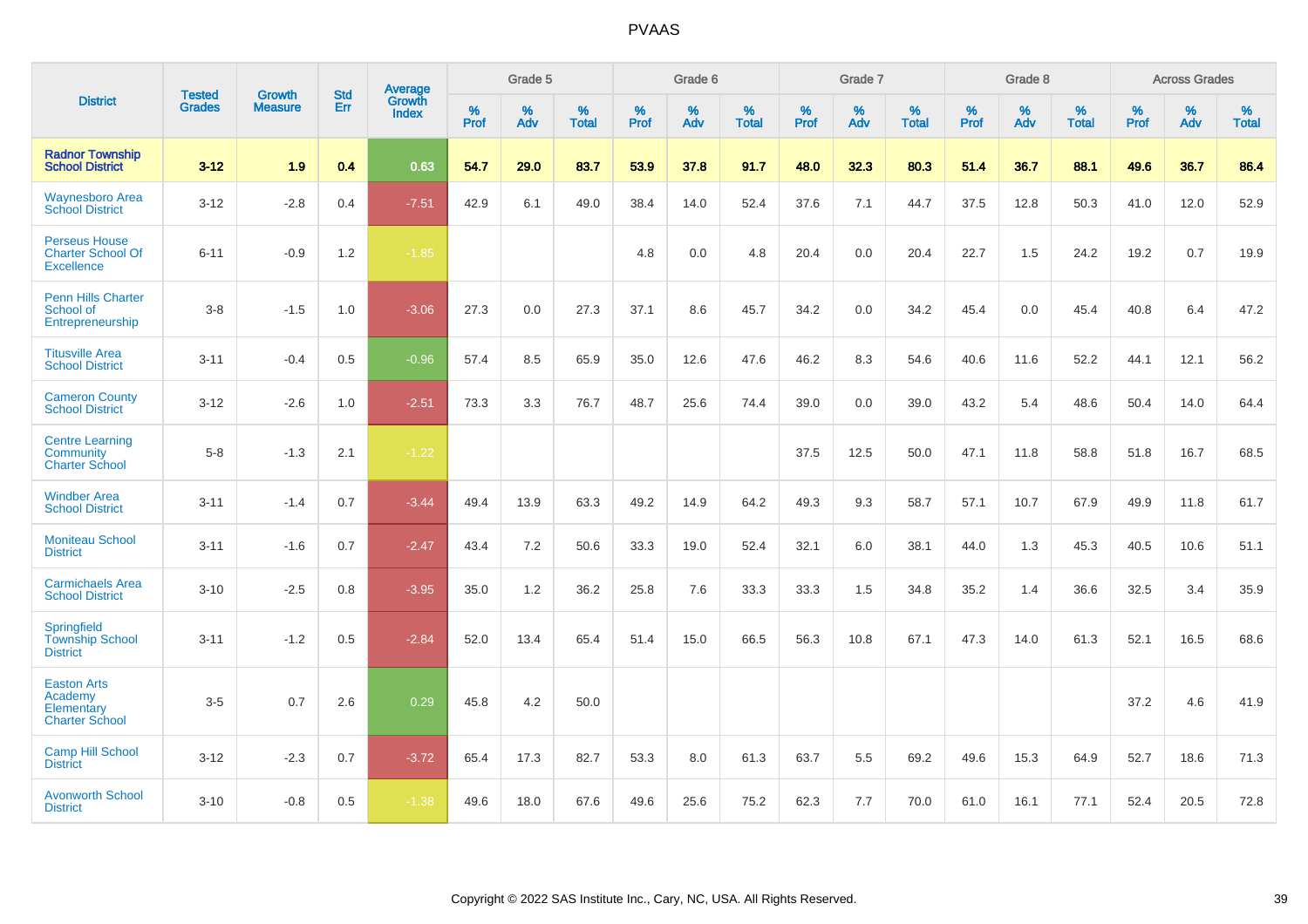|                                                                     | <b>Tested</b> | <b>Growth</b>  | <b>Std</b> | Average                       |           | Grade 5  |                   |           | Grade 6  |                   |           | Grade 7  |                   |           | Grade 8  |                   |           | <b>Across Grades</b> |                   |
|---------------------------------------------------------------------|---------------|----------------|------------|-------------------------------|-----------|----------|-------------------|-----------|----------|-------------------|-----------|----------|-------------------|-----------|----------|-------------------|-----------|----------------------|-------------------|
| <b>District</b>                                                     | <b>Grades</b> | <b>Measure</b> | Err        | <b>Growth</b><br><b>Index</b> | %<br>Prof | %<br>Adv | %<br><b>Total</b> | %<br>Prof | %<br>Adv | %<br><b>Total</b> | %<br>Prof | %<br>Adv | %<br><b>Total</b> | %<br>Prof | %<br>Adv | %<br><b>Total</b> | %<br>Prof | %<br>Adv             | %<br><b>Total</b> |
| <b>Radnor Township</b><br><b>School District</b>                    | $3 - 12$      | 1.9            | 0.4        | 0.63                          | 54.7      | 29.0     | 83.7              | 53.9      | 37.8     | 91.7              | 48.0      | 32.3     | 80.3              | 51.4      | 36.7     | 88.1              | 49.6      | 36.7                 | 86.4              |
| Independence<br><b>Charter School</b><br>West                       | $3 - 7$       | $-3.2$         | 1.8        | $-2.35$                       | 14.3      | 0.0      | 14.3              | 15.4      | 7.7      | 23.1              | 15.8      | 0.0      | 15.8              |           |          |                   | 15.0      | 2.6                  | 17.7              |
| <b>Keystone</b><br><b>Education Center</b><br><b>Charter School</b> | $3 - 12$      | 0.7            | 3.3        | 0.20                          |           |          |                   |           |          |                   |           |          |                   | 0.0       | 0.0      | 0.0               | 0.0       | 0.0                  | 0.0               |
| <b>Westmont Hilltop</b><br><b>School District</b>                   | $3 - 11$      | $-4.1$         | 0.7        | $-7.50$                       | 40.6      | 3.0      | 43.6              | 36.4      | 12.1     | 48.5              | 47.1      | 1.2      | 48.2              | 56.4      | 4.3      | 60.6              | 41.9      | 9.4                  | 51.2              |
| <b>Greensburg Salem</b><br><b>School District</b>                   | $3 - 11$      | $-1.6$         | 0.5        | $-3.24$                       | 49.7      | 7.2      | 56.9              | 40.1      | 13.8     | 53.9              | 44.0      | 5.5      | 49.4              | 48.3      | 7.2      | 55.6              | 42.8      | 11.4                 | 54.2              |
| Southmoreland<br><b>School District</b>                             | $3 - 11$      | $-3.9$         | 0.6        | $-6.43$                       | 39.6      | 2.1      | 41.7              | 41.4      | 8.1      | 49.6              | 43.1      | 4.6      | 47.7              | 49.5      | 4.8      | 54.4              | 44.6      | 6.8                  | 51.3              |
| <b>Chichester School</b><br><b>District</b>                         | $3 - 11$      | $-4.0$         | 0.7        | $-5.95$                       | 27.3      | 1.1      | 28.4              | 37.2      | 9.0      | 46.2              | 31.2      | 6.2      | 37.5              | 41.1      | 0.0      | 41.1              | 36.7      | 5.7                  | 42.4              |
| Environmental<br><b>Charter School At</b><br><b>Frick Park</b>      | $3-9$         | $-2.5$         | 0.7        | $-4.24$                       | 46.0      | 5.3      | 51.3              | 41.5      | 10.6     | 52.1              | 46.6      | 13.6     | 60.2              | 25.4      | 11.9     | 37.3              | 43.3      | 14.6                 | 57.9              |
| <b>Urban Pathways 6-</b><br>12 Charter School                       | $6 - 11$      | $-0.2$         | 2.1        | $-0.24$                       |           |          |                   |           |          |                   | 22.2      | 0.0      | 22.2              | 0.0       | 0.0      | 0.0               | 15.9      | 0.0                  | 15.9              |
| <b>Commodore Perry</b><br><b>School District</b>                    | $3 - 11$      | $-0.7$         | 1.1        | $-0.81$                       | 64.5      | 12.9     | 77.4              | 41.9      | 6.4      | 48.4              | 48.6      | 8.1      | 56.8              | 37.0      | 25.9     | 63.0              | 48.6      | 13.1                 | 61.8              |
| <b>Fairfield Area</b><br><b>School District</b>                     | $3 - 11$      | $-1.0$         | 0.8        | $-2.16$                       | 50.8      | 3.3      | 54.1              | 44.3      | 6.6      | 50.8              | 45.4      | 1.8      | 47.3              | 37.0      | 5.6      | 42.6              | 45.1      | 9.6                  | 54.6              |
| <b>Ambridge Area</b><br><b>School District</b>                      | $3 - 12$      | $-0.9$         | 0.6        | $-2.18$                       | 40.2      | 8.2      | 48.4              | 36.9      | 12.6     | 49.5              | 36.2      | 8.7      | 44.9              | 37.1      | 6.4      | 43.6              | 37.5      | 12.2                 | 49.7              |
| <b>21st Century Cyber</b><br><b>Charter School</b>                  | $6 - 12$      | $-2.2$         | 0.7        | $-4.36$                       |           |          |                   | 48.2      | 16.7     | 64.9              | 54.9      | 10.5     | 65.4              | 58.0      | 6.7      | 64.7              | 54.2      | 10.8                 | 65.0              |
| <b>Dunmore School</b><br><b>District</b>                            | $3 - 11$      | $-2.2$         | 0.7        | $-4.01$                       | 47.2      | 8.3      | 55.6              | 48.9      | 14.1     | 63.0              | 45.9      | 1.8      | 47.7              | 34.5      | 6.0      | 40.5              | 44.8      | 9.4                  | 54.2              |
| <b>South Park School</b><br><b>District</b>                         | $3 - 11$      | $-0.8$         | 0.6        | $-2.28$                       | 61.4      | 2.4      | 63.9              | 40.6      | 13.2     | 53.8              | 47.5      | 12.5     | 60.0              | 55.8      | 7.7      | 63.5              | 50.5      | 13.2                 | 63.8              |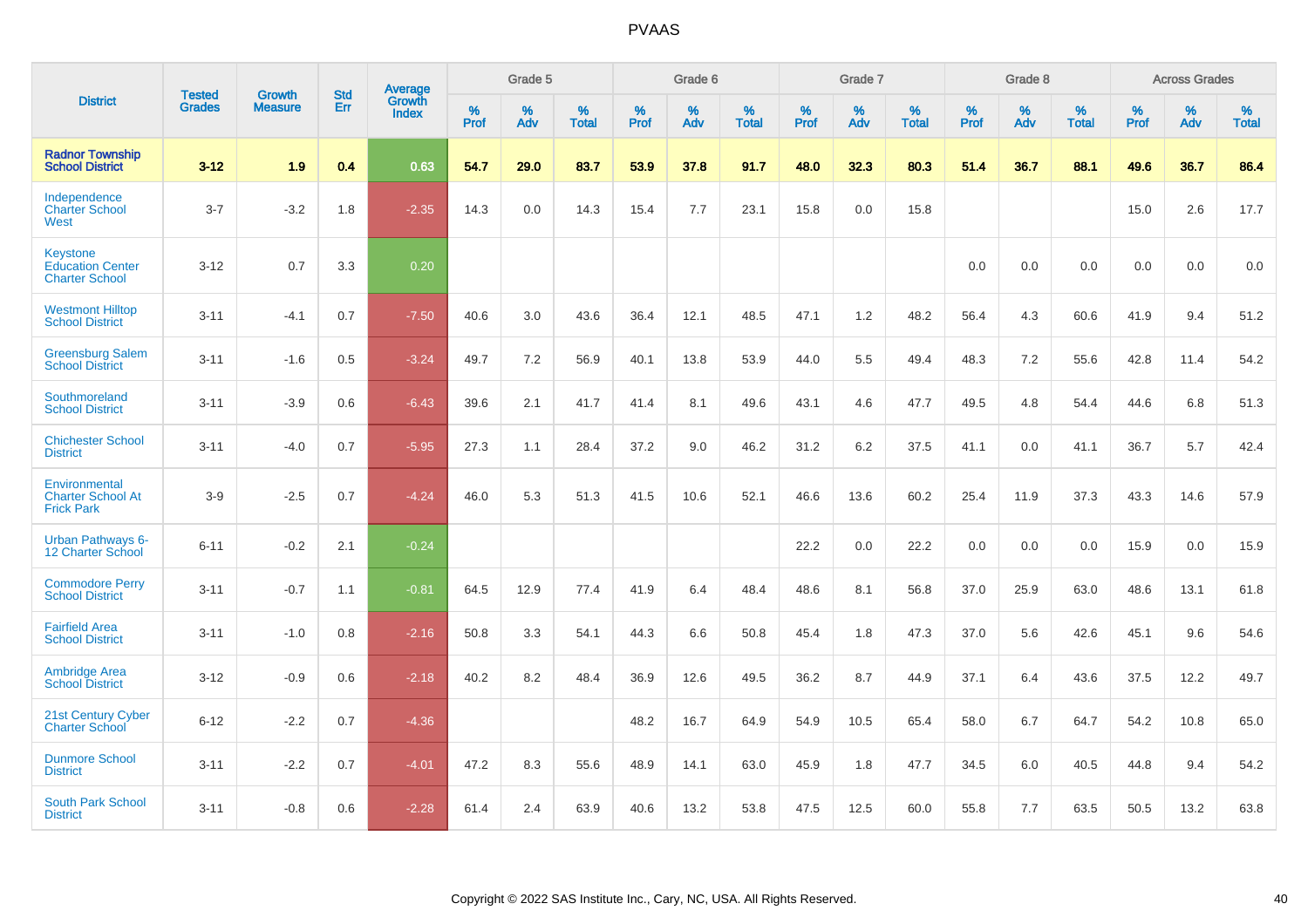|                                                                               |                                |                          | <b>Std</b> | <b>Average</b>         |              | Grade 5  |                   |           | Grade 6  |                   |           | Grade 7  |                   |           | Grade 8  |                   |           | <b>Across Grades</b> |                   |
|-------------------------------------------------------------------------------|--------------------------------|--------------------------|------------|------------------------|--------------|----------|-------------------|-----------|----------|-------------------|-----------|----------|-------------------|-----------|----------|-------------------|-----------|----------------------|-------------------|
| <b>District</b>                                                               | <b>Tested</b><br><b>Grades</b> | Growth<br><b>Measure</b> | Err        | <b>Growth</b><br>Index | $\%$<br>Prof | %<br>Adv | %<br><b>Total</b> | %<br>Prof | %<br>Adv | %<br><b>Total</b> | %<br>Prof | %<br>Adv | %<br><b>Total</b> | %<br>Prof | %<br>Adv | %<br><b>Total</b> | %<br>Prof | %<br>Adv             | %<br><b>Total</b> |
| <b>Radnor Township</b><br><b>School District</b>                              | $3 - 12$                       | 1.9                      | 0.4        | 0.63                   | 54.7         | 29.0     | 83.7              | 53.9      | 37.8     | 91.7              | 48.0      | 32.3     | 80.3              | 51.4      | 36.7     | 88.1              | 49.6      | 36.7                 | 86.4              |
| <b>Ridley School</b><br><b>District</b>                                       | $3 - 12$                       | $-0.9$                   | 0.4        | $-3.09$                | 49.2         | 5.6      | 54.8              | 38.5      | 12.4     | 50.9              | 39.6      | 5.9      | 45.6              | 41.1      | 7.5      | 48.6              | 42.4      | 10.0                 | 52.4              |
| <b>Nazareth Area</b><br><b>School District</b>                                | $3 - 11$                       | $-2.5$                   | 0.4        | $-6.40$                | 49.2         | 5.5      | 54.7              | 43.3      | 23.0     | 66.3              | 56.0      | 8.6      | 64.7              | 51.9      | 8.5      | 60.5              | 48.6      | 14.4                 | 63.0              |
| Philipsburg-<br>Osceola Area<br><b>School District</b>                        | $3 - 11$                       | $-4.8$                   | 0.6        | $-8.12$                | 45.5         | 6.5      | 52.0              | 41.3      | 11.9     | 53.2              | 35.2      | 2.4      | 37.6              | 33.0      | 6.2      | 39.2              | 40.7      | 11.1                 | 51.8              |
| <b>New Kensington-</b><br><b>Arnold School</b><br><b>District</b>             | $3 - 11$                       | $-1.0$                   | 0.7        | $-1.97$                | 22.5         | 0.9      | 23.4              | 20.6      | 10.3     | 30.8              | 27.0      | 0.0      | 27.0              | 26.4      | 3.4      | 29.9              | 27.1      | 4.2                  | 31.3              |
| <b>Roberto Clemente</b><br><b>Charter School</b>                              | $3 - 12$                       | $-5.1$                   | 1.0        | $-5.25$                | 19.4         | 0.0      | 19.4              | 23.1      | 5.1      | 28.2              | 11.6      | 0.0      | 11.6              | 12.2      | 0.0      | 12.2              | 15.5      | 1.7                  | 17.2              |
| Widener<br>Partnership<br><b>Charter School</b>                               | $3 - 7$                        | $-1.6$                   | 1.1        | $-2.26$                | 4.6          | 0.0      | 4.6               | 15.8      | 2.6      | 18.4              | 14.0      | 0.0      | 14.0              |           |          |                   | 9.6       | 1.4                  | 11.0              |
| <b>West York Area</b><br><b>School District</b>                               | $3-12$                         | $-1.4$                   | 0.5        | $-2.97$                | 36.0         | 4.4      | 40.4              | 38.5      | 9.3      | 47.8              | 35.9      | 5.3      | 41.2              | 41.2      | 5.2      | 46.4              | 37.8      | 8.4                  | 46.2              |
| <b>Mastery Charter</b><br>School-Francis D.<br><b>Pastorius</b><br>Elementary | $3 - 8$                        | $-1.7$                   | 1.5        | $-1.76$                | 3.8          | 0.0      | 3.8               | 28.6      | 3.6      | 32.1              | 22.7      | 0.0      | 22.7              |           |          |                   | 14.3      | 0.8                  | 15.1              |
| <b>Deep Roots</b><br><b>Charter School</b>                                    | $3-6$                          | $-2.5$                   | 1.4        | $-2.18$                | 18.2         | 0.0      | 18.2              | 19.0      | 2.4      | 21.4              |           |          |                   |           |          |                   | 19.2      | 0.7                  | 19.9              |
| <b>Arts Academy</b><br><b>Charter School</b>                                  | $5 - 8$                        | $-3.5$                   | 1.1        | $-3.11$                | 41.2         | 0.0      | 41.2              | 46.7      | 2.2      | 48.9              | 49.1      | 1.9      | 50.9              | 45.2      | 3.2      | 48.4              | 46.6      | 2.0                  | 48.6              |
| <b>Council Rock</b><br><b>School District</b>                                 | $3 - 11$                       | $-2.3$                   | 0.2        | $-9.78$                | 58.1         | 8.8      | 66.9              | 49.7      | 26.1     | 75.9              | 52.3      | 13.9     | 66.2              | 46.6      | 14.5     | 61.1              | 50.8      | 17.6                 | 68.4              |
| <b>Propel Charter</b><br>School-Montour                                       | $3 - 10$                       | $-1.8$                   | 0.8        | $-2.37$                | 18.0         | 0.0      | 18.0              | 22.7      | 3.0      | 25.8              | 21.5      | 0.0      | 21.5              | 23.4      | 3.1      | 26.6              | 21.5      | 3.2                  | 24.7              |
| <b>Mastery Charter</b><br>School-Mann<br>Campus                               | $3-6$                          | $-2.7$                   | 1.7        | $-1.86$                | 16.7         | 0.0      | 16.7              | 27.8      | 0.0      | 27.8              |           |          |                   |           |          |                   | 18.4      | 0.0                  | 18.4              |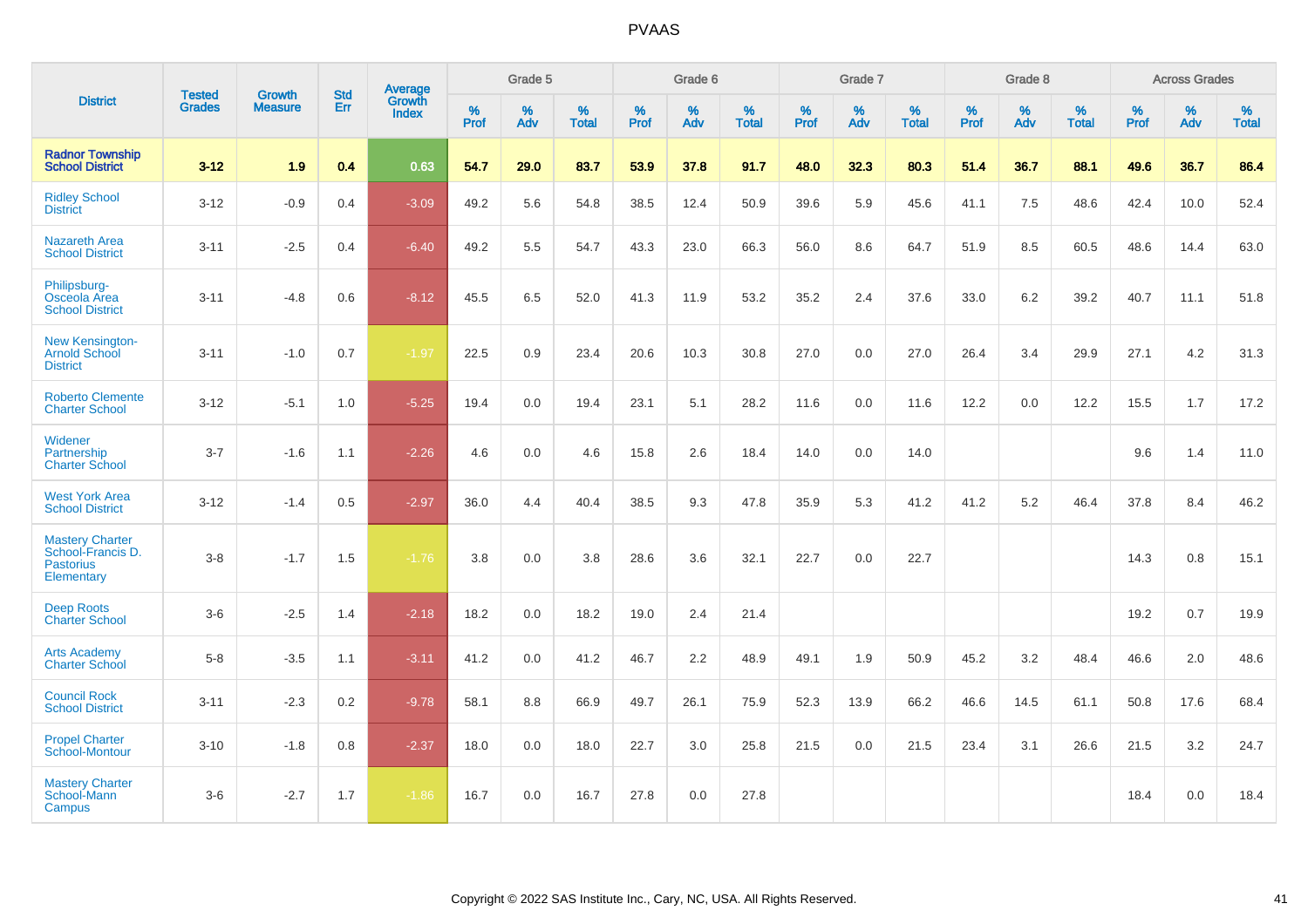|                                                                 | <b>Tested</b> | <b>Growth</b>  | <b>Std</b> | Average                |              | Grade 5  |                   |              | Grade 6  |                   |              | Grade 7  |                   |           | Grade 8  |                   |           | <b>Across Grades</b> |                   |
|-----------------------------------------------------------------|---------------|----------------|------------|------------------------|--------------|----------|-------------------|--------------|----------|-------------------|--------------|----------|-------------------|-----------|----------|-------------------|-----------|----------------------|-------------------|
| <b>District</b>                                                 | <b>Grades</b> | <b>Measure</b> | Err        | Growth<br><b>Index</b> | $\%$<br>Prof | %<br>Adv | %<br><b>Total</b> | $\%$<br>Prof | %<br>Adv | %<br><b>Total</b> | $\%$<br>Prof | %<br>Adv | %<br><b>Total</b> | %<br>Prof | %<br>Adv | %<br><b>Total</b> | %<br>Prof | %<br>Adv             | %<br><b>Total</b> |
| <b>Radnor Township</b><br><b>School District</b>                | $3 - 12$      | 1.9            | 0.4        | 0.63                   | 54.7         | 29.0     | 83.7              | 53.9         | 37.8     | 91.7              | 48.0         | 32.3     | 80.3              | 51.4      | 36.7     | 88.1              | 49.6      | 36.7                 | 86.4              |
| <b>Dover Area School</b><br><b>District</b>                     | $3 - 12$      | $-1.0$         | 0.4        | $-2.38$                | 48.0         | 4.8      | 52.8              | 41.4         | 17.1     | 58.6              | 48.6         | 7.1      | 55.7              | 44.7      | 5.7      | 50.4              | 44.8      | 10.8                 | 55.6              |
| Pennsylvania<br><b>Leadership Charter</b><br>School             | $3 - 11$      | $-1.6$         | 0.5        | $-3.16$                | 59.1         | 11.7     | 70.8              | 51.3         | 16.2     | 67.5              | 43.2         | 14.2     | 57.4              | 48.7      | 11.8     | 60.5              | 49.6      | 15.0                 | 64.6              |
| <b>Mount Carmel</b><br><b>Area School</b><br><b>District</b>    | $3 - 11$      | $-2.5$         | 0.6        | $-4.10$                | 36.9         | 1.8      | 38.7              | 31.3         | 7.8      | 39.1              | 30.6         | 0.0      | 30.6              | 29.0      | 2.6      | 31.6              | 32.7      | 4.4                  | 37.2              |
| <b>MaST Community</b><br><b>Charter School III</b>              | $3-6$         | $-0.7$         | 0.8        | $-0.88$                | 25.8         | 0.8      | 26.5              | 30.0         | 6.9      | 36.9              |              |          |                   |           |          |                   | 28.3      | 6.5                  | 34.8              |
| Independence<br><b>Charter School</b>                           | $3 - 8$       | $-2.1$         | 0.7        | $-3.23$                | 28.8         | 9.6      | 38.4              | 39.0         | 18.3     | 57.3              | 38.3         | 11.1     | 49.4              | 50.9      | 7.0      | 57.9              | 35.6      | 11.9                 | 47.5              |
| Lampeter-<br><b>Strasburg School</b><br><b>District</b>         | $3 - 12$      | $-1.0$         | 0.5        | $-2.99$                | 56.5         | 14.9     | 71.4              | 48.5         | 27.4     | 76.0              | 56.6         | 10.1     | 66.7              | 49.5      | 10.0     | 59.5              | 50.0      | 20.6                 | 70.5              |
| <b>Neshannock</b><br><b>Township School</b><br><b>District</b>  | $3 - 10$      | $-3.2$         | 0.7        | $-4.59$                | 56.7         | 8.9      | 65.6              | 57.4         | 20.6     | 77.9              | 62.0         | 14.0     | 76.0              | 51.3      | 6.4      | 57.7              | 55.4      | 13.5                 | 68.9              |
| <b>Baden Academy</b><br><b>Charter School</b>                   | $3-6$         | $-1.3$         | 1.1        | $-1.32$                | 47.6         | 1.6      | 49.2              | 46.6         | 10.3     | 56.9              |              |          |                   |           |          |                   | 42.3      | 7.1                  | 49.4              |
| <b>Lakeview School</b><br><b>District</b>                       | $3 - 11$      | $-3.2$         | 0.8        | $-3.93$                | 63.3         | 10.2     | 73.5              | 46.5         | 16.9     | 63.4              | 37.1         | 8.1      | 45.2              | 43.1      | 9.2      | 52.3              | 45.7      | 15.4                 | 61.1              |
| <b>Cocalico School</b><br><b>District</b>                       | $3 - 11$      | $-2.5$         | 0.4        | $-5.75$                | 50.2         | 11.9     | 62.2              | 46.0         | 22.6     | 68.5              | 50.7         | 7.0      | 57.6              | 35.9      | 14.1     | 50.0              | 44.9      | 15.8                 | 60.7              |
| La Academia<br>Partnership<br><b>Charter School</b>             | $6 - 11$      | $-4.8$         | 1.8        | $-2.67$                |              |          |                   | 14.3         | 0.0      | 14.3              | 4.2          | $0.0\,$  | 4.2               | 0.0       | 0.0      | 0.0               | 5.6       | $0.0\,$              | 5.6               |
| <b>Forest Hills School</b><br><b>District</b>                   | $3 - 11$      | $-4.9$         | 0.6        | $-9.70$                | 53.0         | 4.5      | 57.5              | 48.3         | 6.7      | 55.0              | 30.9         | 3.2      | 34.2              | 22.3      | 2.5      | 24.8              | 39.3      | 7.6                  | 46.9              |
| Commonwealth<br><b>Charter Academy</b><br><b>Charter School</b> | $3 - 10$      | $-3.1$         | 0.9        | $-3.75$                | 49.2         | 1.7      | 50.8              | 56.0         | 12.0     | 68.0              | 49.1         | 8.8      | 57.9              | 39.6      | 4.2      | 43.8              | 45.3      | 10.1                 | 55.4              |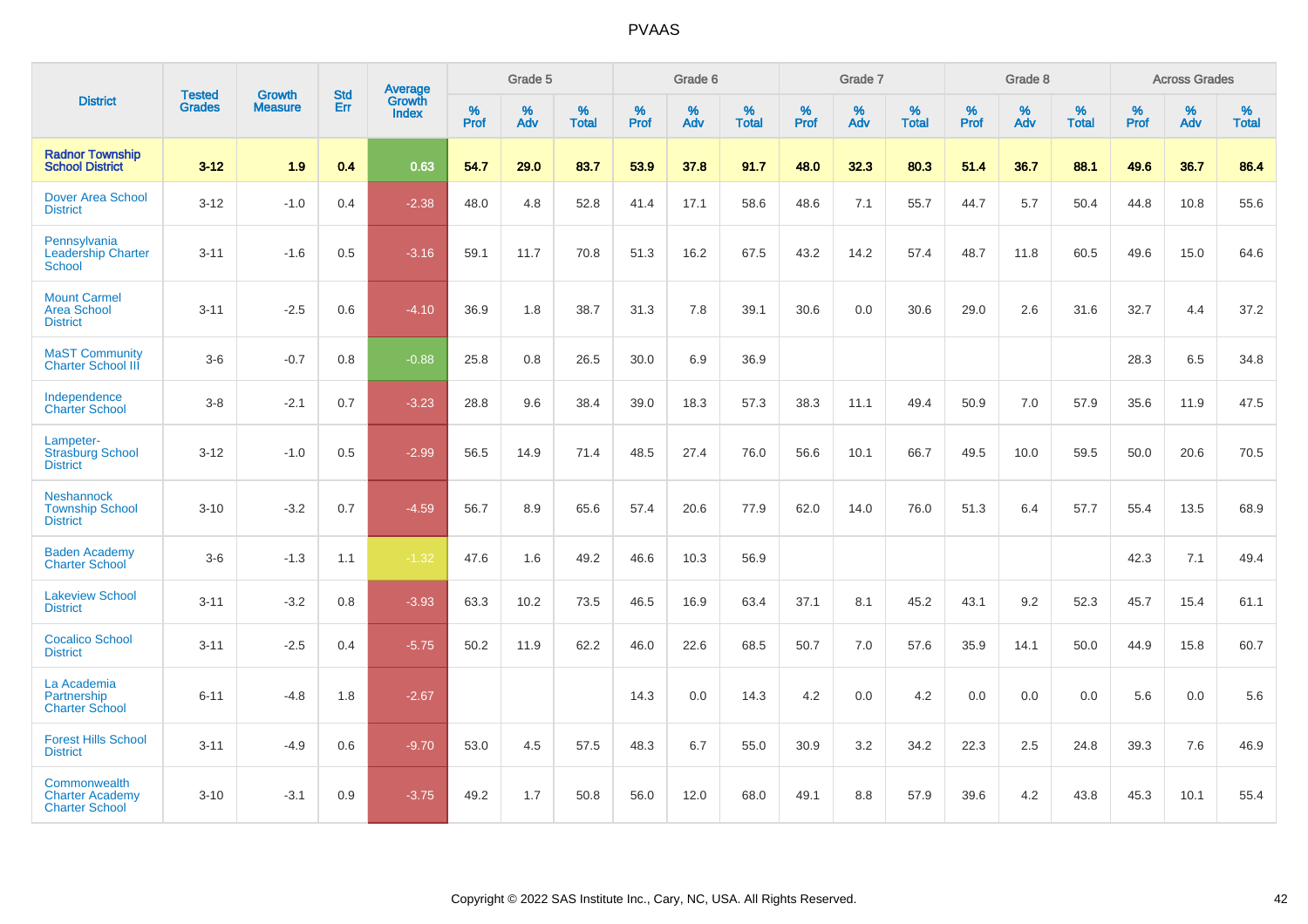|                                                              |                                |                                 | <b>Std</b> | Average                |           | Grade 5  |                   |           | Grade 6  |                   |           | Grade 7  |                   |           | Grade 8  |                   |           | <b>Across Grades</b> |                   |
|--------------------------------------------------------------|--------------------------------|---------------------------------|------------|------------------------|-----------|----------|-------------------|-----------|----------|-------------------|-----------|----------|-------------------|-----------|----------|-------------------|-----------|----------------------|-------------------|
| <b>District</b>                                              | <b>Tested</b><br><b>Grades</b> | <b>Growth</b><br><b>Measure</b> | Err        | Growth<br><b>Index</b> | %<br>Prof | %<br>Adv | %<br><b>Total</b> | %<br>Prof | %<br>Adv | %<br><b>Total</b> | %<br>Prof | %<br>Adv | %<br><b>Total</b> | %<br>Prof | %<br>Adv | %<br><b>Total</b> | %<br>Prof | %<br>Adv             | %<br><b>Total</b> |
| <b>Radnor Township</b><br><b>School District</b>             | $3 - 12$                       | 1.9                             | 0.4        | 0.63                   | 54.7      | 29.0     | 83.7              | 53.9      | 37.8     | 91.7              | 48.0      | 32.3     | 80.3              | 51.4      | 36.7     | 88.1              | 49.6      | 36.7                 | 86.4              |
| <b>Dallas School</b><br><b>District</b>                      | $3 - 11$                       | $-5.2$                          | 0.5        | $-9.60$                | 58.5      | 8.8      | 67.3              | 50.7      | 12.7     | 63.4              | 49.2      | 3.2      | 52.4              | 48.7      | 14.3     | 63.0              | 50.5      | 13.7                 | 64.2              |
| <b>New Day Charter</b><br><b>School</b>                      | $7 - 11$                       | $-1.7$                          | 3.2        | $-0.53$                |           |          |                   |           |          |                   |           |          |                   | 11.1      | 0.0      | 11.1              | 11.1      | 0.0                  | 11.1              |
| <b>Woodland Hills</b><br><b>School District</b>              | $3 - 12$                       | $-3.0$                          | 0.5        | $-6.16$                | 34.1      | 0.6      | 34.7              | 13.8      | 3.4      | 17.2              | 32.5      | 2.6      | 35.0              | 24.8      | 2.0      | 26.7              | 26.7      | 3.7                  | 30.4              |
| <b>Brentwood</b><br><b>Borough School</b><br><b>District</b> | $3 - 11$                       | $-2.1$                          | 0.7        | $-2.85$                | 53.5      | 7.0      | 60.5              | 36.1      | 12.0     | 48.2              | 33.3      | 4.6      | 37.9              | 48.0      | 6.8      | 54.8              | 40.9      | 9.4                  | 50.3              |
| Achievement<br><b>House Charter</b><br><b>School</b>         | $7 - 11$                       | $-3.1$                          | 1.6        | $-1.91$                |           |          |                   |           |          |                   | 52.0      | 0.0      | 52.0              | 48.8      | 7.0      | 55.8              | 50.0      | 4.4                  | 54.4              |
| Southeastern<br><b>Greene School</b><br><b>District</b>      | $3 - 10$                       | $-4.6$                          | 1.0        | $-4.40$                | 44.8      | 17.2     | 62.1              | 42.4      | 12.1     | 54.6              | 36.7      | 6.1      | 42.9              | 48.8      | 2.3      | 51.2              | 41.1      | 14.3                 | 55.4              |
| <b>Wilson School</b><br><b>District</b>                      | $3 - 12$                       | $-3.7$                          | 0.5        | $-7.41$                | 49.3      | 4.2      | 53.5              | 52.1      | 11.6     | 63.7              | 47.6      | 8.4      | 56.0              | 47.8      | 11.1     | 58.9              | 47.0      | 13.2                 | 60.1              |
| <b>Whitehall-Coplay</b><br><b>School District</b>            | $3 - 11$                       | $-1.0$                          | 0.4        | $-2.56$                | 47.1      | 4.6      | 51.7              | 43.0      | 11.2     | 54.1              | 41.3      | 7.8      | 49.1              | 38.2      | 7.1      | 45.4              | 42.6      | 8.9                  | 51.5              |
| <b>Central Cambria</b><br><b>School District</b>             | $3 - 11$                       | $-3.0$                          | 0.6        | $-5.07$                | 59.8      | 11.1     | 70.9              | 33.6      | 13.3     | 46.9              | 48.2      | 4.4      | 52.6              | 38.9      | 4.8      | 43.6              | 44.9      | 10.7                 | 55.6              |
| Octorara Area<br><b>School District</b>                      | $3 - 11$                       | $-3.9$                          | 0.6        | $-6.74$                | 44.6      | 9.1      | 53.6              | 53.3      | 8.3      | 61.7              | 28.9      | 5.2      | 34.1              | 40.5      | 6.0      | 46.6              | 42.6      | 9.0                  | 51.6              |
| Agora Cyber<br><b>Charter School</b>                         | $3 - 11$                       | $-2.5$                          | 0.6        | $-4.31$                | 31.7      | 1.0      | 32.7              | 30.1      | 7.0      | 37.1              | 29.0      | 2.8      | 31.7              | 28.3      | 2.0      | 30.3              | 30.7      | 4.8                  | 35.5              |
| <b>Northwest Area</b><br><b>School District</b>              | $3 - 10$                       | $-2.3$                          | 0.9        | $-2.59$                | 38.6      | 0.0      | 38.6              | 26.7      | 8.3      | 35.0              | 28.0      | 0.0      | 28.0              | 37.0      | 3.7      | 40.7              | 32.5      | 3.1                  | 35.6              |
| <b>Tunkhannock Area</b><br><b>School District</b>            | $3 - 11$                       | $-3.4$                          | 0.5        | $-6.81$                | 29.2      | 2.9      | 32.1              | 35.9      | 12.5     | 48.4              | 33.3      | 3.1      | 36.4              | 40.1      | 8.2      | 48.3              | 36.3      | 6.8                  | 43.0              |
| <b>Bensalem</b><br><b>Township School</b><br><b>District</b> | $3 - 11$                       | $-1.5$                          | 0.3        | $-4.35$                | 24.4      | 3.4      | 27.7              | 32.6      | 7.6      | 40.2              | 29.8      | 4.8      | 34.6              | 31.8      | 6.9      | 38.7              | 28.8      | 6.0                  | 34.8              |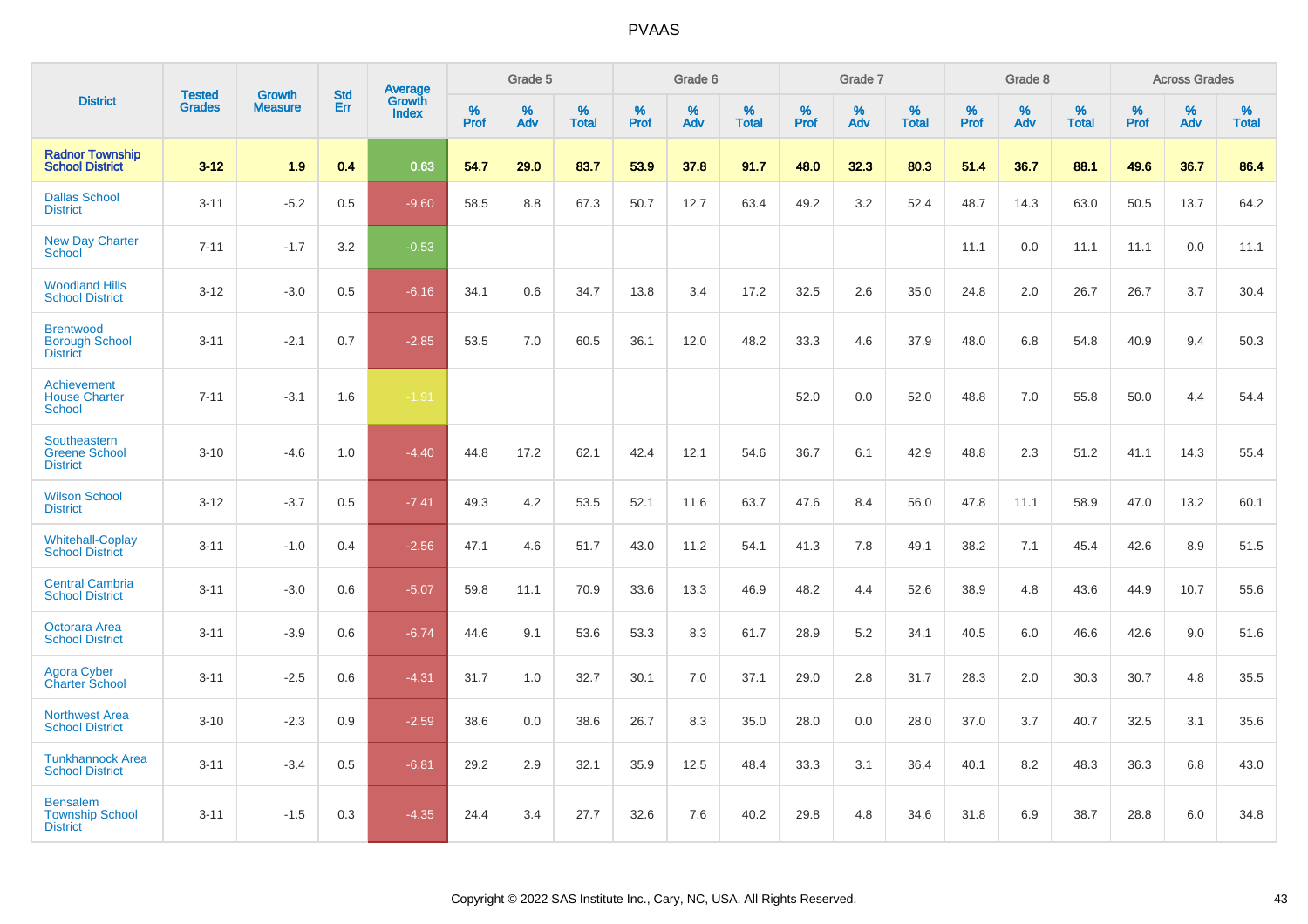|                                                                                 | <b>Tested</b> | <b>Growth</b>  | <b>Std</b> | Average         |           | Grade 5  |                   |           | Grade 6  |                   |           | Grade 7  |                   |           | Grade 8  |                   |           | <b>Across Grades</b> |                   |
|---------------------------------------------------------------------------------|---------------|----------------|------------|-----------------|-----------|----------|-------------------|-----------|----------|-------------------|-----------|----------|-------------------|-----------|----------|-------------------|-----------|----------------------|-------------------|
| <b>District</b>                                                                 | <b>Grades</b> | <b>Measure</b> | Err        | Growth<br>Index | %<br>Prof | %<br>Adv | %<br><b>Total</b> | %<br>Prof | %<br>Adv | %<br><b>Total</b> | %<br>Prof | %<br>Adv | %<br><b>Total</b> | %<br>Prof | %<br>Adv | %<br><b>Total</b> | %<br>Prof | %<br>Adv             | %<br><b>Total</b> |
| <b>Radnor Township</b><br><b>School District</b>                                | $3 - 12$      | 1.9            | 0.4        | 0.63            | 54.7      | 29.0     | 83.7              | 53.9      | 37.8     | 91.7              | 48.0      | 32.3     | 80.3              | 51.4      | 36.7     | 88.1              | 49.6      | 36.7                 | 86.4              |
| <b>Universal Bluford</b><br><b>Charter School</b>                               | $3-6$         | $-2.8$         | 1.2        | $-2.37$         | 19.0      | 0.0      | 19.0              | 23.3      | 0.0      | 23.3              |           |          |                   |           |          |                   | 22.3      | 1.8                  | 24.1              |
| <b>Northampton Area</b><br><b>School District</b>                               | $3 - 11$      | $-4.3$         | 0.7        | $-6.25$         | 39.1      | 8.6      | 47.7              | 34.2      | 19.3     | 53.5              | 27.4      | 6.8      | 34.2              | 40.0      | 5.0      | 45.0              | 42.3      | 12.8                 | 55.1              |
| <b>Brookville Area</b><br><b>School District</b>                                | $3 - 11$      | $-3.3$         | 0.6        | $-5.82$         | 41.6      | 5.9      | 47.5              | 37.1      | 12.4     | 49.4              | 34.4      | 0.8      | 35.2              | 45.0      | 7.3      | 52.3              | 40.4      | 8.7                  | 49.1              |
| <b>Propel Charter</b><br>School-Pitcairn                                        | $3 - 8$       | $-5.3$         | 1.2        | $-4.63$         | 12.1      | 0.0      | 12.1              | 29.6      | 11.1     | 40.7              | 18.2      | 0.0      | 18.2              | 16.7      | 0.0      | 16.7              | 17.3      | 2.5                  | 19.8              |
| Lackawanna Trail<br><b>School District</b>                                      | $3 - 10$      | $-3.9$         | 0.8        | $-5.05$         | 50.9      | 3.6      | 54.6              | 38.8      | 14.9     | 53.7              | 45.1      | 5.6      | 50.7              | 31.2      | 3.9      | 35.1              | 43.8      | 10.0                 | 53.8              |
| Salisbury-Elk Lick<br><b>School District</b>                                    | $3 - 11$      | $-3.9$         | 1.3        | $-2.93$         | 50.0      | 8.3      | 58.3              | 50.0      | 0.0      | 50.0              | 30.0      | 0.0      | 30.0              | 28.6      | 4.8      | 33.3              | 42.2      | 3.3                  | 45.4              |
| <b>Perkiomen Valley</b><br><b>School District</b>                               | $3 - 11$      | $-3.7$         | 0.3        | $-11.07$        | 53.1      | 15.9     | 69.0              | 52.5      | 21.5     | 74.0              | 51.0      | 12.6     | 63.6              | 48.7      | 12.2     | 60.9              | 51.1      | 18.7                 | 69.8              |
| <b>Yough School</b><br><b>District</b>                                          | $3 - 10$      | $-4.7$         | 0.6        | $-9.77$         | 37.9      | 1.5      | 39.4              | 39.6      | 15.7     | 55.2              | 42.3      | 8.2      | 50.5              | 36.7      | 5.8      | 42.5              | 41.9      | 9.2                  | 51.1              |
| <b>Mastery Charter</b><br>School - Smedley<br>Campus                            | $3-6$         | $-4.0$         | 1.3        | $-3.20$         | 19.2      | 1.9      | 21.2              | 31.0      | 1.7      | 32.8              |           |          |                   |           |          |                   | 21.4      | 2.2                  | 23.6              |
| <b>Executive</b><br><b>Education</b><br><b>Academy Charter</b><br><b>School</b> | $3 - 10$      | $-5.5$         | 1.6        | $-3.40$         | 10.0      | 0.0      | 10.0              | 12.5      | 6.2      | 18.8              |           |          |                   | 38.1      | 0.0      | 38.1              | 31.4      | 2.9                  | 34.3              |
| <b>East Allegheny</b><br><b>School District</b>                                 | $3 - 11$      | $-3.0$         | 0.7        | $-4.43$         | 41.6      | 3.4      | 44.9              | 25.9      | 7.1      | 32.9              | 30.8      | 2.6      | 33.3              | 22.3      | 3.9      | 26.2              | 26.8      | 4.0                  | 30.9              |
| <b>First Philadelphia</b><br>Preparatory<br><b>Charter School</b>               | $3-8$         | $-3.5$         | 0.7        | $-5.28$         | 13.7      | 1.0      | 14.7              | 22.8      | 1.1      | 23.9              | 7.6       | 0.0      | 7.6               | 18.9      | 4.0      | 23.0              | 16.4      | 1.6                  | 17.9              |
| <b>East Stroudsburg</b><br><b>Area School</b><br><b>District</b>                | $3 - 11$      | $-4.1$         | 0.5        | $-9.10$         | 43.7      | 1.9      | 45.6              | 40.8      | 9.4      | 50.3              | 41.9      | 3.5      | 45.4              | 32.3      | 5.1      | 37.3              | 36.5      | 7.4                  | 43.9              |
| <b>Garnet Valley</b><br><b>School District</b>                                  | $3 - 10$      | $-3.6$         | 0.4        | $-9.46$         | 53.3      | 14.4     | 67.6              | 51.3      | 23.0     | 74.4              | 53.8      | 10.5     | 64.3              | 53.4      | 12.2     | 65.6              | 51.6      | 17.8                 | 69.4              |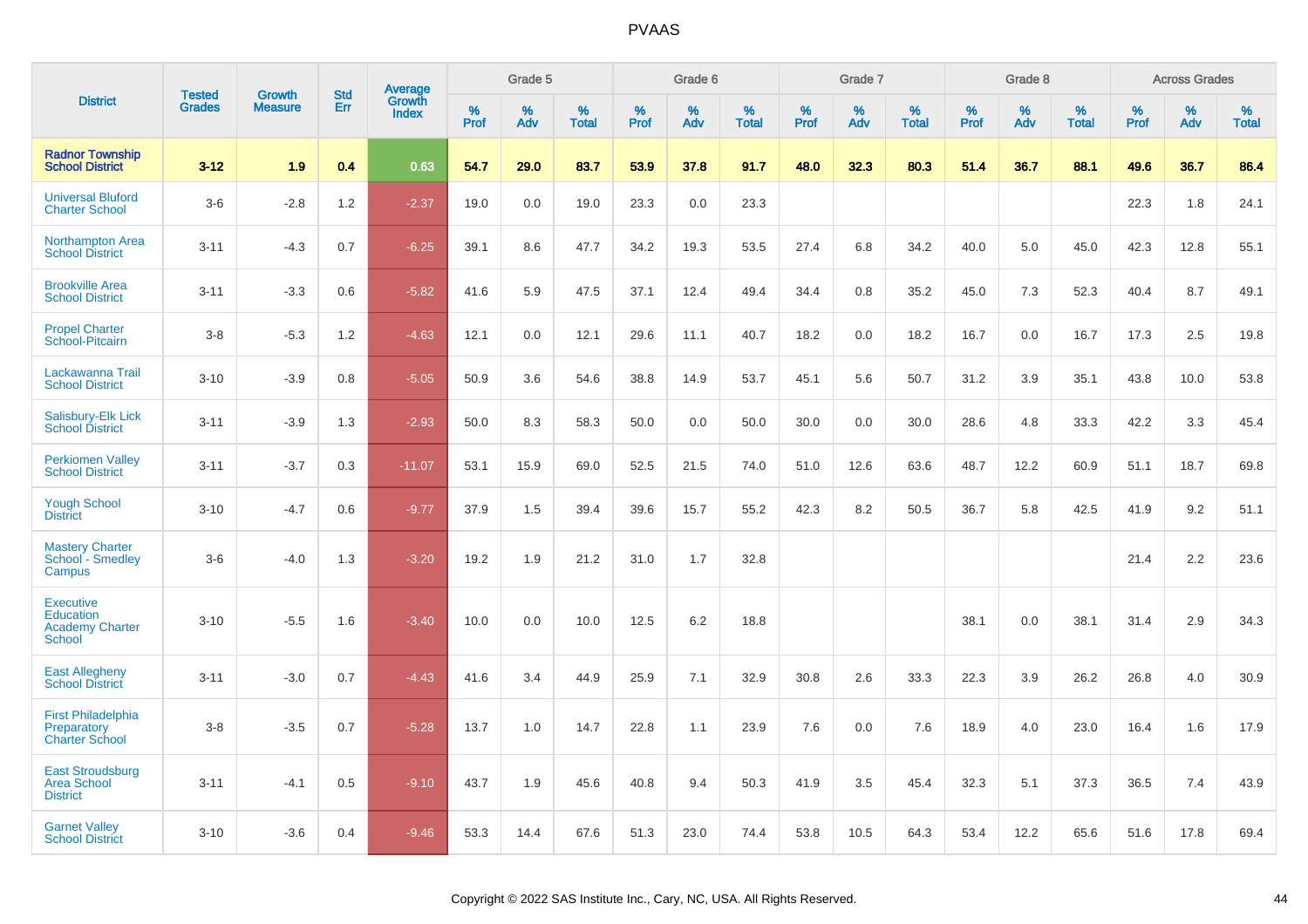|                                                                        |                                | <b>Growth</b>  | <b>Std</b> | Average                |              | Grade 5     |                      |                     | Grade 6     |                      |              | Grade 7     |                      |              | Grade 8     |                   |                     | <b>Across Grades</b> |                      |
|------------------------------------------------------------------------|--------------------------------|----------------|------------|------------------------|--------------|-------------|----------------------|---------------------|-------------|----------------------|--------------|-------------|----------------------|--------------|-------------|-------------------|---------------------|----------------------|----------------------|
| <b>District</b>                                                        | <b>Tested</b><br><b>Grades</b> | <b>Measure</b> | Err        | Growth<br><b>Index</b> | $\%$<br>Prof | $\%$<br>Adv | $\%$<br><b>Total</b> | $\%$<br><b>Prof</b> | $\%$<br>Adv | $\%$<br><b>Total</b> | $\%$<br>Prof | $\%$<br>Adv | $\%$<br><b>Total</b> | $\%$<br>Prof | $\%$<br>Adv | %<br><b>Total</b> | $\%$<br><b>Prof</b> | $\%$<br>Adv          | $\%$<br><b>Total</b> |
| <b>Radnor Township</b><br><b>School District</b>                       | $3 - 12$                       | 1.9            | 0.4        | 0.63                   | 54.7         | 29.0        | 83.7                 | 53.9                | 37.8        | 91.7                 | 48.0         | 32.3        | 80.3                 | 51.4         | 36.7        | 88.1              | 49.6                | 36.7                 | 86.4                 |
| <b>Parkland School</b><br><b>District</b>                              | $3 - 11$                       | $-2.9$         | 0.3        | $-10.53$               | 55.6         | 16.6        | 72.1                 | 42.4                | 30.0        | 72.4                 | 50.3         | 17.5        | 67.8                 | 46.6         | 14.9        | 61.4              | 47.1                | 23.4                 | 70.5                 |
| <b>Penn Hills School</b><br><b>District</b>                            | $3 - 11$                       | $-4.6$         | 0.5        | $-9.21$                | 22.2         | 0.0         | 22.2                 | 17.0                | 6.1         | 23.1                 | 13.6         | 1.6         | 15.2                 | 20.7         | 4.3         | 25.0              | 20.9                | 2.9                  | 23.8                 |
| Cheltenham<br><b>School District</b>                                   | $3 - 11$                       | $-2.6$         | 0.6        | $-4.40$                | 43.9         | 13.0        | 56.9                 | 49.5                | 17.8        | 67.3                 | 48.3         | 9.4         | 57.7                 | 35.2         | 7.7         | 42.9              | 44.0                | 14.8                 | 58.8                 |
| <b>Collegium Charter</b><br>School                                     | $3 - 10$                       | $-4.5$         | 0.5        | $-9.56$                | 32.0         | 1.0         | 33.0                 | 26.2                | 4.2         | 30.4                 | 26.3         | 1.1         | 27.4                 | 25.0         | 3.4         | 28.4              | 31.5                | 3.2                  | 34.7                 |
| <b>Wyoming Area</b><br><b>School District</b>                          | $3 - 10$                       | $-4.1$         | 0.6        | $-6.56$                | 58.6         | 6.0         | 64.7                 | 38.8                | 2.9         | 41.8                 | 49.5         | 3.2         | 52.7                 | 35.8         | 9.4         | 45.3              | 43.5                | 7.5                  | 51.1                 |
| Northwestern<br><b>School District</b>                                 | $3 - 11$                       | $-4.4$         | 0.6        | $-6.84$                | 50.0         | 2.1         | 52.1                 | 41.4                | 16.1        | 57.5                 | 42.4         | 1.9         | 44.3                 | 36.4         | 6.4         | 42.7              | 40.4                | 8.1                  | 48.5                 |
| <b>Chartiers Valley</b><br><b>School District</b>                      | $3 - 11$                       | $-3.4$         | 0.4        | $-8.00$                | 51.3         | 6.5         | 57.8                 | 45.9                | 15.3        | 61.2                 | 46.3         | 8.7         | 55.0                 | 42.9         | 7.6         | 50.5              | 47.3                | 10.0                 | 57.4                 |
| <b>Great Valley</b><br><b>School District</b>                          | $3 - 11$                       | $-2.0$         | 0.4        | $-5.13$                | 57.8         | 13.0        | 70.8                 | 43.6                | 32.2        | 75.8                 | 53.2         | 16.6        | 69.8                 | 56.6         | 18.4        | 75.0              | 50.6                | 21.7                 | 72.3                 |
| <b>Ringgold School</b><br><b>District</b>                              | $3 - 11$                       | $-6.9$         | 0.5        | $-14.33$               | 22.7         | 1.2         | 23.9                 | 29.5                | 0.6         | 30.1                 | 21.8         | 3.5         | 25.3                 | 31.7         | 4.3         | 36.0              | 32.2                | 4.3                  | 36.4                 |
| South Allegheny<br><b>School District</b>                              | $3 - 11$                       | $-5.4$         | 0.9        | $-5.76$                | 43.1         | 0.0         | 43.1                 | 32.6                | 6.1         | 38.8                 | 31.6         | 5.3         | 36.8                 | 41.5         | 12.2        | 53.7              | 39.4                | 6.6                  | 46.0                 |
| <b>New Brighton Area</b><br><b>School District</b>                     | $3 - 11$                       | $-4.3$         | 0.6        | $-6.67$                | 37.1         | 4.5         | 41.6                 | 37.0                | 7.0         | 44.0                 | 33.7         | 5.0         | 38.6                 | 27.6         | 3.8         | 31.4              | 32.4                | 4.8                  | 37.2                 |
| <b>Pottstown School</b><br><b>District</b>                             | $3 - 12$                       | $-5.4$         | 0.5        | $-10.46$               | 22.5         | 1.2         | 23.7                 | 20.1                | 2.1         | 22.2                 | 16.9         | 0.6         | 17.5                 | 16.5         | 1.6         | 18.1              | 21.9                | 2.2                  | 24.0                 |
| <b>Jim Thorpe Area</b><br><b>School District</b>                       | $3 - 11$                       | $-3.4$         | 0.6        | $-5.71$                | 45.4         | 2.0         | 47.5                 | 30.8                | 9.4         | 40.2                 | 37.9         | 6.4         | 44.3                 | 37.6         | 5.6         | 43.2              | 38.6                | 8.0                  | 46.6                 |
| <b>Lincoln Park</b><br><b>Performing Arts</b><br><b>Charter School</b> | $7 - 11$                       | $-3.9$         | 1.1        | $-3.56$                |              |             |                      |                     |             |                      | 66.1         | 5.4         | 71.4                 | 59.8         | 17.2        | 77.0              | 62.2                | 12.6                 | 74.8                 |
| <b>Propel Charter</b><br>School-Mckeesport                             | $3 - 8$                        | $-7.2$         | 1.0        | $-7.15$                | 36.1         | 0.0         | 36.1                 | 32.4                | 0.0         | 32.4                 | 34.2         | 2.6         | 36.8                 | 29.7         | 2.7         | 32.4              | 32.1                | 1.4                  | 33.5                 |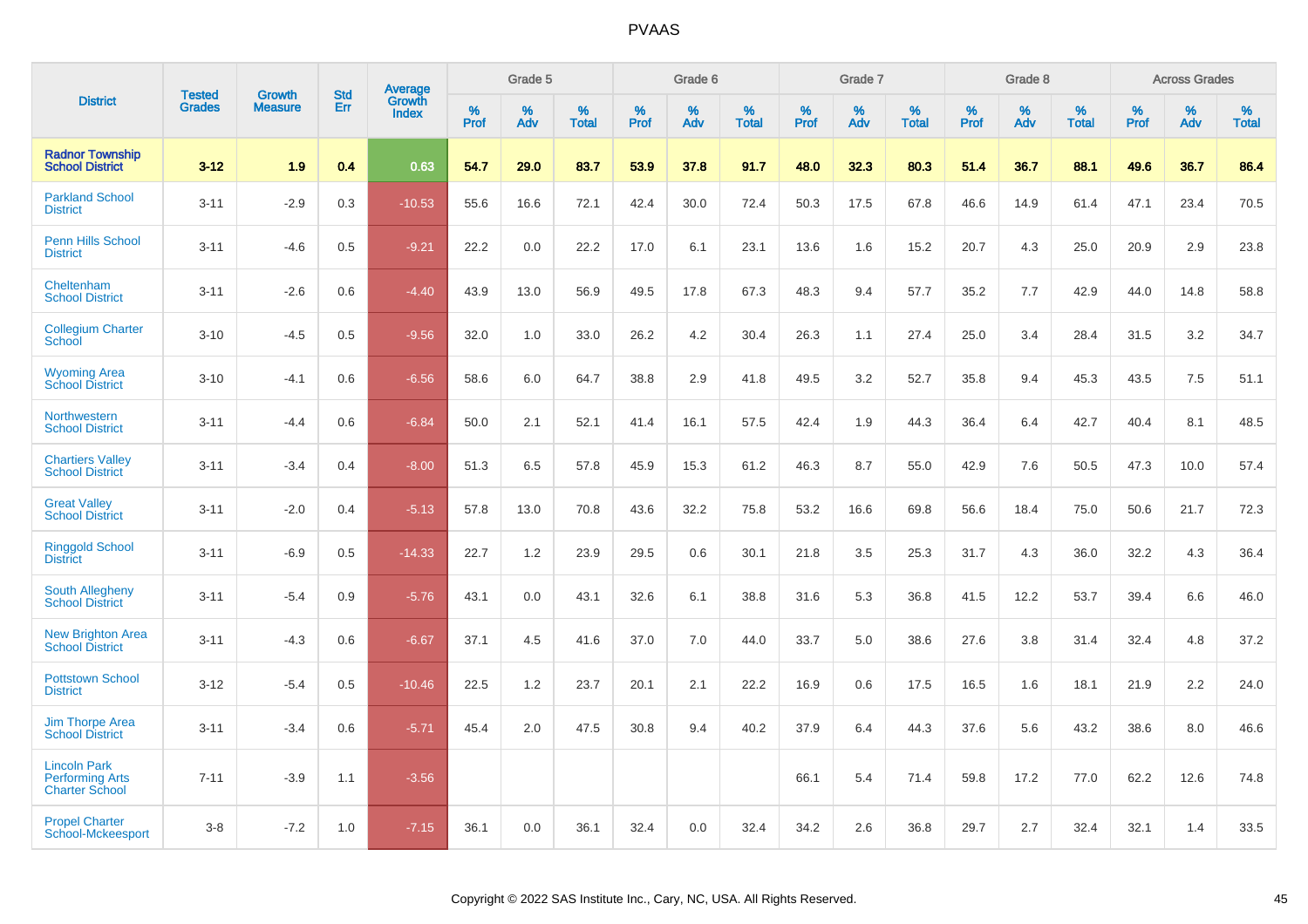|                                                                               |                                |                                 | <b>Std</b> | Average                       |           | Grade 5  |                   |           | Grade 6  |                   |           | Grade 7  |                   |           | Grade 8  |                   |           | <b>Across Grades</b> |                   |
|-------------------------------------------------------------------------------|--------------------------------|---------------------------------|------------|-------------------------------|-----------|----------|-------------------|-----------|----------|-------------------|-----------|----------|-------------------|-----------|----------|-------------------|-----------|----------------------|-------------------|
| <b>District</b>                                                               | <b>Tested</b><br><b>Grades</b> | <b>Growth</b><br><b>Measure</b> | Err        | <b>Growth</b><br><b>Index</b> | %<br>Prof | %<br>Adv | %<br><b>Total</b> | %<br>Prof | %<br>Adv | %<br><b>Total</b> | %<br>Prof | %<br>Adv | %<br><b>Total</b> | %<br>Prof | %<br>Adv | %<br><b>Total</b> | %<br>Prof | %<br>Adv             | %<br><b>Total</b> |
| <b>Radnor Township</b><br><b>School District</b>                              | $3 - 12$                       | 1.9                             | 0.4        | 0.63                          | 54.7      | 29.0     | 83.7              | 53.9      | 37.8     | 91.7              | 48.0      | 32.3     | 80.3              | 51.4      | 36.7     | 88.1              | 49.6      | 36.7                 | 86.4              |
| Montessori<br><b>Regional Charter</b><br>School                               | $3-6$                          | $-3.8$                          | 1.1        | $-3.39$                       | 33.3      | $0.0\,$  | 33.3              | 37.3      | 8.5      | 45.8              |           |          |                   |           |          |                   | 32.2      | 4.5                  | 36.7              |
| <b>Neshaminy School</b><br><b>District</b>                                    | $3 - 11$                       | $-2.8$                          | 0.3        | $-9.73$                       | 49.1      | 6.0      | 55.1              | 46.0      | 14.0     | 60.0              | 44.0      | 7.6      | 51.6              | 41.9      | 9.1      | 51.0              | 44.7      | 12.5                 | 57.2              |
| <b>Wilson Area</b><br><b>School District</b>                                  | $3 - 11$                       | $-5.9$                          | 0.5        | $-10.96$                      | 53.6      | 11.6     | 65.2              | 40.2      | 18.0     | 58.2              | 29.2      | 6.8      | 36.0              | 38.6      | 8.3      | 47.0              | 41.0      | 12.4                 | 53.4              |
| <b>Marple Newtown</b><br><b>School District</b>                               | $3 - 11$                       | $-4.5$                          | 0.5        | $-9.87$                       | 57.0      | 10.9     | 67.8              | 47.9      | 22.8     | 70.6              | 50.8      | 9.4      | 60.2              | 51.2      | 7.2      | 58.4              | 51.2      | 18.8                 | 69.9              |
| <b>Boyertown Area</b><br><b>School District</b>                               | $3 - 11$                       | $-3.6$                          | 0.4        | $-10.13$                      | 45.9      | 6.0      | 51.9              | 38.5      | 13.6     | 52.1              | 46.4      | 12.8     | 59.3              | 42.2      | 8.4      | 50.6              | 42.6      | 10.7                 | 53.4              |
| <b>Maritime Academy</b><br><b>Charter School</b>                              | $3 - 10$                       | $-6.3$                          | 0.7        | $-9.48$                       | 16.3      | 0.0      | 16.3              | 18.1      | 2.4      | 20.5              | 24.1      | 3.4      | 27.6              | 22.7      | 0.0      | 22.7              | 19.4      | 1.9                  | 21.3              |
| <b>Manheim</b><br><b>Township School</b><br><b>District</b>                   | $3 - 12$                       | $-2.7$                          | 0.3        | $-8.26$                       | 48.2      | 17.7     | 65.9              | 40.2      | 34.8     | 75.0              | 50.6      | 15.3     | 65.8              | 42.1      | 17.4     | 59.5              | 45.0      | 24.3                 | 69.3              |
| <b>Erie City School</b><br><b>District</b>                                    | $3 - 12$                       | $-2.9$                          | 0.3        | $-10.54$                      | 17.9      | 0.9      | 18.8              | 15.4      | 2.7      | 18.1              | 16.6      | 1.6      | 18.2              | 18.4      | 2.3      | 20.7              | 17.5      | 2.2                  | 19.8              |
| <b>Inquiry Charter</b><br>School                                              | $3-5$                          | $-7.5$                          | 2.2        | $-3.42$                       | 30.3      | 0.0      | 30.3              |           |          |                   |           |          |                   |           |          |                   | 25.9      | 4.6                  | 30.6              |
| <b>Seneca Valley</b><br><b>School District</b>                                | $3 - 11$                       | $-3.6$                          | 0.3        | $-12.57$                      | 52.6      | 9.8      | 62.4              | 44.4      | 27.6     | 72.0              | 53.0      | 9.8      | 62.9              | 51.1      | 14.5     | 65.6              | 47.2      | 20.2                 | 67.4              |
| <b>Bristol Township</b><br><b>School District</b>                             | $3 - 11$                       | $-3.8$                          | 0.4        | $-10.35$                      | 23.8      | 0.9      | 24.7              | 30.0      | 5.5      | 35.5              | 30.2      | 2.2      | 32.4              | 24.1      | 2.8      | 26.9              | 26.9      | 2.9                  | 29.8              |
| <b>New Castle Area</b><br><b>School District</b>                              | $3 - 12$                       | $-5.0$                          | 0.4        | $-11.37$                      | 19.4      | 0.5      | 19.9              | 18.2      | 4.2      | 22.4              | 18.3      | 0.0      | 18.3              | 20.9      | 0.9      | 21.9              | 17.6      | 1.9                  | 19.5              |
| <b>Urban Academy Of</b><br><b>Greater Pittsburgh</b><br><b>Charter School</b> | $3-5$                          | $-8.2$                          | 1.9        | $-4.39$                       | 21.4      | 2.4      | 23.8              |           |          |                   |           |          |                   |           |          |                   | 20.6      | 1.6                  | 22.2              |
| <b>Pennridge School</b><br><b>District</b>                                    | $3 - 10$                       | $-4.2$                          | 0.3        | $-14.02$                      | 58.0      | 5.4      | 63.4              | 42.6      | 18.6     | 61.3              | 49.7      | 8.2      | 57.8              | 46.2      | 10.0     | 56.1              | 49.6      | 11.6                 | 61.1              |